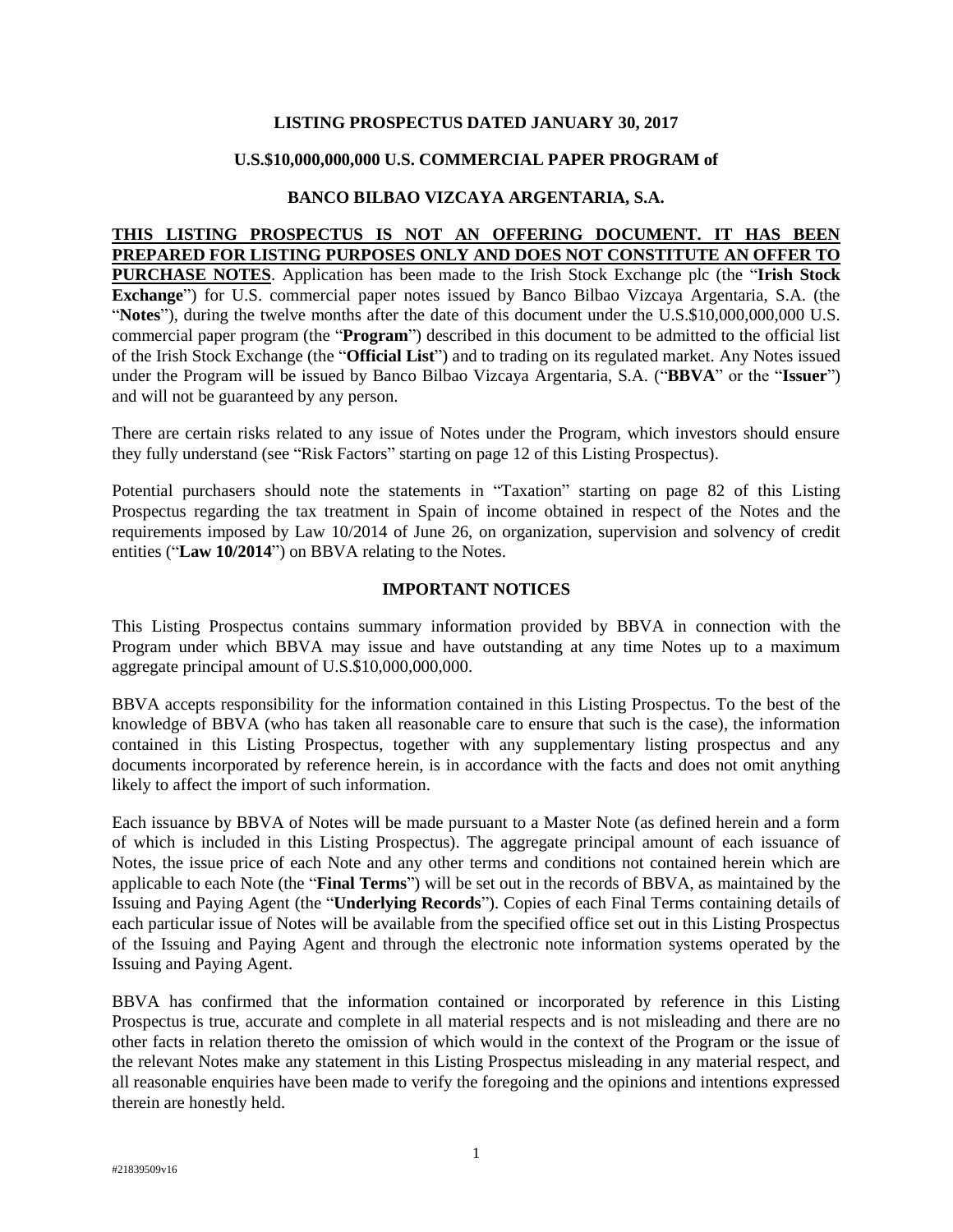BBVA accepts no responsibility, express or implied, for updating the Listing Prospectus. The Listing Prospectus is not an offering document. It has been prepared for listing purposes only and does not constitute an offer to purchase Notes. Neither the delivery of the Listing Prospectus nor any offer or sale made on the basis of the information in the Listing Prospectus shall under any circumstances create any implication that the Listing Prospectus is accurate at any time subsequent to the date thereof with respect to BBVA or that there has been no change in the business, financial condition or affairs of BBVA since the date thereof.

No Dealer (as defined below) accepts any liability in relation to the information contained or incorporated by reference in this Listing Prospectus or any other information provided by BBVA in connection with the Program.

This Listing Prospectus comprises listing particulars made pursuant to the Listing and Admission to Trading Rules for Short Term Paper promulgated by the Irish Stock Exchange. This Listing Prospectus should be read and construed with any supplementary listing prospectus, any Final Terms and with any other document incorporated by reference.

Application has been made to the Irish Stock Exchange for Notes to be admitted to the Official List and to trading on the Irish Stock Exchange's regulated market. The Program provides that Notes may be listed or admitted to trading, as the case may be, on such other or further stock exchange(s) or markets as may be agreed between BBVA and the relevant Dealer. References in this Listing Prospectus to the Notes being "listed" shall be construed accordingly. No Notes may be issued pursuant to the Program on an unlisted basis.

BBVA has not authorized the making or provision of any representation or information regarding BBVA or the companies whose accounts are consolidated with those of BBVA (together, the "**Group**") or the Notes other than as contained or incorporated by reference in this Listing Prospectus or in any other document prepared in connection with the Program or in any Final Terms or as approved for such purpose by BBVA. Any such representation or information should not be relied upon as having been authorized by BBVA.

The information contained in the Listing Prospectus or any Final Terms is not and should not be construed as a recommendation by BBVA that any recipient should purchase Notes. Each such recipient must make and shall be deemed to have made its own independent assessment and investigation of the financial condition, affairs and creditworthiness of BBVA and of the Program as it may deem necessary and must base any investment decision upon such independent assessment and investigation and not on the Listing Prospectus or any Final Terms.

This Listing Prospectus does not, and is not intended to, constitute (nor will any Final Terms constitute, or be intended to constitute) an offer or invitation to any person to purchase Notes. The distribution of this Listing Prospectus and any Final Terms and the offering for sale of Notes or any interest in such Notes or any rights in respect of such Notes, in certain jurisdictions, may be restricted by law. Persons obtaining this Listing Prospectus, any Final Terms or any Notes or any interest in such Notes or any rights in respect of such Notes are required by BBVA to inform themselves about and to observe any such restrictions. In particular, but without limitation, such persons are required to comply with the restrictions on offers or sales of Notes and on distribution of this Listing Prospectus and other information in relation to the Notes and BBVA set out herein.

**Notwithstanding any other term of the Notes, the Amended and Restated Issuing and Paying Agency Agreement (as defined herein) or any other agreements, arrangements or understandings between BBVA and any holder of a Note, by its acquisition or acceptance of a Note, each holder of a**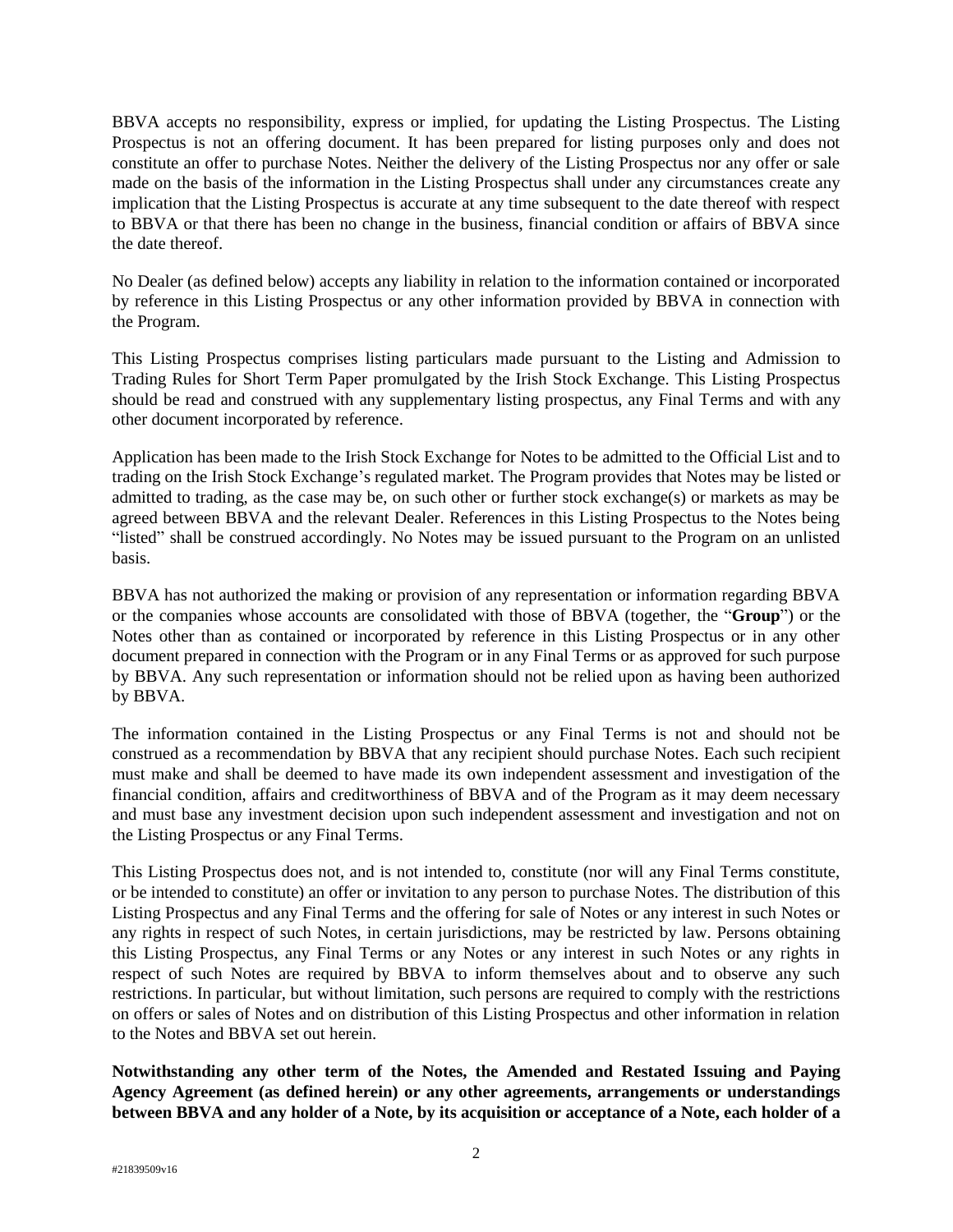**Note (which, for purposes of these "Important Notices", includes each holder of a beneficial interest in a Note) acknowledges, accepts, consents and agrees to be bound by: (i) the exercise and the effects of the exercise of the Spanish Bail-in Power (as defined below) by the Relevant Spanish Resolution Authority (as defined below), which exercise (without limitation) may be imposed with or without any prior notice with respect to the Notes, and which may include and result in any of the following, or some combination thereof: (1) the reduction or cancellation of all, or a portion, of the Amounts Due (as defined below) on any Note; (2) the conversion of all, or a portion, of the Amounts Due on any Note into shares, other securities or other obligations of BBVA or another person (and the issue to or conferral on such holder of any such shares, securities or obligations), including by means of an amendment, modification or variation of the terms of any Note; (3) the cancellation of any Note; and (4) the amendment or alteration of the maturity of, or amendment of the amount of interest payable on, any Note, or the date on which the interest becomes payable, including by suspending payment for a temporary period; and (ii) the variation of the terms of any Note, if necessary, to give effect to the exercise of the Spanish Bail-in Power by the Relevant Spanish Resolution Authority.**

**By its acquisition or acceptance of a Note, each holder acknowledges and agrees that neither (i) a reduction or cancellation, in part or in full, of the Amounts Due on any Note, or the conversion thereof into another security or obligation of BBVA or another person, in each case as a result of the exercise of the Spanish Bail-in Power by the Relevant Spanish Resolution Authority with respect to BBVA, nor (ii) the exercise of the Spanish Bail-in Power by the Relevant Spanish Resolution Authority with respect to any Note, will give rise to default or Event of Default with respect to any Note under the Amended and Restated Issuing and Paying Agency Agreement.**

**By its acquisition or acceptance of a Note, each holder further acknowledges and agrees that no repayment or payment of Amounts Due on any Note will become due and payable or be paid after the exercise of the Spanish Bail-in Power by the Relevant Spanish Resolution Authority if and to the extent such amounts have been reduced, converted, cancelled, amended or altered as a result of such exercise.** 

**By its acquisition or acceptance of a Note, each holder will waive any and all claims, in law and/or in equity, against the Issuing and Paying Agent for, agree not to initiate a suit against the Issuing and Paying Agent in respect of, and agree that the Issuing and Paying Agent will not be liable for, any action that the Issuing and Paying Agent takes, or abstains from taking, in either case in accordance with the exercise of the Spanish Bail-in Power by the Relevant Spanish Resolution Authority with respect to any Note. Additionally, by its acquisition or acceptance of a Note, each holder will acknowledge and agree that, upon the exercise of the Spanish Bail-in Power by the Relevant Spanish Resolution Authority with respect to any Note, the Amended and Restated Issuing and Paying Agency Agreement will not impose any duties upon the Issuing and Paying Agent whatsoever with respect to the exercise of the Spanish Bail-in Power by the Relevant Spanish Resolution Authority.** 

**By its acquisition or acceptance of a Note, each holder shall be deemed to have authorized, directed and requested The Depository Trust Company ("DTC") and any direct participant in DTC or other intermediary through which it holds such Note to take any and all necessary action, if required, to implement the exercise of the Spanish Bail-in Power with respect to any Note as it may be imposed, without any further action or direction on the part of such holder.** 

**Upon the exercise of the Spanish Bail-in Power by the Relevant Spanish Resolution Authority with respect to any Note, BBVA or the Relevant Spanish Resolution Authority (as the case may be) will**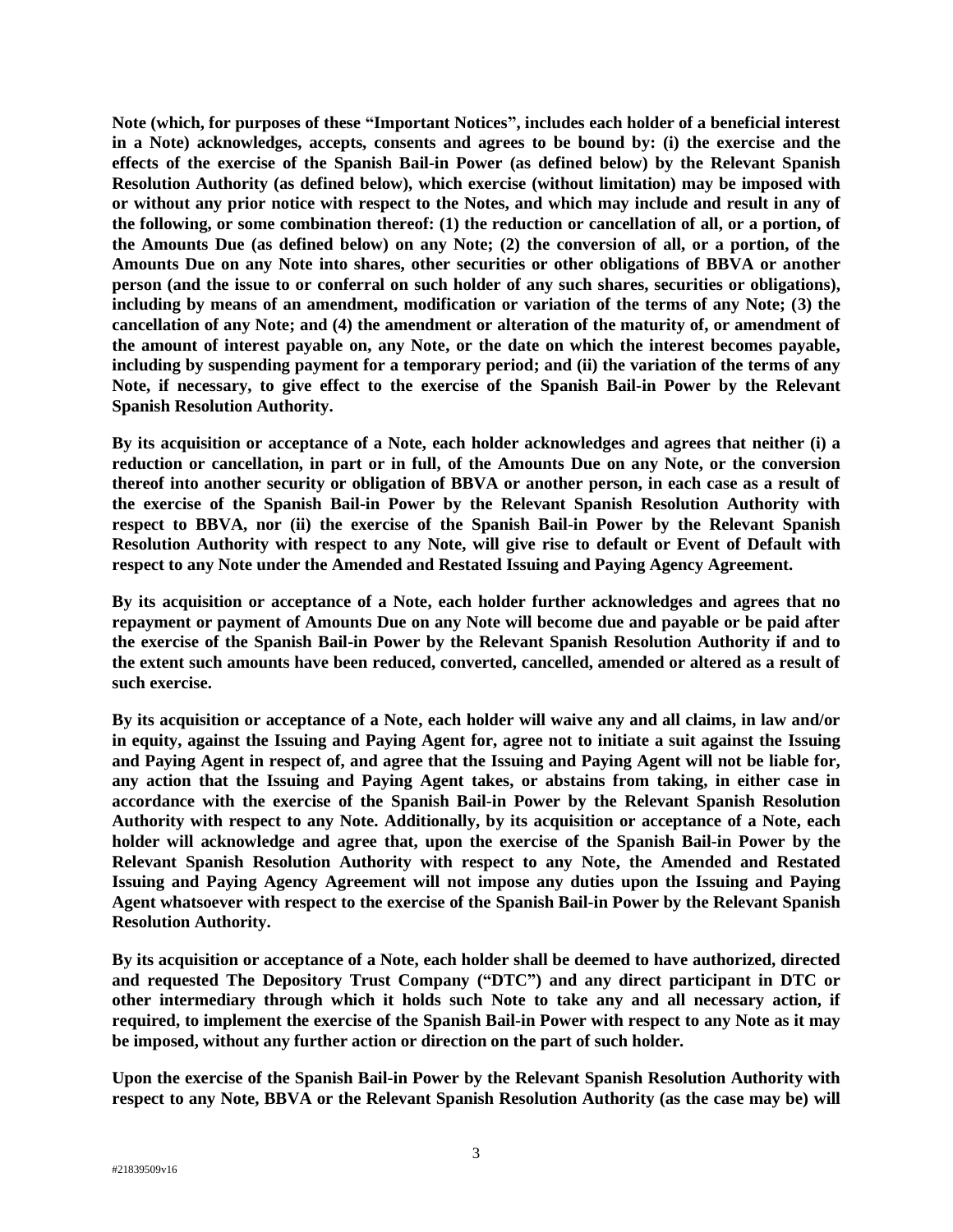**provide a written notice to DTC as soon as practicable regarding such exercise of the Spanish Bailin Power for purposes of notifying the holders of such securities. BBVA will also deliver a copy of such notice to the Issuing and Paying Agent for information purposes.**

**Each holder that acquires a Note in the secondary market or otherwise shall be deemed to acknowledge and agree to be bound by and consent to the above and to the provisions specified in the Amended and Restated Issuing and Paying Agency Agreement to the same extent as the holders that acquire Notes upon their initial issuance.** 

**"Amounts Due" with respect to a Note means the principal amount of or outstanding amount (if applicable), together with any accrued but unpaid interest and any other amounts due on such Note (including Additional Amounts (as defined herein)). References to such amounts will include amounts that have become due and payable, but which have not been paid, prior to the exercise of the Spanish Bail-in Power by the Relevant Spanish Resolution Authority.**

**"Law 11/2015" means Spanish Law 11/2015 of June 18, on the recovery and resolution of credit institutions and investment firms (***Ley 11/2015, de 18 de junio, de recuperación y resolución de entidades de crédito y empresas de servicios de inversión***), as amended, replaced or supplemented from time to time.**

**"Regulated Entity" means any entity to which Law 11/2015 applies as provided under Article 1.2 of Law 11/2015, which includes certain credit institutions, investment firms and certain of their parent or holding companies. BBVA is a Regulated Entity as of the date hereof.**

**"Relevant Spanish Resolution Authority" means the Spanish Fund for the Orderly Restructuring of Banks (***Fondo de Restructuración Ordenada Bancaria***) (the "FROB"), the European Single Resolution Mechanism, the Bank of Spain, the Spanish Securities Market Commission ("CNMV") or any other entity with the authority to exercise the resolution tools (such as the Spanish Bail-in Power) and powers contained in Law 11/2015 from time to time.** 

**"RD 1012/2015" means Royal Decree 1012/2015 of November 6, by virtue of which Law 11/2015 is developed and Royal Decree 2606/1996, of December 20, on credit entities deposit guarantee fund is amended, as amended, replaced or supplemented from time to time.** 

**"Spanish Bail-in Power" means any write-down, conversion, transfer, modification or suspension power existing from time to time under, and exercised in compliance with any laws, regulations, rules or requirements in effect in the Kingdom of Spain, relating to the transposition of Directive 2014/59/EU of the European Parliament and the Council of the European Union of May 15, 2014 establishing a framework for the recovery and resolution of credit institutions and investment firms, as amended from time to time (the "BRRD"), including, but not limited to (i) Law 11/2015, (ii) RD 1012/2015, (iii) Regulation (EU) No. 806/2014 of the European Parliament and of the Council of July 15, 2014 establishing uniform rules and a uniform procedure for the resolution of credit institutions and certain investment firms in the framework of the Single Resolution Mechanism and the Single Resolution Fund and amending Regulation (EU) No. 1093/2010, as amended, replaced or supplemented from time to time, and (iv) any other instruments, rules or standards made or implemented in connection with either (i), (ii) or (iii), pursuant to which any obligation of a Regulated Entity (or an affiliate of such Regulated Entity) can be reduced (which may result in the reduction of the relevant claim to zero), cancelled, modified, transferred or converted into shares, other securities or other obligations of such Regulated Entity or any other person (or suspended for a temporary period).**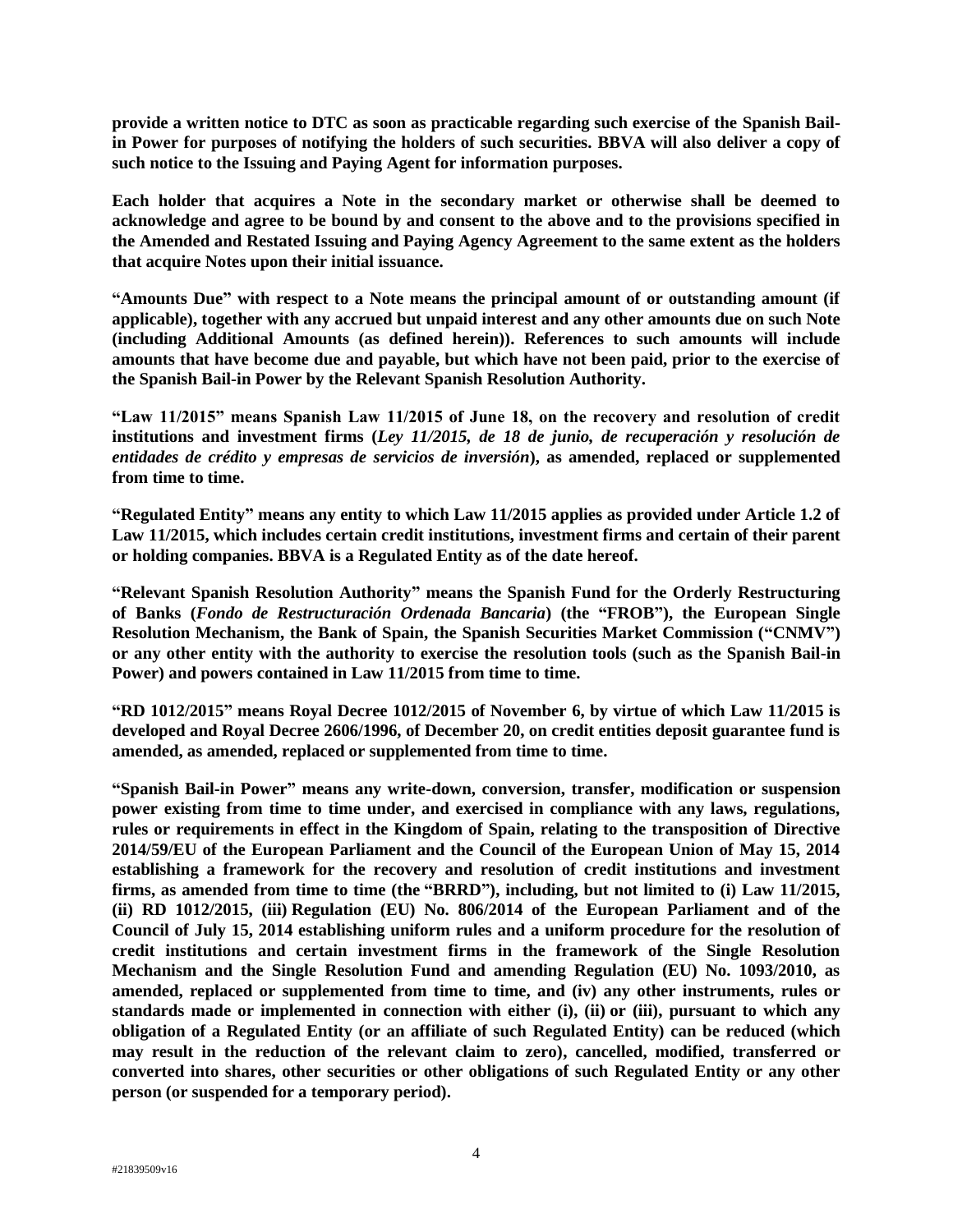**THE NOTES HAVE NOT BEEN REGISTERED UNDER THE SECURITIES ACT OF 1933, AS AMENDED (THE "ACT"), OR ANY OTHER APPLICABLE SECURITIES LAW, AND OFFERS AND SALES THEREOF MAY BE MADE ONLY IN COMPLIANCE WITH AN APPLICABLE EXEMPTION FROM THE REGISTRATION REQUIREMENTS OF THE ACT AND ANY APPLICABLE STATE SECURITIES LAWS. BY ITS ACQUISITION OR ACCEPTANCE OF A NOTE, THE PURCHASER WILL BE DEEMED TO REPRESENT THAT (I) IT HAS BEEN AFFORDED AN OPPORTUNITY TO INVESTIGATE MATTERS RELATING TO BBVA AND THE NOTES, (II) IT IS NOT ACQUIRING SUCH NOTE WITH A VIEW TO ANY DISTRIBUTION THEREOF AND (III) IT IS EITHER (A) AN INSTITUTIONAL INVESTOR THAT IS AN ACCREDITED INVESTOR WITHIN THE MEANING OF RULE 501(a) UNDER THE ACT (AN "INSTITUTIONAL ACCREDITED INVESTOR") AND EITHER (1) IS PURCHASING NOTES FOR ITS OWN ACCOUNT, (2) A BANK (AS DEFINED IN SECTION 3(a)(2) OF THE ACT) OR A SAVINGS AND LOAN ASSOCIATION OR OTHER INSTITUTION (AS DEFINED IN SECTION 3(a)(5)(A) OF THE ACT) ACTING IN ITS INDIVIDUAL OR FIDUCIARY CAPACITY OR (3) A FIDUCIARY OR AGENT (OTHER THAN A U.S. BANK OR SAVINGS AND LOAN ASSOCIATION OR OTHER SUCH INSTITUTION) PURCHASING NOTES FOR ONE OR MORE ACCOUNTS EACH OF WHICH ACCOUNTS IS SUCH AN INSTITUTIONAL ACCREDITED INVESTOR; OR (B) A QUALIFIED INSTITUTIONAL BUYER ("QIB") WITHIN THE MEANING OF RULE 144A UNDER THE ACT THAT IS ACQUIRING NOTES FOR ITS OWN ACCOUNT OR FOR ONE OR MORE ACCOUNTS, EACH OF WHICH ACCOUNTS IS A QIB; AND THE PURCHASER ACKNOWLEDGES THAT IT IS AWARE THAT THE SELLER MAY RELY UPON THE EXEMPTION FROM THE REGISTRATION PROVISIONS OF SECTION 5 OF THE ACT PROVIDED BY RULE 144A. BY ITS ACQUISITION OR ACCEPTANCE OF A NOTE, THE PURCHASER THEREOF SHALL ALSO BE DEEMED TO AGREE THAT ANY RESALE OR OTHER TRANSFER THEREOF WILL BE MADE ONLY (A) IN A TRANSACTION EXEMPT FROM REGISTRATION UNDER THE ACT, EITHER (1) TO THE ISSUER OR TO A DEALER DESIGNATED BY SUCH ISSUER AS A DEALER FOR THE NOTES (EACH A "DEALER", AND COLLECTIVELY, THE "DEALERS"), NONE OF WHICH SHALL HAVE ANY OBLIGATION TO ACQUIRE SUCH NOTE, (2) THROUGH A DEALER TO AN INSTITUTIONAL ACCREDITED INVESTOR OR A QIB OR (3) TO A QIB IN A TRANSACTION THAT MEETS THE REQUIREMENTS OF RULE 144A AND (B) IN MINIMUM AMOUNTS OF U.S.\$250,000.**

**THE NOTES MAY NOT, DIRECTLY OR INDIRECTLY, BE OFFERED, SOLD, RESOLD, RE-OFFERED OR DELIVERED EXCEPT IN COMPLIANCE WITH ALL APPLICABLE LAWS AND REGULATIONS.** 

**THE NOTES MUST NOT BE OFFERED, DISTRIBUTED OR SOLD IN SPAIN IN THE PRIMARY MARKET. NO PUBLICITY OF ANY KIND SHALL BE SPECIFICALLY TARGETED AT THE SPANISH MARKET IN CONNECTION WITH THE OFFER, DISTRIBUTION OR SALE OF THE NOTES.**

**THE NOTES HAVE NOT BEEN APPROVED OR DISAPPROVED BY THE U.S. SECURITIES AND EXCHANGE COMMISSION, ANY STATE SECURITIES COMMISSION IN THE UNITED STATES OR ANY OTHER U.S. REGULATORY AUTHORITY, NOR HAVE ANY OF THE FOREGOING AUTHORITIES PASSED UPON OR ENDORSED THE MERITS OF THE OFFERING OF THE NOTES OR THE ACCURACY OR ADEQUACY OF THIS LISTING PROSPECTUS. ANY REPRESENTATION TO THE CONTRARY IS A CRIMINAL OFFENCE IN THE UNITED STATES.**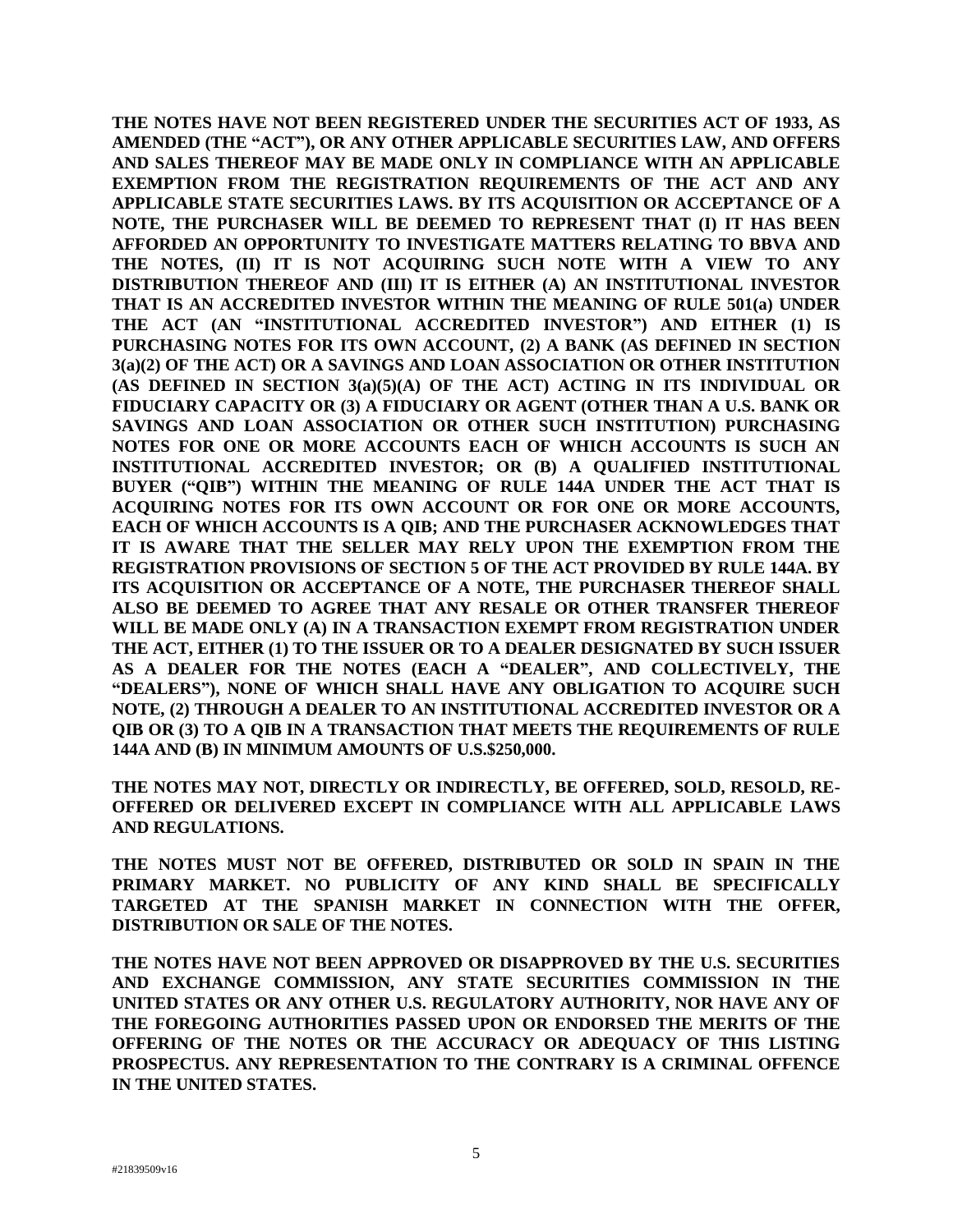**BY ITS PURCHASE OF A NOTE, THE PURCHASER REPRESENTS AND AGREES THAT (I) IT HAS KNOWLEDGE AND EXPERIENCE (OR IS A FIDUCIARY OR AGENT WITH SOLE INVESTMENT DISCRETION HAVING SUCH KNOWLEDGE AND EXPERIENCE) IN FINANCIAL AND BUSINESS MATTERS AND IT (OR SUCH FIDUCIARY OR AGENT) IS CAPABLE OF EVALUATING THE MERITS AND RISKS OF INVESTING IN THE NOTES; (II) IT HAS HAD ACCESS TO SUCH INFORMATION AS THE PURCHASER DEEMS NECESSARY IN ORDER TO MAKE AN INFORMED INVESTMENT DECISION; (III) ALTHOUGH A DEALER MAY REPURCHASE NOTES, THE DEALER IS NOT OBLIGATED TO DO SO, AND ACCORDINGLY, THE PURCHASER SHOULD BE PREPARED TO HOLD SUCH NOTE UNTIL MATURITY; (IV) IT HAS HAD THE OPPORTUNITY TO ASK QUESTIONS OF, AND RECEIVE ANSWERS FROM BBVA; (V) IT ACKNOWLEDGES THAT THE DEALER HAS NOT VERIFIED ANY OF THE INFORMATION CONTAINED OR REFERRED TO IN THIS LISTING PROSPECTUS AND MAKES NO REPRESENTATION OF ANY KIND AS TO THE ACCURACY OR COMPLETENESS OF SUCH INFORMATION; AND (VI) IT UNDERSTANDS THAT EACH NOTE WILL BEAR A LEGEND SUBSTANTIALLY AS SET FORTH IN BOLD CAPITAL LETTERS ABOVE.**

#### **NOTICE REGARDING SPANISH TAX**

Potential purchasers should note the statements starting on page 82 regarding the Spanish tax treatment of income in respect of the Notes and the disclosure requirements imposed by Law 10/2014 and Article 44 of Royal Decree 1065/2007 of July 27, as amended by Royal Decree 1145/2011 of July 29 ("**RD 1065/2007**").

As explained in "Taxation—Spanish Tax Considerations—Information About the Notes in Connection with Payments", BBVA is required to provide certain information regarding the Notes to the Spanish tax authorities (the "**Spanish Tax Authorities**"). BBVA will withhold Spanish withholding tax from any payment of income (as defined below) under the Notes as to which the required information has not been provided by the Issuing and Paying Agent in a timely manner.

BBVA and The Bank of New York Mellon, as issuing and paying agent (the "**Issuing and Paying Agent**") have entered into the Amended and Restated Issuing and Paying Agency Agreement in respect of the Notes, which, among other things, provides for the timely provision by the Issuing and Paying Agent to BBVA of a duly executed and completed statement (the "**Payment Statement**") in connection with each payment of income under the Notes, on the business day immediately preceding such payment. The Payment Statement must set forth information as of the close of business of that day. For these purposes, "income" means interest and the difference, if any, between the aggregate amount payable on the maturity of the Notes and the issue price of the Notes. In addition, the Issuing and Paying Agent has agreed in respect of the Notes (so long as any principal amount of the Notes remains outstanding and insofar as it is practicable) to maintain, implement or arrange for the implementation of procedures to facilitate the timely provision of a duly executed and completed Payment Statement in connection with each payment of income under the Notes or the collection of any other documentation concerning such Notes or the beneficial owners thereof that may be required under Spanish law for payments on such Notes not to be subject to Spanish withholding tax.

If the Issuing and Paying Agent fails to deliver a duly executed and completed Payment Statement on a timely basis in respect of a payment of income under the Notes, then the related payment will be subject to Spanish withholding tax, currently at the rate of 19%. In such an event, subject to certain exceptions, as set forth under "Key Features of the Program", BBVA will pay the relevant Noteholder (as defined below) such Additional Amounts (as defined herein) on the payment date as may be necessary in order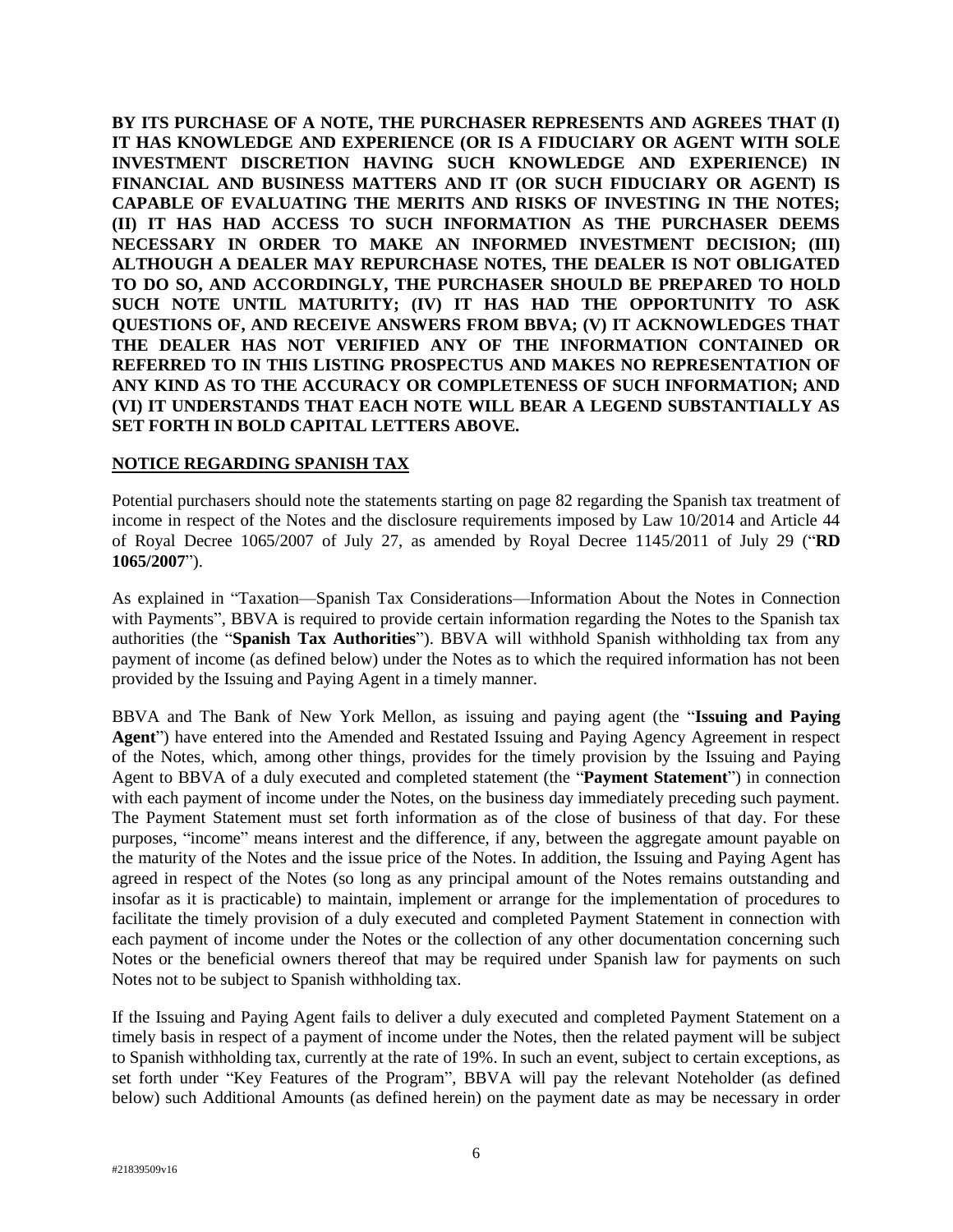that the net amount received by such Noteholder after such withholding equals the sum of the amount which would otherwise have been receivable in respect of the Notes in the absence of such withholding.

"**Noteholder**" refers to each holder of Notes and "**Noteholders**" refers to all holders of Notes.

#### *General*

The procedure described in this Listing Prospectus for the provision of information required by Spanish law and regulation is a summary only and is subject to further clarification from the Spanish Tax Authorities regarding such laws and regulations. None of BBVA or any of the Dealers assumes any responsibility therefor.

#### **Interpretation**

In the Listing Prospectus, references to "**U.S. Dollars**" and "**U.S.\$**" are to United States dollars and references to "**euros**", "**EUR**" and "**€**" refer to the single currency of participating member states of the European Union.

Where the Listing Prospectus refers to the provisions of any other document, such reference should not be relied upon and the document must be referred to for its full effect.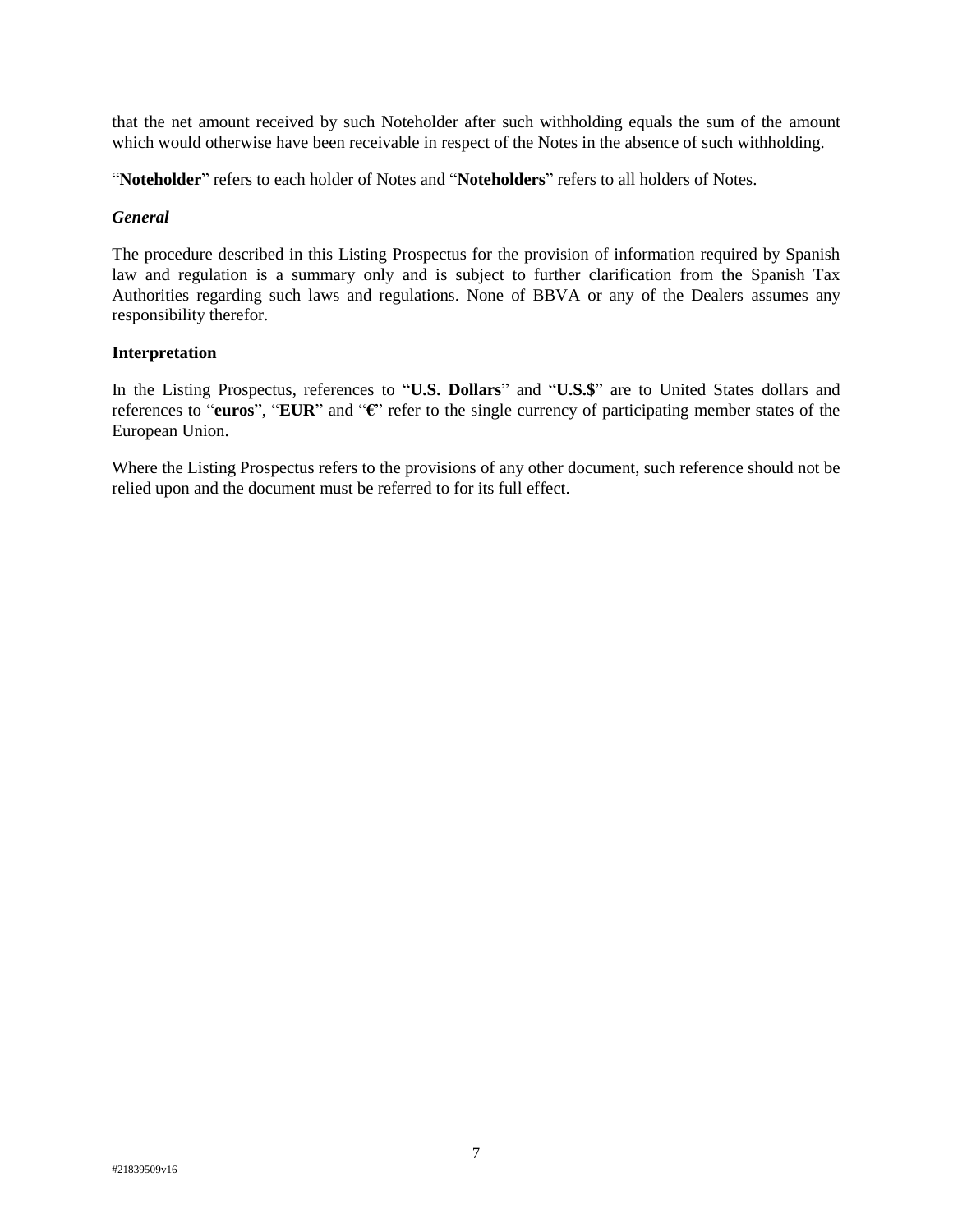# **TABLE OF CONTENTS**

| ۰,<br>× |
|---------|
|---------|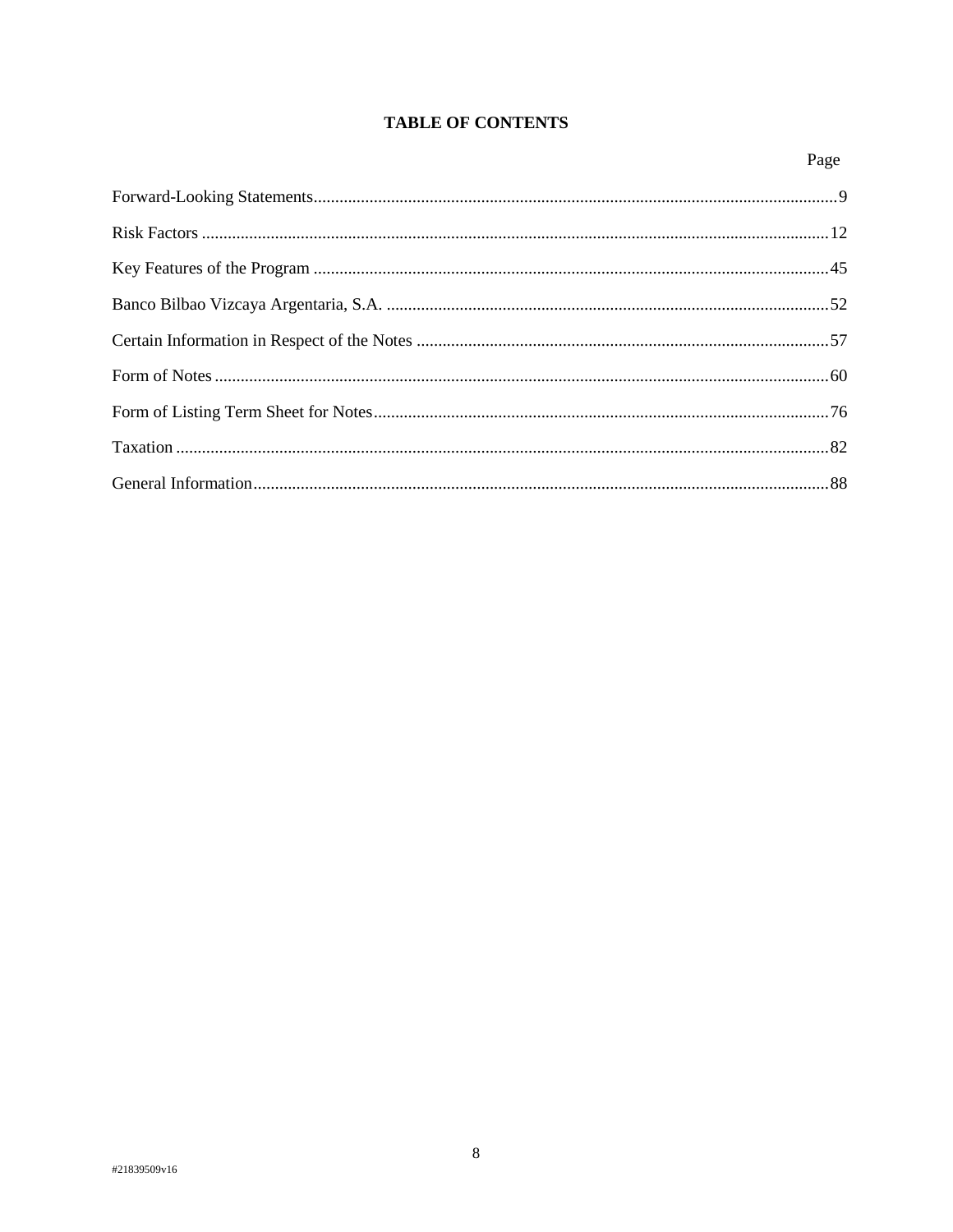#### **FORWARD-LOOKING STATEMENTS**

<span id="page-8-0"></span>Some of the statements included in this Listing Prospectus are forward-looking statements within the meaning of Section 27A of the Act, Section 21E of the Securities Exchange Act of 1934, as amended (the "**Exchange Act**"), the safe harbor provisions of the Private Securities Litigation Reform Act of 1995 and similar laws. We also may make forward-looking statements in our other documents filed with, or furnished to, the Securities and Exchange Commission (the "**SEC**") that are incorporated by reference into this Listing Prospectus. Forward-looking statements can be identified by the use of forward-looking terminology such as "believe", "expect", "estimate", "project", "anticipate", "should", "intend", "probability", "risk", "VaR", "target", "goal", "objective", "future" or by the use of similar expressions or variations on such expressions, or by the discussion of strategy or objectives. Forward-looking statements are based on current plans, estimates and projections, are not guarantees of future performance and are subject to inherent risks, uncertainties and other factors that could cause actual results to differ materially from the future results expressed or implied by such forward-looking statements.

In particular, this Listing Prospectus and certain documents incorporated by reference into this Listing Prospectus include forward-looking statements relating but not limited to management objectives, the implementation of our strategic initiatives, trends in results of operations, margins, costs, return on equity and risk management, including our potential exposure to various types of risk such as market risk, interest rate risk, currency risk and equity risk. For example, certain of the market risk disclosures are dependent on choices about key model characteristics, assumptions and estimates, and are subject to various limitations. By their nature, certain market risk disclosures are only estimates and could be materially different from what actually occurs in the future.

We have identified some of the risks inherent in forward-looking statements in Risk Factors and Legal Proceedings below as well as in certain documents incorporated herein by reference, including the BBVA 2015 Form 20-F (as defined herein). Other factors could also adversely affect our results or the accuracy of forward-looking statements in this Listing Prospectus, and you should not consider the factors discussed herein or in the documents incorporated herein by reference to be a complete set of all potential risks or uncertainties. Other important factors that could cause actual results to differ materially from those in forward-looking statements include, among others:

- weak economic growth or recession in the countries where we operate;
- deflation, mainly in Europe, or significant inflation, such as the significant inflation recently experienced by Venezuela and Argentina;
- changes in foreign exchange rates, such as the recent local currency devaluations in Venezuela and Argentina, as they result in changes in the reported earnings of the Group's subsidiaries outside the Eurozone, and their assets, including their risk-weighted assets, and liabilities;
- a lower interest rate environment, including a prolonged period of negative interest rates in some areas where we operate, which could lead to decreased lending margins and lower returns on assets; or a higher interest rate environment, including as a result of an increase in interest rates by the Federal Reserve, which could affect consumer debt affordability and corporate profitability;
- any further tightening of monetary policies, including to address upward inflationary pressures in Latin America, which could endanger a still tepid and fragile economic recovery and make it more difficult for customers of the Group's mortgage and consumer loan products to service their debts;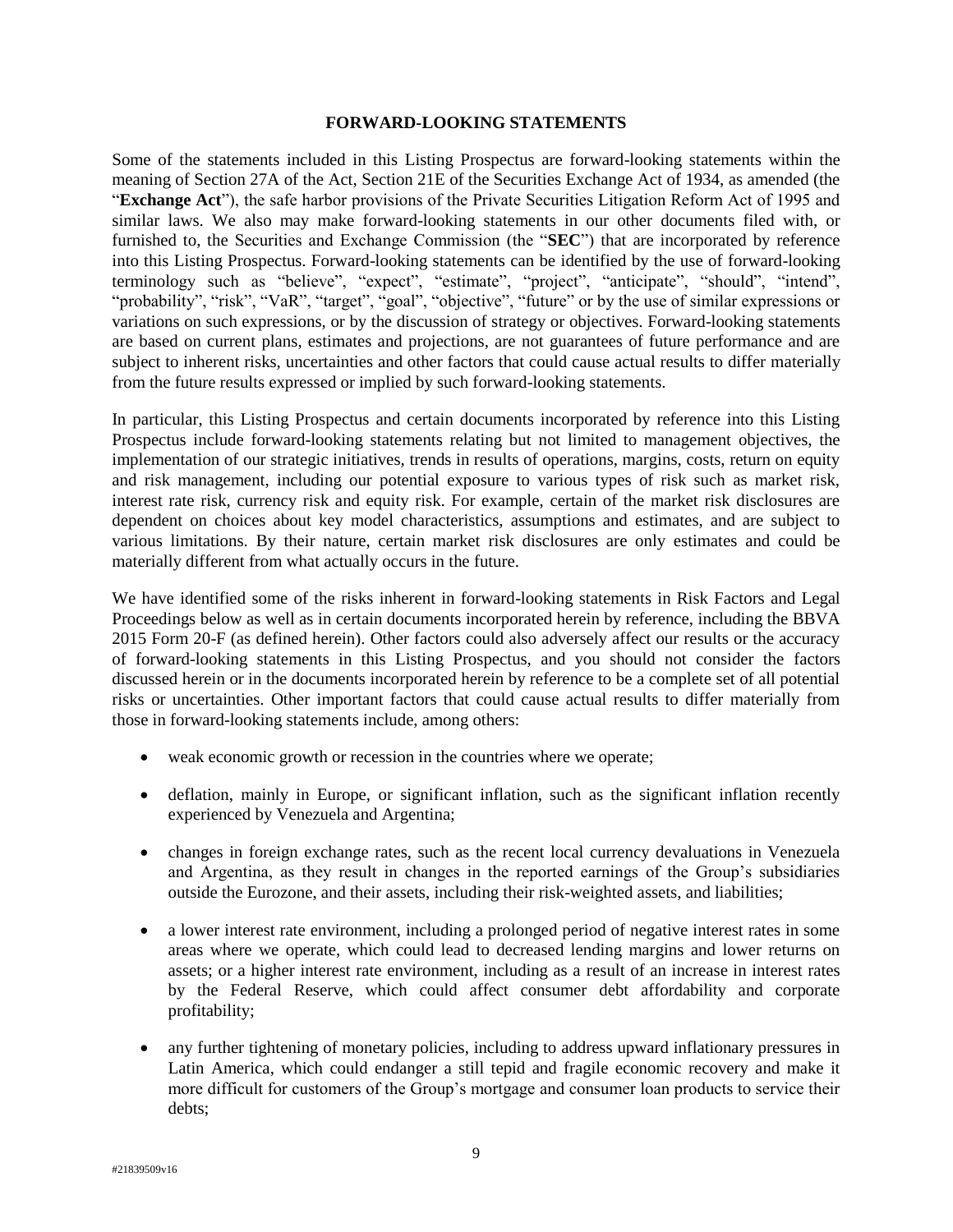- adverse developments in the real estate market, especially in Spain, Mexico, the United States and Turkey, given the Group's exposures to such markets;
- poor employment growth and structural challenges restricting employment growth, such as in Spain, where unemployment has remained relatively high, which may negatively affect household income levels of the Group's retail customers and may adversely affect the recoverability of the Group's retail loans, resulting in increased loan losses;
- lower oil prices, which could particularly affect producing areas, such as Venezuela, Mexico, Texas or Colombia, to which the Group is materially exposed;
- uncertainties arising from the results of election processes and political developments in the different geographies in which we operate, such as Spain and the Spanish region of Catalonia, which may ultimately result in changes in laws, regulations and policies;
- the exit by the United Kingdom (or any other EU Member State) from the European Monetary Union (EMU), which may materially adversely affect the European and global economy, result in changes in laws or regulation, affect the pace of policy change in Europe and substantially disrupt capital, interbank, banking and other markets, among other effects;
- an eventual government default on public debt, which could affect the Group primarily in two ways: directly, through portfolio losses, and indirectly, through instabilities that a default in public debt could cause to the banking system as a whole, particularly since commercial banks' exposure to government debt is generally high in several countries in which the Group operates;
- changes in applicable laws and regulations, including increased capital and provision requirements and taxation, and steps taken towards achieving an EU fiscal and banking union;
- adverse developments in emerging countries, in particular countries in Latin America where we operate and Turkey, including unfavorable political and economic developments, social instability and changes in governmental policies, including expropriation, nationalization, international ownership legislation, interest rate caps and tax policies;
- uncertainties arising from the July 2016 failed military coup in Turkey which could lead to changes in laws, higher risk perception of the country and a material adverse impact on its economy, including as a result of a loss of tourism;
- our ability to make payments on certain substantial unfunded amounts relating to commitments with personnel;
- the outcome of governmental, legal or arbitration proceedings; and
- weaknesses or failures in our Group's internal processes, systems (including information technology systems) and security.

Readers are cautioned not to place undue reliance on forward-looking statements. In addition, the forward-looking statements made in this Listing Prospectus speak only as of the date of this Listing Prospectus. We do not intend to publicly update or revise these forward-looking statements to reflect events or circumstances after the date of this Listing Prospectus, including, without limitation, changes in our business or acquisition strategy or planned capital expenditures or to reflect the occurrence of unanticipated events, and we do not assume any responsibility to do so. You should, however, consult any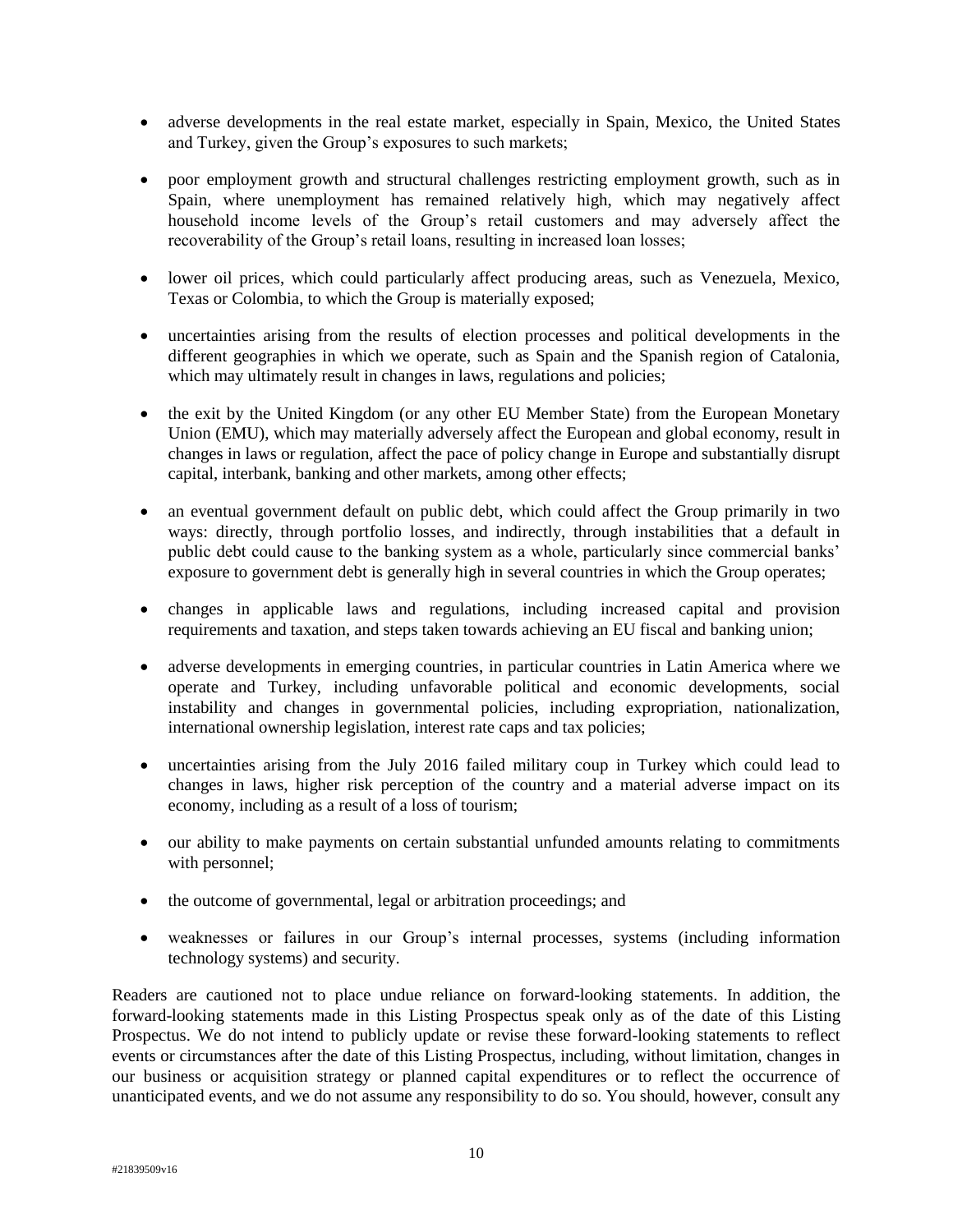further disclosures of a forward-looking nature we may make in the documents that are incorporated by reference into this Listing Prospectus.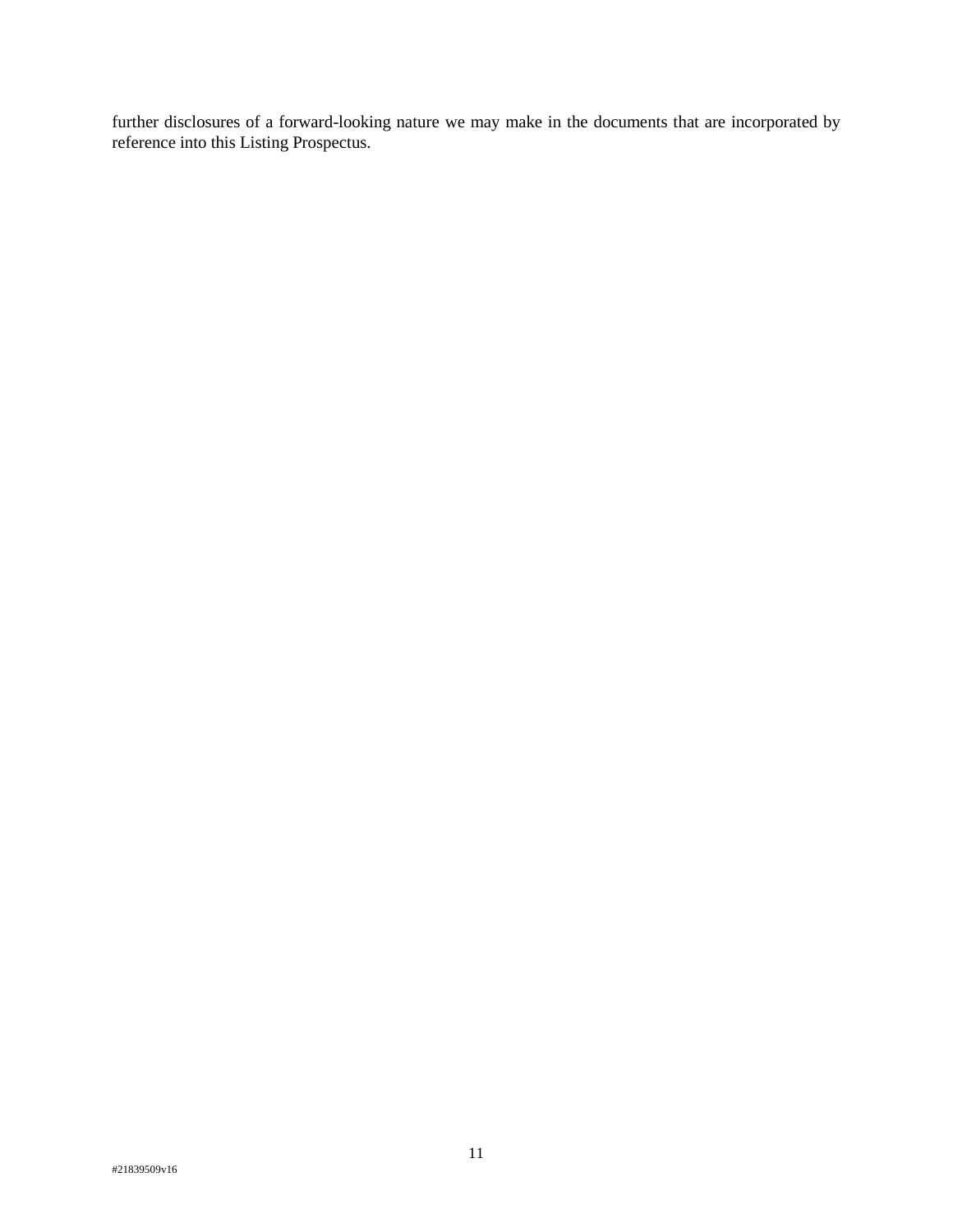#### **RISK FACTORS**

<span id="page-11-0"></span>*BBVA believes that the following factors may affect its ability to fulfill its obligations under Notes issued under the Program. Most of these factors are contingencies which may or may not occur, and BBVA is not in a position to express a view on the likelihood of any such contingency occurring.*

*In addition, factors which are material for the purpose of assessing the market risks associated with Notes issued under the Program are also described below.*

*BBVA believes that the factors described below represent the principal risks inherent in investing in Notes issued under the Program, but the inability of BBVA to pay interest, principal or other amounts on or in connection with any Notes may occur for other reasons which may not be considered significant risks by BBVA based on information currently available to them or which they may not currently be able to anticipate. Prospective investors should also read the detailed information set out elsewhere in this Listing Prospectus and the documents incorporated by reference into this Listing Prospectus, including, but not limited to, those risk factors in "Item 3. Key Information—Risk Factors" in BBVA's 2015 Annual Report on Form 20-F, which was filed with the SEC pursuant to the Exchange Act, on April 6, 2016 (the "BBVA 2015 Form 20-F") in deciding whether to invest in the Notes. Any of the risks described below or in the BBVA 2015 Form 20-F, if they actually occur, could materially and adversely affect BBVA's business, results of operations, prospects and financial condition and the value of your investments.*

*References in this section to "BBVA" may refer to Banco Bilbao Vizcaya Argentaria, S.A. or Banco Bilbao Vizcaya Argentaria, S.A. and its consolidated subsidiaries, as the context requires.*

#### **Macroeconomic Risks**

## *Economic conditions in the countries where the Group operates could have a material adverse effect on the Group's business, financial condition and results of operations.*

Despite the growth of the global economy and its recovery after the 2008 and 2009 global financial crisis and Europe's debt crisis in 2011 and 2012, the economic environment remains characterized by considerable uncertainty. The deterioration of economic conditions in the countries where the Group operates could adversely affect the cost and availability of funding for the Group, the quality of the Group's loan and investment securities portfolios and levels of deposits and profitability, which may also require the Group to take impairments on its exposures to the sovereign debt of one or more countries or otherwise adversely affect the Group's business, financial condition and results of operations. In addition, the process the Group uses to estimate losses inherent in its credit exposure requires complex judgments, including forecasts of economic conditions and how these economic conditions might impair the ability of its borrowers to repay their loans. The degree of uncertainty concerning economic conditions may adversely affect the accuracy of the Group's estimates, which may, in turn, affect the reliability of the process and the sufficiency of the Group's loan loss provisions.

The Group faces, among others, the following economic risks:

- weak economic growth or recession in the countries where it operates;
- changes in the institutional environment in the countries where it operates could evolve into sudden and intense economic and/or regulatory downturns;
- deflation, mainly in Europe, or significant inflation, such as the significant inflation recently experienced by Venezuela and Argentina;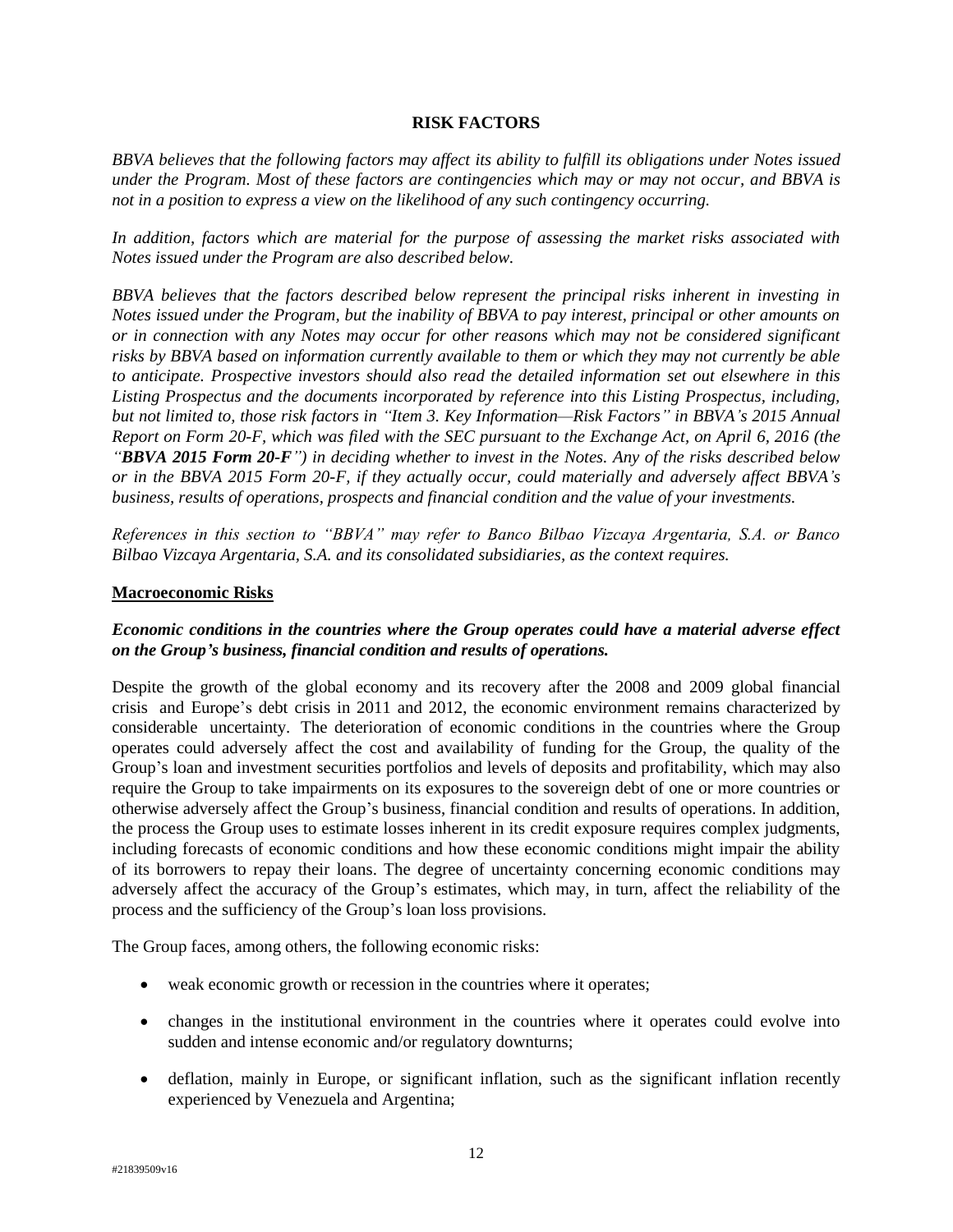- changes in foreign exchange rates, such as the recent local currency devaluations in Venezuela and Argentina, as they result in changes in the reported earnings of the Group's subsidiaries outside the Eurozone, and their assets, including their risk-weighted assets, and liabilities;
- a lower interest rate environment, even a prolonged period of negative interest rates in some areas where BBVA operates, which could lead to decreased lending margins and lower returns on assets; or a higher interest rate environment, including as a result of an increase in interest rates by the Federal Reserve, which could affect consumer debt affordability and corporate profitability;
- any further tightening of monetary policies, including to address inflationary pressures and currency devaluations in Latin America, which could endanger a still tepid and fragile economic recovery and make it more difficult for customers of the Group's mortgage and consumer loan products to service their debts;
- adverse developments in the real estate market, especially in Spain, Mexico, the United States and Turkey, given the Group's exposures to such markets;
- poor employment growth and structural challenges restricting employment growth, such as in Spain, where unemployment has remained relatively high, which may negatively affect the household income levels of the Group's retail customers and may adversely affect the recoverability of the Group's retail loans, resulting in increased loan loss provisions;
- lower oil prices, which could particularly affect producing areas, such as Venezuela, Mexico, Texas or Colombia, to which the Group is materially exposed;
- changes in laws, regulations and policies as a result of election processes in the different geographies in which the Group operates, including Spain, the Spanish region of Catalonia and the United States, which may negatively affect the Group's business or customers in those geographies and other geographies in which the Group operates;
- the potential exit by an EU Member State from the European Monetary Union ("**EMU**"), which could materially adversely affect the European and global economy, cause a redenomination of financial instruments or other contractual obligations from the euro to a different currency and substantially disrupt capital, interbank, banking and other markets, among other effects;
- the possible political, economic and regulatory impacts in the United Kingdom and the European Union ("**EU**") derived from the outcome of the referendum held in the United Kingdom on 23 June 2016, which resulted in a vote in favor of the United Kingdom leaving the EU. The possible impact of the United Kingdom exiting the EU could include, among other things, political instability in the United Kingdom, the EU as a whole, or countries forming part of the EU; regulatory changes in the United Kingdom and/or in the EU; economic slowdown in the United Kingdom, in the EU and/or outside the EU; deterioration of the creditworthiness of borrowers based in or related to the United Kingdom; and volatility in financial markets which could limit or condition the Issuer's or any other issuer's access to capital markets, all of which may arise regardless of the uncertainty as to the timing and duration of the exit process; and
- an eventual government default on public debt, which could affect the Group primarily in two ways: directly, through portfolio losses, and indirectly, through instabilities that a default in public debt could cause to the banking system as a whole, particularly since commercial banks' exposure to government debt is generally high in several countries in which the Group operates.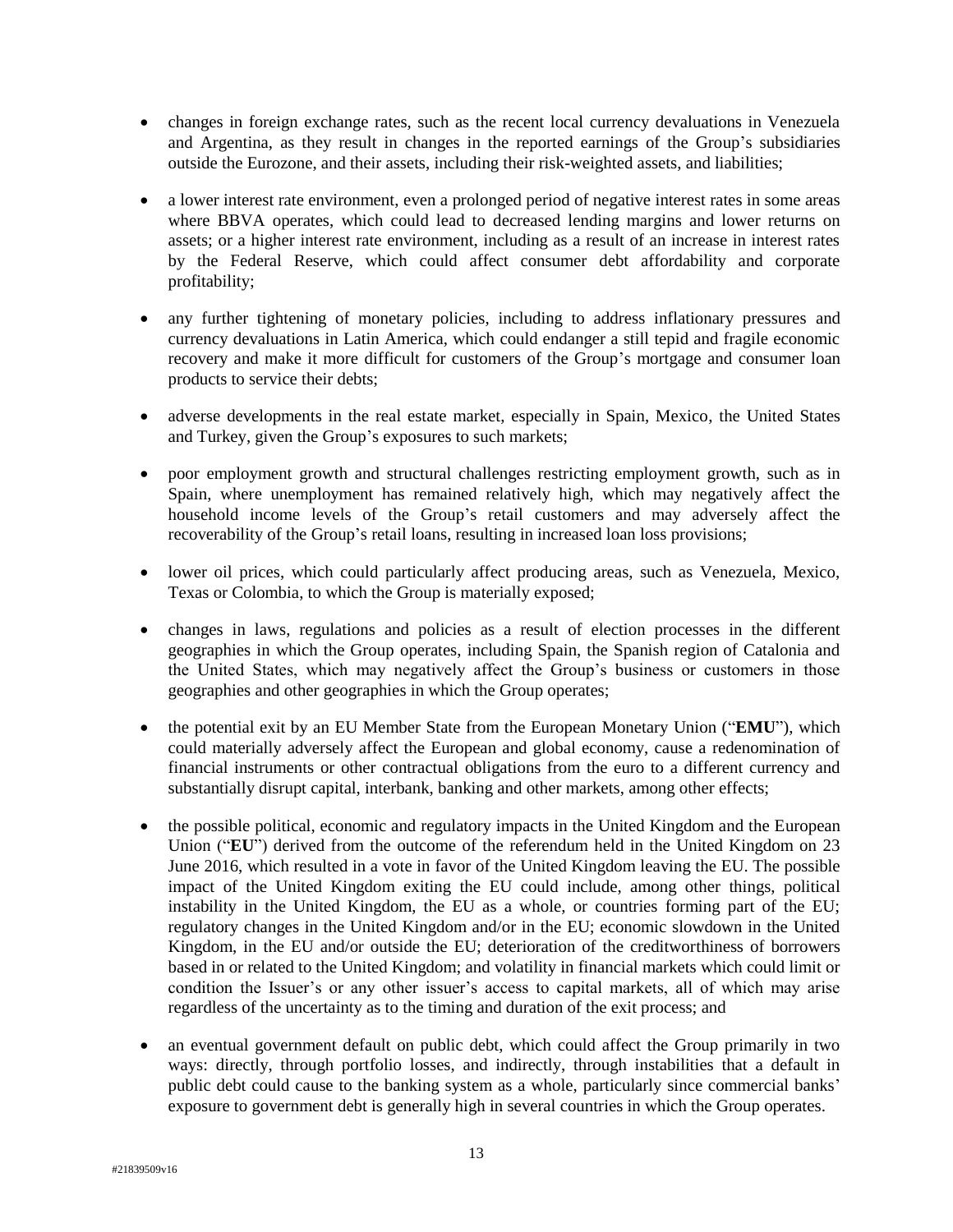For additional information relating to certain economic risks that the Group faces in Spain, see "*—Since the Group's loan portfolio is highly concentrated in Spain, adverse changes affecting the Spanish economy could have a material adverse effect on its financial condition*." For additional information relating to certain economic risks that the Group faces in emerging market economies such as Latin America and Turkey, see "*—The Group may be materially adversely affected by developments in the emerging markets where it operates*."

Any of the above risks could have a material adverse effect on the Group's business, financial condition and results of operations.

### *Since the Group's loan portfolio is highly concentrated in Spain, adverse changes affecting the Spanish economy could have a material adverse effect on its financial condition.*

The Group has historically developed its lending business in Spain, which continues to be one of the main focuses of its business. The Group's loan portfolio in Spain has been adversely affected by the deterioration of the Spanish economy since 2009. After rapid economic growth until 2007, Spanish gross domestic product ("**GDP**") contracted in the period 2009-10 and 2012-13. The effects of the financial crisis were particularly pronounced in Spain given its heightened need for foreign financing as reflected by its high current account deficit, resulting from the gap between domestic investment and savings, and its public deficit. The current account imbalance has been corrected and the public deficit is in a downward trend, with GDP growth above 3% in 2015 and 2016 and unemployment falling below 20% for the third quarter of 2016. However, real or perceived difficulties in servicing public or private debt, triggered by foreign or domestic factors such as an increase in global financial risk or a decrease in the rate of domestic growth, could increase Spain's financing costs, hindering economic growth, employment and households' gross disposable income.

The Spanish economy is particularly sensitive to economic conditions in the Eurozone, the main market for Spanish goods and services exports. Accordingly, an interruption in the recovery in the Eurozone might have an adverse effect on Spanish economic growth. Given the relevance of the Group's loan portfolio in Spain, any adverse changes affecting the Spanish economy could have a material adverse effect on the Group's business, financial condition and results of operations.

## *Any decline in the Kingdom of Spain's sovereign credit ratings could adversely affect the Group's business, financial condition and results of operations.*

Since BBVA is a Spanish company with substantial operations in Spain, its credit ratings may be adversely affected by the assessment by rating agencies of the creditworthiness of the Kingdom of Spain. As a result, any decline in the Kingdom of Spain's sovereign credit ratings could result in a decline in BBVA's credit ratings. In addition, the Group holds a substantial amount of securities issued by the Kingdom of Spain, autonomous communities within Spain and other Spanish issuers. Any decline in the Kingdom of Spain's credit ratings could adversely affect the value of the Kingdom of Spain's and other public or private Spanish issuers' respective securities held by the Group in its various portfolios or otherwise materially adversely affect the Group's business, financial condition and results of operations. Furthermore, the counterparties to many of the Group's loan agreements could be similarly affected by any decline in the Kingdom of Spain's credit ratings, which could limit their ability to raise additional capital or otherwise adversely affect their ability to repay their outstanding commitments to the Group and, in turn, materially and adversely affect the Group's business, financial condition and results of operations.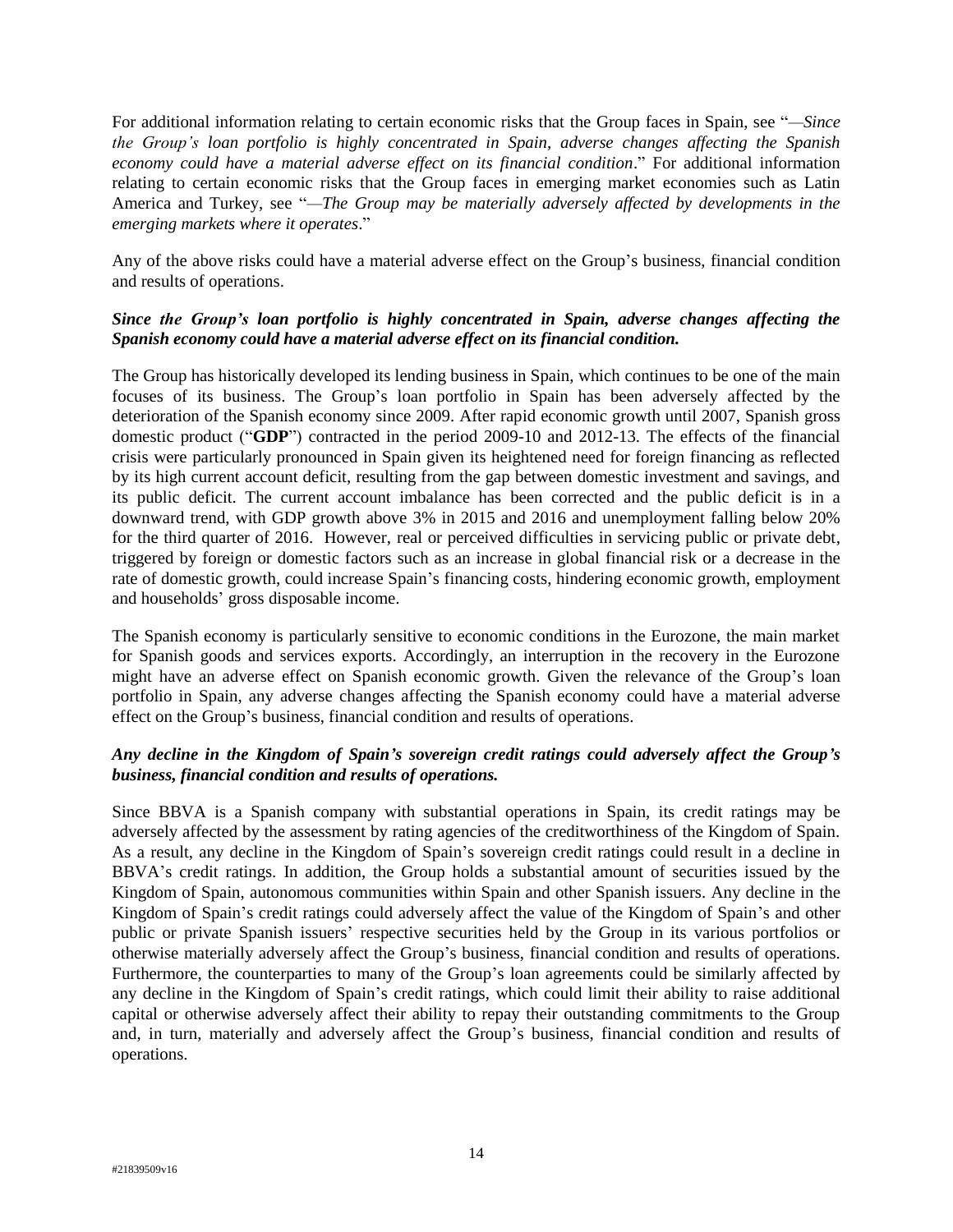## *The Group may be materially adversely affected by developments in the emerging markets where it operates.*

The economies of some of the emerging markets where the Group operates, mainly Latin America and Turkey, experienced significant volatility in recent decades, characterized, in some cases, by slow or declining growth, declining investment and hyperinflation.

Emerging markets are generally subject to greater risks than more developed markets. For example, there is typically a greater risk of loss from unfavorable political and economic developments, social and geopolitical instability, and changes in governmental policies, including expropriation, nationalization, international ownership legislation, interest-rate caps and tax policies, and political unrest, such as the attempted coup in Turkey on July 15, 2016 and state of emergency entitling the exercise of additional powers by the Turkish government first declared on July 20, 2016. In addition, these emerging markets are affected by conditions in other related markets and in global financial markets generally and some are particularly affected by commodities price fluctuations, which in turn may affect financial market conditions through exchange rate fluctuations, interest rate volatility and deposits volatility. As a global economic recovery remains fragile, there are risks of deterioration. If the global economic conditions deteriorate, the business, financial condition, operating results and cash flows of BBVA's subsidiaries in emerging economies, mainly in Latin America and Turkey, may be materially adversely affected.

Furthermore, financial turmoil in any particular emerging market could negatively affect other emerging markets or the global economy in general. Financial turmoil in emerging markets tends to adversely affect stock prices and debt securities prices of other emerging markets as investors move their money to more stable and developed markets, and may reduce liquidity to companies located in the affected markets. An increase in the perceived risks associated with investing in emerging economies in general, or the emerging market economies where the Group operates in particular, could dampen capital flows to such economies and adversely affect such economies.

In addition, any changes in laws, regulations and policies pursued by the incoming U.S. Government may adversely affect the emerging markets in which the Group operates, particularly Mexico due to the trade and other ties between Mexico and the United States.

If economic conditions in the emerging market economies where the Group operates deteriorate, the Group's business, financial condition and results of operations could be materially adversely affected.

### *The Group's earnings and financial condition have been, and its future earnings and financial condition may continue to be, materially affected by depressed asset valuations resulting from poor market conditions.*

Severe market events such as the past sovereign debt crisis, rising risk premiums and falls in share market prices, have resulted in the Group recording large write-downs on its credit market exposures in recent years. In particular, negative growth expectations and lack of confidence that policy changes would solve problems led to steep falls in asset values and a severe reduction in market liquidity in 2012 and 2013, followed by a moderated recovery in 2014 and the first half of 2015. In the second half of 2015 and the beginning of 2016, however, the uncertainty about China's growth expectations and its policymaking capability to address certain severe future challenges resulted in sudden and intense deterioration of the valuation of global assets and further increased volatility in the global financial markets. Moreover, current political processes such as the implementation of the "Brexit" referendum for the United Kingdom to leave the European Union or potential changes in U.S. economic policies implemented by the new administration, could increase global financial volatility and lead to the reallocation of assets. Additionally, in dislocated markets, hedging and other risk management strategies may not be as effective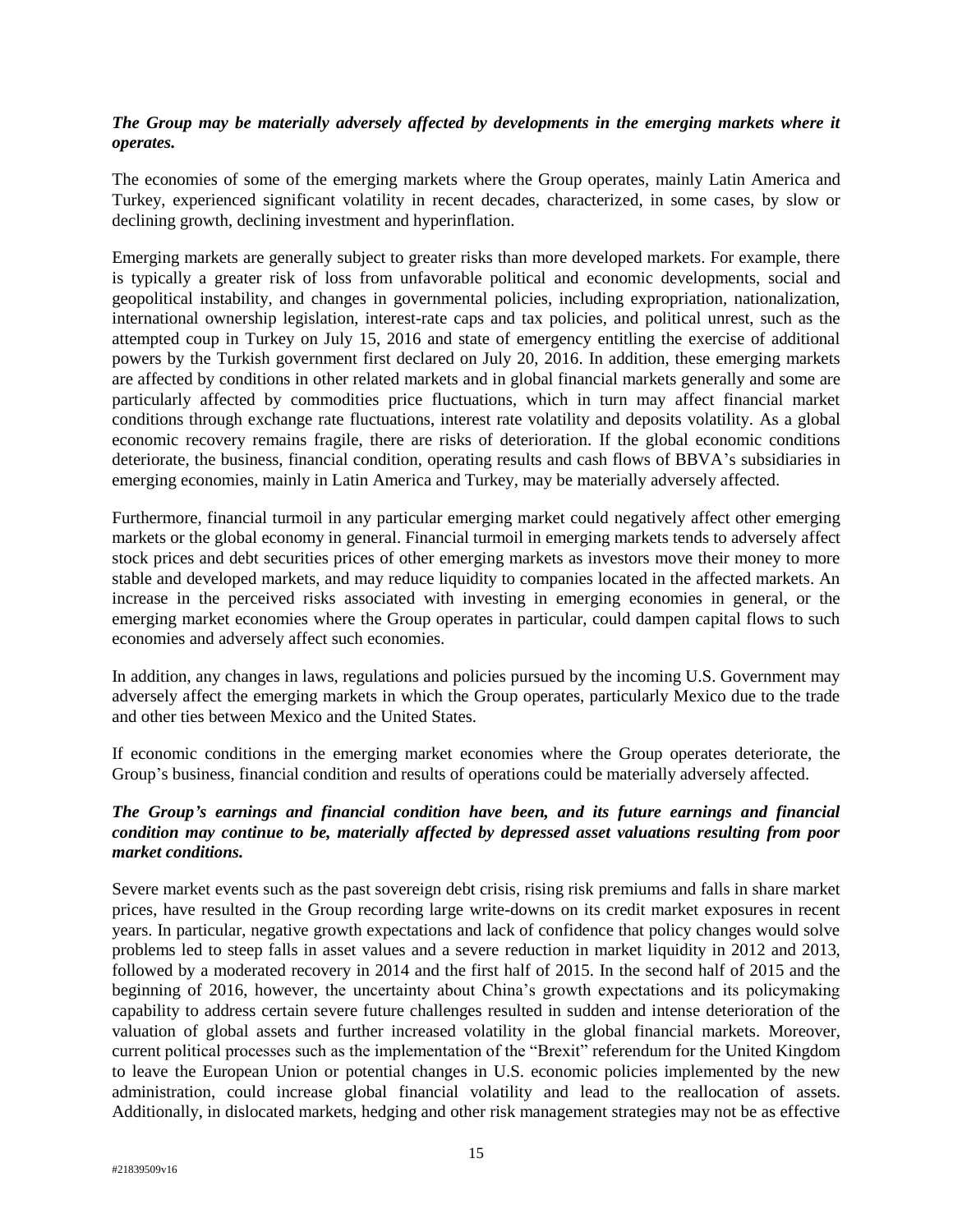as they are in more normal market conditions due in part to the decreasing credit quality of hedge counterparties. Any deterioration in economic and financial market conditions could lead to further impairment charges and write-downs.

#### *Exposure to the real estate market makes the Group vulnerable to developments in this market.*

The Group has substantial exposure to the real estate market, mainly in Spain, Mexico and the United States. The Group is exposed to the real estate market due to the fact that real estate assets secure many of its outstanding loans and due to the significant amount of real estate assets held on its balance sheet. Any deterioration of real estate prices could materially and adversely affect the Group's business, financial condition and results of operations.

### **Legal, Regulatory and Compliance Risks**

## *The Group is subject to substantial regulation and regulatory and governmental oversight. Changes in the regulatory framework could have a material adverse effect on its business, results of operations and financial condition.*

The financial services industry is among the most highly regulated industries in the world. In response to the global financial crisis and the European sovereign debt crisis, governments, regulatory authorities and others have made and continue to make proposals to reform the regulatory framework for the financial services industry to enhance its resilience against future crises. Legislation has already been enacted and regulations issued in response to some of these proposals. The regulatory framework for financial institutions is likely to undergo further significant change. This creates significant uncertainty for the Group and the financial industry in general. The wide range of recent actions or current proposals includes, among other things, provisions for more stringent regulatory capital and liquidity standards, restrictions on compensation practices, special bank levies and financial transaction taxes, recovery and resolution powers to intervene in a crisis including "bail-in" of creditors, separation of certain businesses from deposit taking, stress testing and capital planning regimes, heightened reporting requirements and reforms of derivatives, other financial instruments, investment products and market infrastructures.

In addition, the new institutional structure in Europe for supervision, with the creation of the single supervisor, and for resolution, with the new single resolution mechanism, could lead to changes in the near future. The specific effects of a number of new laws and regulations remain uncertain because the drafting and implementation of these laws and regulations are still ongoing. In addition, since some of these laws and regulations have been recently adopted, the manner in which they are applied to the operations of financial institutions is still evolving. No assurance can be given that laws or regulations will be enforced or interpreted in a manner that will not have a material adverse effect on the Group's business, financial condition, results of operations and cash flows. In addition, regulatory scrutiny under existing laws and regulations has become more intense.

Furthermore, regulatory authorities have substantial discretion in how to regulate banks, and this discretion, and the means available to the regulators, have been steadily increasing during recent years. Regulation may be imposed on an ad hoc basis by governments and regulators in response to a crisis, and these may especially affect financial institutions such as BBVA that are deemed to be systemically important.

In addition, local regulations in certain jurisdictions where the Group operates differ in a number of material respects from equivalent regulations in Spain or the United States. Changes in regulations may have a material adverse effect on the Group's business, results of operations and financial condition, particularly in Mexico, the United States, Venezuela, Argentina and Turkey. Furthermore, regulatory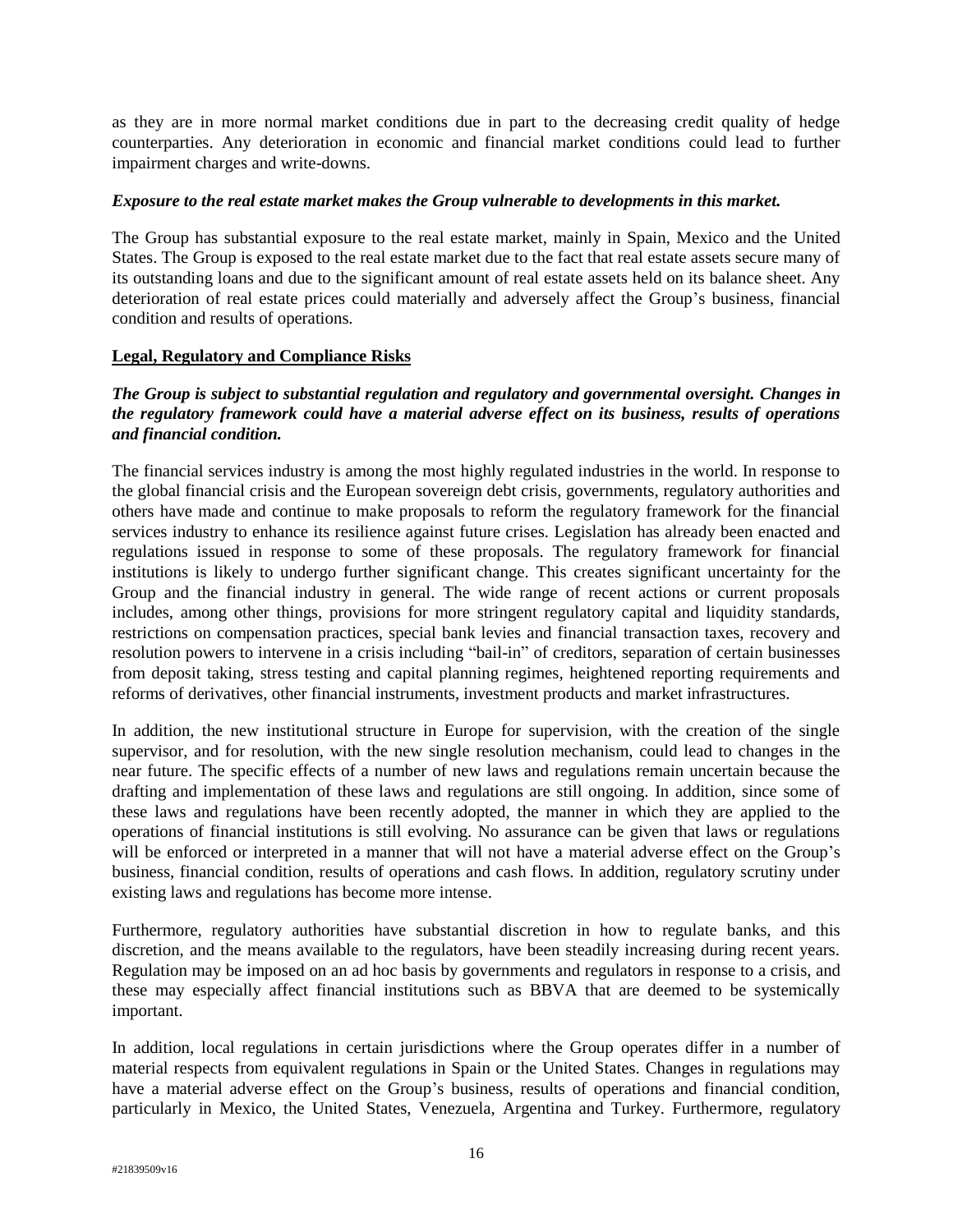fragmentation, with some countries implementing new and more stringent standards or regulation, could adversely affect the Group's ability to compete with financial institutions based in other jurisdictions which do not need to comply with such new standards or regulation. Moreover, to the extent recently adopted regulations are implemented inconsistently in the various jurisdictions in which the Group operates, the Group may face higher compliance costs.

Any required changes to the Group's business operations resulting from the legislation and regulations applicable to such business could result in significant loss of revenue, limit the Group's ability to pursue business opportunities in which the Group might otherwise consider engaging, affect the value of assets that the Group holds, require the Group to increase its prices and therefore reduce demand for its products, impose additional costs on the Group or otherwise adversely affect the Group's businesses. For example, the Group is subject to substantial regulation relating to liquidity. Future liquidity standards could require it to maintain a greater proportion of its assets in highly liquid but lower-yielding financial instruments, which would negatively affect its net interest margin. Moreover, the Group's regulators, as part of their supervisory function, periodically review the Group's allowance for loan losses. Such regulators may require the Group to increase its allowance for loan losses or to recognize further losses. Any such additional provisions for loan losses, as required by these regulatory agencies whose views may differ from those of the Group's management, could have an adverse effect on the Group's earnings and financial condition.

Adverse regulatory developments or changes in government policy relating to any of the foregoing or other matters could have a material adverse effect on the Group's business, results of operations and financial condition.

## *Increasingly onerous capital requirements may have a material adverse effect on BBVA's business, financial condition and results of operations.*

As a Spanish credit institution, BBVA is subject to Directive 2013/36/EU of the European Parliament and of the Council of June 26, 2013 on access to the activity of credit institutions and the prudential supervision of credit institutions and investment firms, amending Directive 2002/87/EC and repealing Directives 2006/48/EC and 2006/49/EC (the "**CRD IV Directive**"), through which the EU began implementing the Basel III capital reforms, with effect from January 1, 2014, with certain requirements in the process of being phased in until January 1, 2019. The core regulation regarding the solvency of credit entities is Regulation (EU) No. 575/2013 of the European Parliament and of the Council of June 26, 2013 on prudential requirements for credit institutions and investment firms and amending Regulation (EU) No. 648/2012 (the "**CRR**" and, together with the CRD IV Directive and any measures implementing the CRD IV Directive or the CRR which may from time to time be introduced in Spain, "**CRD IV**"), which is complemented by several binding regulatory technical standards, all of which are directly applicable in all EU Member States, without the need for national implementation measures. The implementation of CRD IV Directive into Spanish law has taken place through Royal Decree-Law 14/2013 of November 29 ("**RD-L 14/2013**"), Law 10/2014, Royal Decree 84/2015, of February 13 ("**RD 84/2015**"), Bank of Spain Circular 2/2014, of January 31 and Bank of Spain Circular 2/2016 of February 2 (the "**Bank of Spain Circular 2/2016**"). On November 23, 2016, the European Commission published a package of proposals with further reforms to CRD IV, the BRRD and the SRM Regulation (the "**EU Banking Reforms**"), including measures to increase the resilience of EU institutions and enhance financial stability. The timing for the final implementation of these reforms as at the date of this Listing Prospectus is unclear.

CRD IV has, among other things, established minimum "Pillar 1" capital requirements and increased the level of capital required by means of a "combined buffer requirement" that entities must comply with from 2016 onwards. The "combined buffer requirement" has introduced five new capital buffers: (i) the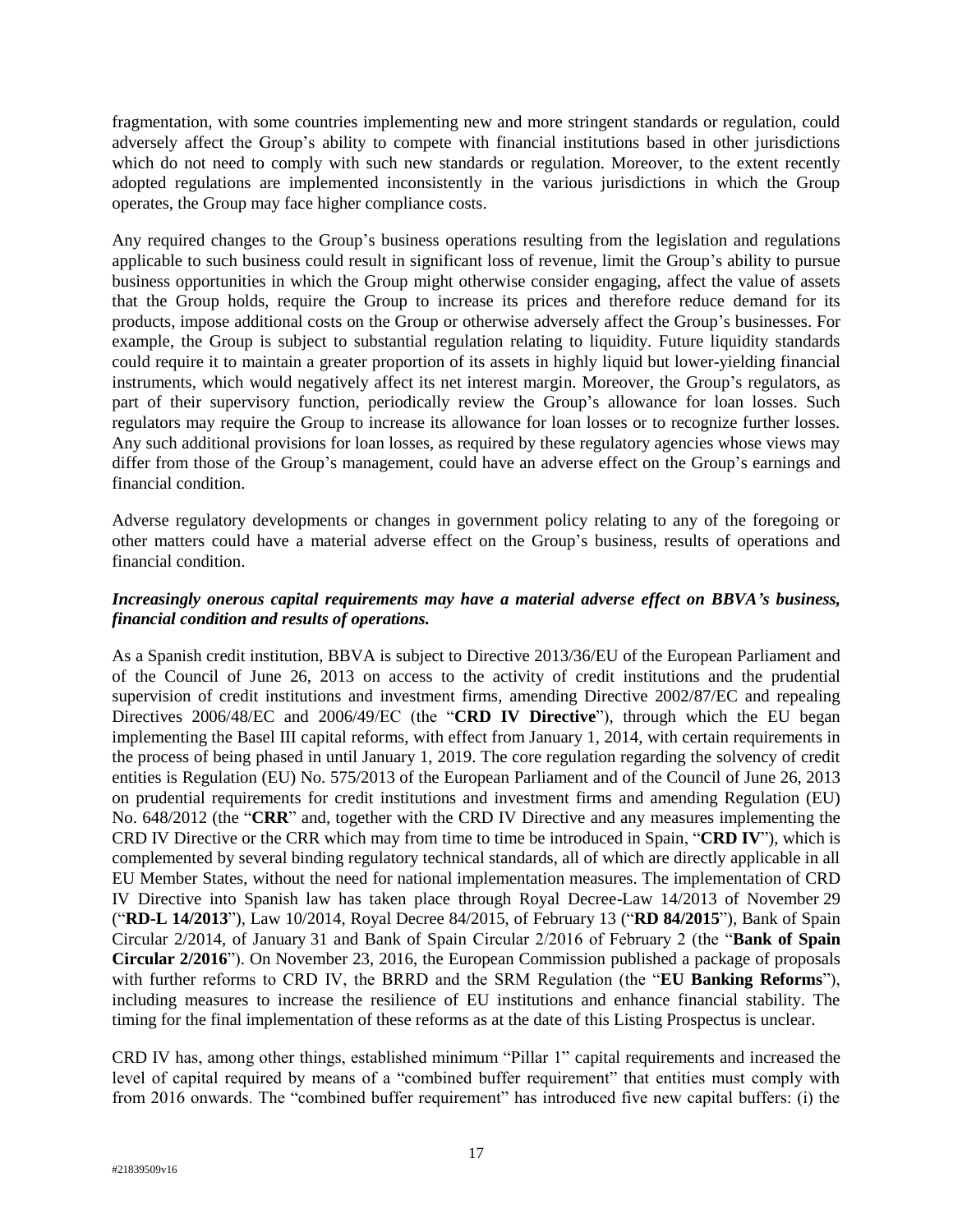capital conservation buffer, (ii) the global systemically important institutions buffer (the "**G-SIB buffer**"), (iii) the institution-specific countercyclical buffer, (iv) the other systemically important institutions buffer (the "**D-SIB buffer**") and (v) the systemic risk buffer. The "combined buffer requirement" applies in addition to the minimum "Pillar 1" capital requirements and is required to be satisfied with Common Equity Tier 1 ("**CET1**") capital.

The capital conservation buffer and the G-SIB buffer where applicable are mandatory for all credit institutions since they establish a greater capital requirement in all circumstances and will always result in an additional percentage capital requirement of higher than 0%.

The G-SIB buffer applies to those institutions included on the list of global systemically important banks ("**G-SIBs**"), which is updated annually by the Financial Stability Board (the "**FSB**"). BBVA has been excluded from this list with effect from January 1, 2017 and so, unless otherwise indicated by the FSB (or the Bank of Spain) in the future, it will not be required to maintain a G-SIB buffer any longer.

The Bank of Spain has greater discretion in relation to the institution-specific countercyclical buffer, the buffer for other systemically important institutions (those institutions deemed to be of local systemic importance, domestic systemically important banks or "**D-SIBs**") and the systemic risk buffer (a buffer to prevent systemic or macro prudential risks). With the entry into force of the Single Supervisory Mechanism (the "**SSM**") on November 4, 2014, the ECB also has the ability to provide certain recommendations in this respect.

The Bank of Spain agreed in December 2015 to set the countercyclical capital buffer applicable to credit exposures in Spain at 0% from January 1, 2016. The percentages will be revised each quarter and, accordingly, the Bank of Spain agreed in December 2016 to maintain the countercyclical capital buffer at 0% for the first quarter of 2017.

Moreover, Article 104 of the CRD IV Directive, as implemented by Article 68 of Law 10/2014, and similarly Article 16 of Council Regulation (EU) No. 1024/2013 of October 15 conferring specific tasks on the ECB concerning policies relating to the prudential supervision of credit institutions (the "**SSM Regulation**"), also contemplate that in addition to the minimum "Pillar 1" capital requirements, supervisory authorities may impose further "Pillar 2" capital requirements to cover other risks, including those not considered to be fully captured by the minimum "own funds" "Pillar 1" requirements under CRD IV or to address macro-prudential considerations. Under the EU Banking Reforms, it is proposed that further "Pillar 2" capital requirements should be used to address micro-prudential considerations only.

In accordance with the SSM Regulation, the ECB has fully assumed its new supervisory responsibilities of BBVA and the Group within the SSM. The ECB is required under the SSM Regulation to carry out a supervisory review and evaluation process (the "**SREP**") of BBVA and the Group at least on an annual basis.

In addition to the above, the European Banking Authority (the "**EBA**") published on December 19, 2014 its final guidelines for common procedures and methodologies in respect of the SREP (the "**EBA SREP Guidelines**"). Included in this were the EBA's proposed guidelines for a common approach to determining the amount and composition of additional "Pillar 2" own funds requirements to be implemented by January 1, 2016. Under these guidelines, national supervisors should set a composition requirement for the "Pillar 2" requirements to cover certain specified risks of at least 56% CET1 capital and at least 75% Tier 1 capital, as it has also been included in the EU Banking Reforms. The guidelines also contemplate that national supervisors should not set additional own funds requirements in respect of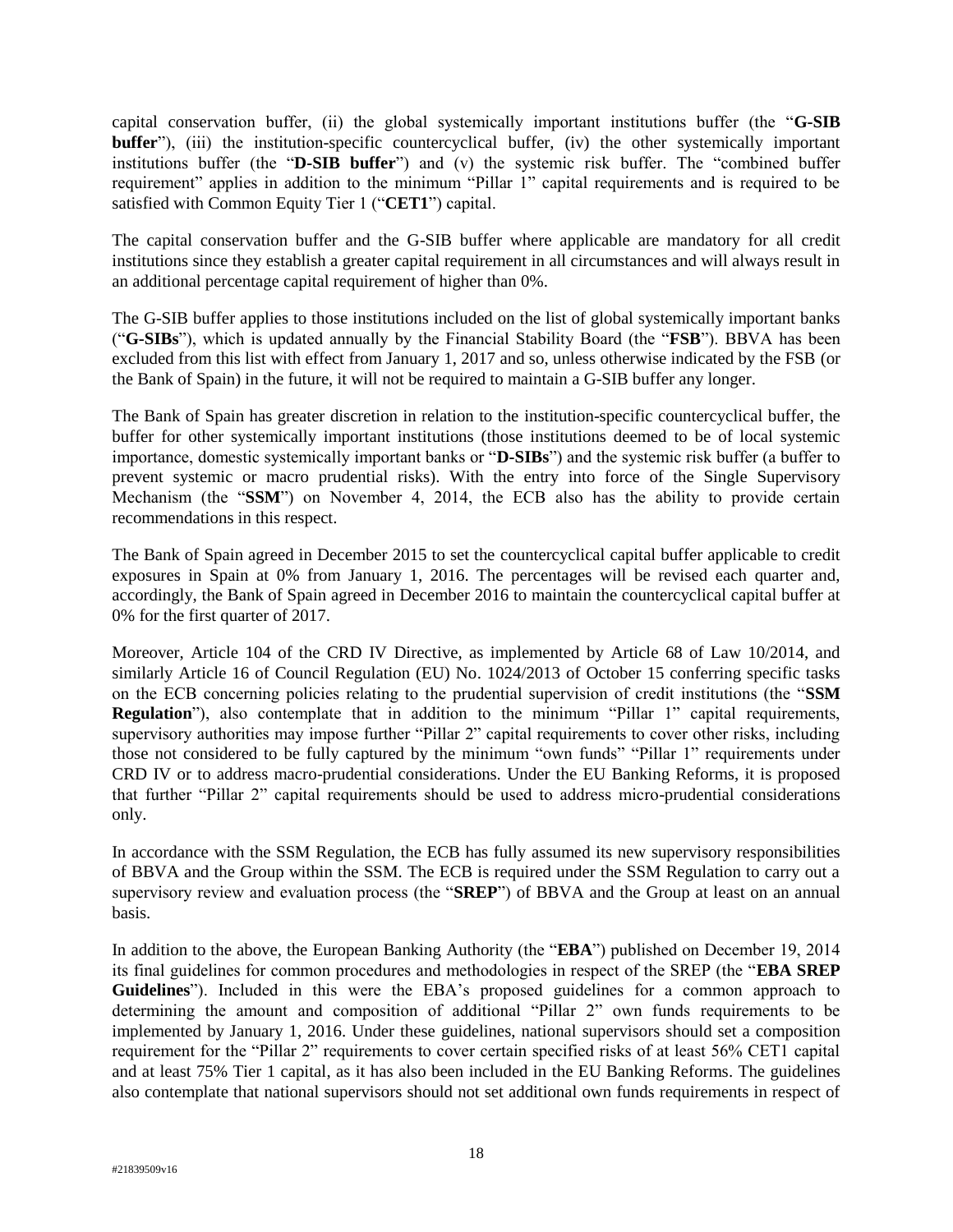risks which are already covered by the "combined buffer requirement" and/or additional macro-prudential requirements.

Accordingly, any additional "Pillar 2" own funds requirement that may be imposed on BBVA and/or the Group by the ECB pursuant to the SREP will require BBVA and/or the Group to hold capital levels above the minimum "Pillar 1" capital requirements.

The Bank of Spain announced on November 7, 2016 that BBVA will continue to be considered a D-SIB, and consequently it will be required to maintain during 2017 a D-SIB buffer of a CET1 capital ratio of 0.75% on a consolidated basis. The D-SIB buffer is being phased-in from January 1, 2016 to January 1, 2019, with the result that the D-SIB buffer applicable to BBVA for 2017 is a CET1 capital ratio of 0.375% on a consolidated basis.

As a result of the most recent SREP carried out by the ECB in 2016, BBVA has been informed by the ECB that, effective from January 1, 2017, it is required to maintain (i) a CET1 phased-in capital ratio of 7.625% (on a consolidated basis) and 7.25% (on an individual basis); and (ii) a phased-in total capital ratio of 11.125% (on a consolidated basis) and 10.75% (on an individual basis).

This phased-in total capital ratio of 11.125 % on a consolidated basis includes (i) the minimum CET1 capital ratio required under "Pillar 1" (4.5%); (ii) the "Pillar 1" Additional Tier 1 capital requirement  $(1.5\%)$ ; (iii) the "Pillar 1" Tier 2 capital requirement  $(2\%)$ ; (iv) the additional CET1 capital requirement under "Pillar 2" (1.5%); (v) the capital conservation buffer (1.25% CET1); and (vi) the D-SIBs buffer (0.375% CET1).

As of September 30, 2016, BBVA's phased-in total capital ratio was 15.95% on a consolidated basis and 22.51% on an individual basis. As of September 30, 2016, BBVA's CET1 phased-in capital ratio was 12.26% on a consolidated basis and 18.11% on an individual basis. Such ratios exceed the applicable regulatory requirements described above, but there can be no assurance that the total capital requirements imposed on BBVA and/or the Group from time to time may not be higher than the levels of capital available at such point in time. There can also be no assurance as to the result of any future SREP carried out by the ECB and whether this will impose any further "Pillar 2" additional own funds requirements on BBVA and/or the Group.

Any failure by BBVA and/or the Group to maintain its "Pillar 1" minimum regulatory capital ratios, any "Pillar 2" additional own funds requirements and/or any "combined buffer requirement" could result in administrative actions or sanctions, which, in turn, may have a material adverse effect on the Group's results of operations. In particular, any failure to maintain any additional capital requirements pursuant to the "Pillar 2" framework or any other capital requirements to which BBVA and/or the Group is or becomes subject (including the "combined buffer requirement"), may result in the imposition of restrictions or prohibitions on "discretionary payments" by BBVA as discussed below.

According to Article 48 of Law 10/2014, Article 73 of RD 84/2015 and Rule 24 of Bank of Spain Circular 2/2016, any entity not meeting its "combined buffer requirement" is required to determine its Maximum Distributable Amount ("**MDA**") as described therein. Until the MDA has been calculated and communicated to the Bank of Spain, where applicable, the relevant entity will be subject to restrictions on (i) distributions relating to CET1 capital, (ii) payments in respect of variable remuneration or discretionary pension revenues and (iii) distributions relating to Additional Tier 1 instruments ("**discretionary payments**") and, thereafter, any such discretionary payments by that entity will be subject to such MDA. Furthermore, as set forth in Article 48 of Law 10/2014, the adoption by the Bank of Spain of the measures prescribed in Articles 68.2.h) and 68.2.i) of Law 10/2014, aimed at strengthening own funds or limiting or prohibiting the distribution of dividends respectively will also restrict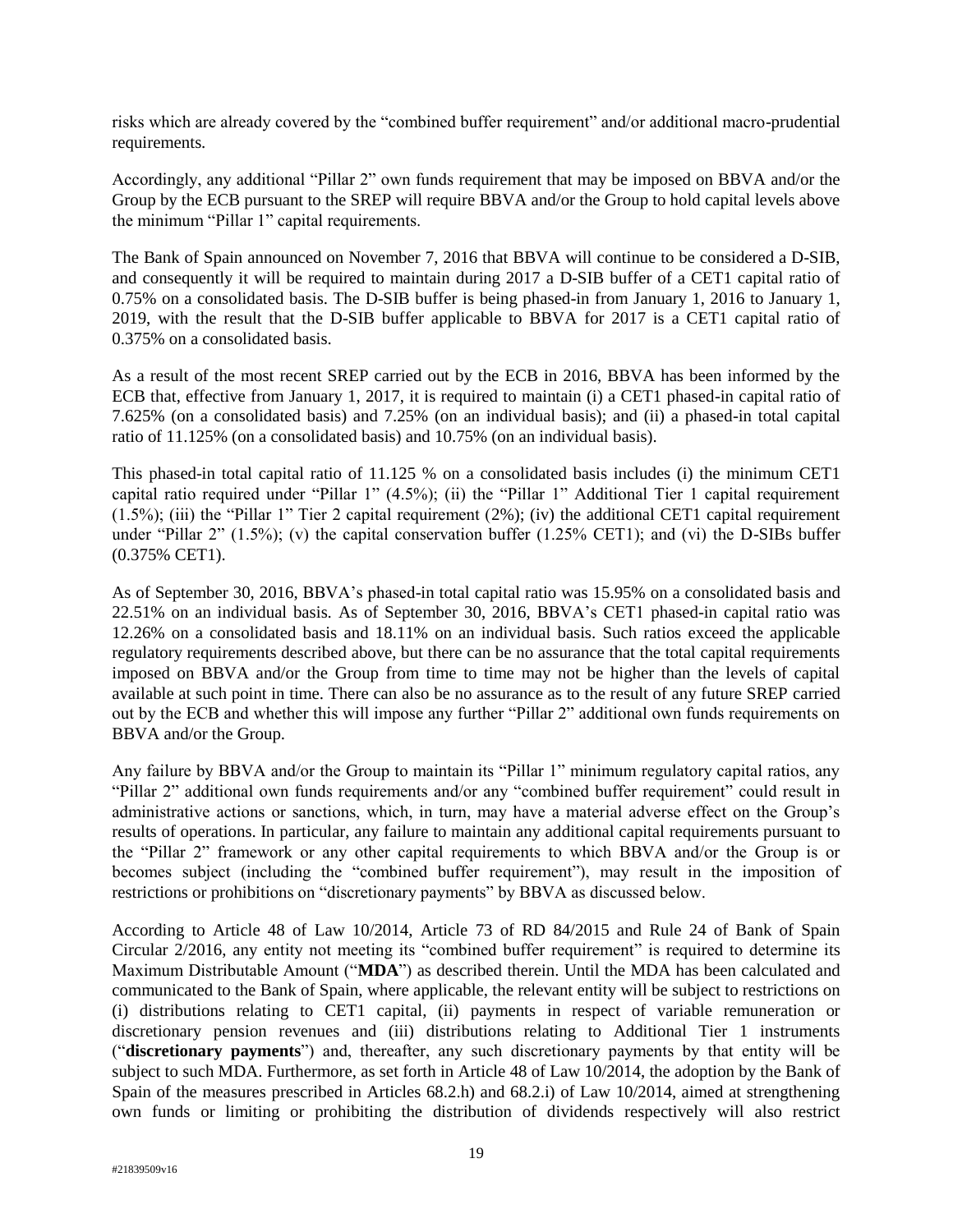discretionary payments to such MDA. Pursuant to the EU Banking Reforms, MDA could also be affected by a breach of MREL (see "—*Any failure by BBVA and/or the Group to comply with its minimum requirement for own funds and eligible liabilities (MREL) could have a material adverse effect on BBVA's business, financial condition and results of operations.*" below).

As set out in the "Opinion of the European Banking Authority on the interaction of Pillar 1, Pillar 2 and combined buffer requirements and restrictions on distributions" published on December 16, 2015 (the "**December 2015 EBA Opinion**"), in the EBA's opinion competent authorities should ensure that the CET1 capital to be taken into account in determining the CET1 capital available to meet the "combined buffer requirement" for the purposes of the MDA calculation is limited to the amount not used to meet the "Pillar 1" and, if applicable, "Pillar 2" own funds requirements of the institution. In addition, the December 2015 EBA Opinion advises the European Commission (i) to review Article 141 of the CRD IV Directive with a view to avoiding differing interpretations of Article 141(6) and ensure greater consistency between the maximum distributable amount framework and the capital stacking order described in the opinion and in the EBA SREP Guidelines by which the "Pillar 1" and, if applicable, "Pillar 2" capital requirements represent the minimum capital to be preserved at all times by an institution and it is only the CET1 capital of that institution not used to meet its "Pillar 1" and, if applicable, "Pillar 2" requirements that is then available to meet the "combined buffer requirement" of the institution and (ii) to review the prohibition on distributions in all circumstances where an institution fails to meet the "combined buffer requirement" and no profits are made in any given year, notably insofar as it relates to Additional Tier 1 instruments. There can be no assurance as to how and when binding effect will be given to the December 2015 EBA Opinion in Spain, including as to the consequences for an institution of its capital levels falling below those necessary to meet these requirements. The EU Banking Reforms propose certain amendments in order to clarify, for the purposes of restrictions on distributions, the hierarchy between the "Pillar 2" additional own funds requirements, the minimum "own funds" "Pillar 1" requirements, the own funds and eligible liabilities requirement, MREL requirements and the "combined buffer requirements" (which is referred to as "stacking order").

On July 1, 2016, the EBA published additional information explaining how supervisors intend to use the results of an EU-wide stress test for SREP in 2016 (which results were published on July 29, 2016). The EBA stated, among other things, that the incorporation of the quantitative results of the EU-wide stress test into SREP assessments may include setting additional supervisory monitoring metrics in the form of capital guidance. Such guidance will not be included in MDA calculations but competent authorities would expect banks to meet that guidance except when explicitly agreed. Competent authorities have remedial tools if an institution refuses to follow such guidance. The EU Banking Reforms also propose that a distinction be made between "Pillar 2" capital requirements and guidance, with only the former being mandatory requirements.

The ECB has also set out in its recommendation of December 13, 2016 on dividend distribution policies that credit institutions should establish dividend policies using conservative and prudent assumptions in order, after any distribution, to satisfy the applicable capital requirements.

Any failure by BBVA and/or the Group to comply with its regulatory capital requirements could also result in the imposition of further "Pillar 2" requirements and the adoption of any early intervention or, ultimately, resolution measures by resolution authorities pursuant to Law 11/2015 of June 18 on the Recovery and Resolution of Credit Institutions and Investment Firms (*Ley 11/2015 de 18 de junio de recuperación y resolución de entidades de crédito y empresas de servicios de inversión*), as amended, replaced or supplemented from time to time ("**Law 11/2015**"), which, together with Royal Decree 1012/2015 of November 6 by virtue of which Law 11/2015 is developed and Royal Decree 2606/1996 of December 20 on credit entities' deposit guarantee fund is amended ("**RD 1012/2015**"), has implemented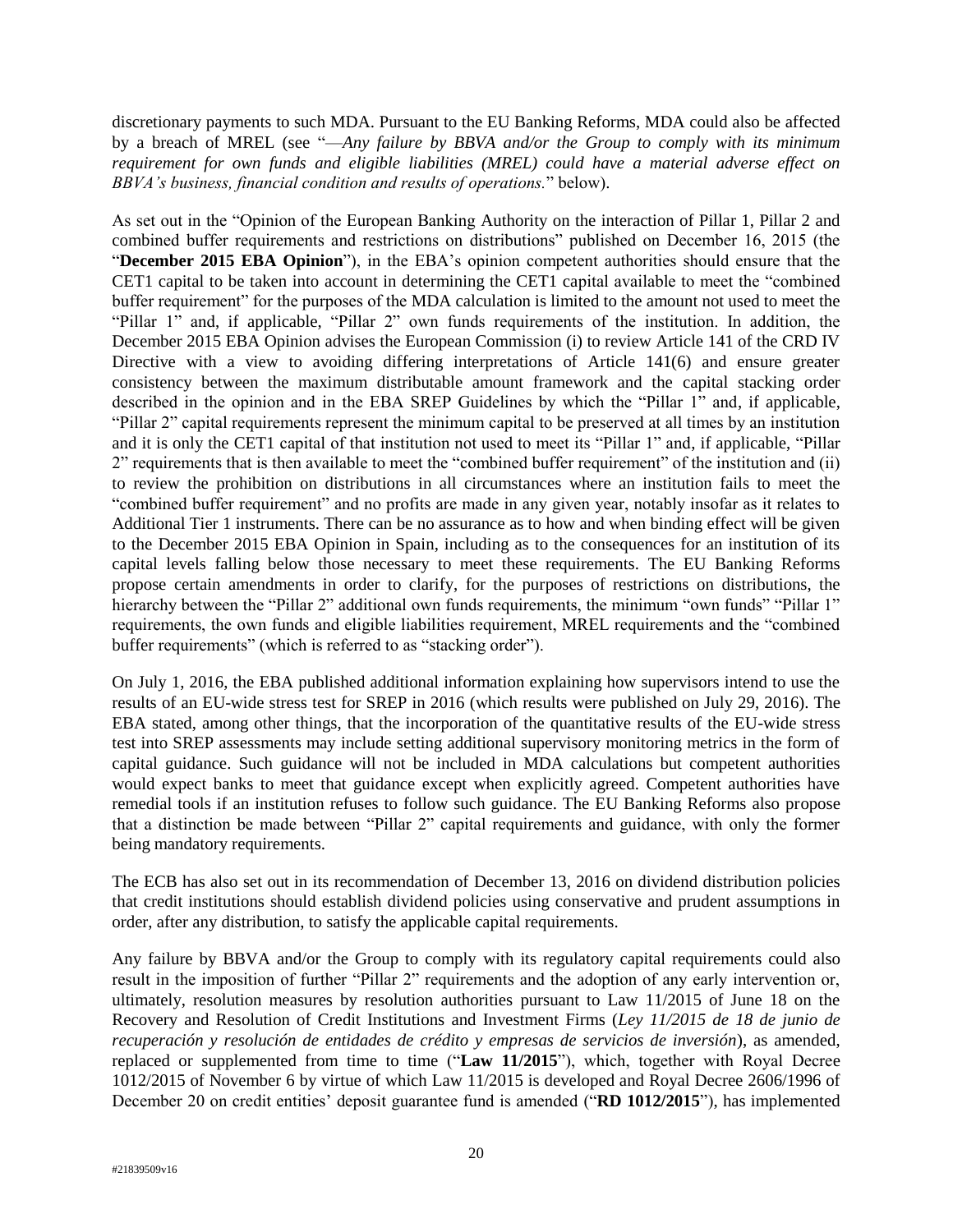Directive 2014/59/EU of May 15 establishing a framework for the recovery and resolution of credit institutions and investment firms (the "**BRRD**") into Spanish law. See "—*Bail-in and write-down powers under the BRRD may adversely affect our business and the value of any securities we may issue*" below.

At its meeting of January 12, 2014, the oversight body of the Basel Committee on Banking Supervision ("**BCBS**") endorsed the definition of the leverage ratio set forth in CRD IV, to promote consistent disclosure, which applied from January 1, 2015. There will be a mandatory minimum capital requirement on January 1, 2018, with an initial minimum leverage ratio of 3% that can be raised after calibration. The proposed revisions to the design and calibration of the leverage ratio were set out in the BCBS April 2016 consultation paper entitled "Revisions to the Basel III leverage ratio framework". The consultation period ended on July 6, 2016, and BCBS has agreed to finalize the calibration of the leverage ratio in 2016 to allow sufficient time for it to be implemented by January 1, 2018. The EU Banking Reforms propose a binding leverage ratio requirement of 3% of Tier 1 capital that is added to an institution's own funds requirements and that an institution must meet in addition to its risk based requirements.

Basel III implementation differs across jurisdictions in terms of timing and applicable rules. For example, the Mexican government introduced the Basel III capital standards in 2012 whereas Basel III became effective in the United States on January 1, 2015 for credit institutions with total consolidated assets of less than \$250 billion. This lack of uniformity among implemented rules may lead to an uneven playing field and to competition distortions. Moreover, the lack of regulatory coordination, with some countries bringing forward the application of Basel III requirements or increasing such requirements, could adversely affect a bank with global operations such as BBVA and could undermine its profitability.

There can be no assurance that the implementation of the above capital requirements will not adversely affect BBVA's ability to pay "discretionary payments" or result in the cancellation of such payments (in whole or in part), or require BBVA to issue additional securities that qualify as regulatory capital, to liquidate assets, to curtail business or to take any other actions, any of which may have adverse effects on BBVA's business, financial condition and results of operations. Furthermore, increased capital requirements may negatively affect BBVA's return on equity and other financial performance indicators.

# *The consolidation of Garanti in the consolidated financial statements of the Group may result in increased capital requirements.*

On November 19, 2014, BBVA entered into agreements for the acquisition from Doğuş Holding A.Ş. and Ferit Faik Şahenk, Dianne Şahenk and Defne Şahenk, respectively, of 62,538,000,000 shares of Türkiye Garanti Bankası A.Ş. ("**Garanti**"). The acquisition was conditional on obtaining all necessary regulatory consents from the relevant Turkish, Spanish, EU and, if applicable, other jurisdictions' regulatory authorities and was completed in July 2015. Following completion of this acquisition, BBVA fully consolidated its shareholding of 39.9% of Garanti in the consolidated financial statements of the Group. The consolidation of Garanti may result in an increase in the capital requirements imposed on the Group by the ECB through the SSM in accordance with the regulations applicable to Garanti and the Group from time to time and the criteria of the SSM in relation to Turkey and/or Garanti.

# *Increased taxation and other burdens imposed on the financial sector may have a material adverse effect on BBVA's business, financial condition and results of operations.*

On February 14, 2013, the European Commission published a proposal (the "**Commission's Proposal**") for a Directive for a common financial transaction tax ("**FTT**") in Belgium, Germany, Estonia, Greece, Spain, France, Italy, Austria, Portugal, Slovenia and Slovakia (the "**participating Member States**"). However, Estonia has since stated that it will not participate.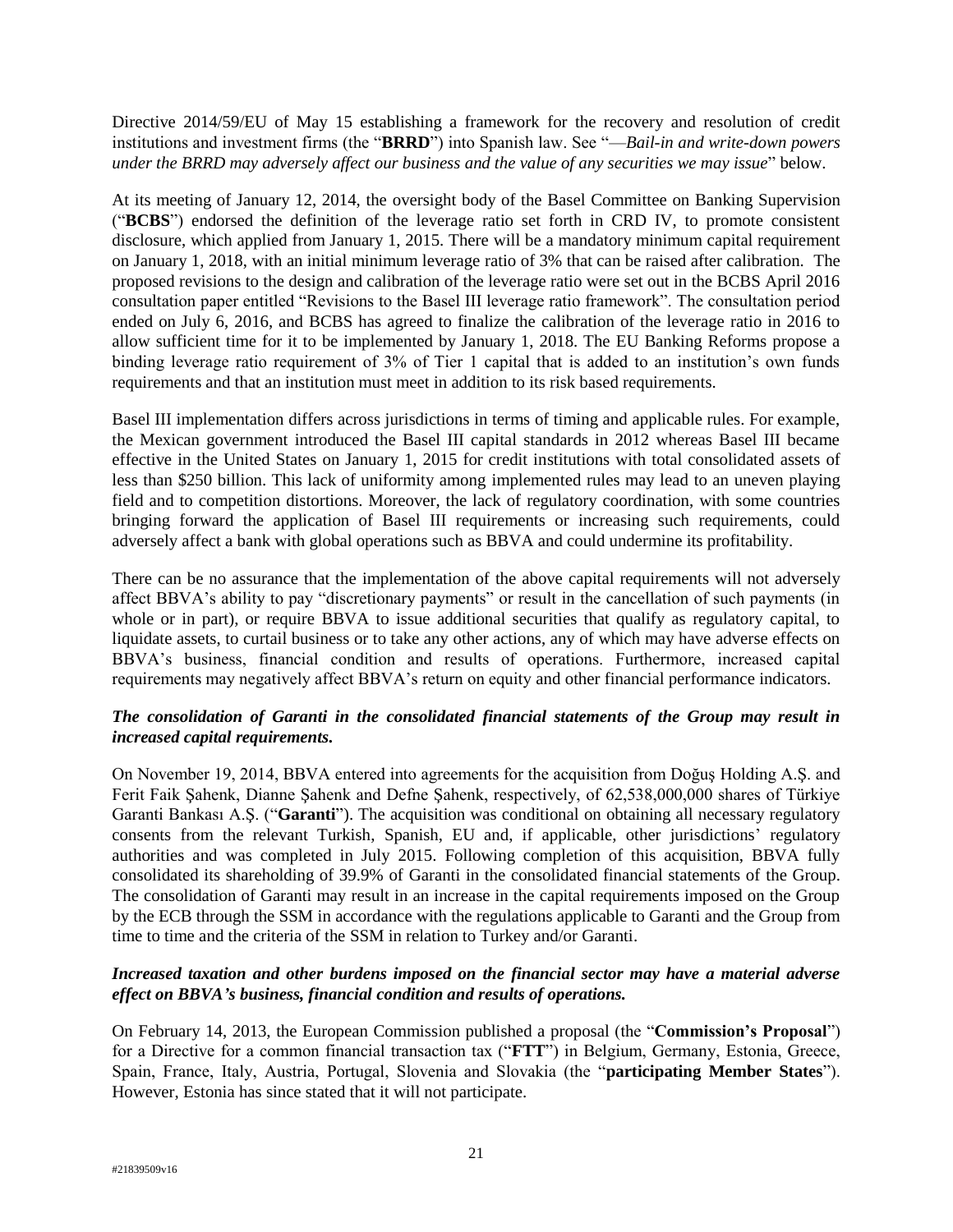The Commission's Proposal has very broad scope and could, if introduced, apply to certain dealings in securities issued by the Group or other issuers (including secondary market transactions) in certain circumstances. The issuance and subscription of Notes should, however, be exempt.

Under the Commission's Proposal, the FTT could apply in certain circumstances to persons both within and outside the participating Member States. Generally, it would apply to certain dealings in securities where at least one party is a financial institution and at least one party is established in a participating Member State. A financial institution may be, or be deemed to be, "established" in a participating Member State in a broad range of circumstances, including (a) by transacting with a person established in a participating Member State or (b) where the financial instrument which is subject to the dealings is issued in a participating Member State.

However, the FTT proposal remains subject to negotiation among the participating Member States. It may therefore be altered prior to any implementation, the timing of which remains unclear. Additional EU Member States may decide to participate and participating Member States may decide not to participate.

Royal Decree-Law 8/2014, of July 4, introduced a 0.03% tax on bank deposits in Spain. This tax is payable annually by Spanish banks. There can be no assurance that additional national or transnational bank levies or financial transaction taxes will not be adopted by the authorities of the jurisdictions where BBVA operates.

# *Regulatory developments related to the EU fiscal and banking union may have a material adverse effect on BBVA's business, financial condition and results of operations.*

The project of achieving a European banking union was launched in the summer of 2012. Its main goal is to resume progress towards the European single market for financial services by restoring confidence in the European banking sector and ensuring the proper functioning of monetary policy in the Eurozone.

Banking union is expected to be achieved through new harmonized banking rules (the single rulebook) and a new institutional framework with stronger systems for both banking supervision and resolution that will be managed at the European level. Its two main pillars are the SSM and the Single Resolution Mechanism ("**SRM**").

The SSM is intended to assist in making the banking sector more transparent, unified and safer. In accordance with the SSM Regulation, the ECB fully assumed its new supervisory responsibilities within the SSM, in particular the direct supervision of the largest European banks (including BBVA), on November 4, 2014.

The SSM represents a significant change in the approach to bank supervision at a European and global level, even if it is not expected to result in any radical change in bank supervisory practices in the short term. The SSM has resulted in the direct supervision by the ECB of the largest financial institutions, including BBVA, and indirect supervision of around 3,500 financial institutions. The new supervisor is one of the largest in the world in terms of assets under supervision. In the coming years, the SSM is expected to work to establish a new supervisory culture importing best practices from the 19 supervisory authorities that form part of the SSM. Several steps have already been taken in this regard, such as the publication of the Supervisory Guidelines and the creation of the SSM Framework Regulation. In addition, the SSM represents an extra cost for the financial institutions that fund it through payment of supervisory fees.

The other main pillar of the EU banking union is the SRM, the main purpose of which is to ensure a prompt and coherent resolution of failing banks in Europe at minimum cost. Regulation (EU) No.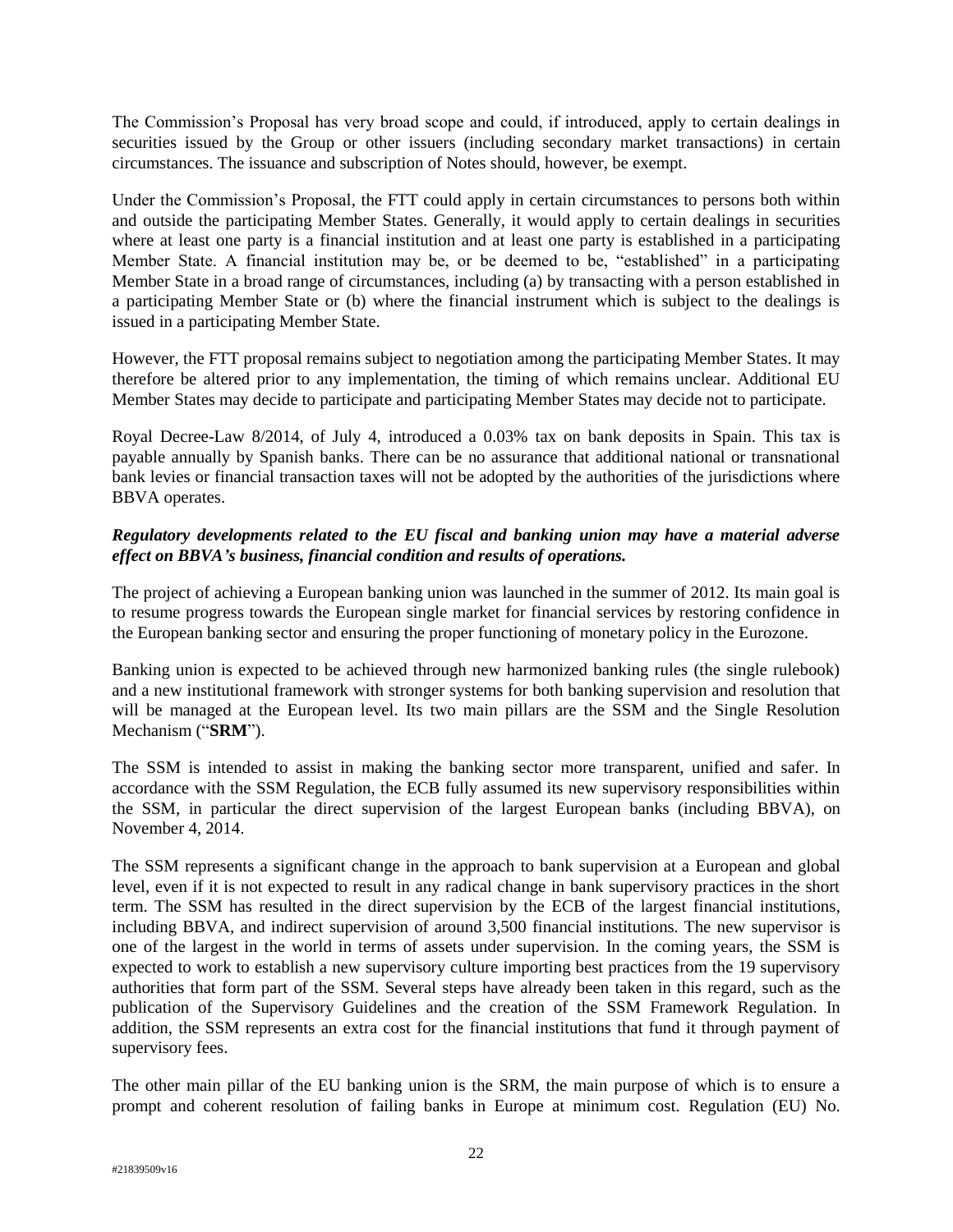806/2014 of the European Parliament and the Council of the EU (the "**SRM Regulation**"), which was passed on July 15, 2014 and took legal effect from January 1, 2015, establishes uniform rules and a uniform procedure for the resolution of credit institutions and certain investment firms in the framework of the SRM and a Single Resolution Fund. The new Single Resolution Board started operating on January 1, 2015 and fully assumed its resolution powers on January 1, 2016. The Single Resolution Fund has also been in place since January 1, 2016, funded by contributions from European banks in accordance with the methodology approved by the Council of the European Union. The Single Resolution Fund is intended to reach a total amount of €55 billion by 2024 and to be used as a separate backstop only after an 8% bail-in of a bank's total liabilities including own funds has been applied to cover capital shortfalls (in line with the BRRD).

By allowing for the consistent application of EU banking rules through the SSM, the banking union is expected to help resume momentum toward economic and monetary union. In order to complete such union, a single deposit guarantee scheme is still needed, which may require a change to the existing European treaties. This is the subject of continued negotiation by European leaders to ensure further progress is made in European fiscal, economic and political integration.

Regulations adopted towards achieving a banking and/or fiscal union in the EU and decisions adopted by the ECB in its capacity as BBVA's main supervisory authority may have a material effect on BBVA's business, financial condition and results of operations. In particular, the BRRD and Directive 2014/49/EU of the European Parliament and the Council of April 16, 2014 on deposit guarantee schemes were published in the Official Journal of the EU on June 12, 2014. The BRRD was implemented into Spanish law through Law 11/2015 and RD 1012/2015. In addition, on January 29, 2014, the European Commission released its proposal on the structural reforms of the European banking sector, which will impose new constraints on the structure of European banks. The proposal is aimed at ensuring the harmonization between the divergent national initiatives in Europe. It includes a prohibition on proprietary trading similar to that contained in Section 619 of the Dodd-Frank Act (also known as the Volcker Rule) and a mechanism to potentially require the separation of trading activities (including market-making), such as in the Financial Services (Banking Reform) Act 2013, complex securitizations and risky derivatives.

There can be no assurance that regulatory developments related to the EU fiscal and banking union, and initiatives undertaken at the EU level, will not have a material adverse effect on BBVA's business, financial condition and results of operations.

### *The Group's anti-money laundering and anti-terrorism policies may be circumvented or otherwise not be sufficient to prevent all money laundering or terrorism financing.*

Group companies are subject to rules and regulations regarding money laundering and the financing of terrorism. Monitoring compliance with anti-money laundering and anti-terrorism financing rules can put a significant financial burden on banks and other financial institutions and pose significant technical problems. Although the Group believes that its current policies and procedures are sufficient to comply with applicable rules and regulations, it cannot guarantee that its anti-money laundering and anti-terrorism financing policies and procedures will not be circumvented or otherwise not be sufficient to prevent all money laundering or terrorism financing. Any of such events may have severe consequences, including sanctions, fines and, notably, reputational consequences, which could have a material adverse effect on the Group's financial condition and results of operations.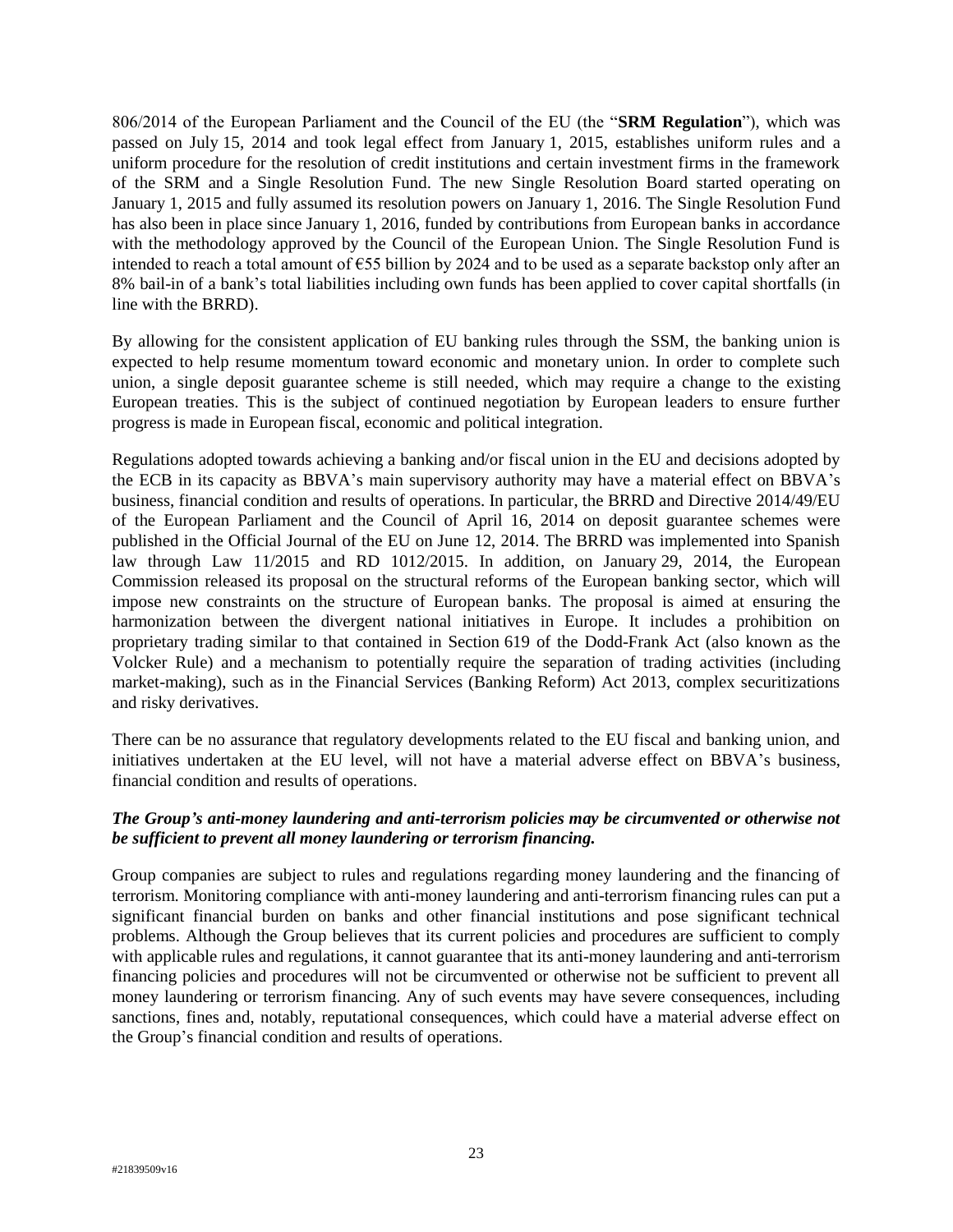## *The Group is exposed to risks in relation to compliance with anti-corruption laws and regulations and economic sanctions programs.*

The Group is required to comply with the laws and regulations of various jurisdictions where it conducts operations. In particular, its operations are subject to various anti-corruption laws, including the U.S. Foreign Corrupt Practices Act of 1977 and the United Kingdom Bribery Act of 2010, and economic sanction programs, including those administered by the United Nations, the EU and the United States, including the U.S. Treasury Department's Office of Foreign Assets Control. The anti-corruption laws generally prohibit providing anything of value to government officials for the purposes of obtaining or retaining business or securing any improper business advantage. As part of BBVA's business, BBVA may deal with entities the employees of which are considered government officials. In addition, economic sanctions programs restrict BBVA's business dealings with certain sanctioned countries, individuals and entities.

Although BBVA has internal policies and procedures designed to ensure compliance with applicable anticorruption laws and sanctions regulations, there can be no assurance that such policies and procedures will be sufficient or that its employees, directors, officers, partners, agents and service providers will not take actions in violation of the Group's policies and procedures (or otherwise in violation of the relevant anti-corruption laws and sanctions regulations) for which it or they may be ultimately held responsible. Violations of anti-corruption laws and sanctions regulations could lead to financial penalties being imposed on BBVA, limits being placed on BBVA's activities, BBVA's authorizations and licenses being revoked, damage to BBVA's reputation and other consequences that could have a material adverse effect on BBVA's business, results of operations and financial condition. Further, litigation or investigations relating to alleged or suspected violations of anti-corruption laws and sanctions regulations could be costly.

## *Local regulation may have a material effect on BBVA's business, financial condition, results of operations and cash flows.*

BBVA's operations are subject to regulatory risks, including the effects of changes in laws, regulations, policies and interpretations, in the various jurisdictions outside Spain where it operates. Regulations in certain jurisdictions where BBVA operates differ in a number of material respects from equivalent regulations in Spain. For example, local regulations may require BBVA's subsidiaries and affiliates to meet capital requirements that are different from those applicable to BBVA as a Spanish bank, they may prohibit certain activities permitted to be undertaken by BBVA in Spain or they may require certain approvals to be obtained in connection with such subsidiaries, and affiliates' activities. Changes in regulations may have a material effect on the Group's business and operations, particularly changes affecting Mexico, the United States, Venezuela, Argentina or Turkey, which are the Group's most significant jurisdictions by assets other than Spain.

Furthermore, the governments in certain regions where the Group operates have exercised, and continue to exercise, significant influence over the local economy. Governmental actions, including changes in laws or regulations or in the interpretation of existing laws or regulations, concerning the economy and state-owned enterprises, or otherwise affecting the Group's activity, could have a significant effect on the private sector entities in general and on BBVA's subsidiaries and affiliates in particular. In addition, the Group's activities in emerging economies, such as Venezuela, are subject to a heightened risk of changes in governmental policies, including expropriation, nationalization, international ownership legislation, interest-rate caps, exchange controls, government restrictions on dividends and tax policies. Any of these risks could have a material adverse effect on the Group's business, financial condition and results of operations.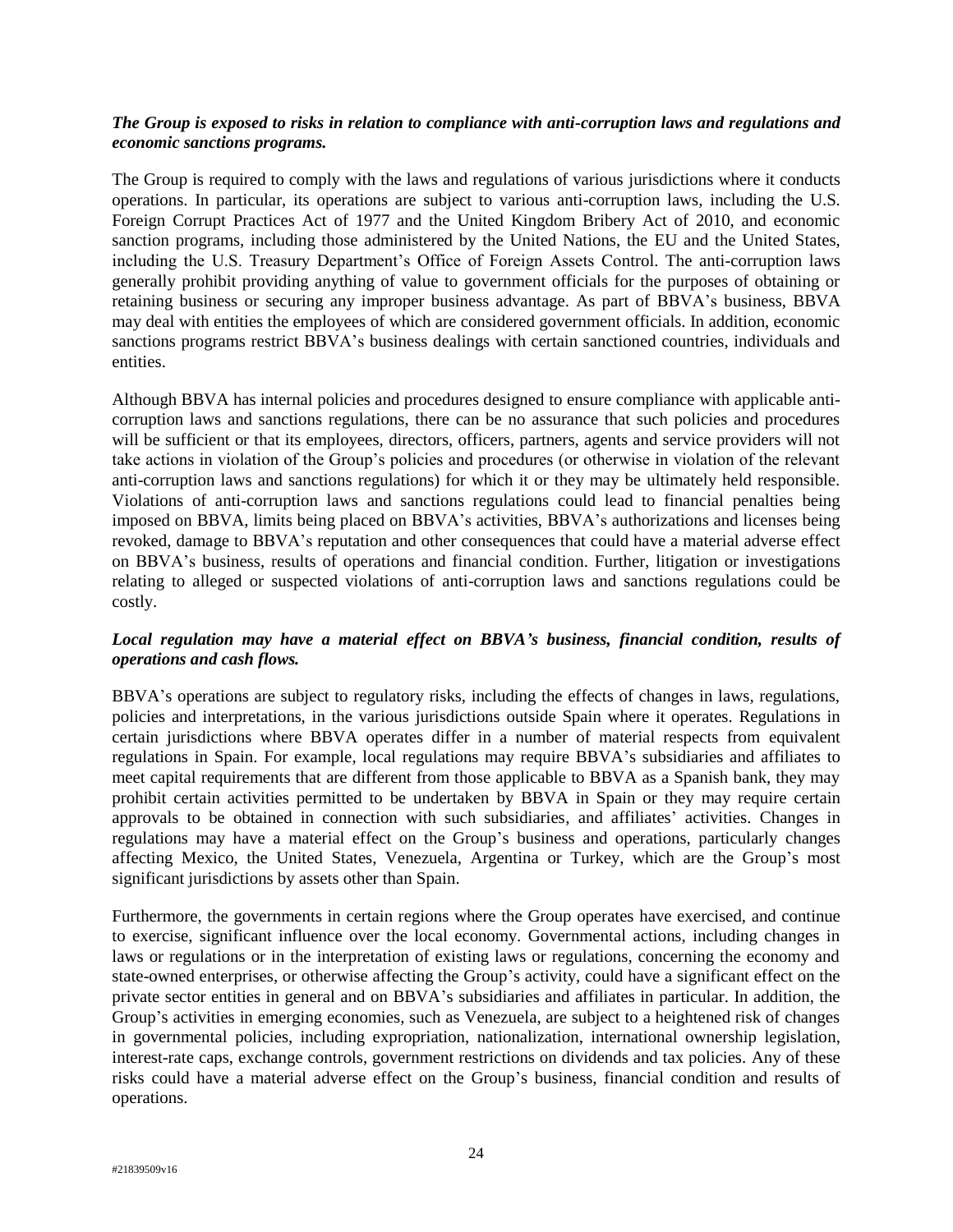#### **Liquidity and Financial Risks**

# *BBVA has a continuous demand for liquidity to fund its business activities. BBVA may suffer during periods of market-wide or firm-specific liquidity constraints, and liquidity may not be available to it even if its underlying business remains strong.*

Liquidity and funding continue to remain a key area of focus for the Group and the industry as a whole. Like all major banks, the Group is dependent on confidence in the short- and long-term wholesale funding markets. Should the Group, due to exceptional circumstances or otherwise, be unable to continue to source sustainable funding, its ability to fund its financial obligations could be affected.

BBVA's profitability or solvency could be adversely affected if access to liquidity and funding is constrained or made more expensive for a prolonged period of time. Under extreme and unforeseen circumstances, such as the closure of financial markets and uncertainty as to the ability of a significant number of firms to ensure they can meet their liabilities as they fall due, the Group's ability to meet its financial obligations as they fall due or to fulfill its commitments to lend could be affected through limited access to liquidity (including government and central bank facilities). In such extreme circumstances, the Group may not be in a position to continue to operate without additional funding support, which it may be unable to access. These factors may have a material adverse effect on the Group's solvency, including its ability to meet its regulatory minimum liquidity requirements. These risks can be exacerbated by operational factors such as an over-reliance on a particular source of funding or changes in credit ratings, as well as market-wide phenomena such as market dislocation, regulatory change or major disasters.

In addition, corporate and institutional counterparties may seek to reduce aggregate credit exposures to BBVA (or to all banks), which could increase the Group's cost of funding and limit its access to liquidity. The funding structure employed by the Group may also prove to be inefficient, thus giving rise to a level of funding cost where the cumulative costs are not sustainable over the longer term. The funding needs of the Group may increase and such increases may be material to the Group's business, financial condition and results of operations.

## *Withdrawals of deposits or other sources of liquidity may make it more difficult or costly for the Group to fund its business on favorable terms or cause the Group to take other actions.*

Historically, one of the Group's principal sources of funds has been savings and demand deposits. Largedenomination time deposits may, under some circumstances, such as during periods of significant interest-rate-based competition for these types of deposits, be a less stable source of deposits than savings and demand deposits. The level of wholesale and retail deposits may also fluctuate due to other factors outside the Group's control, such as a loss of confidence (including as a result of political initiatives, including bail-in and/or confiscation and/or taxation of creditors' funds) or competition from investment funds or other products. The recent introduction of a national tax on outstanding deposits could be negative for the Group's activities in Spain. Moreover, there can be no assurance that, in the event of a sudden or unexpected withdrawal of deposits or shortage of funds in the banking systems or money markets in which the Group operates, the Group will be able to maintain its current levels of funding without incurring higher funding costs or having to liquidate certain of its assets. In addition, if public sources of liquidity, such as the ECB extraordinary measures adopted in response to the financial crisis since 2008, are removed from the market, there can be no assurance that the Group will be able to maintain its current levels of funding without incurring higher funding costs or having to liquidate certain of its assets or taking additional deleverage measures.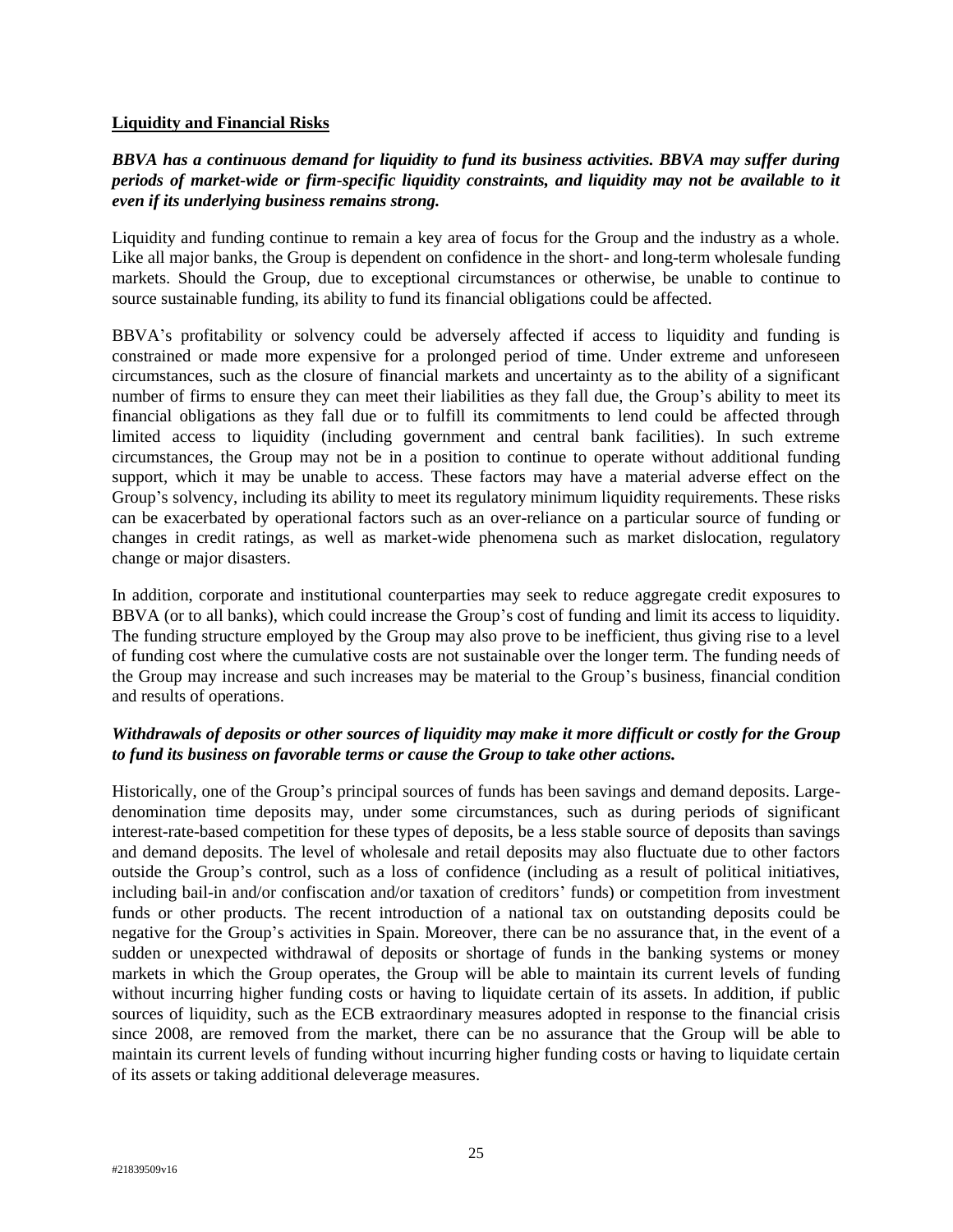### *Implementation of internationally accepted liquidity ratios might require changes in business practices that affect the profitability of BBVA's business activities.*

The liquidity coverage ratio ("**LCR**") is a quantitative liquidity standard developed by the BCBS to ensure that those banking organizations to which this standard is to apply have sufficient high-quality liquid assets to cover expected net cash outflows over a 30-day liquidity stress period. The final standard was announced in January 2013 by the BCBS and, since January 2015, is being phased-in until 2019. Currently the banks to which this standard applies must comply with a minimum LCR requirement of 70% and gradually increase the ratio by 10 percentage points per year to reach 100% by January 2019.

The BCBS's net stable funding ratio ("**NSFR**") has a time horizon of one year and has been developed to provide a sustainable maturity structure of assets and liabilities such that banks maintain a stable funding profile in relation to their on- and off-balance sheet activities that reduces the likelihood that disruptions to a bank's regular sources of funding will erode its liquidity position in a way that could increase the risk of its failure. The BCBS contemplates that the NSFR, including any revisions, will be implemented by member countries as a minimum standard by January 1, 2018, with no phase-in scheduled. The EU Banking Reforms propose the introduction of a harmonized binding requirement for the NSFR across the EU that will apply two years after the date of entry into force of the amending regulation at a level of 100%.

Various elements of the LCR and the NSFR, as they are implemented by national banking regulators and complied with by BBVA, may cause changes that affect the profitability of business activities and require changes to certain business practices, which could expose BBVA to additional costs (including increased compliance costs) or have a material adverse effect on BBVA's business, financial condition or results of operations. These changes may also cause BBVA to invest significant management attention and resources to make any necessary changes.

### *The Group's businesses are subject to inherent risks concerning borrower and counterparty credit quality which have affected and are expected to continue to affect the recoverability and value of assets on the Group's balance sheet.*

The Group has exposures to many different products, counterparties and obligors, and the credit quality of its exposures can have a significant effect on the Group's earnings. Adverse changes in the credit quality of the Group's borrowers and counterparties or collateral, or in their behavior or businesses, may reduce the value of the Group's assets and materially increase the Group's write-downs and provisions for impairment losses. Credit risk can be affected by a range of factors, including an adverse economic environment, reduced consumer and/or government spending, global economic slowdown, changes in the rating of individual counterparties, the debt levels of individual contractual counterparties and the economic environment they operate in, increased unemployment, reduced asset values, increased personal or corporate insolvency levels, reduced corporate profits, changes (and the timing, quantum and pace of these changes) in interest rates, counterparty challenges to the interpretation or validity of contractual arrangements and any external factors of a legislative or regulatory nature. In recent years, the global economic crisis has driven cyclically high bad debt charges.

Non-performing or low-credit-quality loans have in the past negatively affected, and can continue to negatively affect BBVA's results of operations. BBVA cannot assure that it will be able to effectively control the level of the impaired loans in its total loan portfolio. At present, default rates are partly cushioned by low rates of interest which have improved customer affordability, but the risk remains of increased default rates as interest rates start to rise. The timing, quantum and pace of any rise is a key risk factor. All new lending is dependent on the Group's assessment of each customer's ability to pay, and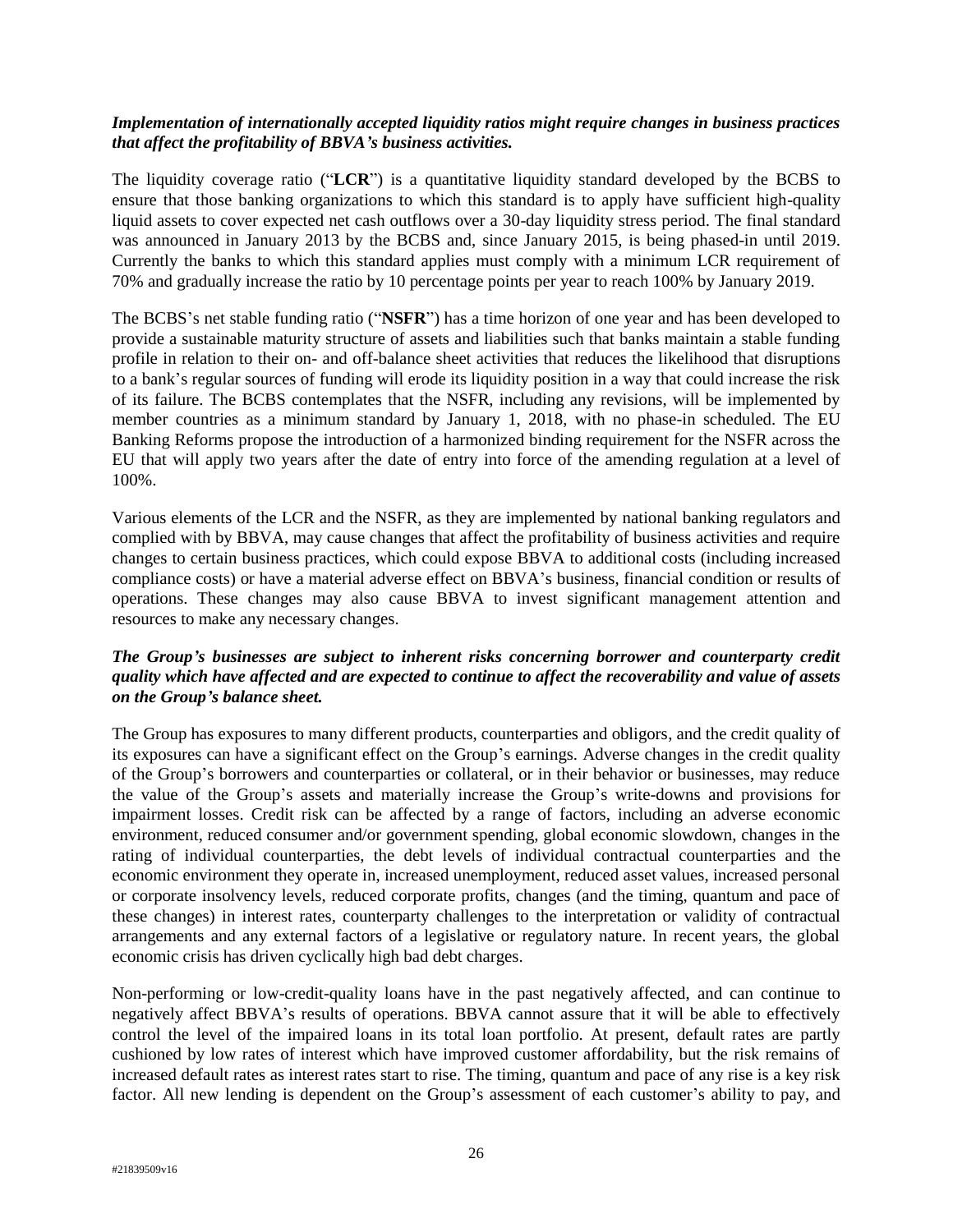there is an inherent risk that the Group has incorrectly assessed the credit quality or willingness of borrowers to pay, possibly as a result of incomplete or inaccurate disclosure by those borrowers or as a result of the inherent uncertainty that is involved in the exercise of constructing models to estimate the true risk of lending to counterparties. The Group estimates and establishes reserves for credit risks and potential credit losses inherent in its credit exposure. This process, which is critical to the Group's results and financial condition, requires difficult, subjective and complex judgments, including forecasts of how macroeconomic conditions might impair the ability of borrowers to repay their loans. As is the case with any such assessments, there is always a risk that the Group will fail to adequately identify the relevant factors or that it will fail to estimate accurately the effect of these identified factors, which could have a material adverse effect on the Group's business, financial condition or results of operations.

#### *The Group's business is particularly vulnerable to volatility in interest rates.*

The Group's results of operations are substantially dependent upon the level of its net interest income, which is the difference between interest income from interest-earning assets and interest expense on interest-bearing liabilities. Interest rates are highly sensitive to many factors beyond the Group's control, including fiscal and monetary policies of governments and central banks, regulation of the financial sectors in the markets in which it operates, domestic and international economic and political conditions and other factors. Changes in market interest rates, including cases of negative reference rates, can affect the interest rates that the Group receives on its interest-earning assets differently to the rates that it pays for its interest-bearing liabilities. This may, in turn, result in a reduction of the net interest income that the Group receives, which could have a material adverse effect on its results of operations.

In addition, the high proportion of loans referenced to variable interest rates makes debt service on such loans more vulnerable to changes in interest rates. In addition, a rise in interest rates could reduce the demand for credit and the Group's ability to generate credit for its clients, as well as contribute to an increase in the credit default rate. As a result of these and the above factors, significant changes or volatility in interest rates could have a material adverse effect on the Group's business, financial condition or results of operations.

## *The Group has a substantial amount of commitments with personnel considered wholly unfunded due to the absence of qualifying plan assets.*

The Group faces liquidity risk in connection with its ability to make payments on its unfunded commitments with personnel, which it seeks to mitigate, with respect to post-employment benefits, by maintaining insurance contracts which were contracted with insurance companies owned by the Group. The insurance companies have recorded in their balance sheets specific assets (fixed interest deposit and bonds) assigned to the funding of these commitments. The insurance companies also manage derivatives (primarily swaps) to mitigate the interest rate risk in connection with the payments of these commitments. The Group seeks to mitigate liquidity risk with respect to early retirements and post-employment welfare benefits through oversight by the Assets and Liabilities Committee ("**ALCO**") of the Group. The Group's ALCO manages a specific asset portfolio to mitigate the liquidity risk resulting from the payments of these commitments. These assets are government and covered bonds which are issued at fixed interest rates with maturities matching the aforementioned commitments. The Group's ALCO also manages derivatives (primarily swaps) to mitigate the interest rate risk in connection with the payments of these commitments. Should BBVA fail to adequately manage liquidity risk and interest rate risk either as described above or otherwise, it could have a material adverse effect on the Group's business, financial condition, cash flows and results of operations.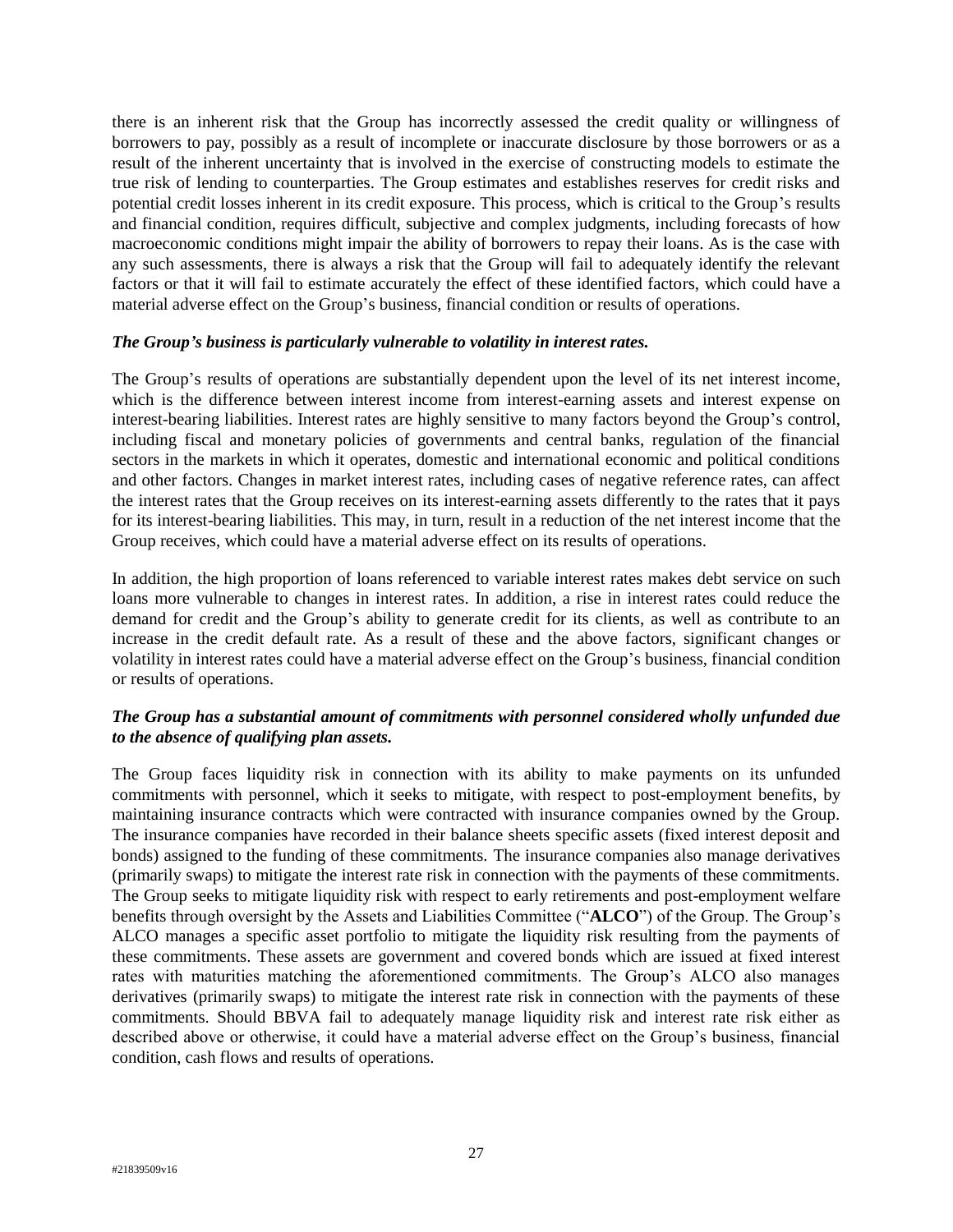### *BBVA is dependent on its credit ratings, and any reduction of its credit ratings could materially and adversely affect the Group's business, financial condition and results of operations.*

BBVA is rated by various credit rating agencies. BBVA's credit ratings are an assessment by rating agencies of its ability to pay its obligations when due. Any actual or anticipated decline in BBVA's credit ratings to below investment grade or otherwise may increase the cost of and decrease the Group's ability to finance itself in the capital markets, secured funding markets (by affecting its ability to replace downgraded assets with better-rated ones), or interbank markets, through wholesale deposits or otherwise, harm its reputation, require it to replace funding lost due to the downgrade, which may include the loss of customer deposits, and make third parties less willing to transact business with the Group or otherwise materially adversely affect its business, financial condition and results of operations. Furthermore, any decline in BBVA's credit ratings to below investment grade or otherwise could breach certain agreements or trigger additional obligations under such agreements, such as a requirement to post additional collateral, which could materially adversely affect the Group's business, financial condition and results of operations.

### *Highly-indebted households and corporations could endanger the Group's asset quality and future revenues.*

In recent years, households and businesses have reached a high level of indebtedness, particularly in Spain, which has created increased risk in the Spanish banking system. In addition, the high proportion of loans referenced to variable interest rates makes debt service on such loans more vulnerable to upward movements in interest rates and the profitability of the loans more vulnerable to interest rate decreases. Highly indebted households and businesses are less likely to be able to service debt obligations as a result of adverse economic events, which could have an adverse effect on the Group's loan portfolio and, as a result, on its financial condition and results of operations. Moreover, the increase in households' and businesses' indebtedness also limits their ability to incur additional debt, reducing the number of new products that the Group may otherwise be able to sell to them and limiting the Group's ability to attract new customers who satisfy its credit standards, which could have an adverse effect on the Group's ability to achieve its growth plans.

### *The Group depends in part upon dividends and other funds from subsidiaries.*

Some of the Group's operations are conducted through its financial services subsidiaries. As a result, BBVA's ability to pay dividends, to the extent BBVA decides to do so, depends in part on the ability of the Group's subsidiaries to generate earnings and to pay dividends to BBVA. Payment of dividends, distributions and advances by the Group's subsidiaries will be contingent upon their earnings and business considerations and is or may be limited by legal, regulatory and contractual restrictions. For instance, the repatriation of dividends from the Group's Venezuelan and Argentinean subsidiaries have been subject to certain restrictions and there is no assurance that further restrictions will not be imposed. Additionally, BBVA's right to receive any assets of any of the Group's subsidiaries as an equity holder of such subsidiaries upon their liquidation or reorganization will be effectively subordinated to the claims of subsidiaries' creditors, including trade creditors. The Group also has to comply with increased capital requirements, which could result in the imposition of restrictions or prohibitions on discretionary payments including the payment of dividends (see "—*Increasingly onerous capital requirements may have a material adverse effect on the Issuer's business, financial condition and results of operations*").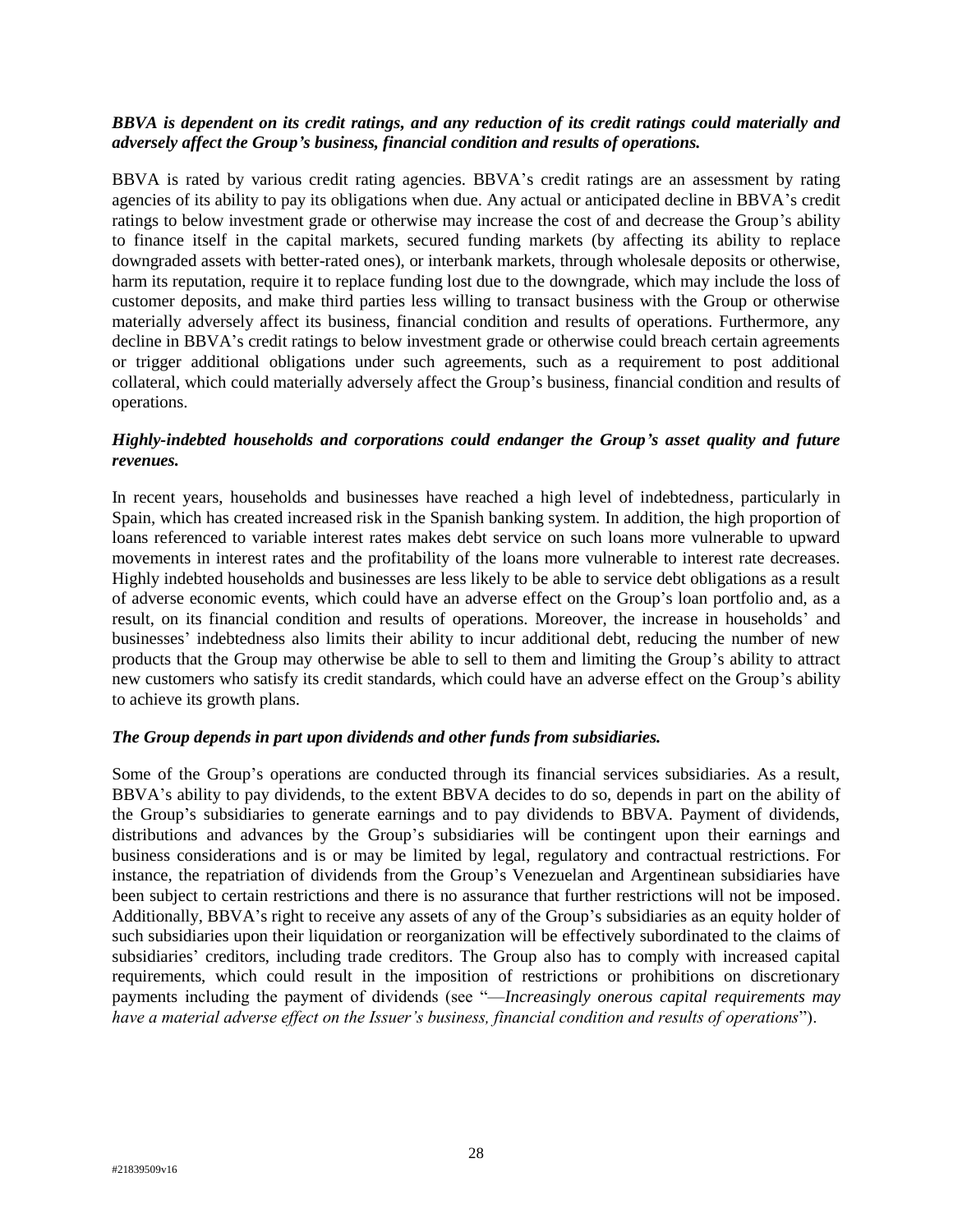#### **Business and Industry Risks**

#### *The Group faces increasing competition in its business lines.*

The markets in which the Group operates are highly competitive and this trend will likely continue. In addition, the trend towards consolidation in the banking industry has created larger and stronger banks with which the Group must now compete.

The Group also faces competition from non–bank competitors, such as payment platforms, ecommerce businesses, department stores (for some credit products), automotive finance corporations, leasing companies, factoring companies, mutual funds, pension funds, insurance companies and public debt.

There can be no assurance that this competition will not adversely affect the Group's business, financial condition, cash flows and results of operations.

#### *The Group faces risks related to its acquisitions and divestitures.*

The Group's mergers and acquisitions activity involves divesting its interests in some businesses and strengthening other business areas through acquisitions. The Group may not complete these transactions in a timely manner, on a cost-effective basis or at all. Even though the Group reviews the companies it plans to acquire, it is generally not feasible for these reviews to be complete in all respects. As a result, the Group may assume unanticipated liabilities, or an acquisition may not perform as well as expected. In addition, transactions such as these are inherently risky because of the difficulties of integrating people, operations and technologies that may arise. There can be no assurance that any of the businesses that the Group acquires can be successfully integrated or that they will perform well once integrated. Acquisitions may also lead to potential write-downs due to unforeseen business developments that may adversely affect the Group's results of operations. The Group's results of operations could also be negatively affected by acquisition or divestiture-related charges, amortization of expenses related to intangibles and charges for impairment of long-term assets. The Group may be subject to litigation in connection with, or as a result of, acquisitions or divestitures, including claims from terminated employees, customers or third parties, and the Group may be liable for future or existing litigation and claims related to the acquired business or divestiture because either the Group is not indemnified for such claims or the indemnification is insufficient. These effects could cause the Group to incur significant expenses and could materially adversely affect its business, financial condition, cash flows and results of operations.

### *The Group is party to lawsuits, tax claims and other legal proceedings.*

Due to the nature of the Group's business, BBVA and its subsidiaries are involved in litigation, arbitration and regulatory proceedings in jurisdictions around the world, the financial outcome of which is unpredictable, particularly where the claimants seek unspecified or undeterminable damages, or where the cases argue novel legal theories, involve a large number of parties or are at early stages of discovery. An adverse outcome or settlement in these proceedings could result in significant costs and may have a material adverse effect on the Group's business, financial condition, cash flows, results of operations and reputation. In addition, responding to the demands of litigation may divert management's time and attention and financial resources. While the Group has provisioned such risks based on the opinions and advice of its legal advisors and in accordance with applicable accounting rules, it is possible that losses resulting from such risks, if proceedings are decided in whole or in part adversely to the Group, could exceed the amount of provisions made for such risks, which, in turn, could have a material adverse effect on the Group's business, financial condition and results of operations. For more information regarding provisions with respect to proceedings on the potential retroactivity of compensation to customers regarding certain mortgages clauses, see "*Legal Proceedings."*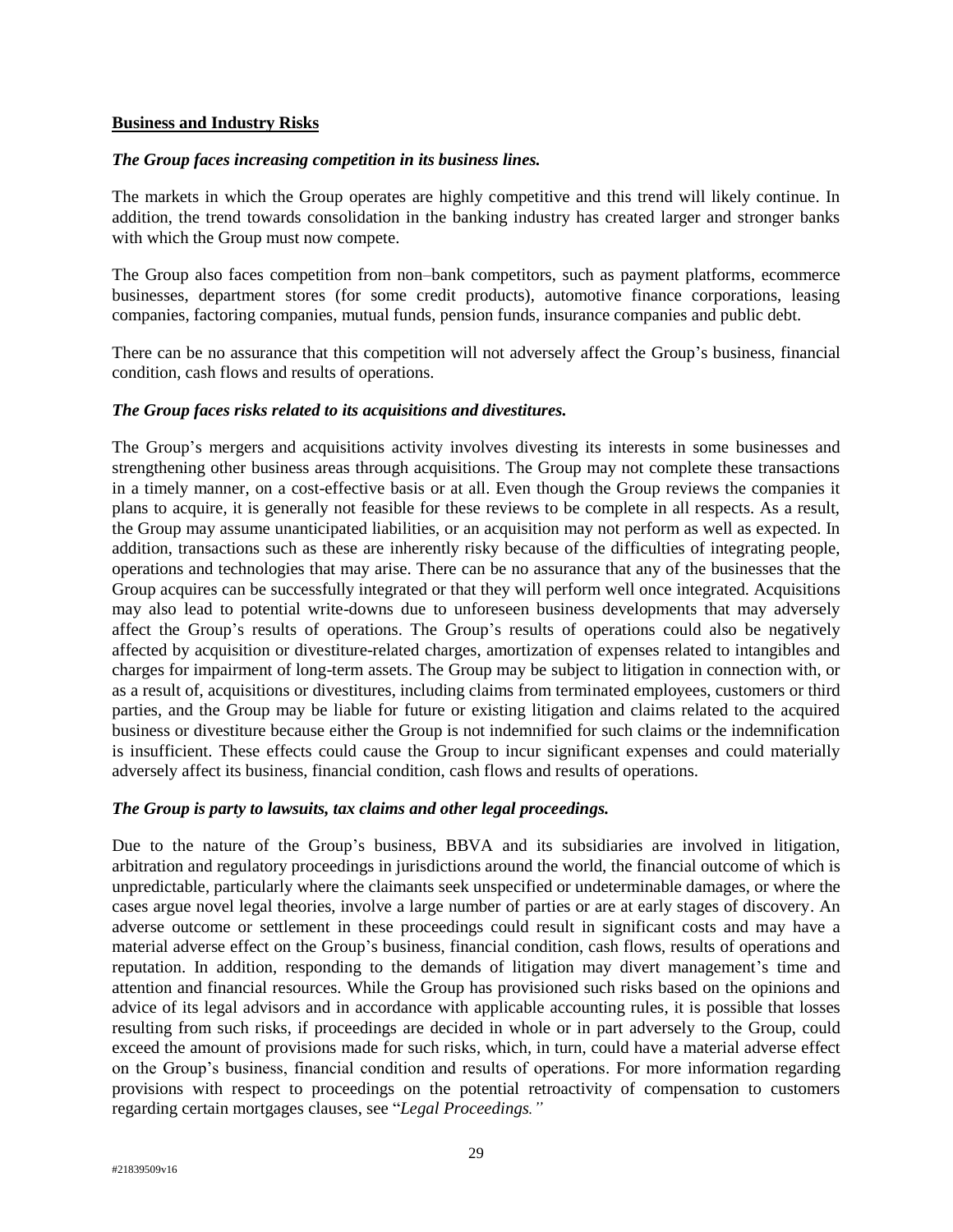## *The Group's ability to maintain its competitive position depends significantly on its international operations, which expose the Group to foreign exchange, political and other risks in the countries in which it operates, which could cause an adverse effect on its business, financial condition and results of operations.*

The Group operates in various countries and its overall success as a global business depends upon its ability to succeed in differing economic, social and political conditions. The Group is particularly sensitive to developments in Mexico, the United States, Turkey and Argentina, which represented 13.26%, 11.53%, 11.87% and 1.03% of the Group's assets as of December 31, 2015, respectively.

The Group is confronted with different legal and regulatory requirements in many of the jurisdictions in which it operates. See "*—Legal, Regulatory and Compliance Risks―Local regulation may have a material effect on BBVA's business, financial condition, results of operations and cash flows*." These include, but are not limited to, different tax regimes and laws relating to the repatriation of funds or nationalization or expropriation of assets. The Group's international operations may also expose it to risks and challenges which its local competitors may not be required to face, such as exchange rate risk, difficulty in managing a local entity from abroad, political risk which may be particular to foreign investors and limitations on the distribution of dividends.

The Group's presence in locations such as the Latin American markets or Turkey requires it to respond to rapid changes in market conditions in these countries and exposes the Group to increased risks relating to emerging markets. See "*—Macroeconomic Risks—The Group may be materially adversely affected by developments in the emerging markets where it operates.*" There can be no assurance that the Group will succeed in developing and implementing policies and strategies that are effective in each country in which it operates or that any of the foregoing factors will not have a material adverse effect on its business, financial condition and results of operations.

## *BBVA is party to a shareholders' agreement with Doğuş Holding A.Ş., among other shareholders, in connection with Garanti which may affect BBVA's ability to achieve the expected benefits from its interest in Garanti.*

On November 1, 2010, BBVA entered into a shareholders' agreement with Doğuş Holding A.Ş., Doğuş Nakliyat ve Ticaret A.Ş. and Doğuş Araştırma Geliştirme ve Müşavirlik Hizmetleri A.Ş. (the "**Doğuş Group**"), in connection with the acquisition of its initial interest in Garanti (the "**original SHA**"). On November 19, 2014, BBVA and the Doğuş Group entered into an agreement that amends and restates the original SHA and which came into force upon completion of BBVA's acquisition of an additional 14.89% interest in Garanti (the "**amended and restated SHA**"), bringing the Group's total shareholding in Garanti to 39.9%. The amended and restated SHA allows BBVA to appoint the Chairman of Garanti's board of directors, the majority of its members and Garanti's CEO, but provides that certain reserved matters must be implemented or approved (either at a meeting of the shareholders or of the board of directors) only with the consent of each party. For example, for so long as the Doğuş Group owns shares representing over 9.95% of the share capital of Garanti, the disposal or discontinuance of, or material changes to, any line of business or business entity within the Garanti group that has a value in excess of 25% of the Garanti group's total net assets in one financial year will require the Doğuş Group's consent. If BBVA and the Doğuş Group are unable to agree on such reserved matters, Garanti's business, financial condition and results of operations may be adversely affected and BBVA may fail to achieve the expected benefits from its interest in Garanti. In addition, due to BBVA's and Garanti's association with the Doğuş Group, which is one of the largest Turkish conglomerates with business interests in the financial services, construction, tourism and automotive sectors, any financial reversal, negative publicity or other adverse circumstance relating to the Doğuş Group could adversely affect Garanti or BBVA.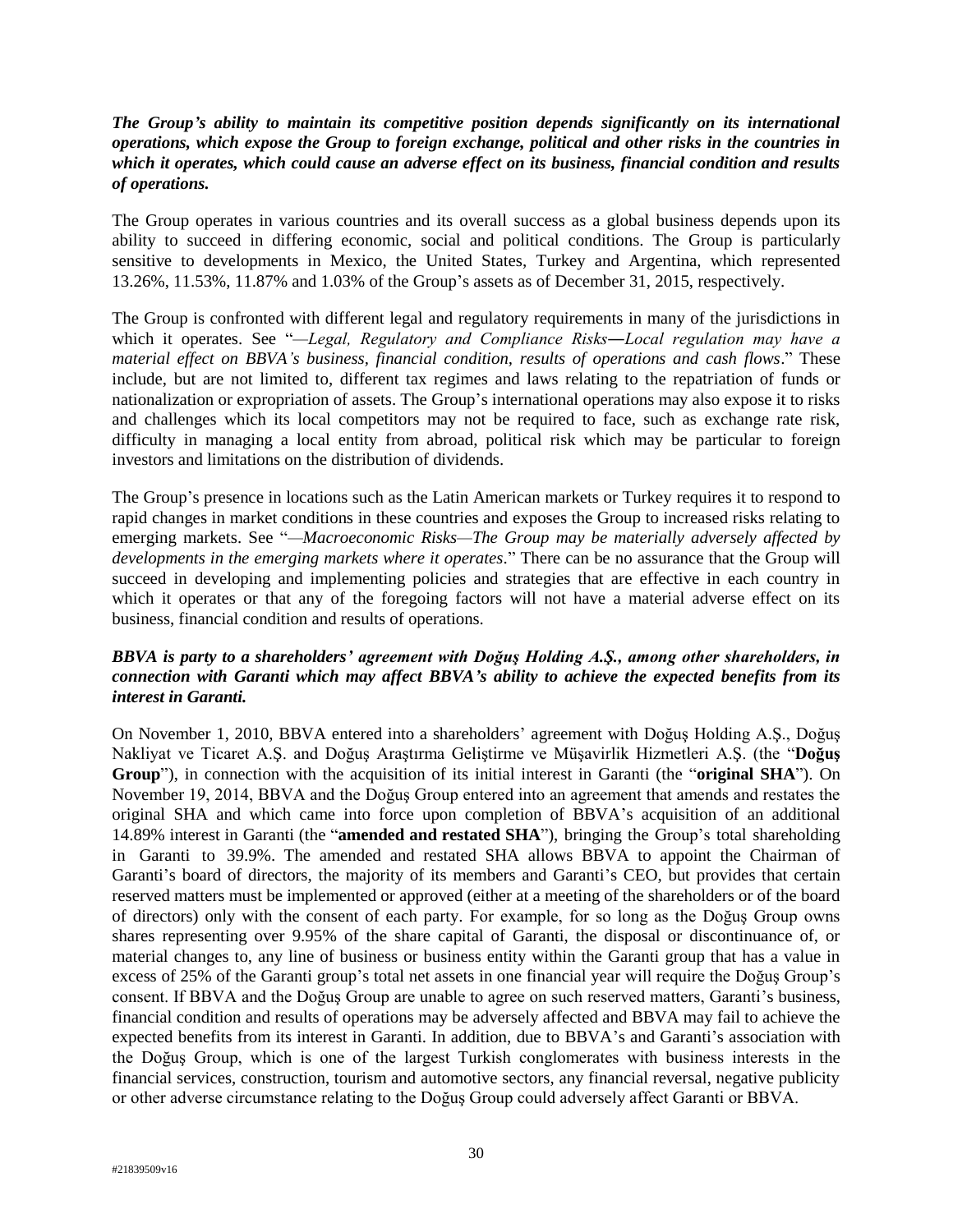## *Weaknesses or failures in the Group's internal processes, systems and security could materially adversely affect its results of operations, financial condition or prospects, and could result in reputational damage.*

Operational risks, through inadequate or failed internal processes, systems (including financial reporting and risk-monitoring processes) or security, or from people-related or external events, including the risk of fraud and other criminal acts carried out by Group employees or against Group companies, are present in the Group's businesses. These businesses are dependent on processing and reporting accurately and efficiently a high volume of complex transactions across numerous and diverse products and services, in different currencies and subject to a number of different legal and regulatory regimes. Any weakness in these internal processes, systems or security could have an adverse effect on the Group's results, the reporting of such results and on the ability to deliver appropriate customer outcomes during the affected period. In addition, any breach in security of the Group's systems could disrupt its business, result in the disclosure of confidential information and create significant financial and legal exposure for the Group. Although the Group devotes significant resources to maintain and regularly update its processes and systems that are designed to protect the security of its systems, software, networks and other technology assets, there is no assurance that all of its security measures will provide absolute security. Any damage to the Group's reputation (including to customer confidence) arising from actual or perceived inadequacies, weaknesses or failures in its systems, processes or security could have a material adverse effect on its business, financial condition and results of operations.

### *The financial industry is increasingly dependent on information technology systems, which may fail, may not be adequate for the tasks at hand or may no longer be available.*

Banks and their activities are increasingly dependent on highly sophisticated information technology ("**IT**") systems. IT systems are vulnerable to a number of problems, such as software or hardware malfunctions, computer viruses, hacking and physical damage to vital IT centers. IT systems need regular upgrading and banks, including BBVA, may not be able to implement necessary upgrades on a timely basis or upgrades may fail to function as planned. Furthermore, failure to protect financial industry operations from cyberattacks could result in the loss or compromise of customer data or other sensitive information. These threats are increasingly sophisticated and there can be no assurance that banks will be able to prevent all breaches and other attacks on its IT systems. In addition to costs that may be incurred as a result of any failure of IT systems, banks, including BBVA, could face fines from bank regulators if they fail to comply with applicable banking or reporting regulations.

## *BBVA's financial statements and periodic disclosure under securities laws may not provide the same information as financial statements prepared under U.S. accounting rules and periodic disclosures provided by domestic U.S. issuers.*

Publicly available information about public companies in Spain is generally less detailed and not as frequently updated as the information that is regularly published by or about listed companies in the United States. In addition, although BBVA is subject to the periodic reporting requirements of the Exchange Act, the periodic disclosure required of foreign private issuers such as BBVA under the Exchange Act is more limited than the periodic disclosure required of U.S. issuers. Finally, BBVA maintains its financial accounts and records and prepares its financial statements in accordance with EU-IFRS required to be applied under the Bank of Spain's Circular 4/2004 and in compliance with IFRS-IASB, which differs in certain respects from U.S. GAAP, the financial reporting standard to which many investors in the United States may be more accustomed.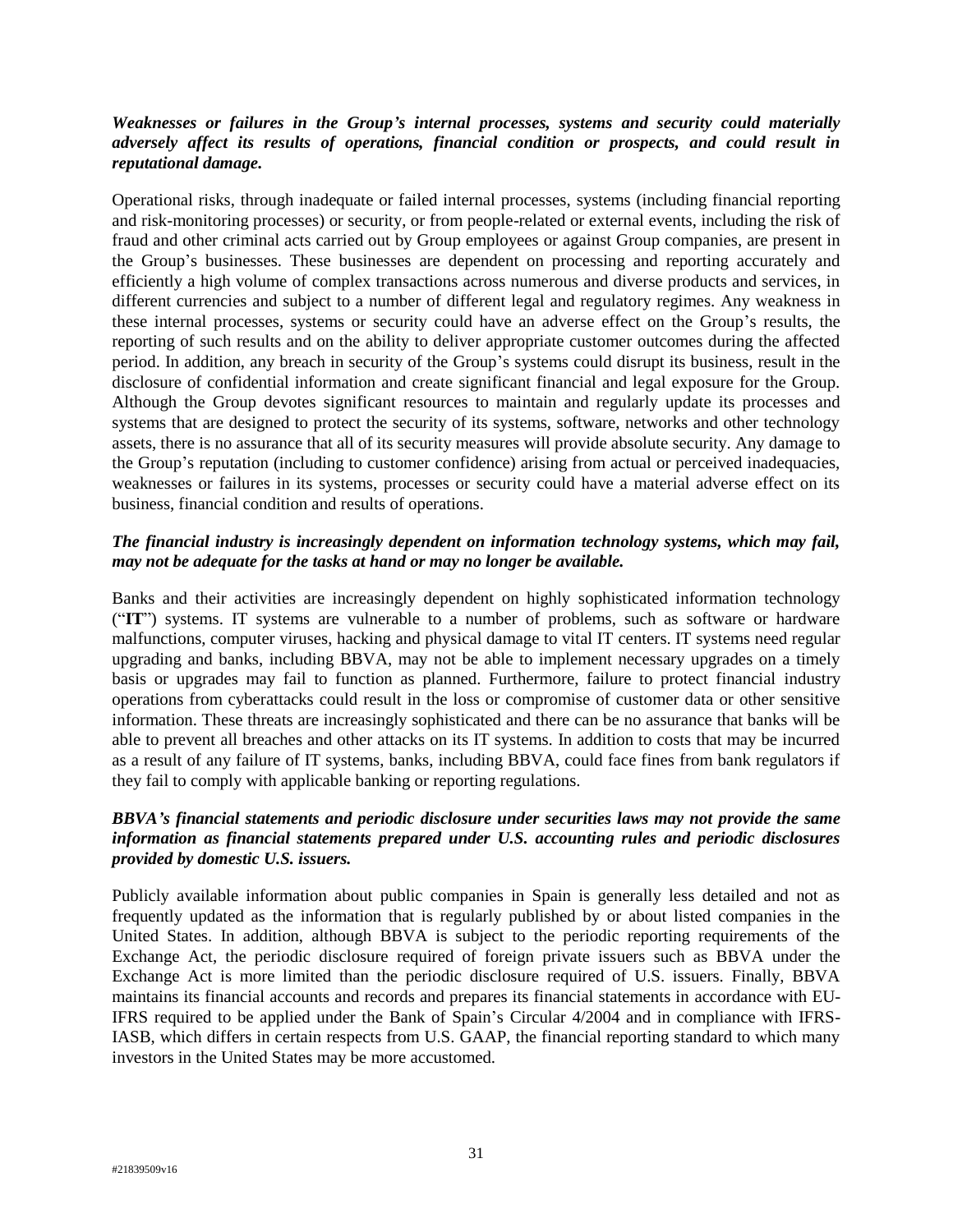### *BBVA's financial statements are based in part on assumptions and estimates which, if inaccurate, could cause material misstatement of the results of its operations and financial position.*

The preparation of financial statements in accordance with IFRS-IASB requires the use of estimates. It also requires management to exercise judgment in applying relevant accounting policies. The key areas involving a higher degree of judgment or complexity, or areas where assumptions are significant to the consolidated and individual financial statements, include credit impairment charges for amortized cost assets, impairment and valuation of available-for-sale investments, calculation of income and deferred tax, fair value of financial instruments, valuation of goodwill and intangible assets, valuation of provisions and accounting for pensions and post-retirement benefits. There is a risk that if the judgment exercised or the estimates or assumptions used subsequently turn out to be incorrect then this could result in significant loss to the Group, beyond that anticipated or provided for, which could have an adverse effect on the Group's business, financial condition and results of operations.

Observable market prices are not available for many of the financial assets and liabilities that the Group holds at fair value, and a variety of techniques to estimate the fair value are used. Should the valuation of such financial assets or liabilities become observable, for example as a result of sales or trading in comparable assets or liabilities by third parties, this could result in a materially different valuation to the current carrying value in the Group's financial statements.

The further development of standards and interpretations under IFRS-IASB could also significantly affect the results of operations, financial condition and prospects of the Group.

#### **Risks Related to Early Intervention and Resolution**

## *The Notes may be subject to the exercise of the Spanish Bail-in Power by the Relevant Spanish Resolution Authority. Other powers contained in Law 11/2015 could materially affect the rights of the Noteholders under, and the value of, any Notes.*

The BRRD (which has been implemented in Spain through Law 11/2015 and RD 1012/2015) is designed to provide authorities with a credible set of tools to intervene sufficiently early and quickly in unsound or failing credit institutions or investment firms (each, an "**institution**") so as to ensure the continuity of the institution's critical financial and economic functions, while minimizing the impact of an institution's failure on the economy and financial system. The BRRD further provides that any extraordinary public financial support through additional financial stabilization tools is only to be used by a Member State as a last resort, after having assessed and exploited the below resolution tools to the maximum extent possible while maintaining financial stability.

In accordance with Article 20 of Law 11/2015, an institution will be considered as failing or likely to fail in any of the following circumstances: (i) it is, or is likely in the near future to be, in significant breach of its solvency or any other requirements necessary for maintaining its authorization; (ii) its assets are, or are likely in the near future to be, less than its liabilities; (iii) it is, or is likely in the near future to be, unable to pay its debts as they fall due; or (iv) it requires extraordinary public financial support (except in limited circumstances). The determination that an institution is no longer viable may depend on a number of factors which may be outside of that institution's control.

As provided in the BRRD, Law 11/2015 contains four resolution tools and powers which may be used alone or in combination where the Fund for Orderly Bank Restructuring (*Fondo de Restructuración Ordenada Bancaria*) (the "**FROB**"), the Single Resolution Mechanism ("**SRM**") or, as the case may be and according to Law 11/2015, the Bank of Spain or the Spanish Securities Market Commission or any other entity with the authority to exercise any such tools and powers from time to time (each, a "**Relevant**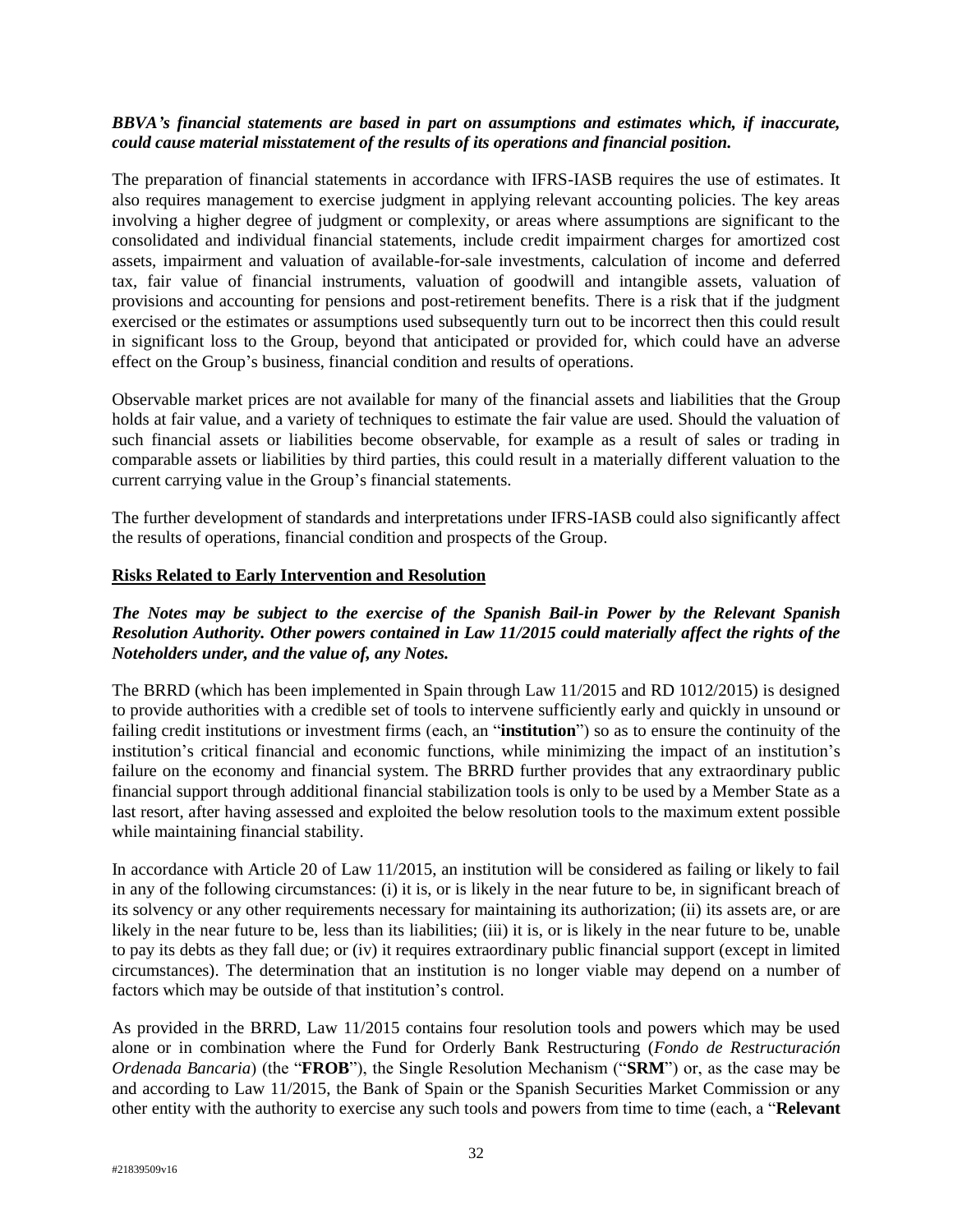**Spanish Resolution Authority**") as appropriate, considers that (a) an institution is failing or likely to fail, (b) there is no reasonable prospect that any alternative private sector measures would prevent the failure of such institution within a reasonable timeframe and (c) a resolution action is in the public interest. The four resolution tools are (i) sale of business, which enables resolution authorities to direct the sale of the institution or the whole or part of its business on commercial terms; (ii) bridge institution, which enables resolution authorities to transfer all or part of the business of the institution to a "bridge institution" (an entity created for this purpose that is wholly or partially in public control), which may limit the capacity of the institution to meet its repayment obligations; (iii) asset separation, which enables resolution authorities to transfer impaired or problem assets to one or more asset management vehicles to allow them to be managed with a view to maximizing their value through eventual sale or orderly wind-down (this can be used together with another resolution tool only); and (iv) bail-in, by which the Relevant Spanish Resolution Authority may exercise the Spanish Bail-in Power.

The "**Spanish Bail-in Power**" is any write-down, conversion, transfer, modification or suspension power existing from time to time under, and exercised in compliance with, any laws, regulations, rules or requirements in effect in Spain, relating to the transposition of the BRRD, as amended from time to time, including but not limited to (i) Law 11/2015, as amended from time to time; (ii) RD 1012/2015, as amended from time to time; (iii) the SRM Regulation, as amended from time to time; and (iv) any other instruments, rules or standards made in connection with either (i), (ii) or (iii), pursuant to which any obligation of an institution can be reduced (which may result in the reduction of the relevant claim to zero), cancelled, modified, transferred or converted into shares, other securities, or other obligations of such institution or any other person (or suspended for a temporary period).

In accordance with Article 48 of Law 11/2015 (and subject to any exclusions that may be applied by the Relevant Spanish Resolution Authority under Article 43 of Law 11/2015), in the case of any application of the Spanish Bail-in Power, the sequence of any resulting write-down or conversion by the Relevant Spanish Resolution Authority shall be in the following order: (i) CET1 instruments; (ii) Additional Tier 1 instruments; (iii) Tier 2 instruments; (iv) other subordinated claims that do not qualify as Additional Tier 1 capital or Tier 2 capital; and (v) the eligible senior claims prescribed in Article 41 of Law 11/2015.

Any application of the Spanish Bail-in Power under the BRRD shall be in accordance with the hierarchy of claims in normal insolvency proceedings (unless otherwise provided by the laws, regulations, requirements, guidelines and policies relating to capital adequacy, resolution and/or solvency then applicable to BBVA and/or the Group, including, without limitation to the generality of the foregoing, CRD IV, the BRRD and those regulations, requirements, guidelines and policies relating to capital adequacy, resolution and/or solvency then in effect in Spain (whether or not such requirements, guidelines or policies have the force of law and whether or not they are applied generally or specifically to BBVA and/or the Group)). Accordingly, the impact of such application on Noteholders will depend on their ranking in accordance with such hierarchy, including any priority given to other creditors such as depositors.

To the extent that any resulting treatment of Noteholders pursuant to the exercise of the Spanish Bail-in Power is less favorable than would have been the case under such hierarchy in normal insolvency proceedings based on an independent valuation of the institution, a Noteholder would have a right to compensation under the BRRD, as implemented through Law 11/2015, RD 1012/2015 or any other regulation applicable at any time in the Kingdom of Spain. Any such compensation is unlikely to compensate that Noteholder for the losses it has actually incurred and there is likely to be a considerable delay in the recovery of such compensation. Compensation payments (if any) are also likely to be made considerably later than when amounts may otherwise have been due under the Notes.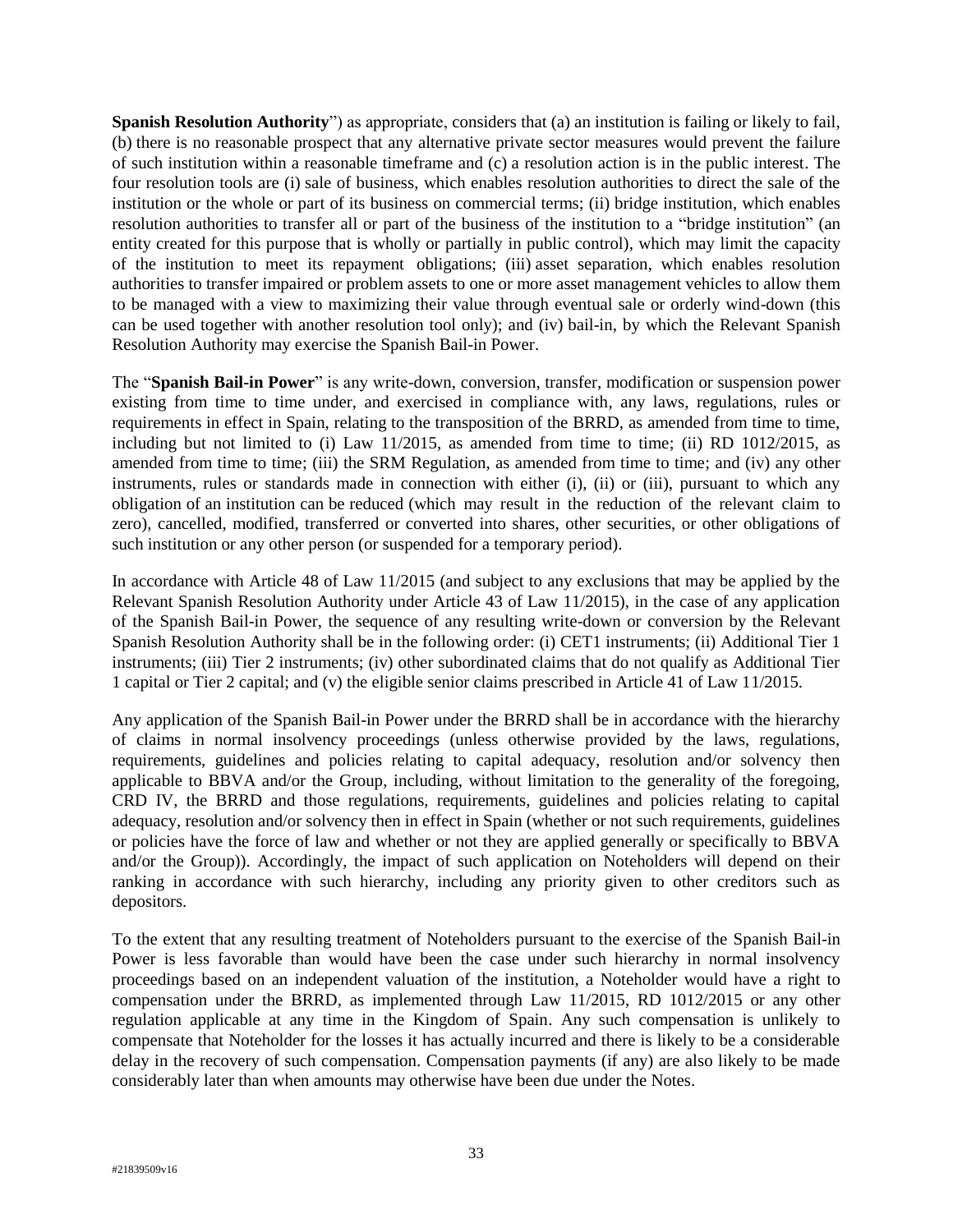The powers set out in the BRRD as implemented through Law 11/2015 and RD 1012/2015 will impact how credit institutions and investment firms are managed, as well as, in certain circumstances, the rights of creditors. Pursuant to Law 11/2015, Noteholders may be subject to, among other things, a write-down and/or conversion into equity or other securities or obligations of such Notes on any application of the Spanish Bail-in Power. The exercise of any such powers (or any of the other resolution powers and tools) may result in such Noteholders losing some or all of their investment or otherwise having their rights under such Notes adversely affected. Such application could also involve modifications to, or the disapplication of, provisions in the terms and conditions of the Notes, including alteration of the principal amount or any interest payable on the Notes, the maturity date or any other dates on which payments may be due, as well as the suspension of payments for a certain period. As a result, the exercise of the Spanish Bail-in Power with respect to the Notes or the taking by an authority of any other action, or any suggestion that the exercise or taking of any such action may happen, could materially adversely affect the rights of Noteholders, the market price or value or trading behavior of any Notes and/or the ability of BBVA to satisfy its obligations under any Notes.

By its acquisition or acceptance of a Note, each holder (including, for these purposes, each holder of a beneficial interest in a Note) will acknowledge, accept, consent and agree to be bound by (i) the exercise of the Spanish Bail-in Power by the Relevant Spanish Resolution Authority with respect to any Note, and (ii) the variation of the terms of any Note, if necessary, to give effect to the exercise of the Spanish Bail-in Power by the Relevant Spanish Resolution Authority. See "―*Risks Related to the Notes Generally*— *Under the terms of the Notes, Noteholders have agreed to be bound by the exercise of any Spanish Bail-in Power by the Relevant Spanish Resolution Authority".* In addition, each holder (including, for these purposes, each holder of a beneficial interest in a Note) may have limited or circumscribed rights to challenge any decision of the Spanish Resolution Authority to exercise its Spanish Bail-in Power. See "— *Noteholders may not be able to exercise their rights in the event of the adoption of any early intervention or resolution measure under Law 11/2015."*

Furthermore, the exercise of the Spanish Bail-in Power by the Relevant Spanish Resolution Authority with respect to the Notes is likely to be inherently unpredictable and may depend on a number of factors which may also be outside of BBVA control. In addition, as the Relevant Spanish Resolution Authority will retain an element of discretion, holders of the Notes may not be able to refer to publicly available criteria in order to anticipate any potential exercise of any such Spanish Bail-in Power. Because of this inherent uncertainty, it will be difficult to predict when, if at all, the exercise of any Spanish Bail-in Power by the Relevant Spanish Resolution Authority may occur.

This uncertainty may adversely affect the value of the Notes. The price and trading behavior of the Notes may be affected by the threat of a possible exercise of any power under Law 11/2015 (including any early intervention measure before any resolution) or any suggestion of such exercise, even if the likelihood of such exercise is remote. Moreover, the Relevant Spanish Resolution Authority may exercise any such powers without providing any advance notice to the holders of the Notes.

In addition, the EBA's preparation of certain regulatory technical standards and implementing technical standards to be adopted by the European Commission and certain other guidelines is pending. These acts could be potentially relevant to determining when or how a Relevant Spanish Resolution Authority may exercise the Spanish Bail-in Power. The pending acts include guidelines on the treatment of shareholders in bail-in or the write-down and conversion of capital instruments, and on the rate of conversion of debt to equity or other securities or obligations in any bail-in. No assurance can be given that, once adopted, these standards will not be detrimental to the rights of a Noteholder under, and the value of a Noteholder's investment in, the Notes.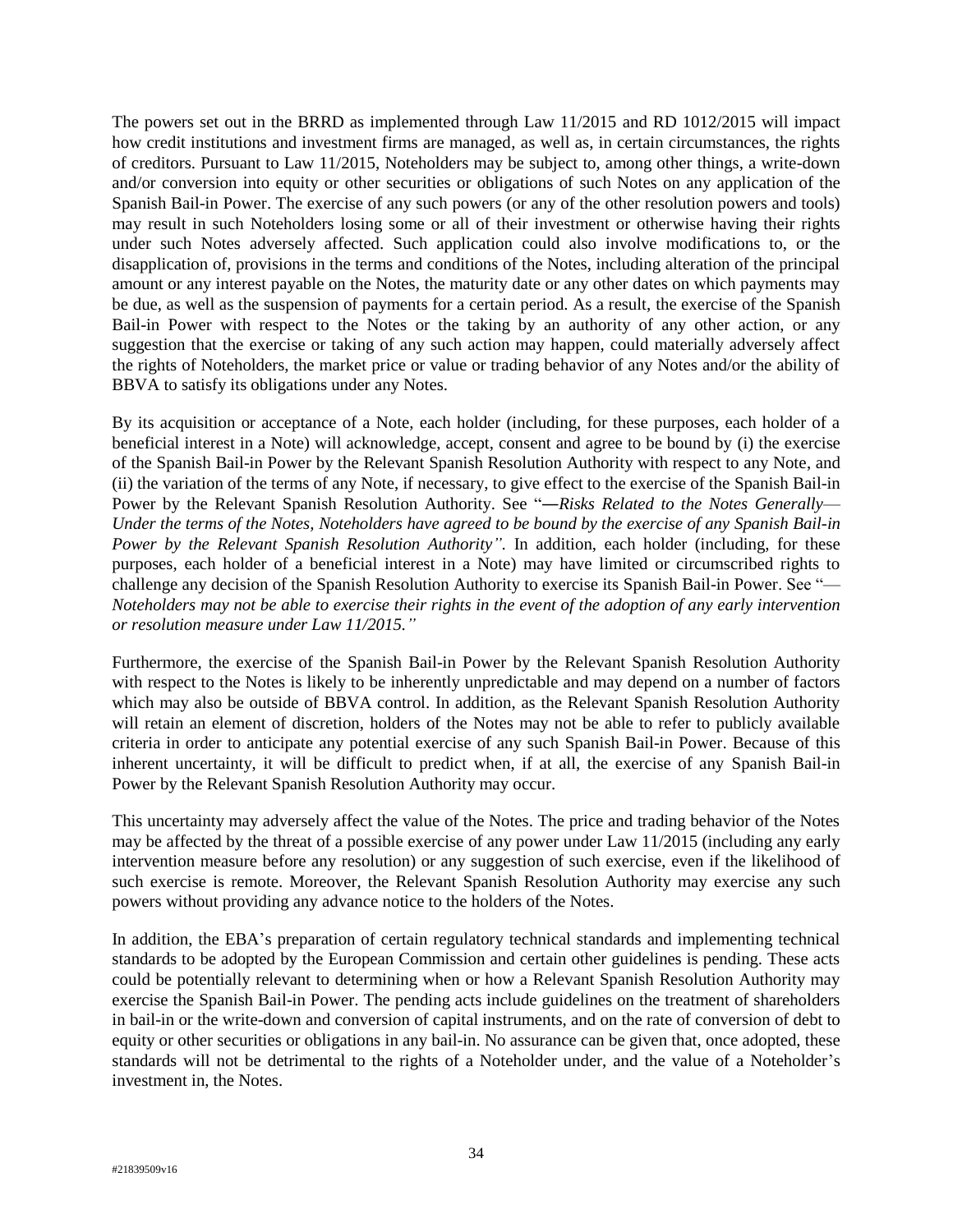### *Noteholders may not be able to exercise their rights in the event of the adoption of any early intervention or resolution measure under Law 11/2015.*

BBVA may be subject to a procedure of early intervention or resolution pursuant to the BRRD as implemented through Law 11/2015 and RD 1012/2015 if BBVA or its group of consolidated credit entities is in breach (or if due, among other things, to a rapidly deteriorating financial condition, it is likely in the near future to be in breach) of applicable regulatory requirements relating to solvency, liquidity, internal structure or internal controls or the conditions for resolution referred to above are met (see "―*The Notes may be subject to the exercise of the Spanish Bail-in Power by the Relevant Spanish Resolution Authority. Other powers contained in Law 11/2015 could materially affect the rights of the Noteholders under, and the value of, any Notes*").

Pursuant to Law 11/2015, the adoption of any early intervention or resolution procedure shall not itself constitute a default or entitle any counterparty of BBVA to exercise any rights it may otherwise have in respect thereof, and any provision providing for such rights shall further be deemed not to apply. However, this does not limit the ability of a counterparty to exercise its rights accordingly where a default arises either before or after the exercise of any such early intervention or resolution procedure and does not necessarily relate to the exercise of any relevant measure or power which has been applied pursuant to Law 11/2015.

Any enforcement by a Noteholder of its rights under the Notes following the adoption of any early intervention or resolution procedure will, therefore, be subject to the relevant provisions of the BRRD, Law 11/2015 and RD 1012/2015 in relation to the exercise of the relevant measures and powers pursuant to such procedure, including the resolution tools and powers referred to above (see "―*The Notes may be subject to the exercise of the Spanish Bail-in Power by the Relevant Spanish Resolution Authority. Other powers contained in Law 11/2015 could materially affect the rights of the Noteholders under, and the value of, any Notes*") and the suspension of payments proposed by the EU Banking Reforms. Any claims of a Noteholder will consequently be limited by the application of any measures pursuant to the provisions of Law 11/2015. There can be no assurance that the taking of any such action would not adversely affect the rights of Noteholders, the price or value of their investment in the Notes and/or the ability of BBVA to satisfy its obligations under the Notes, and the enforcement by a holder of any rights it may otherwise have may be limited in these circumstances.

## *Any failure by BBVA and/or the Group to comply with its minimum requirement for own funds and eligible liabilities (MREL) could have a material adverse effect on BBVA's business, financial condition and results of operations.*

The BRRD prescribes that banks shall hold a minimum level of own funds and eligible liabilities in relation to total liabilities ("**MREL**"). According to Commission Delegated Regulation (EU) 2016/1450 of May 23, 2016 (the "**MREL Delegated Regulation**"), the level of own funds and eligible liabilities required under MREL will be set by the resolution authority for each bank (and/or group) based on, among other things, the criteria set forth in Article 45.6 of the BRRD, including the systemic importance of the institution. Eligible liabilities may be senior or subordinated, provided that, among other requirements, they have a remaining maturity of at least one year and, if governed by a non-EU law, they must be able to be written down or converted under that law (including through contractual provisions).

The MREL requirement came into force on January 1, 2016. However, the EBA has recognized the impact which this requirement may have on banks' funding structures and costs, and the MREL Delegated Regulation states that the resolution authorities shall determine an appropriate transitional period but that this shall be as short as possible. As part of the EU Banking Reforms, the European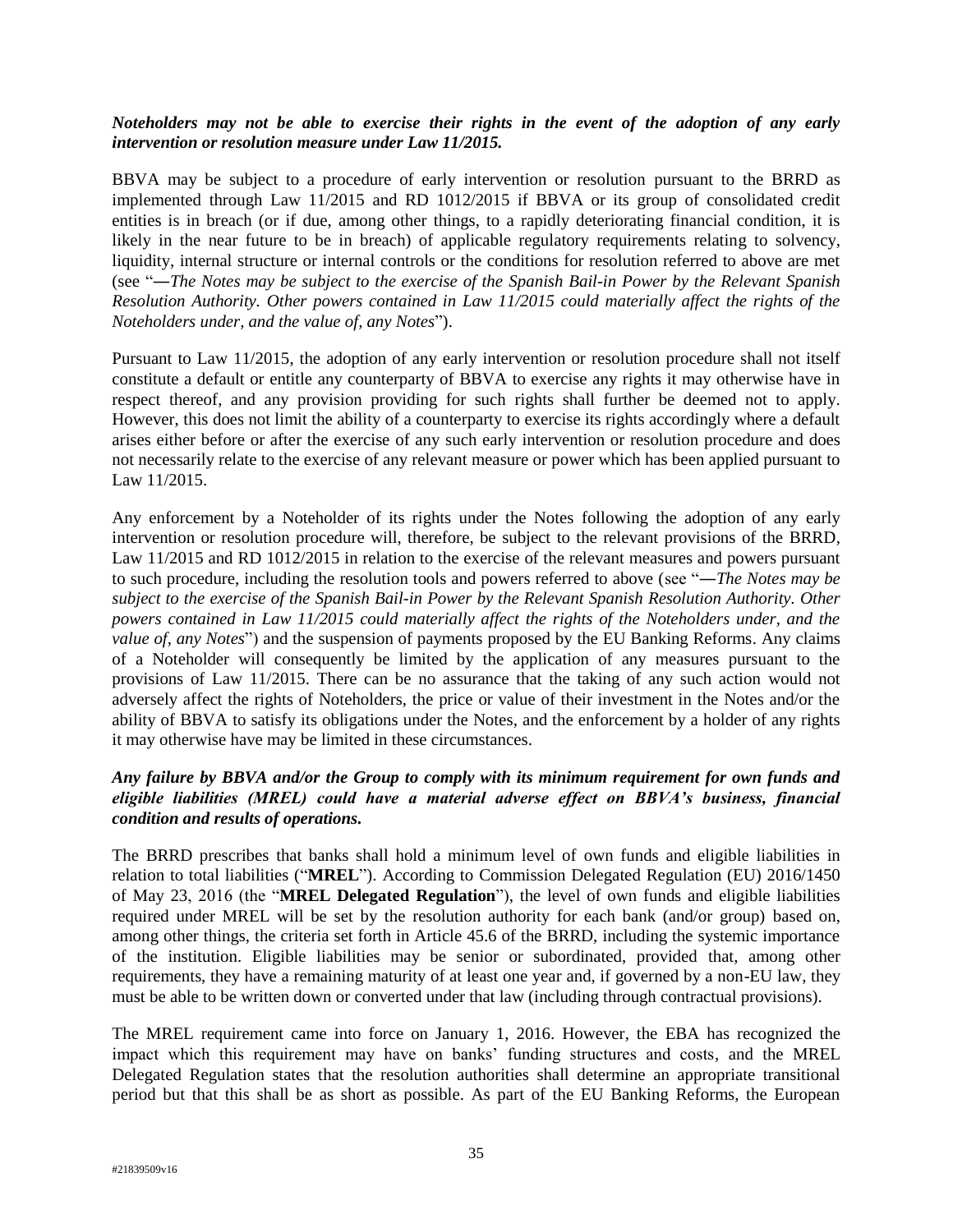Commission published on November 23, 2016 a Proposal for a Directive of the European Parliament and the Council on amendments to the BRRD as regards the ranking of unsecured debt instruments in the insolvency hierarchy (the "**MREL Proposal**"). The MREL Proposal proposes to harmonize national laws on recovery and resolution of credit institutions and investment firms, in particular as regards their lossabsorbency and recapitalization capacity in resolution, and proposes the creation of a new asset class of "non-preferred" senior debt that should only be bailed-in after other capital instruments but before other senior liabilities. The MREL Proposal anticipates that Member States will transpose the proposed amendments into the BRRD in their national laws by approximately June 2017 and that banks to which the amendments apply will have to comply with the amended rules by approximately July 2017.

On November 9, 2015, the FSB published its final Total Loss-Absorbing Capacity ("**TLAC**") Principles and Term Sheet (the "**TLAC Principles and Term Sheet**"), proposing that G-SIBs maintain significant minimum amounts of liabilities that are subordinated (by law, contract or structurally) to certain priorranking liabilities, such as guaranteed insured deposits, and forming a new standard for G-SIBs. The TLAC Principles and Term Sheet contain a set of principles on loss-absorbing and recapitalization capacity of G-SIBs in resolution and a term sheet for the implementation of these principles in the form of an internationally agreed standard. The FSB will undertake a review of the technical implementation of the TLAC Principles and Term Sheet by the end of 2019. The TLAC Principles and Term Sheet require a minimum TLAC requirement to be determined individually for each G-SIB at the greater of (a) 16% of risk-weighted assets as of January 1, 2019 and 18% as of January 1, 2022, and (b) 6% of the Basel III Tier 1 leverage ratio exposure measured as of January 1, 2019, and 6.75% as of January 1, 2022. BBVA will no longer be classified as a G-SIB by the FSB with effect from January 1, 2017. However, if BBVA were to be so classified in the future or if TLAC requirements as set out below are adopted and implemented in Spain and extended to non-G-SIBs through the imposition of similar MREL requirements, then this could create additional minimum capital requirements for BBVA.

In this regard, the EBA submitted on December 14, 2016 a final report on the implementation and design of the MREL framework (the "**EBA MREL Report**"), which contains a number of recommendations to amend the current MREL framework. Additionally, the EU Banking Reforms contain the legislative proposal of the European Commission for the amendment of the MREL framework and the implementation of the TLAC standards. The EU Banking Reforms propose the amendment of a number of aspects of the MREL framework to align it with the TLAC standards included in the TLAC Principles and Term Sheet. To maintain coherence between the MREL rules applicable to G-SIBs and those applicable to non-G-SIBs, the EU Banking Reforms also propose a number of changes to the MREL rules applicable to non-G-SIBs. While the EU Banking Reforms propose for a minimum harmonized or "Pillar 1" MREL requirement for G-SIBs, in the case of non-G-SIBs, it is proposed that MREL requirements will be imposed on a bank-specific basis. For G-SIBs, it is also proposed that a supplementary or "Pillar" 2" MREL requirement may be further imposed on a bank-specific basis. The EU Banking Reforms further provide for the resolution authorities to give guidance to an institution to have own funds and eligible liabilities in excess of the requisite levels for certain purposes.

If the Relevant Spanish Resolution Authority finds that there could exist any obstacles to resolvability by BBVA and/or the Group, a higher MREL requirement could be imposed.

Neither the BRRD nor the MREL Delegated Regulation provides details on the implications of a failure by an institution to comply with its MREL requirement. However, the EU Banking Reforms propose that this be addressed by the relevant authorities on the basis of their powers to address or remove impediments to resolution, the exercise of their supervisory powers under the CRD IV Directive, early intervention measures, and administrative penalties and other administrative measures.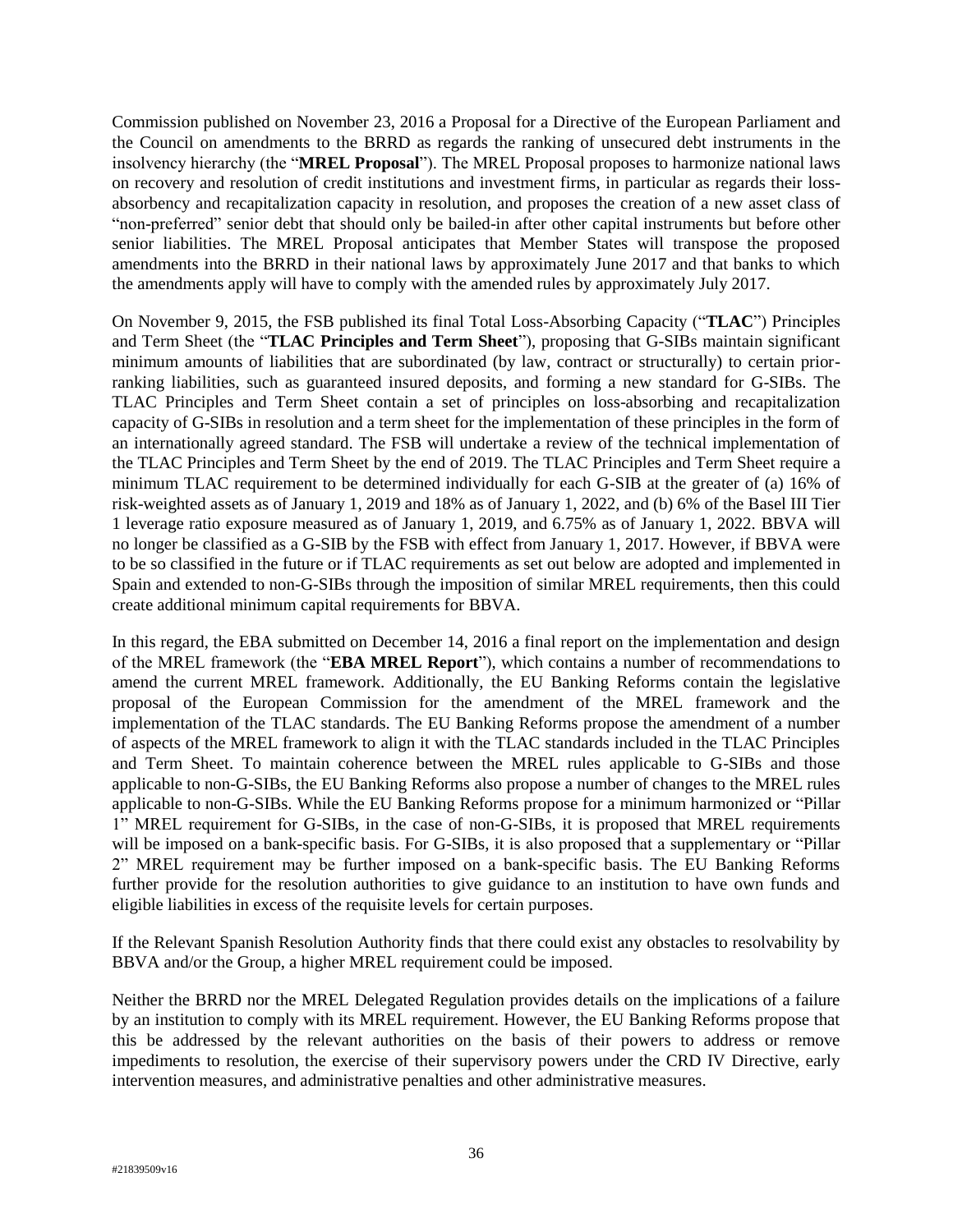Furthermore, in accordance with the EBA MREL Report, the EBA recommends that resolution authorities and competent authorities should engage in active monitoring of compliance with their respective requirements and considers that (i) the powers of resolution authorities to respond to a breach of MREL should be enhanced (which would require resolution authorities to be given the power to require the preparation and execution of an MREL restoration plan, to use their powers to address impediments to resolvability, to request that distribution restrictions be imposed on an institution by a competent authority and to request a joint restoration plan in cases where an institution breaches both MREL and minimum capital requirements); (ii) competent authorities should also respond to breaches of minimum capital requirements and MREL; (iii) resolution authorities should assume a lead role in responding to a failure to issue or roll over MREL-eligible debt leading to a breach of MREL; (iv) if there are both losses and a failure to roll over or issue MREL-eligible debt, both the relevant resolution authority and relevant competent authority should attempt to agree on a joint restoration plan (provided that both authorities believe that the institution is not failing or likely to fail); and (v) resolution and competent authorities should closely cooperate and coordinate. The EU Banking Reforms also provide for resolution and competent authorities to consult each other in the exercise of their respective powers in relation to any breaches of MREL. In addition, under the EBA Guidelines on triggers for use of early intervention measures of May 8, 2015 a significant deterioration in the amount of eligible liabilities and own funds held by an institution for the purposes of meeting its MREL requirements may put an institution in a situation where conditions for early intervention are met, which may result in the application by the competent authority of early intervention measures.

Accordingly, any failure by BBVA and/or the Group to comply with its MREL requirement may have a material adverse effect on BBVA's business, financial conditions and results of operations and could result in the imposition of restrictions or prohibitions on discretionary payments by BBVA, including the payment of dividends. There can also be no assurance as to the relationship between the "Pillar 2" additional own funds requirements, the "combined buffer requirement", the MREL requirement once implemented in Spain and the restrictions or prohibitions on discretionary payments. Further, as outlined in the EBA MREL Report, the EBA's recommendation is that an institution will not be able to use the same CET 1 capital to meet both MREL and the combined buffer requirements. Further, the EU Banking Reforms provide that, in the case of the own funds and eligible liabilities of an institution that may otherwise contribute to the combined buffer requirement where there is any shortfall in MREL, this will be considered as a failure to meet the combined buffer requirement such that those own funds will automatically be used instead to meet that institution's MREL requirement and will no longer count towards its combined buffer requirement. Accordingly, this could trigger a limit on discretionary payments (see "—*Increasingly onerous capital requirements may have a material adverse effect on the Issuer's business, financial condition and results of operations*"). Additionally, if the Relevant Spanish Resolution Authority finds that there could exist any obstacles to resolvability by the Issuer and/or the Group, a higher MREL requirement could be imposed.

# *Contributions for assisting in the future recovery and resolution of the Spanish banking sector may have a material adverse effect on the Issuer's business, financial condition and results of operations.*

In 2015, Law 11/2015 and RD 1012/2015 established a requirement for Spanish credit institutions, including BBVA, to make at least an annual ordinary contribution to the National Resolution Fund (*Fondo de Resolución Nacional*), payable on request of the FROB. The total amount of contributions to be made to the National Resolution Fund by all Spanish banking entities must equal at least 1% of the aggregate amount of all deposits guaranteed by the Deposit Guarantee Fund by December 31, 2024. The contribution will be adjusted to the risk profile of each institution in accordance with the criteria set out in RD 1012/2015. The FROB may, in addition, collect extraordinary contributions.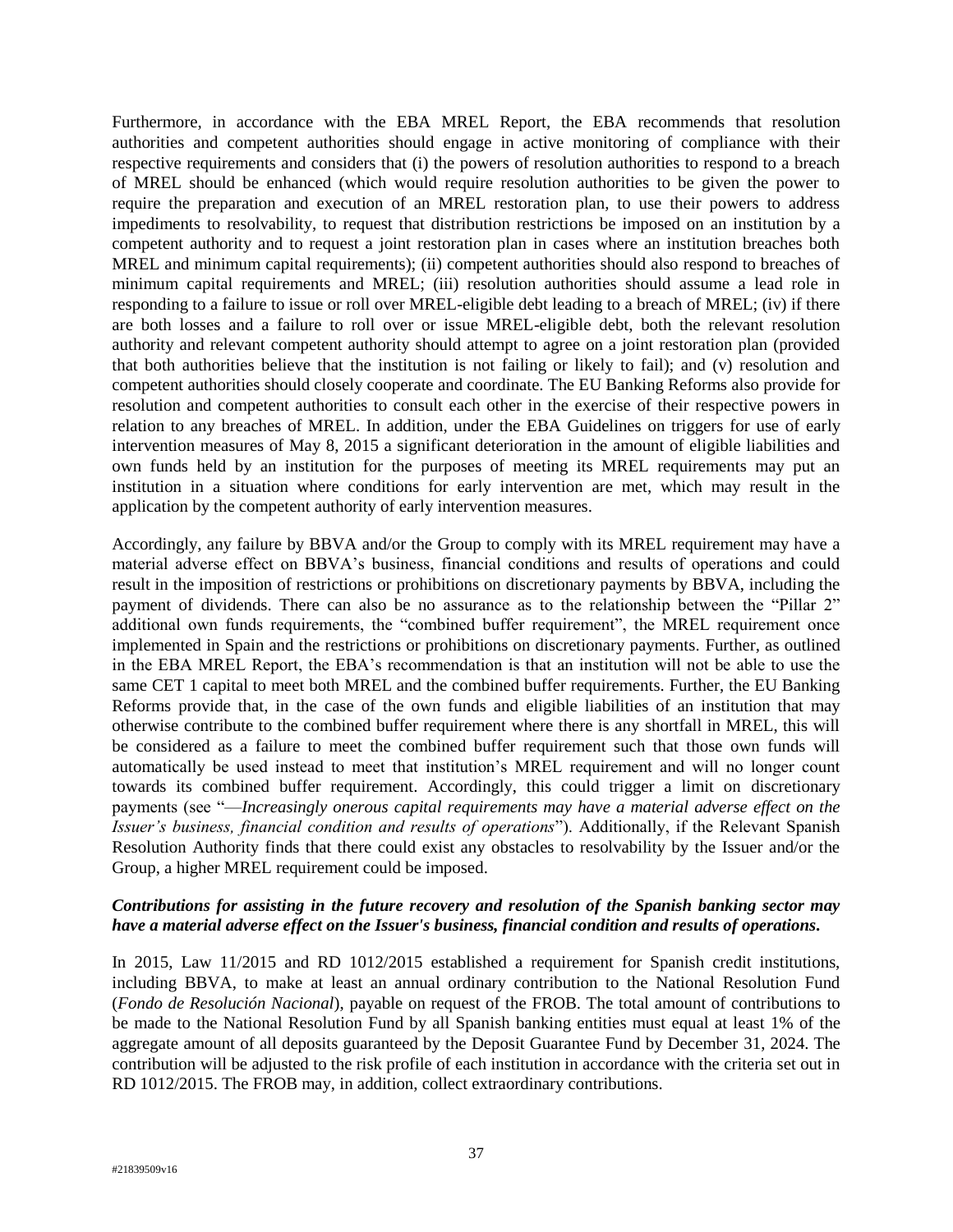Furthermore, Law 11/2015 has also established in 2015 an additional charge (*tasa*) which shall be used to further fund the activities of the FROB, in its capacity as a resolution authority, which charge shall equal 2.5% of the above annual ordinary contribution to be made to the National Resolution Fund.

In addition, since 2016, BBVA has been required to make contributions directly to the EU Single Resolution Fund, once the National Resolution Fund has been integrated into it, and will have to pay supervisory fees to the SSM and the SRM. See "—*Regulatory developments related to the EU fiscal and banking union may have a material adverse effect on the Issuer's business, financial condition and results of operations*."

Any levies, taxes or funding requirements imposed on BBVA pursuant to the foregoing or otherwise in any of the jurisdictions where it operates could have a material adverse effect on BBVA's business, financial condition and results of operations.

# **RISKS RELATED TO THE NOTES GENERALLY**

See also "*Risks Related to Early Intervention and Resolution—The Notes may be subject to the exercise of the Spanish Bail-in Power by the Relevant Spanish Resolution Authority. Other powers contained in Law 11/2015 could materially affect the rights of the Noteholders under, and the value of, any Notes*."

# *Under the terms of the Notes, Noteholders have agreed to be bound by the exercise of any Spanish Bail-in Power by the Relevant Spanish Resolution Authority.*

Pursuant to Article 46 of Law 11/2015, which implements Article 55 of the BRRD, subject to limited exceptions, unsecured liabilities of a financial institution governed by the laws of a third country (which include the Notes) must contain a contractual acknowledgment whereby the holders recognize that such liability may be subject to the Spanish Bail-in Power and agree to be bound by the exercise of those powers by the Relevant Spanish Resolution Authority.

Notwithstanding any other term of the Notes, the Amended and Restated Issuing and Paying Agency Agreement or any other agreements, arrangements, or understandings between BBVA and any holder of a Note, by its acquisition or acceptance of a Note, each holder of a Note (which, for these purposes, includes each holder of a beneficial interest in a Note) acknowledges, accepts, consents and agrees to be bound by (i) the exercise and the effects of the exercise of the Spanish Bail-in Power by the Relevant Spanish Resolution Authority, which may be imposed with or without any prior notice with respect to the Notes, and which exercise (without limitation) may include and result in any of the following, or some combination thereof: (1) the reduction or cancellation of all, or a portion, of the Amounts Due on any Note; (2) the conversion of all, or a portion, of the Amounts Due on any Note into shares, other securities or other obligations of BBVA or another person (and the issue to or conferral on such holder of any such shares, securities or obligations), including by means of an amendment, modification or variation of the terms of any Note; (3) the cancellation of any Note; and (4) the amendment or alteration of the maturity of, or amendment of the amount of interest payable on, any Note, or the date on which the interest becomes payable, including by suspending payment for a temporary period; and (ii) the variation of the terms of any Note, if necessary, to give effect to the exercise of the Spanish Bail-in Power by the Relevant Spanish Resolution Authority.

In addition, no repayment or payment of Amounts Due on the Notes will become due and payable or be paid after the exercise of the Spanish Bail-in Power by the Relevant Spanish Resolution Authority if and to the extent such amounts have been reduced, converted, cancelled, amended or altered as a result of such exercise.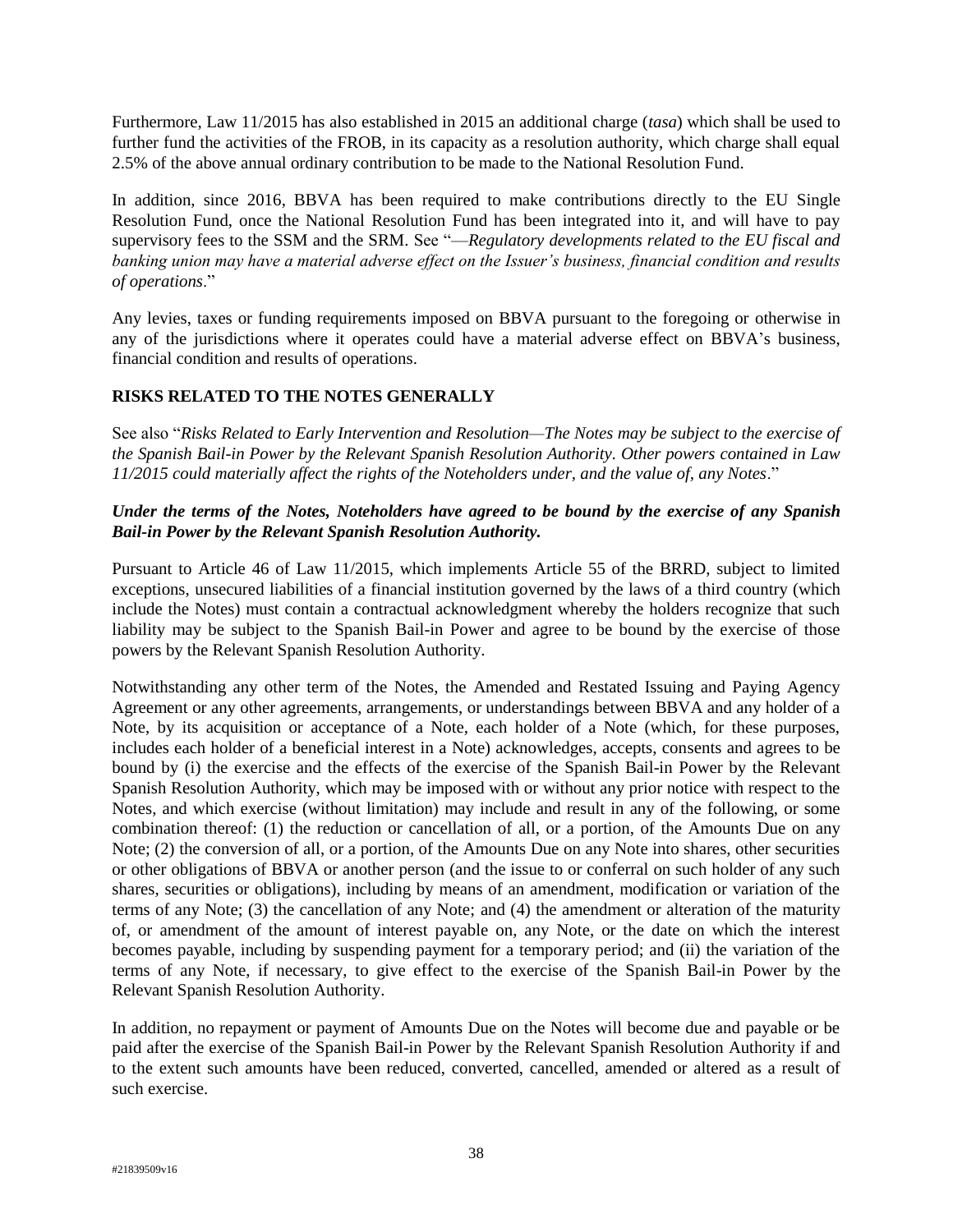Any Spanish Bail-in Power may be exercised in such a manner as to result in holders (including, for these purposes, each holder of a beneficial interest in a Note) losing the value of all or a part of your investment in the Notes or receiving a different security from the Notes, which may be worth significantly less than the Notes and which may have significantly fewer protections than those typically afforded to debt securities. Moreover, the Relevant Spanish Resolution Authority may exercise its authority to implement the Spanish Bail-in Power without providing any advance notice to the holders of the Notes. For more information, see "—*Risks that Affect BBVA*―*Risks Related to Early Intervention and Resolution*—*The Notes may be subject to the exercise of the Spanish Bail-in Power by the Relevant Spanish Resolution Authority. Other powers contained in Law 11/2015 could materially affect the rights of the Noteholders under, and the value of, any Notes.*"

### *Claims of Noteholders under the Notes are effectively junior to those of certain other creditors.*

The Notes are unsecured and unsubordinated obligations of BBVA. The Notes will rank equally with any of BBVA's other outstanding unsecured and unsubordinated obligations, present and future, but (a) subject to the exercise of any power pursuant to Law 11/2015, RD 1012/2015 or other applicable laws relating to recovery and resolution of credit institutions and investment firms in Spain and (b) in the event of insolvency, only to the extent permitted by the Insolvency Law (as defined herein) or other applicable laws relating to or affecting the enforcement of creditors' rights in Spain.

Upon insolvency, the obligations of BBVA under the Notes will be effectively subordinated to all of BBVA's secured indebtedness, to the extent of the value of the assets securing such indebtedness, and other obligations that rank senior under Spanish law (including, among other things, any deposits for the purposes of Additional Provision 14.1 of Law 11/2015 and any claims against the insolvency estate). The Notes are also structurally subordinated to all indebtedness of subsidiaries of BBVA insofar as any right of BBVA to receive any assets of such companies upon their winding up will be effectively subordinated to the claims of the creditors of those companies in the winding-up.

Moreover, the BRRD and Law 11/2015 contemplate that Notes may be subject to the exercise of the Spanish Bail-in Power by the Relevant Spanish Resolution Authority. This may involve the variation of the terms of the Notes or a change in their form, if necessary, to give effect to the exercise of the Spanish Bail-in Power by the Relevant Spanish Resolution Authority.

#### *There are restrictions on the ability to resell Notes.*

The Notes have not been registered under the Act, any state securities laws or the laws of any other jurisdiction. Absent such registration, the Notes may be offered or sold only in transactions that are not subject to, or that are exempt from, the registration requirement of the Act and applicable state securities laws.

#### *Noteholders may be unable to enforce judgments obtained in U.S. courts against BBVA.*

Most of the Directors and executive officers of BBVA are not residents of the United States, and substantially all the assets of BBVA are located outside of the United States. As a consequence, holders (including, for these purposes, each holder of a beneficial interest in a Note) may not be able to effect service of process on these non-U.S. resident Directors and executive officers in the United States or to enforce judgments against them outside of the United States. Spanish counsel has advised that there is doubt as to whether a Spanish court would enforce a judgment of liability obtained in the United States against BBVA predicated solely upon the securities laws of the United States.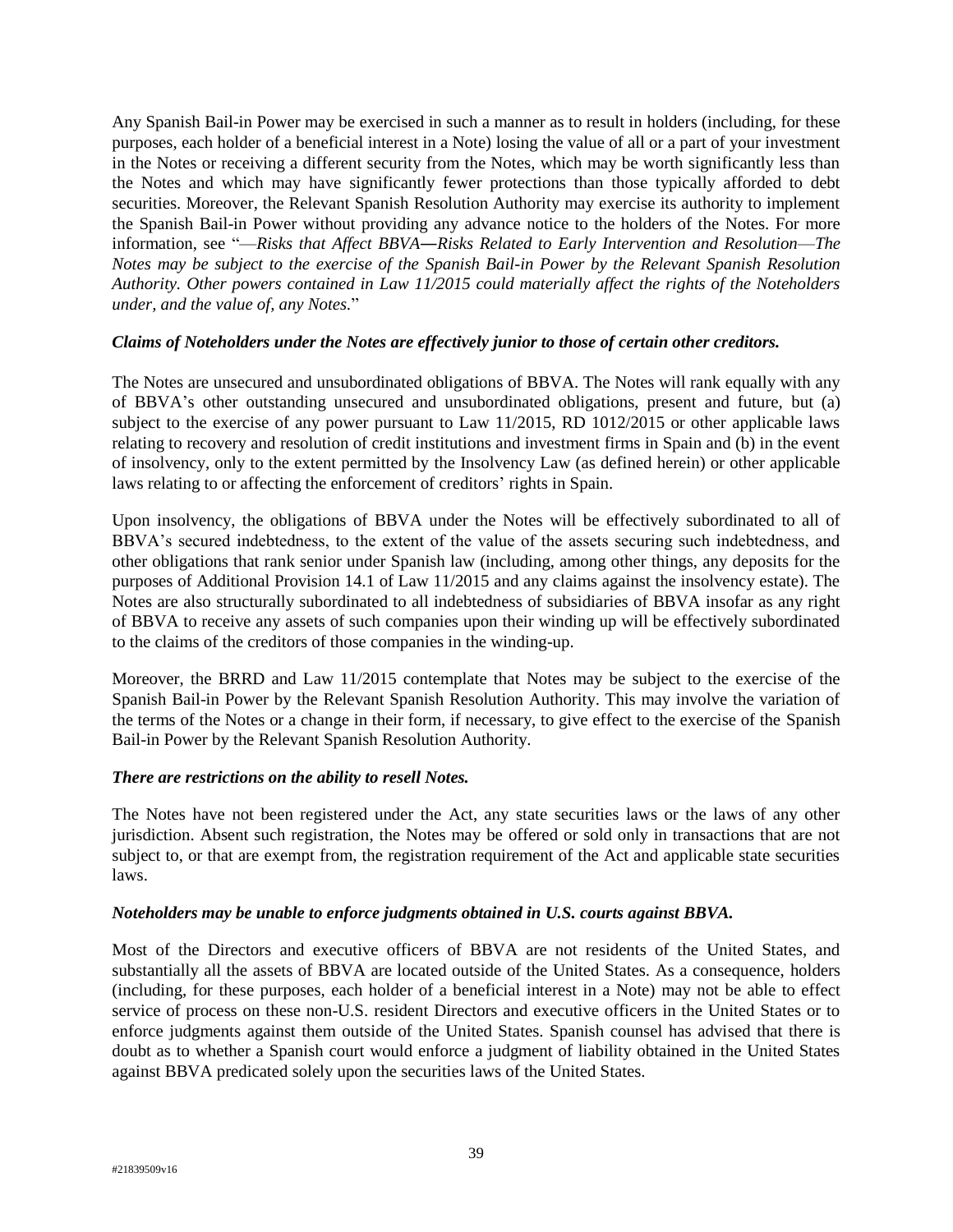# *The Issuing and Paying Agent may withhold or deduct amounts from payment made to Noteholders in certain instances.*

If the Issuing and Paying Agent is required under any applicable law to withhold or deduct from any payment it makes under the Notes any present or future taxes, duties or charges (including as a result of a failure by the relevant holder to satisfy any certification requirements), the Issuing and Paying Agent will be entitled to make the payment after such withholding or deduction has been made. Except as specifically described in "Key Features of the Program—Additional Amounts" with respect to Spanish taxes, no additional amounts will be paid with respect to any withholding or deduction from payments on the Notes.

#### *Reliance on The Depository Trust Company procedures.*

Notes will be represented on issue by Master Notes that will be deposited with a common depositary for DTC. Except in the circumstances described in the applicable Master Note, investors will not be entitled to receive Notes in definitive form. DTC and its respective direct and indirect participants will maintain records of the beneficial interests in each Master Note. While the Notes are represented by one or more Master Notes, investors will be able to trade their beneficial interests only through DTC and its respective participants.

While the Notes are represented by one or more Master Notes, BBVA will discharge its payment obligation under the Notes by making payments through the relevant clearing system. A holder of a beneficial interest in a Master Note must rely on the procedures of the relevant clearing system and its participants to receive payments under the Notes. BBVA has no responsibility or liability for the records relating to, or payments made in respect of, beneficial interests in a Master Note.

Holders of beneficial interests in a Master Note will not have a direct right to vote in respect of the Notes. Instead, such holders will be permitted to act only to the extent that they are enabled by the relevant clearing system and its participants to appoint appropriate proxies.

### **Risks Related to the Market Generally**

Set out below is a brief description of the principal market risks, including liquidity risk, exchange rate risk, interest rate risk and credit risk:

# *An active secondary market in respect of the Notes may never be established or may be illiquid and the market price of the Notes may be subject to factors outside of BBVA's control, all of which could adversely affect the value at which an investor could sell his Notes.*

The Notes may have no established trading market when issued, and one may never develop. If an active trading market does not develop or is not maintained, the market price and liquidity of the Notes may be adversely affected. If a market does develop, it may not be very liquid. The market price of the Notes could also be affected by market conditions more generally and other factors outside of BBVA's control and unrelated to the Group's business, financial condition and results of operations. Therefore, investors may not be able to sell their Notes at a particular time or may not be able to sell their Notes at a favorable price.

Although applications have been made for Notes issued under the Program to be admitted to the Official List and to trading on the regulated market of the Irish Stock Exchange, there is no assurance that such applications will be accepted, that any particular issue of Notes will be so admitted or that an active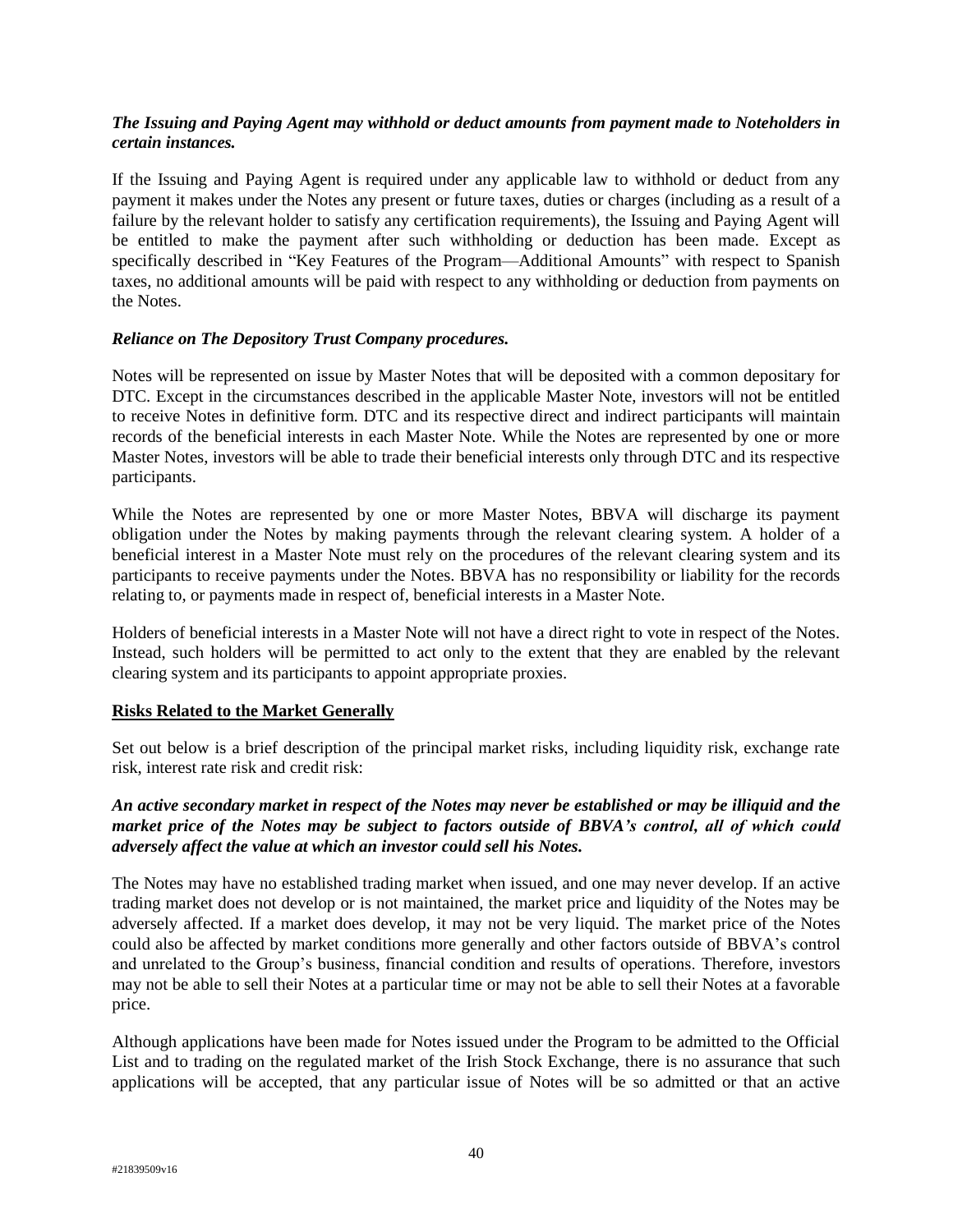trading market will develop. Accordingly, there is no assurance as to the development or liquidity of any trading market for any particular issue of Notes.

The liquidity of any market for the Notes will depend on a number of factors including:

- the number of holders of the Notes:
- BBVA's ratings published by major credit rating agencies;
- BBVA's financial performance;
- the market for similar securities:
- the interest of securities dealers in making a market in the notes; and
- prevailing interest rates.

No assurance can be given that an active market for the Notes will develop or, if developed, that it will continue.

# *If an investor holds Notes which are not denominated in the investor's home currency, that investor will be exposed to movements in exchange rates adversely affecting the value of its holding. In addition, the imposition of exchange controls in relation to any Notes could result in an investor not receiving payments on those Notes.*

BBVA will pay principal and interest on the Notes in U.S. Dollars ("**Program Currency**"). This presents certain risks relating to currency conversions if an investor's financial activities are denominated principally in a currency or currency unit (the "**Investor's Currency**") other than the Program Currency. These include the risk that exchange rates may significantly change (including changes due to devaluation of the Program Currency or revaluation of the Investor's Currency) and the risk that authorities with jurisdiction over the Investor's Currency may impose or modify exchange controls. An appreciation in the value of the Investor's Currency relative to the Program Currency would decrease (i) the Investor's Currency-equivalent yield on the Notes, (ii) the Investor's Currency-equivalent value of the principal payable on the Notes and (iii) the Investor's Currency-equivalent market value of the Notes.

Government and monetary authorities may impose (as some have done in the past) exchange controls that could adversely affect an applicable exchange rate or the ability of BBVA to make payments in respect of the Notes. As a result, investors may receive less interest or principal than expected, or no interest or principal.

### *The value of fixed rate Notes may be adversely affected by movements in market interest rates.*

Investment in fixed rate Notes involves the risk that if market interest rates subsequently increase above the rate paid on the fixed rate Notes, this will adversely affect the value of the fixed rate Notes.

# *Credit ratings assigned to BBVA or any Notes may not reflect all the risks associated with an investment in those Notes.*

One or more independent credit rating agencies may assign credit ratings to the Notes (including on an unsolicited basis). The ratings may not reflect the potential impact of all risks related to structure and market of the Notes and additional factors discussed above, and do not address the price, if any, at which the Notes may be resold prior to maturity (which may be substantially less than the original offering price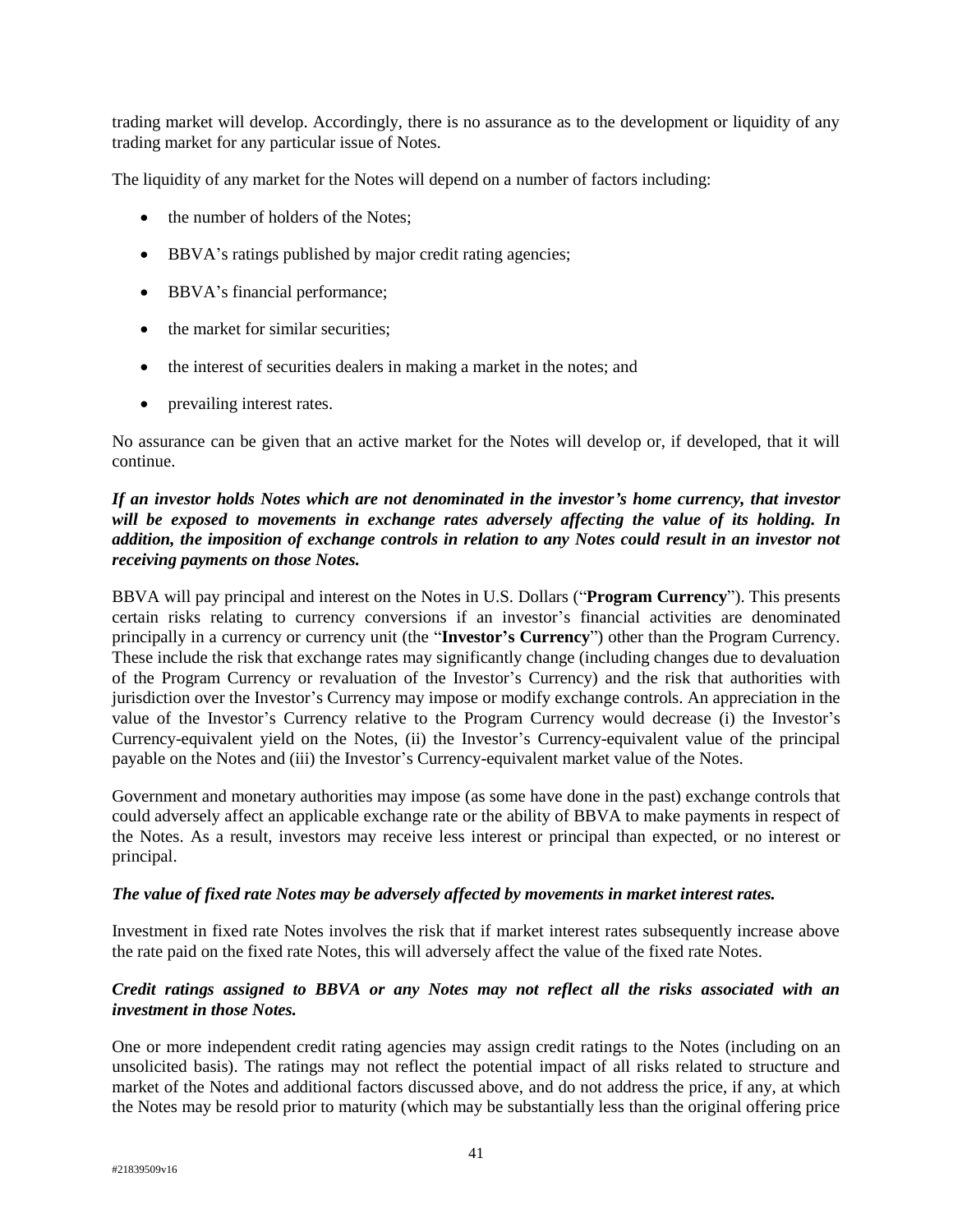of the Notes) and other factors that may affect the value of the Notes. However, real or anticipated changes in BBVA's credit ratings will generally affect the market values of the Notes. A credit rating is not a recommendation to buy, sell or hold securities and may be revised, suspended or withdrawn by the rating agency at any time.

In general, European-regulated investors are restricted under Regulation (EU) No. 1060/2009, as amended (the "**CRA Regulation**") from using credit ratings for regulatory purposes, unless such ratings are issued by a credit rating agency established in the EU and registered under the CRA Regulation (and such registration has not been withdrawn or suspended), subject to transitional provisions that apply in certain circumstances while the registration application is pending. Such general restriction will also apply in the case of credit ratings issued by non-EU credit rating agencies, unless the relevant credit ratings are endorsed by an EU-registered credit rating agency or the relevant non-EU rating agency is certified in accordance with the CRA Regulation (and such endorsement action or certification, as the case may be, has not been withdrawn or suspended). The list of registered and certified rating agencies published by the European Securities and Markets Authority ("**ESMA**") on its website in accordance with the CRA Regulation is not conclusive evidence of the status of the relevant rating agency included in such list, as there may be delays between certain supervisory measures being taken against a relevant rating agency and the publication of the updated ESMA list. Certain information with respect to the credit rating agencies and ratings is set out in this Listing Prospectus.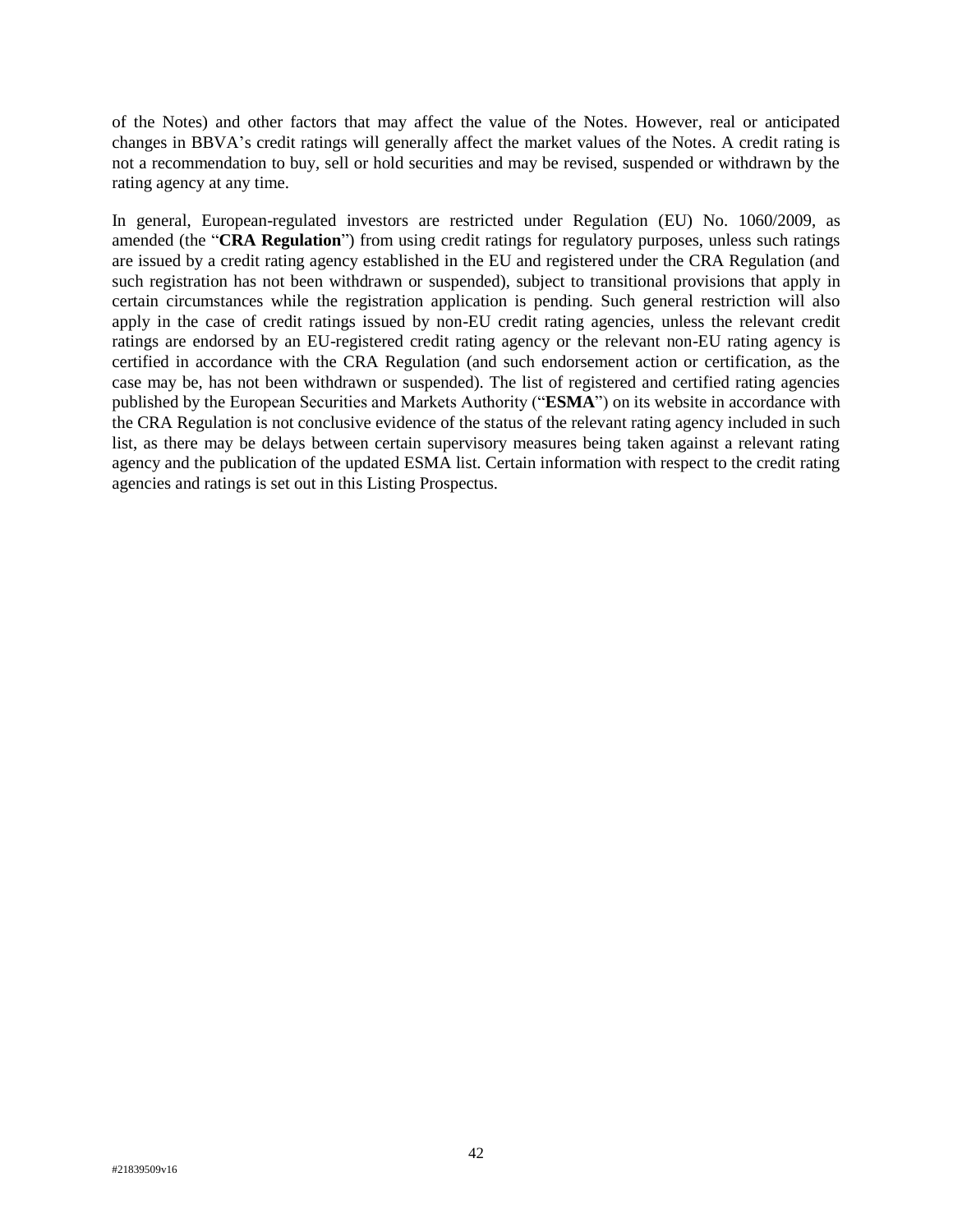#### **Documents Incorporated by Reference**

BBVA is subject to the informational requirements of the Exchange Act, and in accordance therewith files reports and certain other public information ("**SEC Filings**") with the SEC. SEC Filings are available to read at the SEC's Public Reference Room at 100 F Street, N.E., Room 1580, Washington, D.C. 20549. Please call the SEC at +1-800-SEC-0330 for more information about the SEC's Public Reference Room. The SEC also maintains an Internet site at [http://www.sec.gov](http://www.sec.gov/) that contains in electronic form the reports and other information that BBVA has electronically filed with, or furnished to, the SEC. In addition, BBVA has produced this Listing Prospectus that contains information regarding BBVA and the Notes, including a section entitled "Risk Factors" that contains a description of certain risks to Noteholders. This Listing Prospectus is available on the website maintained by the Irish Stock Exchange at [http://www.ise.ie](http://www.ise.ie/) and on the website maintained by BBVA at [www.bbva.com.](http://www.bbva.com/) The contents of the Irish Stock Exchange's and BBVA's respective websites do not form part of this Listing Prospectus.

Certain information that BBVA has filed with or furnished to the SEC is incorporated by reference in this Listing Prospectus. The information incorporated by reference is deemed to be part of this Listing Prospectus. The following documents shall be deemed incorporated by reference:

- 1. BBVA's report on Form 6-K furnished to the SEC on December 21, 2016 (SEC Accession No.: 0001193125-16-799993), regarding the judgment of the Court of Justice of the European Union with respect to "floor" clauses in mortgage loans;
- 2. BBVA's report on Form 6-K furnished to the SEC on December 19, 2016 (SEC Accession No.: 0001193125-16-796398), which includes BBVA's unaudited condensed interim consolidated financial statements for the nine months ended September 30, 2016;
- 3. BBVA's report on Form 6-K furnished to the SEC on September 27, 2016 (SEC Accession No.: 0001193125-16-720634), which includes BBVA's unaudited interim consolidated financial statements for the six months ended June 30, 2016;
- 4. BBVA's annual report on Form 20-F for the year ended December 31, 2015, as filed with the SEC on April 6, 2016, which includes BBVA's recast consolidated financial statements for the three years ended December 31, 2015 (the "**Consolidated Financial Statements**"); and
- 5. BBVA's annual report on Form 20-F for the year ended December 31, 2014, as filed with the SEC on April 15, 2015.

All documents filed by BBVA with the SEC pursuant to Sections 13(a), 13(c) or 15(d) of the Exchange Act subsequent to the date of this Listing Prospectus and prior to termination of the offering of the Notes shall be deemed to be incorporated by reference herein.

Copies of the documents specified above are available for inspection at the Irish Stock Exchange.

Copies of annual financial statements of BBVA will be provided without charge to each purchaser of Notes upon request. Requests should be directed to Banco Bilbao Vizcaya Argentaria, S.A., Calle Azul, 4, 28050 Madrid, Spain, Attention: Finance Department, or by phone at +34 91 537 7253 or +34 91 537 8195 or email to [finance.department@bbva.com.](mailto:finance.department@bbva.com)

Other than as described above, no information is incorporated into this Listing Prospectus by reference.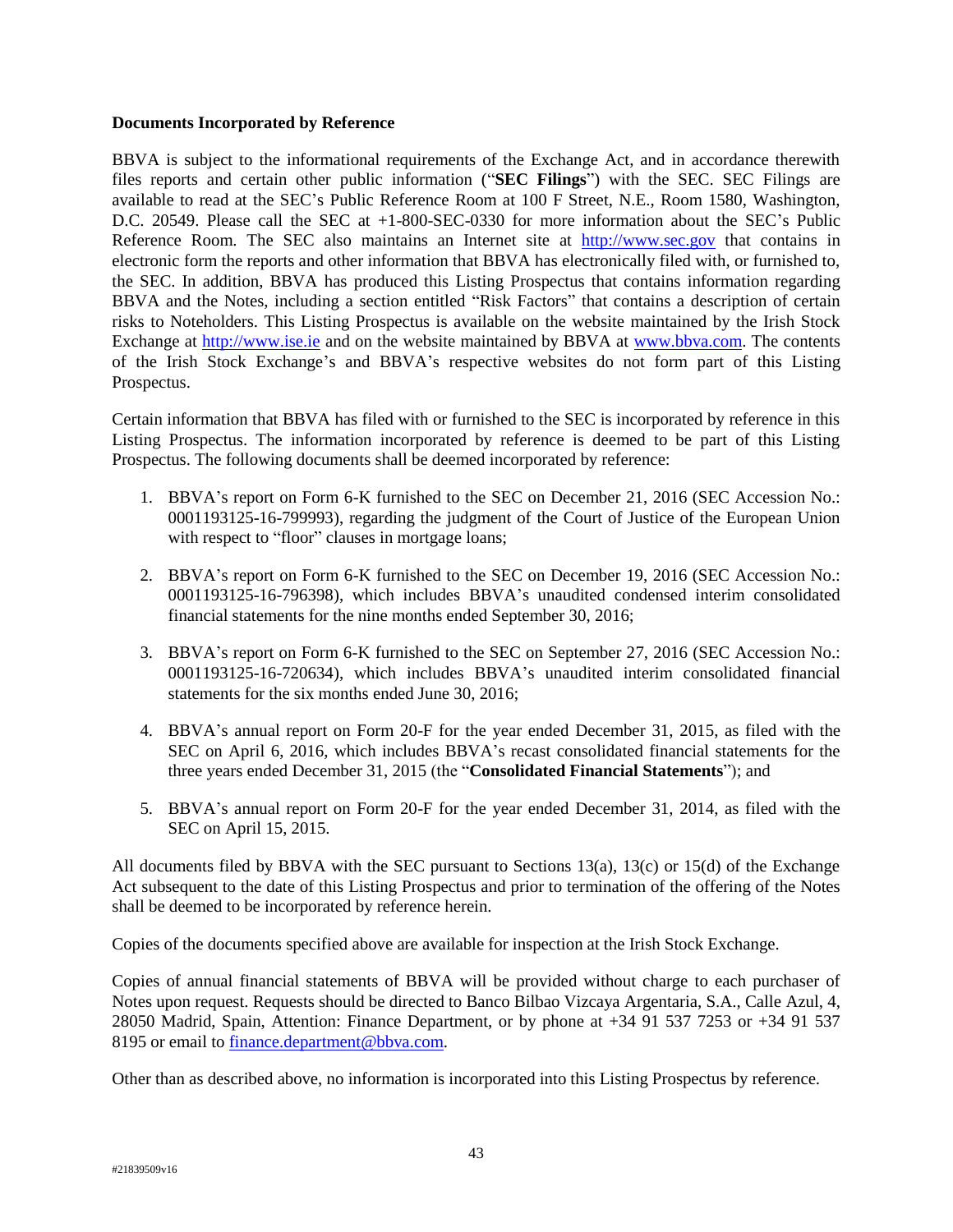BBVA is offering the opportunity to each prospective purchaser, prior to purchasing any Notes, to ask questions of, and receive answers from, BBVA and to obtain additional information to the extent that BBVA possesses the same or can acquire it without unreasonable effort or expense. To ask any such questions or request relevant additional information regarding the offering of the Notes or BBVA contact:

#### **Banco Bilbao Vizcaya Argentaria, S.A.**

Calle Azul, 4 28050 Madrid Spain Attn: Finance Department E-mail address: finance.department@bbva.com +34 91 537 7253 / +34 91 537 8195

Any statement contained in this Listing Prospectus or in a document incorporated by reference herein will be deemed to be modified or superseded for the purposes of this Listing Prospectus to the extent that a statement contained herein, or in any other subsequently filed document that also is or is deemed to be incorporated by reference herein, modifies or supersedes such statement. The modifying or superseding statement need not state that it has modified or superseded a prior statement or include any other information set forth in the document that it modifies or supersedes. The making of a modifying or superseding statement will not be deemed an admission for any purposes that the modified or superseded statement, when made, constituted a misrepresentation, an untrue statement of a material fact or an omission to state a material fact that is required to be stated or that is necessary to make a statement not misleading in light of the circumstances in which it was made. Any statement so modified or superseded will not be deemed, except as so modified or superseded, to constitute a part of this Listing Prospectus.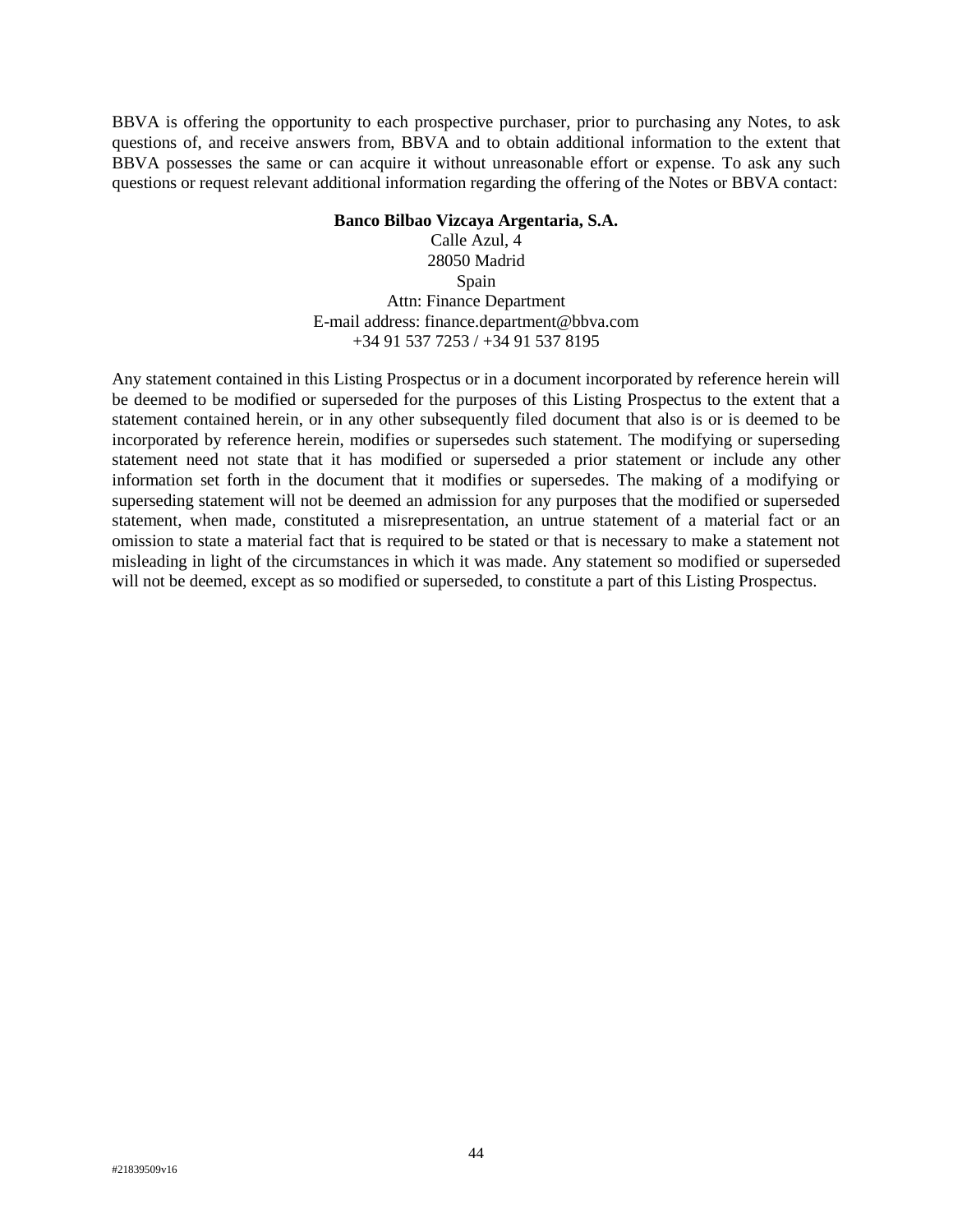# **KEY FEATURES OF THE PROGRAM**

### **Notes**

| <b>Issuer:</b>                   | Banco Bilbao Vizcaya Argentaria, S.A. ("BBVA").                                                                                                                                                                                                                                                                                                                                                                              |
|----------------------------------|------------------------------------------------------------------------------------------------------------------------------------------------------------------------------------------------------------------------------------------------------------------------------------------------------------------------------------------------------------------------------------------------------------------------------|
| <b>Place of Incorporation:</b>   | BBVA is an entity incorporated and domiciled in Spain and which<br>operates under the Spanish Corporations Law as a limited liability<br>company (a sociedad anónima or S.A.).                                                                                                                                                                                                                                               |
| <b>Securities:</b>               | Unsecured notes issued by BBVA from time to time (the "Notes").                                                                                                                                                                                                                                                                                                                                                              |
| <b>Issuing and Paying Agent:</b> | The Bank of New York Mellon is acting as Issuing and Paying<br>Agent with respect to the Notes pursuant to an amended and restated<br>issuing and paying agency agreement dated as of January 30, 2017<br>between BBVA and the Issuing and Paying Agent (the "Amended<br>and Restated Issuing and Paying Agency Agreement").                                                                                                 |
| <b>Exemption:</b>                | The Notes are exempt from registration under the Securities Act of<br>1933, as amended (the "Act"), pursuant to Section $4(a)(2)$ thereof,<br>and cannot be resold unless registered under the Act or an exemption<br>from such registration is available, all as more fully described in the<br>legend on pages 5–6 of this Listing Prospectus.                                                                             |
| <b>Program Amount:</b>           | The outstanding principal amount of the Notes issued by BBVA<br>under the Program must not exceed U.S.\$10,000,000,000 at any<br>time. The maximum amount of the Program may be increased from<br>time to time.                                                                                                                                                                                                              |
| <b>Offering Price:</b>           | Par less a discount representing an interest factor or, if interest<br>bearing, at par.                                                                                                                                                                                                                                                                                                                                      |
| <b>Denominations:</b>            | Minimum of U.S.\$250,000 and available in multiples of U.S.\$1,000<br>thereafter.                                                                                                                                                                                                                                                                                                                                            |
| <b>Currency:</b>                 | Notes will be issued in United States dollars.                                                                                                                                                                                                                                                                                                                                                                               |
| <b>Maturity:</b>                 | The maturity of Notes shall not be less than one day nor more than<br>364 days from (and including) the date of issue, to (but excluding)<br>the maturity date (without any unilateral rights to roll over or<br>extend).                                                                                                                                                                                                    |
| <b>Redemption:</b>               | The Notes will not be redeemable prior to maturity or be subject to<br>voluntary prepayment.                                                                                                                                                                                                                                                                                                                                 |
| Form of the Notes:               | Each Note will be evidenced by a master note registered in the name<br>of the nominee of DTC. The master note will be in the form found<br>on page 60 herein ("Master Note"). The Master Note representing<br>Notes issued in book-entry form (the "Book-Entry Notes") will be<br>deposited with the Issuing and Paying Agent as a subcustodian for<br>DTC or its successors. DTC will record, by appropriate entries on its |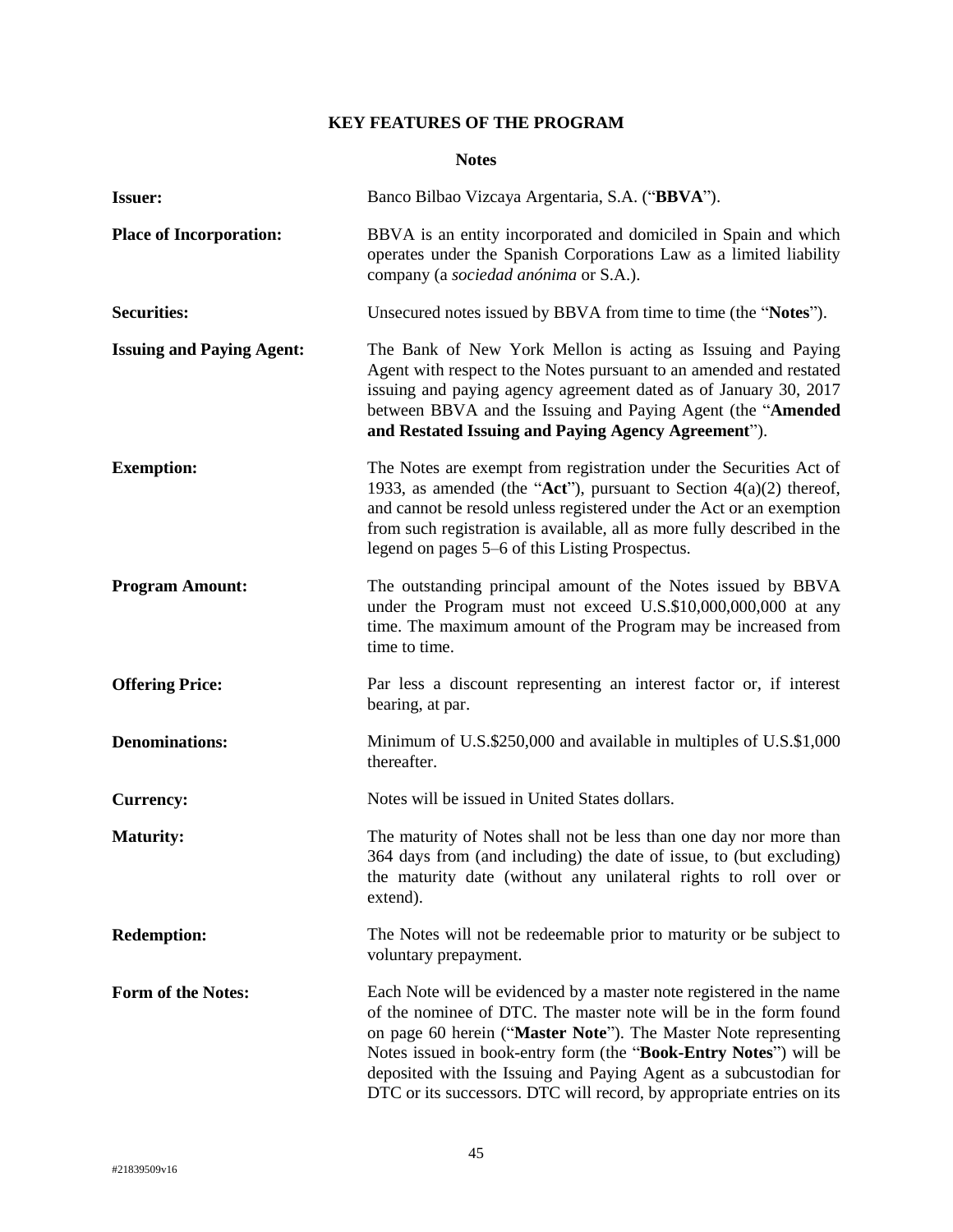book-entry registration and transfer system, the respective amounts payable in respect of Book-Entry Notes. Payments by DTC participants to purchasers for whom a DTC participant is acting as an agent in respect of Book-Entry Notes will be governed by the standing instructions and customary practices under which securities are held at DTC through DTC participants.

**Status of the Notes:** The Notes will constitute direct, unconditional, unsubordinated and unsecured obligations of BBVA. Each of the Notes will be issued as separate and independent obligations of BBVA and will rank *pari passu* without any preference among themselves and with all other outstanding unsubordinated and unsecured obligations of BBVA, present and future, but (a) subject to the exercise of any power pursuant to Law 11/2015, RD 1012/2015 or other applicable laws relating to recovery and resolution of credit institutions and investment firms in Spain and (b) in the event of insolvency, only to the extent permitted by Law 22/2003 of July 9 on Insolvency (*Ley Concursal*) as amended, replaced or supplemented from time to time (the "**Insolvency Law**") or other applicable laws relating to or affecting the enforcement of creditors' rights in Spain.

> As of September 30, 2016, BBVA had an aggregate of €15,924 million of outstanding secured indebtedness (on an unconsolidated basis) and an aggregate of  $\epsilon$ 20,680 million of outstanding unsecured indebtedness (on an unconsolidated basis).

> In the event of insolvency (*concurso*) of BBVA under the Insolvency Law, claims relating to Notes (which are not subordinated pursuant to Article 92 of the Insolvency Law) for principal thereof will be ordinary claims (*créditos ordinarios*) as defined in the Insolvency Law. Ordinary claims rank junior to claims against the insolvency estate *(créditos contra la masa*) and privileged claims (*créditos privilegiados*) which shall include, without limitation, any deposits for the purposes of Additional Provision 14.1 of Law 11/2015, and which shall be paid in full before ordinary claims. The claims of all creditors against BBVA which are considered "ordinary claims" will be satisfied pro rata in insolvency. Ordinary claims rank senior to subordinated claims and the rights of shareholders.

> Pursuant to Article 59 of the Insolvency Law, the further accrual of interest shall be suspended from the date of declaration of the insolvency of BBVA. Claims in respect of interest on the Notes accrued but unpaid as of the commencement of any insolvency procedure in respect of BBVA shall constitute subordinated claims against BBVA ranking in accordance with the provisions of Article 92 of the Insolvency Law (including, without limitation, after claims on account of principal in respect of contractually subordinated obligations of BBVA, unless otherwise provided by the Insolvency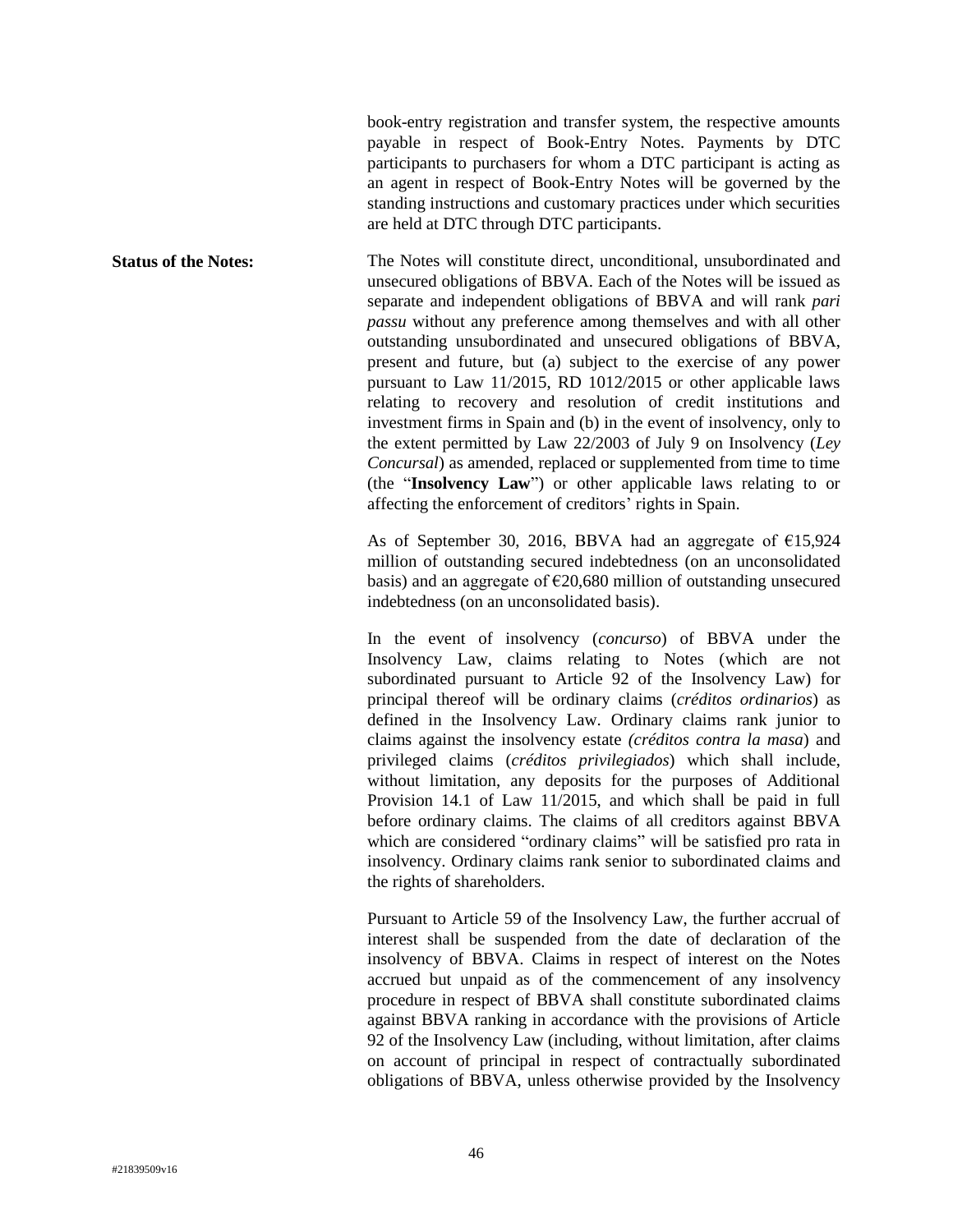# Law).

| <b>Spanish Tax Law</b><br><b>Information Requirements:</b> | Under the regulations established by RD 1065/2007, income<br>obtained in respect of the Notes will not be subject to withholding<br>tax in Spain, provided certain requirements are met, including that<br>the Issuing and Paying Agent provides BBVA, in a timely manner,<br>with a duly executed and completed Payment Statement. See<br>Considerations-Compliance<br>"Spanish<br>with<br>Tax<br>certain<br>requirements in connection with income payments". For these<br>purposes, "income" means interest and the difference, if any,<br>between the aggregate amount payable on the maturity of the Notes<br>and the issue price of the Notes.                                                                                                                                             |
|------------------------------------------------------------|--------------------------------------------------------------------------------------------------------------------------------------------------------------------------------------------------------------------------------------------------------------------------------------------------------------------------------------------------------------------------------------------------------------------------------------------------------------------------------------------------------------------------------------------------------------------------------------------------------------------------------------------------------------------------------------------------------------------------------------------------------------------------------------------------|
|                                                            | BBVA considers that, according to RD 1065/2007, it is not obliged<br>to withhold any tax amount provided that the information procedures<br>(which do not require identification of the Noteholders) are<br>complied with by the Issuing and Paying Agent, as described in<br>Considerations-Compliance<br>"Spanish<br>Tax<br>with<br>certain<br>requirements in connection with income payments".                                                                                                                                                                                                                                                                                                                                                                                               |
|                                                            | If the Issuing and Paying Agent fails to deliver a duly executed and<br>completed Payment Statement on a timely basis in respect of a<br>payment of income under the Notes, then the related payment will<br>be subject to Spanish withholding tax, currently at the rate of 19%.<br>In such an event, subject to certain exceptions, BBVA will pay the<br>relevant Noteholder Additional Amounts as described below.                                                                                                                                                                                                                                                                                                                                                                            |
| <b>Additional Amounts:</b>                                 | Subject to the more detailed provision set out in the Notes, all<br>payments under the Notes will be made free and clear of<br>withholding or deduction for any taxes or duties of whatever nature<br>unless such withholding or deduction is required by law. In the event<br>that any such withholding or deduction is imposed or levied by or on<br>behalf of the Kingdom of Spain or any political subdivision or<br>taxing authority thereof having the power to tax, BBVA will be<br>required to pay additional amounts ("Additional Amounts") such<br>that the amount received by Noteholders will be the amount that<br>would have been received in the absence of such withholding or<br>deduction; except that no such Additional Amounts will be payable<br>with respect to any Note: |
|                                                            | (a) to, or to a third party on behalf of, a Noteholder who is liable for<br>such taxes or duties by reason of such Noteholder (or the<br>beneficial owner for whose benefit such Noteholder holds such<br>Note) having some connection with Spain other than the mere<br>holding of such Note (or such beneficial interest) or the mere<br>crediting of the Note to such Noteholder's account; or                                                                                                                                                                                                                                                                                                                                                                                                |
|                                                            | (b) presented for payment (where presentation is required) more<br>than 30 days after the Relevant Date (as defined below) except                                                                                                                                                                                                                                                                                                                                                                                                                                                                                                                                                                                                                                                                |

to the extent that the Noteholder would have been entitled to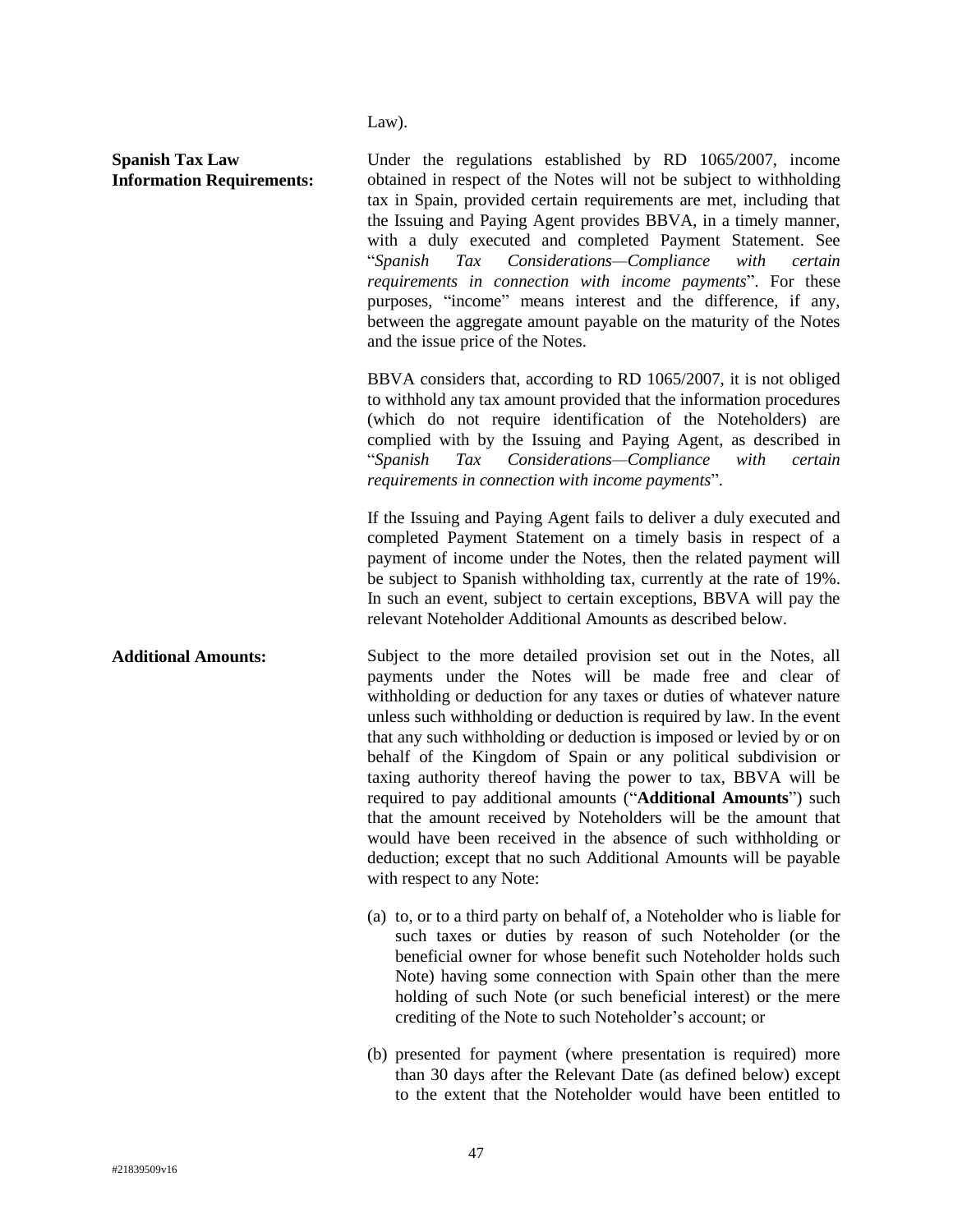Additional Amounts on presenting the same for payment on such thirtieth day assuming that day to have been a business day in such place of presentment; or

- (c) in respect of any tax, assessment or other governmental charge that would not have been imposed but for the failure by the Noteholder or beneficial owner of that Note to comply with certification, information or other reporting requirements concerning the nationality, residence or identity of the Noteholder or beneficial owner of that Note, if compliance is required by statute or by regulation of Spain or of any political subdivision or taxing authority thereof or therein as a precondition to relief or exemption from the tax, assessment or other governmental charge; or
- (d) to, or to a third party on behalf of, individuals resident for tax purposes in the Kingdom of Spain, if the Spanish Tax Authorities determine that payments made to such individuals are not exempt from withholding tax and require a withholding to be made; or
- (e) to, or to a third party on behalf of, Spanish resident corporate entities subject to Spanish Corporate Income Tax, if the Spanish Tax Authorities determine that the Notes do not comply with applicable exemption requirements, including those specified in the Reply to the Consultation of the Directorate General for Taxation (*Dirección General de Tributos*) dated July 27, 2004 and require a withholding to be made.

Additional Amounts will also not be paid with respect to any payment to a Noteholder who is a fiduciary, a partnership, a limited liability company or other than the sole beneficial owner of that payment, to the extent that payment would be required by the laws of Spain (or any political subdivision thereof) to be included in the income, for Spanish tax purposes, of a beneficiary or settlor with respect to the fiduciary, a member of that partnership, an interest holder in that limited liability company or a beneficial owner who would not have been entitled to the Additional Amounts had it been the Noteholder.

No Additional Amounts will be paid by BBVA or any paying agent on account of any deduction or withholding from a payment on, or in respect of, the Notes where such deduction or withholding is imposed pursuant to Sections 1471-1474 of the U.S. Internal Revenue Code and the U.S. Treasury regulations thereunder ("**FATCA**") or any agreement with the U.S. Internal Revenue Service in connection with FATCA, any intergovernmental agreement between the United States and Spain or any other jurisdiction with respect to FATCA, or any law, regulation or other official guidance enacted in any jurisdiction implementing, or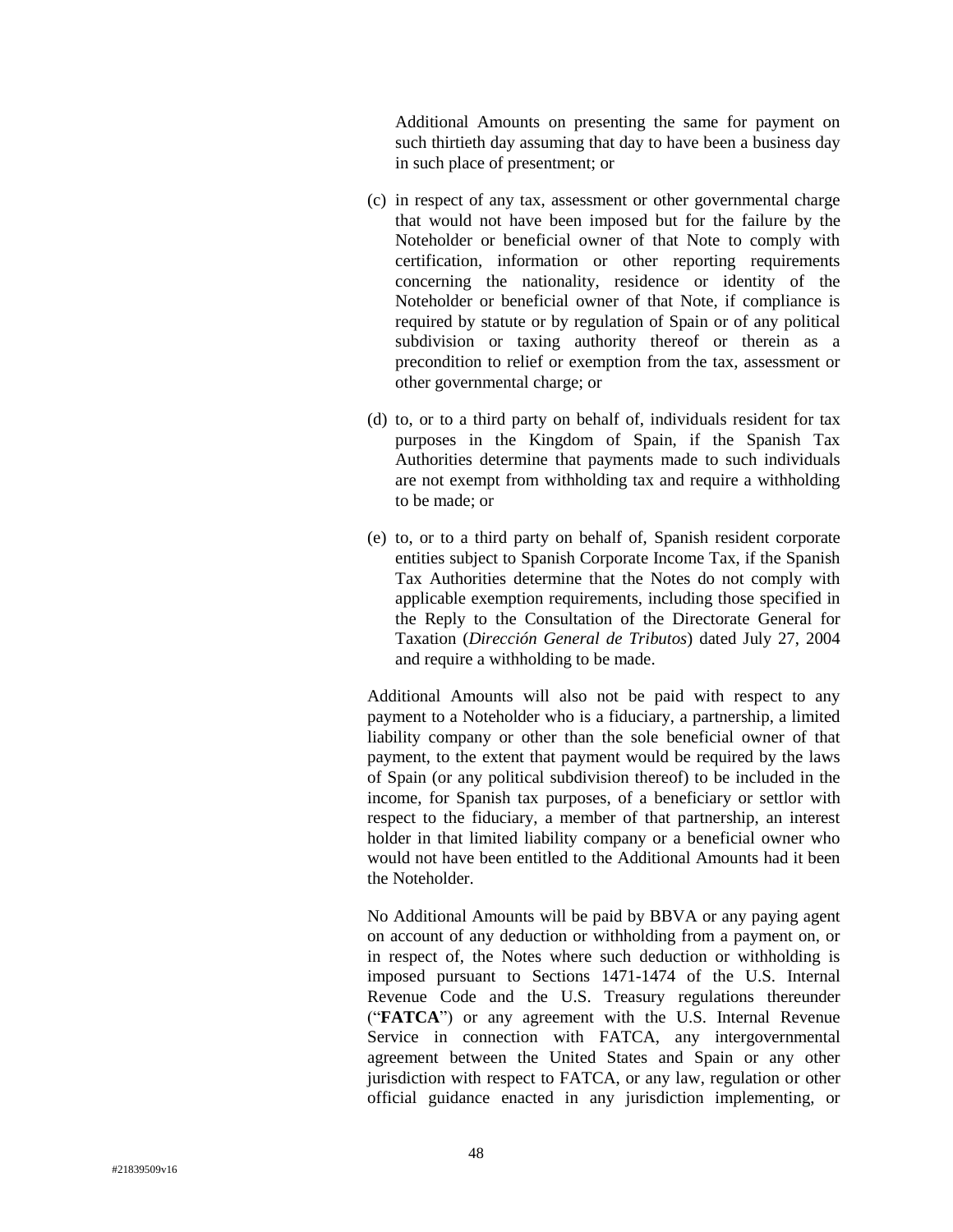relating to, FATCA or any intergovernmental agreement. As used above, "**Relevant Date**" means the date on which any payment first becomes due and payable, except that if the full amount of the moneys payable has not been received by the Issuing and Paying Agent on or prior to such due date, it means the first date on which the full amount of such moneys having been so received and being available for payment to the Noteholders, notice to that effect is duly given to the Noteholders. No comment is made or advice given by BBVA, the Issuing and Paying Agent or any Dealer in respect of taxation matters relating to the Notes and each investor is advised to consult its own professional adviser. **Governing Law:** Save as provided below, the Notes will be governed by, and shall be construed in accordance with, New York law. The status of the Notes will be governed by, and shall be construed in accordance with, Spanish law. The Notes will be issued in accordance with the formalities prescribed by Spanish law. **Listing and Trading:** Application has been made to the Irish Stock Exchange for Notes issued under the Program during the period of twelve months after the date of this Listing Prospectus to be admitted to the Official List of the Irish Stock Exchange and to trading on the regulated market of the Irish Stock Exchange. The Program provides that Notes may be listed or admitted to trading, as the case may be, on such other or further stock exchange(s) or markets as may be agreed between BBVA and the relevant Dealer. No Notes may be issued pursuant to the Program on an unlisted basis. **Settlement:** Unless otherwise agreed to, same day basis, in immediately available funds. **Use of Proceeds:** The net proceeds from the sale of Notes will be used for the Group's general corporate purposes. **Ratings:** The Program has been rated by Fitch Ratings España, S.A.U. ("**Fitch**"), Moody's Investors Service España, S.A. ("**Moody's**") and Standard & Poor's Credit Market Services Europe Limited ("**S&P**"). Ratings are not a recommendation to purchase, hold or sell Notes. Ratings are based on current information furnished to the rating agencies by BBVA and information obtained by the rating agencies from other sources. Because ratings may be changed, superseded or withdrawn as a result of changes in, or unavailability of, such information, a prospective purchaser should verify the current long-

term and short-term ratings of BBVA before purchasing Notes.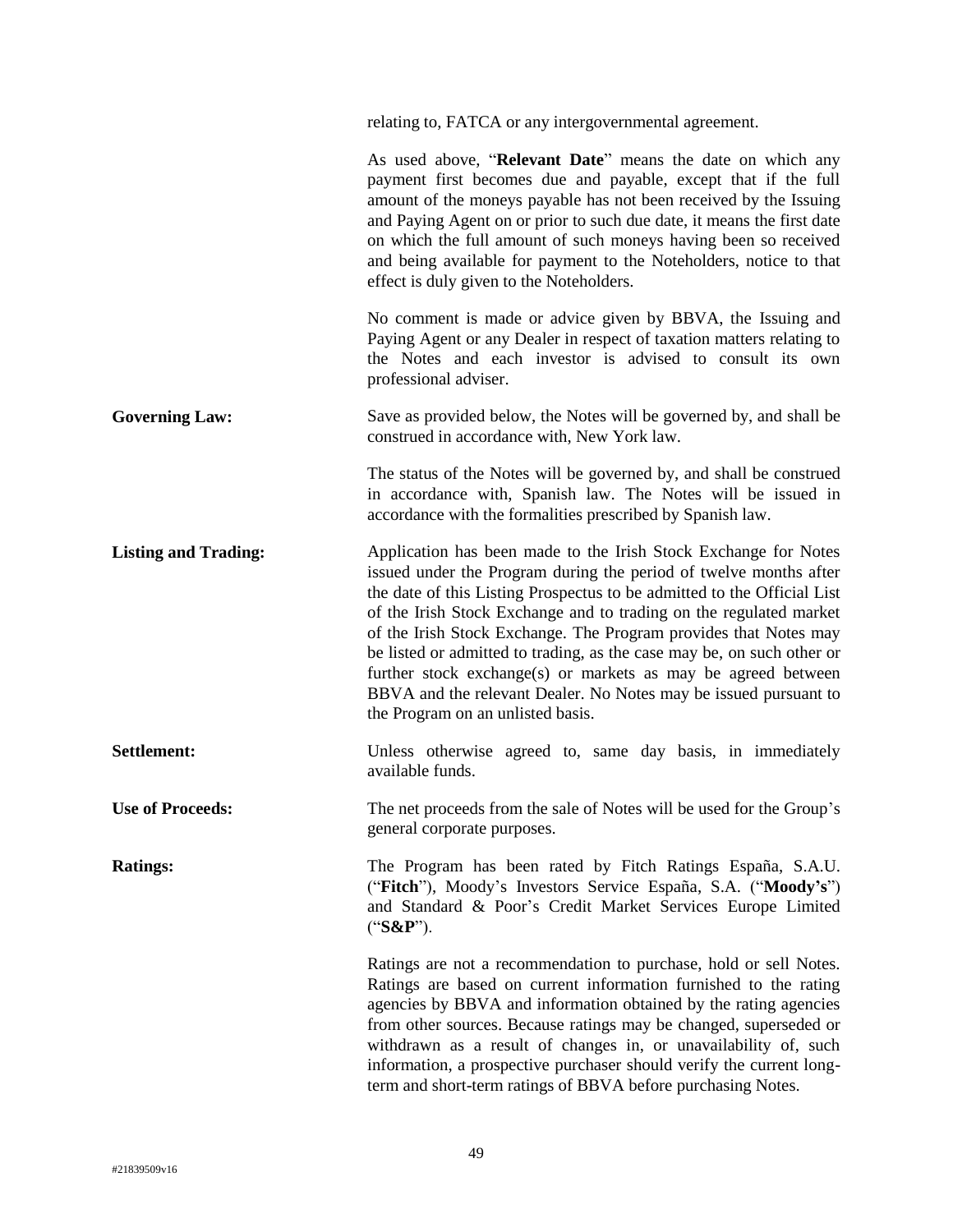**Events of Default with respect to Interest-Bearing Notes:**

The occurrence of any of the following shall constitute an "**Event of Default**" with respect to an interest-bearing Note: (i) default in any payment of principal of or interest on an interest-bearing Note at maturity, unless there shall have occurred a material disruption in securities settlement, payment or clearance services in Spain, the United Kingdom or the United States, in which case such payment shall be made within a period of three days after when such payment is due at maturity; (ii) BBVA makes any compromise arrangement with its creditors generally including the entering into any form of moratorium with its creditors generally; (iii) a court having jurisdiction shall have entered a decree or order for relief in respect of BBVA in an involuntary case under any applicable bankruptcy, insolvency or other similar law currently or hereafter in effect, or shall have appointed a receiver, administrator, liquidator, custodian, trustee or sequestrator (or similar officer) with respect to the whole or substantially the whole of the assets of BBVA, and any such decree, order or appointment is not removed, discharged or withdrawn within 60 days thereafter; or (iv) BBVA shall commence a voluntary case under any applicable bankruptcy, insolvency or other similar law currently or hereafter in effect, or consent to the entry of an order for relief in an involuntary case under any such law, or consent to the appointment of or taking possession by a receiver, administrator, liquidator, assignee, custodian, trustee or sequestrator (or similar official), with respect to the whole or substantially the whole of the assets of BBVA or make any general assignment for the benefit of creditors.

Upon the occurrence of an Event of Default with respect to an interest-bearing Note, the principal of each obligation evidenced by such interest-bearing Note (together with any interest accrued and unpaid thereon) shall become, without any notice or demand, immediately due and payable.

Notwithstanding the above, any Resolution (as defined below) or Early Intervention (as defined below) with respect to BBVA will not, in and of itself and without regard to any other fact or circumstance, constitute an Event of Default under items (iii) or (iv) set forth above with respect to any interest-bearing Note. In addition, neither (i) a reduction or cancellation, in part or in full, of the Amounts Due on the Notes, or the conversion thereof into another security or obligation of BBVA or another person, in each case as a result of the exercise of the Spanish Bail-in Power by the Relevant Spanish Resolution Authority with respect to BBVA, nor (ii) the exercise of the Spanish Bail-in Power by the Relevant Spanish Resolution Authority with respect to the Notes, will constitute an Event of Default.

In addition, no repayment or payment of Amounts Due on the Notes will become due and payable or be paid after the exercise of the Spanish Bail-in Power by the Relevant Spanish Resolution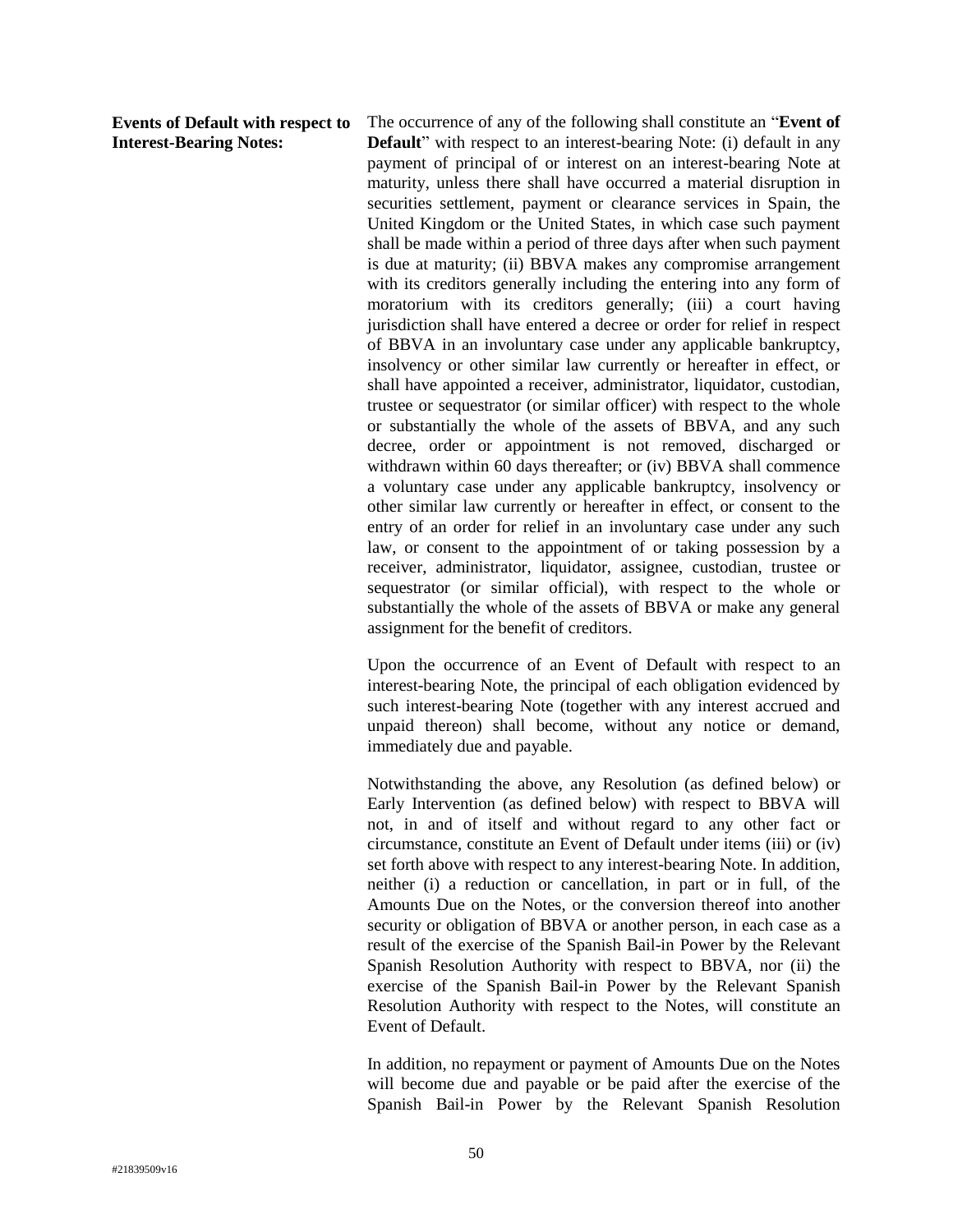Authority if and to the extent such amounts have been reduced, converted, cancelled, amended or altered as a result of such exercise.

"**Early Intervention**" means, with respect to any Regulated Entity, that any Relevant Spanish Resolution Authority or the European Central Bank shall have announced or determined that such Regulated Entity has or shall become the subject of an "early intervention" (*actuación temprana*) as such term is defined in Law 11/2015.

"**Resolution**" means, with respect to any Regulated Entity, that any Relevant Spanish Resolution Authority shall have announced or determined that such Regulated Entity has or shall become the subject of a "resolution" (*resolución*) as such term is defined in Law 11/2015.

Notwithstanding any other term of the Notes, the Amended and Restated Issuing and Paying Agency Agreement or any other agreements, arrangements, or understandings between BBVA and any holder of a Note, by its acquisition or acceptance of a Note, each holder of a Note (which, for these purposes, includes each holder of a beneficial interest in a Note) acknowledges, accepts, consents and agrees to be bound by: (i) the exercise and the effects of the exercise of the Spanish Bail-in Power by the Relevant Spanish Resolution Authority, which may be imposed with or without any prior notice with respect to the Notes, and which exercise (without limitation) may include and result in any of the following, or some combination thereof: (1) the reduction or cancellation of all, or a portion, of the Amounts Due on any Note; (2) the conversion of all, or a portion, of the Amounts Due on any Note into shares, other securities or other obligations of BBVA or another person (and the issue to or conferral on such holder of any such shares, securities or obligations), including by means of an amendment, modification or variation of the terms of any Note; (3) the cancellation of any Note; and (4) the amendment or alteration of the maturity of, or amendment of the amount of interest payable on, any Note, or the date on which the interest becomes payable, including by suspending payment for a temporary period; and (ii) the variation of the terms of any Note, if necessary, to give effect to the exercise of the Spanish Bail-in Power by the Relevant Spanish Resolution Authority.

In addition, no repayment or payment of Amounts Due on the Notes will become due and payable or be paid after the exercise of the Spanish Bail-in Power by the Relevant Spanish Resolution Authority if and to the extent such amounts have been reduced, converted, cancelled, amended or altered as a result of such exercise.

**Agreement with Respect to the Exercise of Spanish Bail-in Power:**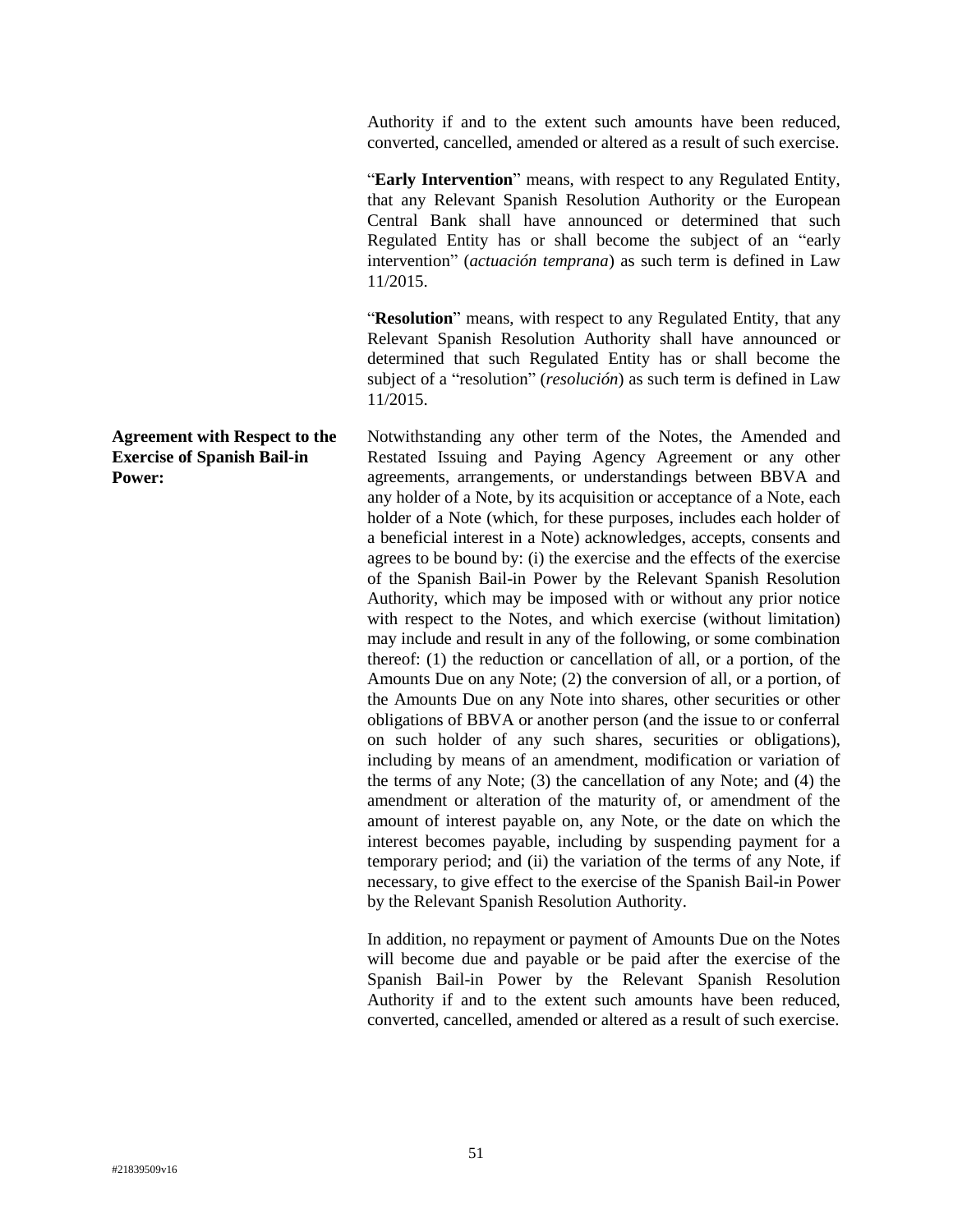#### **BANCO BILBAO VIZCAYA ARGENTARIA, S.A.**

BBVA's predecessor bank, Banco Bilbao Vizcaya, S.A. ("**BBV**"), was incorporated as a limited liability company (a *sociedad anónima* or S.A.) under the Spanish Corporations Law on October 1, 1988. BBVA was formed following the merger of Argentaria, Caja Postal y Banco Hipotecario, S.A. into BBV, which was approved by the shareholders of each entity on December 18, 1999 and registered on January 28, 2000. It conducts its business under the commercial name "BBVA". BBVA is registered with the Commercial Registry of Vizcaya (Spain) under volume 2,083, book 1,545, folio 1, section 3, sheet BI-17- A. It has its registered office at Plaza de San Nicolás 4, Bilbao, Spain, 48005, and operates out of Calle Azul, 4, 28050, Madrid, Spain telephone number +34 (91) 374 6201. BBVA's agent in the U.S. for U.S. federal securities law purposes is Banco Bilbao Vizcaya Argentaria, S.A., New York Branch (1345 Avenue of the Americas, New York, New York 10105 (Telephone: +1-212-728-1660)). BBVA is incorporated for an unlimited term.

### **The Group**

BBVA is the parent company of the Group (comprising BBVA and its consolidated subsidiaries). As of September 30, 2016 the Group was made up of 373 fully consolidated companies and 89 companies consolidated using the equity method.

The Group is a highly diversified financial group, with strengths in the traditional banking businesses of retail banking, asset management, private banking and wholesale banking and maintains business activity in other sectors, such as the insurance, real estate and operational leasing sectors as well as other business activities. It also has a portfolio of investments in some of Spain's leading companies. BBVA is based in Spain and has substantial banking interests in Latin America, the United States, Europe and Asia. The Group had consolidated assets of  $\epsilon$ 724,627 million at September 30, 2016 and net income attributed to parent company of  $\epsilon$ 2,797 million for the nine months ended September 30, 2016.

Additional information about BBVA and its subsidiaries is included in the documents incorporated by reference in this Listing Prospectus.

### **Share Capital**

As of the date of this Listing Prospectus, BBVA's share capital is  $63,217,641,468.58$  represented by a single class of 6,566,615,242 BBVA ordinary shares with a nominal value of €0.49 each, fully subscribed and paid up. BBVA's shares are listed on the Madrid, Barcelona, Bilbao and Valencia Stock Exchanges through the Spanish Automated Quotation System (*Mercado Continuo*) (the "**Spanish Stock Exchanges**"). BBVA's shares are also currently listed on the London Stock Exchange, the Mexican Stock Exchange and, through American Depositary Shares ("**ADSs**"), the New York Stock Exchange and the Lima Stock Exchange (by virtue of an exchange agreement among such exchanges). Each ADS represents the right to receive one ordinary share.

### **The Board of Directors**

The Board of Directors of BBVA is currently comprised of 15 members. The business address of the Directors of BBVA is Calle Azul, 4, 28050 Madrid.

BBVA may, from time to time, enter into transactions in the ordinary course of its business, and on an arm's-length basis, with the Directors.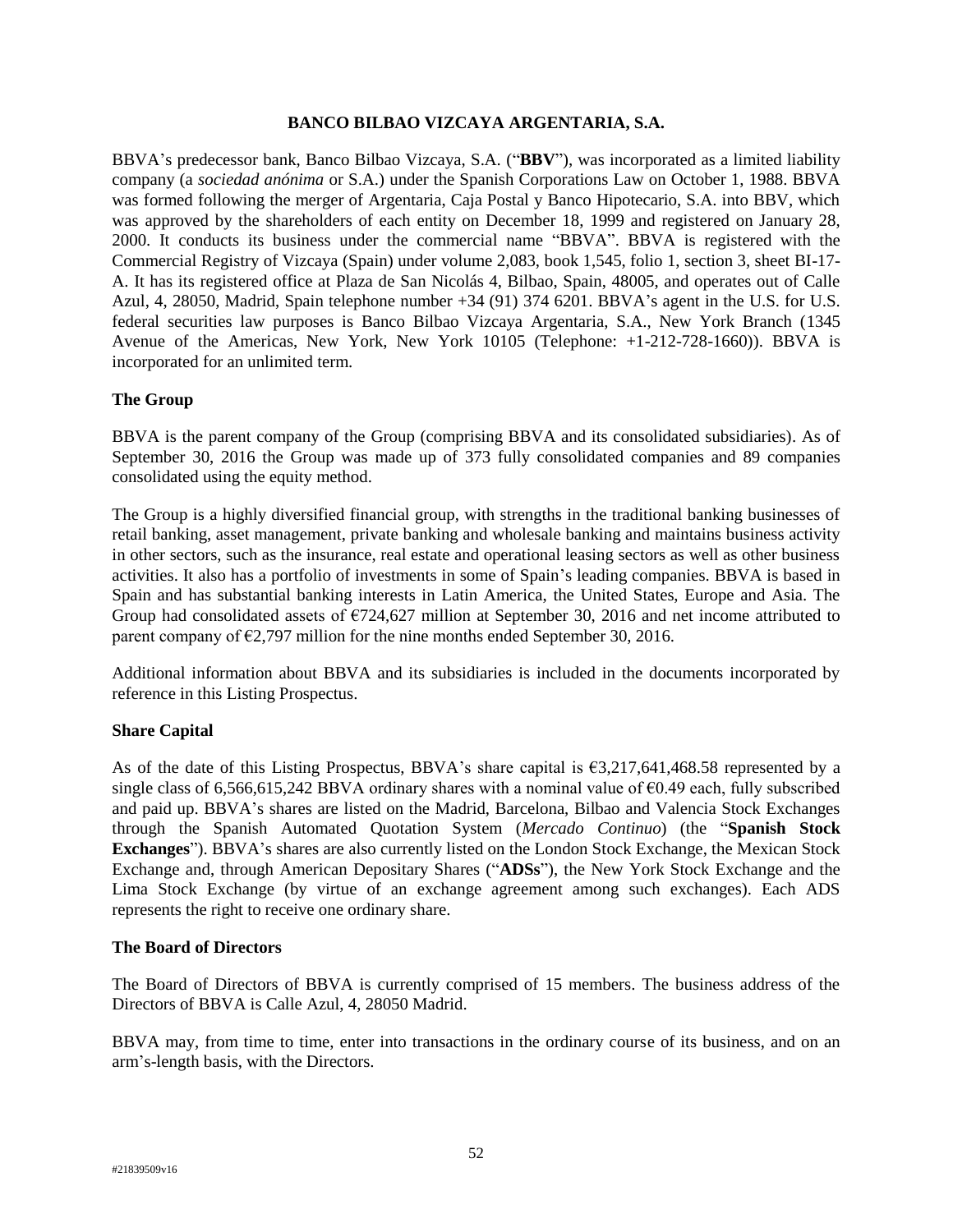BBVA's Board of Directors Regulations include rules which are designed to prevent situations where a potential conflict of interest may arise. These Regulations provide, among other matters, that Directors with a potential conflict of interest may not participate in meetings at which those situations are being considered. Accordingly, there are no potential conflicts of interest between the private interests or other duties of the Directors and their duties to BBVA.

The following table sets forth the names of the members of the Board of Directors as of the date of this Listing Prospectus, their current positions and their present principal outside occupation and employment history.

| <b>Name</b>                                                            | <b>Current</b><br><b>Position</b> | <b>Present Principal Outside Occupation and Employment</b><br>$History(*)$                                                                                                                                                                                                                                                                                                                                             |
|------------------------------------------------------------------------|-----------------------------------|------------------------------------------------------------------------------------------------------------------------------------------------------------------------------------------------------------------------------------------------------------------------------------------------------------------------------------------------------------------------------------------------------------------------|
| Francisco González<br>Rodríguez $^{(1)}$                               | Chairman                          | Group Executive Group Executive Chairman of BBVA, since January 2000;<br>Director of Grupo Financiero BBVA Bancomer, S.A. de C.V.<br>and BBVA Bancomer S.A., Institución de Banca Múltiple,<br>Grupo Financiero BBVA Bancomer.                                                                                                                                                                                         |
| <b>Carlos Torres</b><br>$Vila^{(1)(6)}$                                | Officer                           | Chief Executive Chief Executive Officer of BBVA, since May 4, 2015.<br>Chairman of the IT and Cybersecurity Committee. He started<br>at BBVA in September 2008 holding senior management posts<br>such as Head of Digital Banking from March 2014 to May<br>2015 and BBVA Strategy & Corporate Development Director<br>from January 2009 to March 2014.                                                                |
| Tomás Alfaro<br>$Drake^{(2)(3)(6)}$                                    | Independent<br>Director           | Chairman of the Appointments Committee of BBVA since<br>May 25, 2010. Director of Internal Development and Professor<br>in the Finance department of Universidad Francisco de<br>Vitoria.                                                                                                                                                                                                                              |
| José Miguel Andrés<br>Torrecillas <sup><math>(2)(3)(5)(7)</math></sup> | Independent<br>Director           | Chairman of the Audit and Compliance Committee of BBVA<br>since May 4, 2015. Chairman of Ernst & Young Spain from<br>2004 to 2014, where he has been a partner since 1987 and has<br>also held a series of senior offices, including Managing<br>Partner of the Banking Group from 1989 to 2004 and<br>Managing Director of the Audit and Advisory practices at<br>Ernst & Young Italy and Portugal from 2008 to 2013. |
| José Antonio<br>Fernández<br>Rivero <sup>(1)(4)</sup>                  | External<br>Director              | Was appointed in 2001 as Group General Manager until<br>January 2003. He has been the Director representing BBVA<br>on the Boards of Telefónica, Iberdrola, and of Banco de<br>Crédito Local, and Chairman of Adquira.                                                                                                                                                                                                 |
| Belén Garijo<br>López <sup>(2)(4)</sup>                                | Independent<br>Director           | President and CEO of Merck Serono, Member of the<br>Executive Board and CEO of Merck Healthcare and Member<br>of the Board of Directors of L'Oréal. Chair of the International<br>Executive Committee of PhRMA, ISEC (Pharmaceutical<br>Research and Manufacturers of America) since 2011.                                                                                                                             |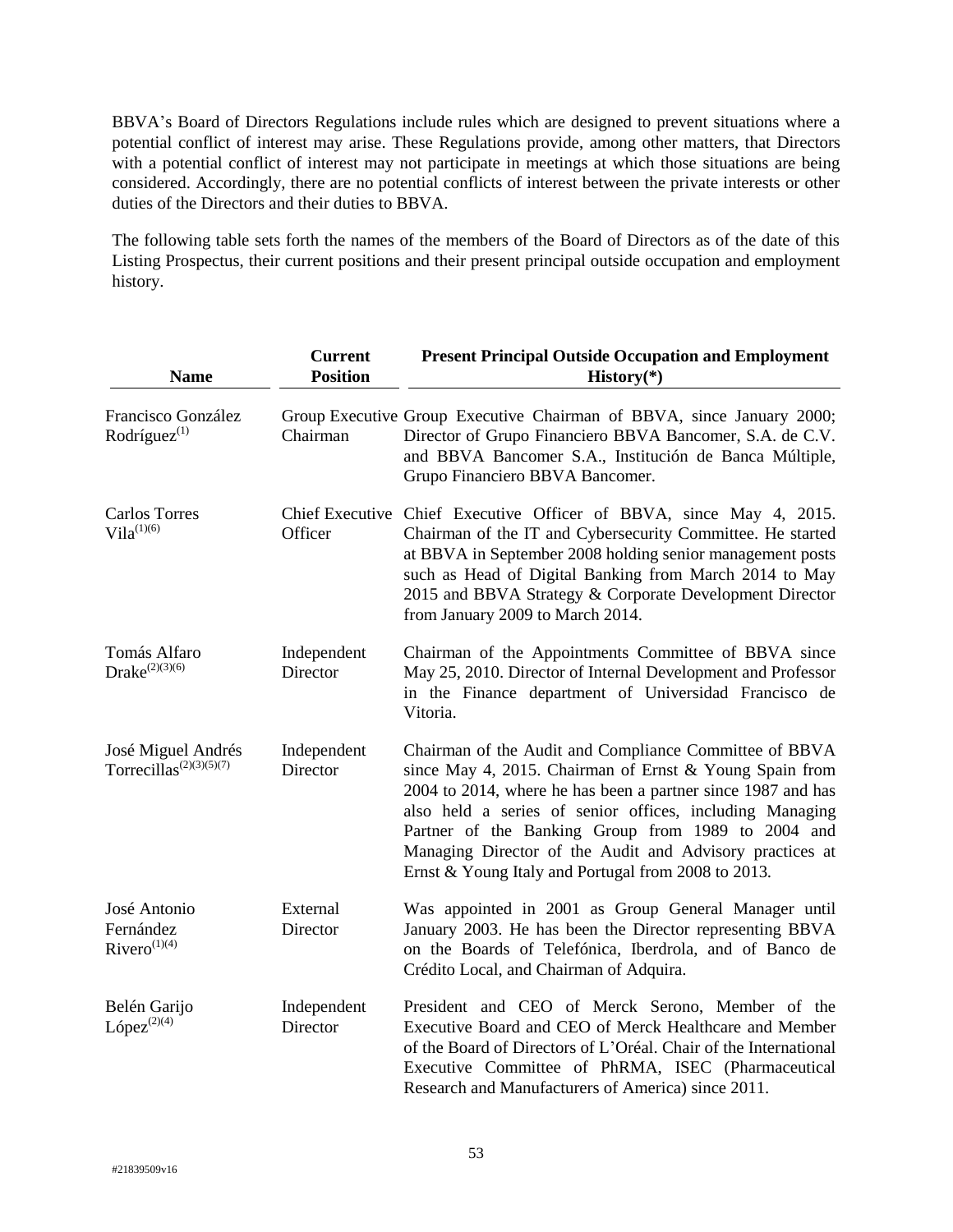| <b>Name</b>                                          | <b>Current</b><br><b>Position</b> | <b>Present Principal Outside Occupation and Employment</b><br>$History(*)$                                                                                                                                                                                                                                                                                                                                                                                                                                                                                                                     |
|------------------------------------------------------|-----------------------------------|------------------------------------------------------------------------------------------------------------------------------------------------------------------------------------------------------------------------------------------------------------------------------------------------------------------------------------------------------------------------------------------------------------------------------------------------------------------------------------------------------------------------------------------------------------------------------------------------|
| José Manuel<br>González-Páramo<br>Martínez-Murillo   | Executive<br>Director             | Executive Director of BBVA since May 29, 2013. Member of<br>the European Central Bank (ECB) Governing Council and<br>Executive Committee from 2004 to 2012. Chairman of<br>European DataWarehouse GmbH since 2013. Head of<br>BBVA's Global Economics, Regulation and Public Affairs.                                                                                                                                                                                                                                                                                                          |
| Sunir Kumar<br>Kapoor <sup>(6)</sup>                 | Independent<br>Director           | President and CEO of UBmatrix Inc from 2005 to 2011.<br>Executive Vice President and CMO of Cassatt Corporation<br>from 2004 to 2005. Oracle Corporation, Vice President<br>Collaboration Suite from 2002 to 2004. Founder and CEO of<br>Tsola Inc from 1999 to 2001. President and CEO of E-Stamp<br>Corporation from 1996 to 1999. Vice President of Strategy,<br>Marketing and Planning of Oracle Corporation from 1994 to<br>1996. Currently, he is an independent consultant to various<br>leading companies in the technology sector, such as cloud<br>infrastructures or data analysis. |
| Carlos Loring<br>Martínez de Irujo <sup>(1)(5)</sup> | External<br>Director              | Was Partner of J&A Garrigues, from 1977 until 2004, where<br>he has also held a series of senior positions, including Director<br>of the M&A Department, Director of Banking and Capital<br>Markets and member of its Management Committee.                                                                                                                                                                                                                                                                                                                                                    |
| Lourdes Máiz<br>$Carro^{(2)(3)}$                     | Independent<br>Director           | Was Secretary of the Board of Directors and Director of the<br>Legal Services at Iberia, Líneas Aéreas de España from 2001<br>until 2016. Joined the Spanish State Counsel Corps (Cuerpo de<br>Abogados del Estado) and from 1992 until 1993 she was<br>Deputy to the Director in the Ministry of Public<br>Administration. From 1993 to 2001 she held various positions<br>in the Public Administration.                                                                                                                                                                                      |
| José Maldonado<br>$Ramos^{(1)(3)}$                   | External<br>Director              | Was appointed Director and General Secretary of BBVA in<br>January 2000. Took early retirement as Bank executive in<br>December 2009.                                                                                                                                                                                                                                                                                                                                                                                                                                                          |
| José Luis Palao<br>García-Suelto <sup>(4)(5)</sup>   | Independent<br>Director           | Senior Partner of the Financial Division in Spain of Arthur<br>Andersen, from 1979 until 2002. Independent consultant from<br>2002 to 2010.                                                                                                                                                                                                                                                                                                                                                                                                                                                    |
| Juan Pi Llorens <sup>(2)(4)(6)</sup>                 | Independent<br>Director           | Chairman of the Remuneration Committee since March 31,<br>2016. Had a professional career at IBM holding various senior<br>posts at a national and international level, including Vice<br>President for Sales at IBM Europe, Vice President of the<br>Technology & Systems Group at IBM Europe and Vice<br>President of the Financial Services Sector at GMU (Growth<br>Markets Units) in China. He was executive President of IBM<br>Spain.                                                                                                                                                   |
| Susana Rodríguez                                     | External                          | Holds a Chair in Strategy at the Faculty of Economics and                                                                                                                                                                                                                                                                                                                                                                                                                                                                                                                                      |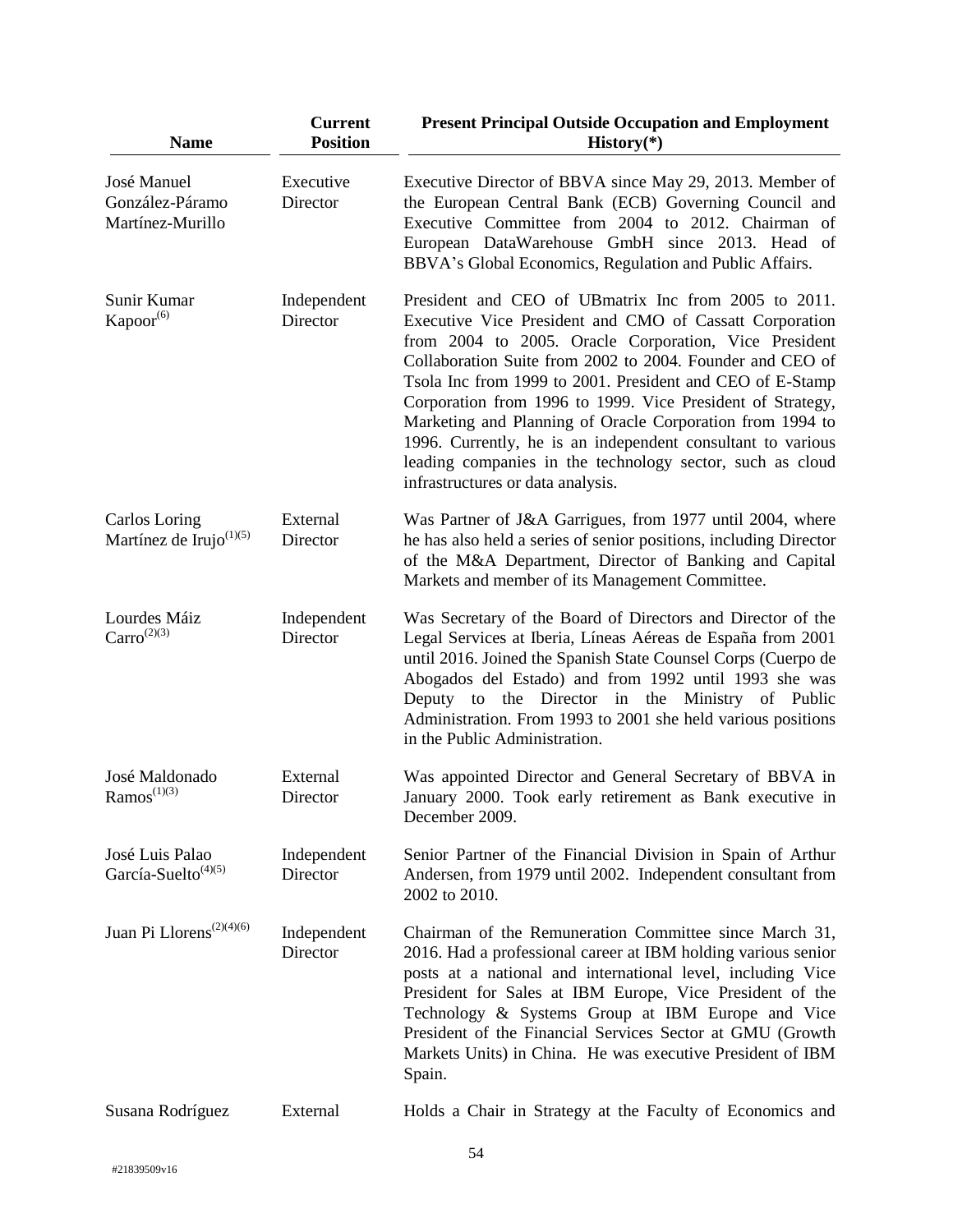| <b>Name</b>                         | <b>Current</b><br><b>Position</b> | <b>Present Principal Outside Occupation and Employment</b><br>$History(*)$                                                                                                                                                                                                                                                                                                                                                                                                       |
|-------------------------------------|-----------------------------------|----------------------------------------------------------------------------------------------------------------------------------------------------------------------------------------------------------------------------------------------------------------------------------------------------------------------------------------------------------------------------------------------------------------------------------------------------------------------------------|
| Vidarte $^{(1)(3)(5)}$              | Director                          | Business Sciences at Universidad de Deusto. Member of<br>Instituto de Contabilidad y Auditoría de Cuentas (Spanish<br>Accountants and Auditors Institute) and Doctor in Economics<br>and Business Sciences from Universidad de Deusto.                                                                                                                                                                                                                                           |
| James Andrew<br>$Stott^{(4)(5)(6)}$ | Independent<br>Director           | Chairman of the Risk Committee since March 31, 2016.<br>Chairman of the Innovation Board, Business Innovation<br>Consulting Group from 2011 to 2015. Independent director<br>and member of the Audit Committee of Catenon from 2011 to<br>2015. Independent director and Chairman of the Risks and<br>Audit Committee of Barclays Bank España from 2011 to<br>2014. Partner and General Manager, and other senior posts at<br>Oliver Wyman Financial Services from 1994 to 2010. |

(\*) Where no date is provided, the position is currently held.

- (1) Member of the Executive Committee.
- (2) Member of the Audit and Compliance Committee.
- (3) Member of the Appointments Committee.
- (4) Member of the Remuneration Committee.
- (5) Member of the Risk Committee.
- (6) Member of the IT and Cybersecurity Committee.
- (7) Lead Director.

#### **Major Shareholders**

As of January 13, 2017, Blackrock, Inc. communicated that it held an indirect interest of 5.606% in BBVA's share capital. As at December 31, 2016 no other person, corporation or government beneficially owned, directly or indirectly, 5% or more of BBVA's share capital. BBVA's major shareholders do not have voting rights which are different from those held by the rest of its shareholders. To the extent known to BBVA, BBVA is not controlled, directly or indirectly, by any other corporation, government or any other natural or legal person.

As of December 31, 2016, there were 935,284 registered holders of BBVA's shares, with an aggregate of 6,566,615,242 shares, of which 571 shareholders with registered addresses in the United States held a total of 962,399,692 shares (including shares represented by ADSs). Since certain of such shares and ADSs are held by nominees, the foregoing figures are not representative of the number of beneficial holders.

### **Legal Proceedings**

Several entities of the Group are party to legal actions in a number of jurisdictions (including, among others, Spain, Mexico and the United States) arising in the ordinary course of business. According to the procedural status of these ongoing proceedings and the criteria of legal counsel, BBVA considers that, except as described below with respect to mortgage "floor" clauses, none of such actions is material, individually or in the aggregate, and none of such actions is expected to result in a material adverse effect on the Group's financial position, results of operations or liquidity, either individually or in the aggregate.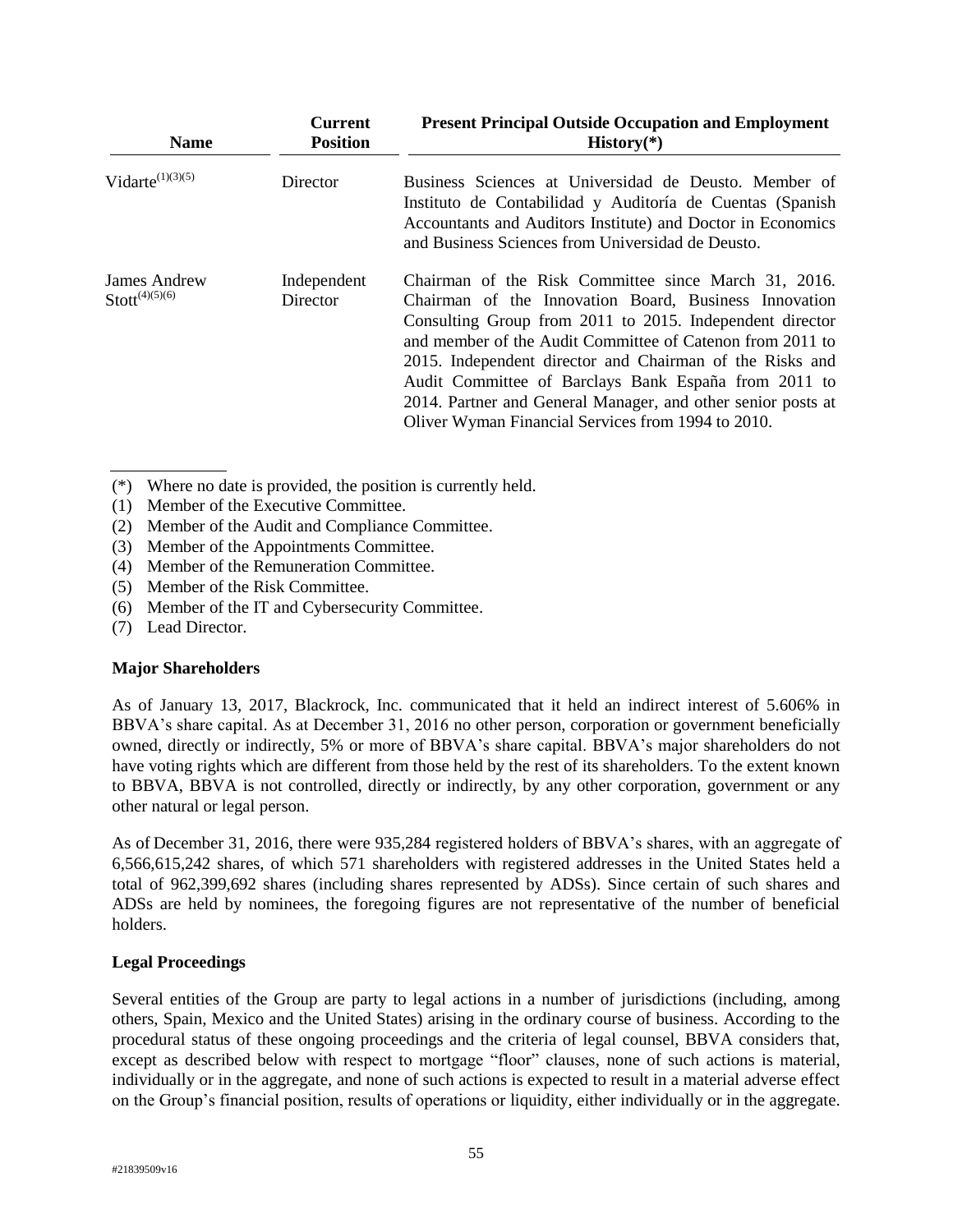The Group's management believes that adequate provisions have been made in respect of such legal proceedings, and considers that the possible contingencies that may arise from such ongoing lawsuits are not material.

On May 9, 2013, the Supreme Court of Spain issued a decision casting doubt on the legality of "floor" clauses in mortgage loans to consumers by various financial entities (including BBVA), which clauses set minimum interest rates on variable rate loans. As part of this decision, the Supreme Court of Spain confirmed that there was to be no retroactive application of the Supreme Court's decision prior to May 9, 2013.

BBVA has not applied "floor" clauses in mortgage loans with consumers since May 2013.

Following the decision of the Supreme Court of Spain, the Provincial Court of Alicante asked the Court of Justice of the European Union (the "**CJEU**") to determine whether the limitation on the retroactivity of the decision of the Supreme Court of Spain was compatible with Council Directive 93/13/EEC of April 5, 1993 on unfair terms in consumer contracts ("**Directive 93/13/EEC**"). BBVA estimated in July 2016 that the maximum amount subject to any potential claims, should the CJEU decide that the Supreme Court of Spain's decision was not compatible with Directive 93/13/EEC, would be approximately  $61.2$  billion, indicating that the actual impact would probably be lower, based on past experiences.

On December 21, 2016, the CJEU's decision was published. In its judgment, the CJEU stated that national case law setting time limits for the refund of amounts arising from the invalidity of an unfair term in a contract is contrary to Article 6(1) of Directive 93/13/EEC. The Spanish courts must now determine the application of the criteria established by the CJEU's decision to the judicial proceedings under their jurisdiction.

To cover the contingencies that may arise from future claims following this decision of the CJEU, BBVA will record a provision in its consolidated financial statements for the year ended December 31, 2016. The negative net impact that this provision is expected to have on the net attributable profit of the Group is preliminarily estimated to be approximately  $\epsilon$ 404 million.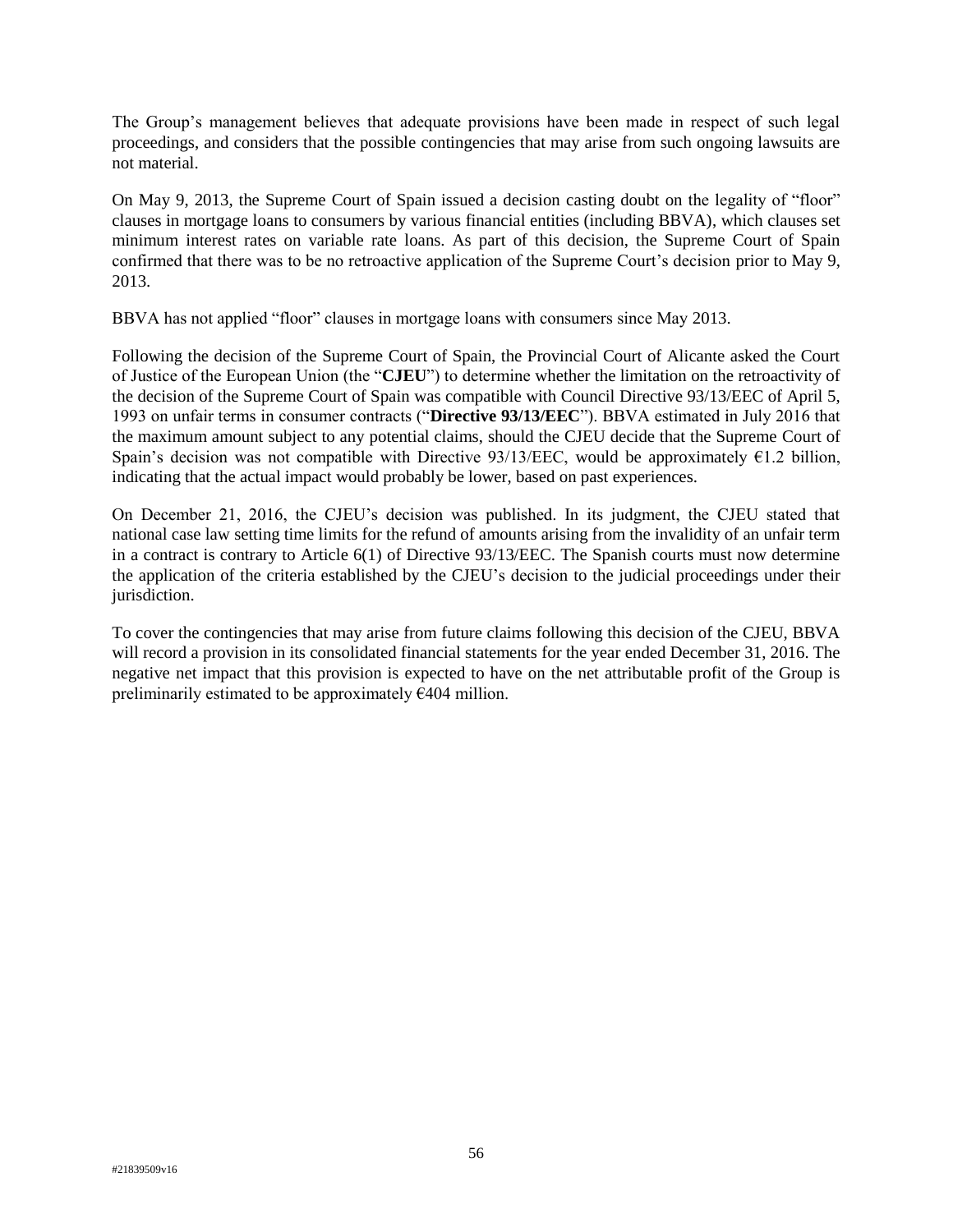### **CERTAIN INFORMATION IN RESPECT OF THE NOTES**

#### **Key Information**

The persons involved in the Program and the capacities in which they act are specified at the end of this Listing Prospectus.

The net proceeds from the sale of Notes will be used for the Group's general corporate purposes.

#### **Information Concerning the Securities to be Admitted to Trading**

#### **Total Amount of Notes Admitted to Trading**

The aggregate amount of each issue of Notes will be set out in the applicable Final Terms.

The maximum aggregate principal amount of Notes which may be outstanding under the Program at any one time is U.S.\$10,000,000,000. The maximum amount of the Program may be increased from time to time.

The international security identification number and the committee on uniform securities identification procedures number of each issue of Notes will be specified in the relevant Final Terms.

#### **Governing Law**

The Notes (other than the status thereof) will be governed by, and construed in accordance with, New York law.

The status of the Notes will be governed by, and construed in accordance with, Spanish law. The Notes will be issued in accordance with the formalities prescribed by Spanish law.

#### **Form of the Notes**

Each Note will be evidenced by a Master Note registered in the name of the nominee of DTC. The Master Note will be in the form found on page 60 of this Listing Prospectus. Each Master Note representing Notes issued in book-entry form will be deposited with the Issuing and Paying Agent as a subcustodian for DTC or its successors. DTC will record, by appropriate entries on its book-entry registration and transfer system, the respective amounts payable in respect of Book-Entry Notes. Payments by DTC participants to purchasers for whom a DTC participant is acting as an agent in respect of Book-Entry Notes will be governed by the standing instructions and customary practices under which securities are held at DTC through DTC participants.

#### **Status of the Notes**

The Notes will constitute direct, unconditional, unsubordinated and unsecured obligations of BBVA. The Notes will be issued as separate and independent obligations of BBVA. Each of the Notes will be issued as separate and independent obligations of the Issuer and will rank *pari passu* without any preference or priority among themselves and with all other outstanding unsubordinated and unsecured obligations of BBVA, present and future, but (a) subject to the exercise of any power pursuant to Law 11/2015, RD 1012/2015 or other applicable laws relating to recovery and resolution of credit institutions and investment firms in Spain and (b) in the event of insolvency, only to the extent permitted by the Insolvency Law or other applicable laws relating to or affecting the enforcement of creditors' rights in Spain.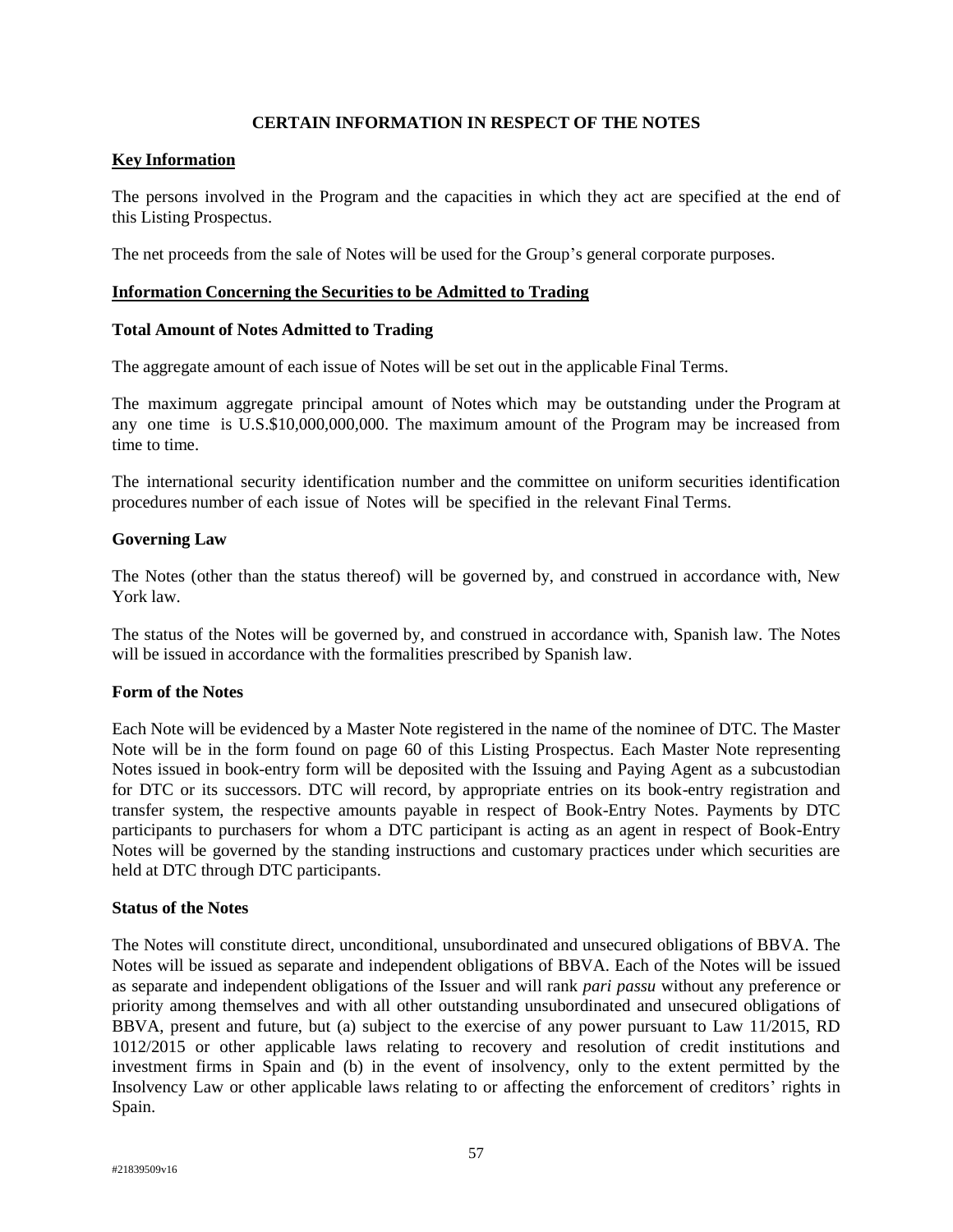In the event of insolvency (*concurso*) of BBVA, under the Insolvency Law, claims relating to the Notes (which are not subordinated pursuant to Article 92 of the Insolvency Law) for principal thereof will be ordinary claims (*créditos ordinarios*) as defined in the Insolvency Law. Ordinary claims rank junior to claims against the insolvency estate (*créditos contra la masa*) and privileged claims (*créditos privilegiados*) which shall include, without limitation, any deposits for the purposes of Additional Provision 14.1 of Law 11/2015, and which shall be paid in full before ordinary claims. The claims of all creditors against BBVA considered "ordinary claims" will be satisfied pro rata in insolvency. Ordinary claims rank senior to subordinated claims and the rights of shareholders.

Pursuant to Article 59 of the Insolvency Law, the further accrual of interest shall be suspended from the date of declaration of the insolvency of the Issuer. Claims in respect of interest on the Notes accrued but unpaid as of the commencement of any insolvency procedure in respect of the Issuer shall constitute subordinated claims against the Issuer ranking in accordance with the provisions of Article 92 of the Insolvency Law (including, without limitation, after claims on account of principal in respect of contractually subordinated obligations of the Issuer, unless otherwise provided by the Insolvency Law).

# **Maturity**

The Maturity Date applicable to each issue of Notes will be specified in the relevant Final Terms. The Maturity Date of an issue of Notes may not be less than one day or more than 364 days from (and including) the date of issue to (but excluding) the maturity date, but with no unilateral right to roll over or extend.

### **Yield Basis**

Notes may be issued on the basis that they will be interest bearing or they may be issued at a discount (in which case they will not bear interest). The yield basis in respect of Notes bearing interest at a fixed rate will be set out in the relevant Final Terms.

### **Authorizations and Approvals**

BBVA has obtained or will obtain from time to time all necessary consents, approvals and authorizations in connection with the issue and performance of the Notes.

# **Listing and Trading**

Application has been made to the Irish Stock Exchange for Notes issued under the Program during the period of twelve months after the date of this Listing Prospectus to be admitted to the Official List of the Irish Stock Exchange and to trading on the regulated market of the Irish Stock Exchange. The Program provides that Notes may be listed or admitted to trading, as the case may be, on such other or further stock exchange(s) or markets as may be agreed between BBVA and the relevant Dealer. No Notes may be issued on an unlisted basis. The Bank of New York Mellon, with address at One Canada Square, London E14 5AL and Merck House Seldown, Poole Dorset BH15 1PX, United Kingdom, is the Issuing and Paying Agent in respect of the Notes.

# **Expense of the Admission to Trading**

An estimate of the expenses in relation to the admission to trading of each issue of Notes will be specified in the relevant Final Terms.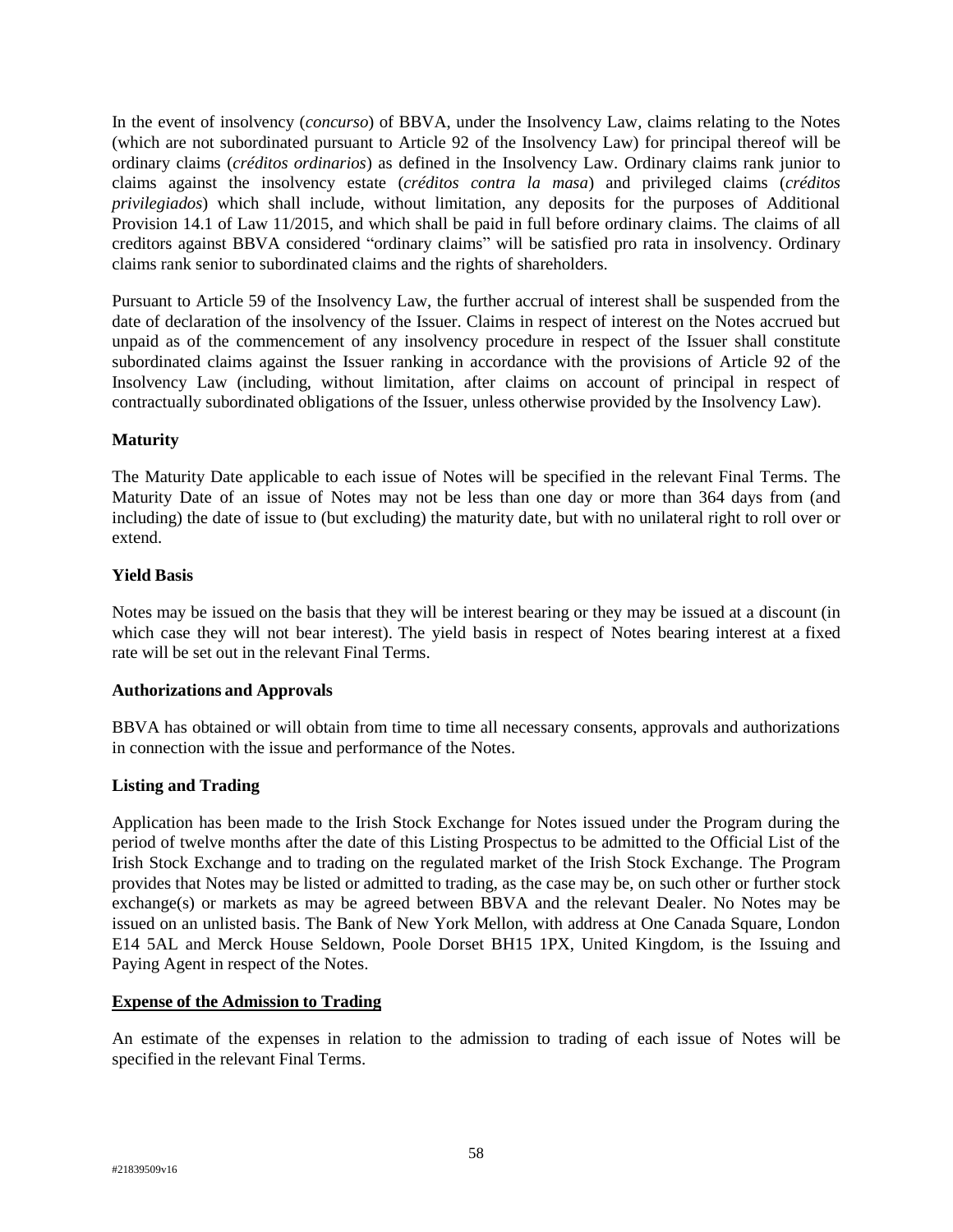#### **Additional Information**

The legal advisers and capacity in which they act are specified at the end of this Listing Prospectus.

The credit ratings assigned to the Notes to be issued under the Program will be set out in the relevant Final Terms.

*A rating, which is based on current information furnished to the rating agencies by BBVA, is not a recommendation to buy, sell or hold securities and may be subject to suspension, charge or withdrawal at any time by the assigning rating agency as a result of changes in, or unavailability of, such information. Prospective purchasers should verify the current long-term and short-term ratings of BBVA before purchasing Notes.*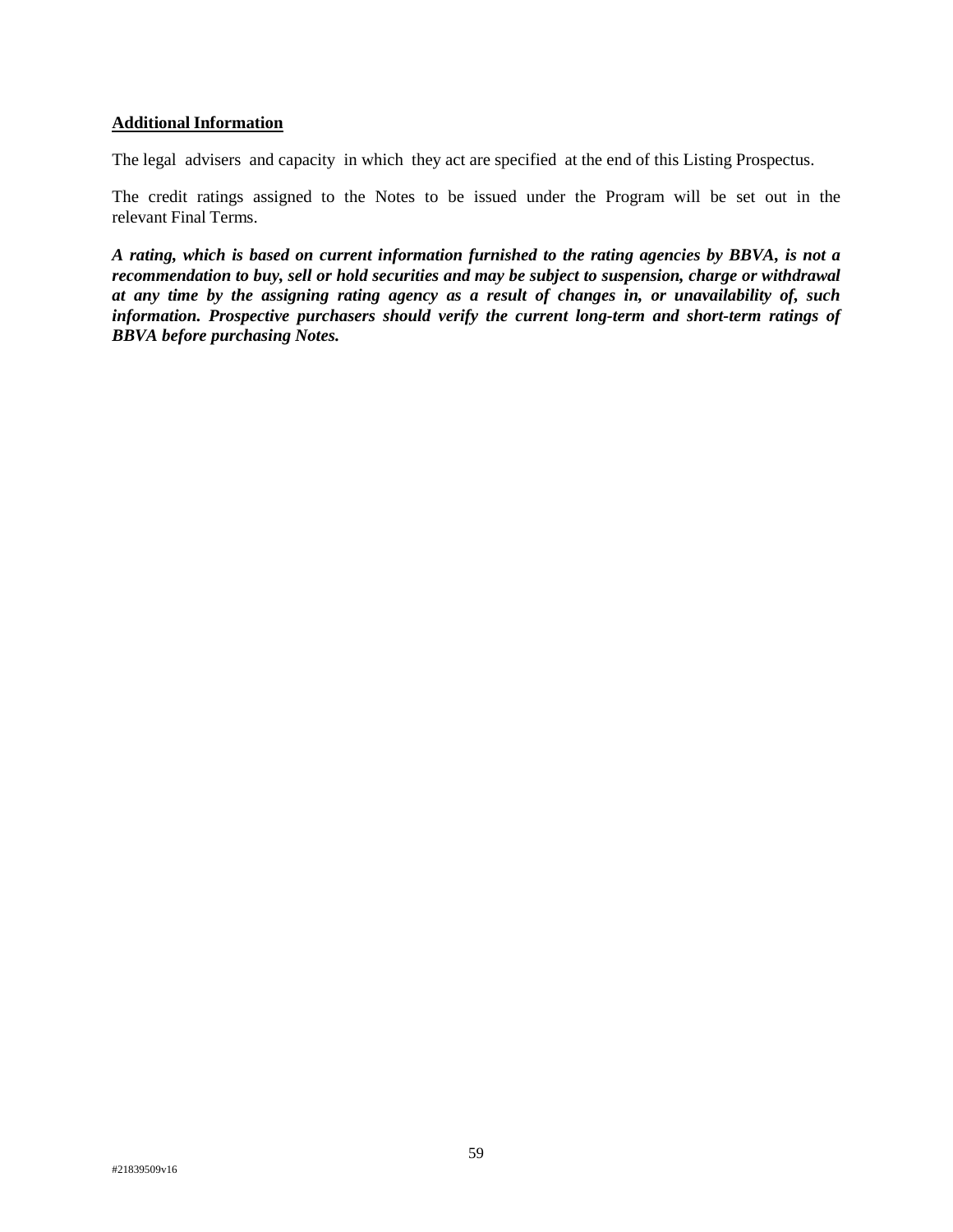#### **FORM OF NOTES**

#### The Depository Trust Company

#### A subsidiary of The Depository Trust & Clearing Corporation

#### **CORPORATE COMMERCIAL PAPER – MASTER NOTE**

#### (Date of Issuance)

Banco Bilbao Vizcaya Argentaria, S.A. (the "**Issuer**"), for value received, hereby promises to pay to Cede & Co., as nominee of The Depository Trust Company, or to registered assigns: (i) the principal amount, together with unpaid accrued interest thereon, if any, on the maturity date of each obligation identified on the records of Issuer (the "**Underlying Records**") as being evidenced by this Master Note, which Underlying Records are maintained by The Bank of New York Mellon (the "**Issuing and Paying Agent**"); (ii) interest on the principal amount of each such obligation that is payable in installments, if any, on the due date of each installment, as specified on the Underlying Records; and (iii) the principal amount of each such obligation that is payable in installments, if any, on the due date of each installment, as specified on the Underlying Records. Interest shall be calculated at the rate and according to the calculation convention specified on the Underlying Records. Payments shall be made by wire transfer to the registered owner from Issuing and Paying Agent without the necessity of presentation and surrender of this Master Note.

### REFERENCE IS HEREBY MADE TO THE FURTHER PROVISIONS OF THIS NOTE SET FORTH ON THE REVERSE HEREOF AND IN SCHEDULES A AND B HERETO WHICH ARE HEREBY INCORPORATED TO THIS MASTER NOTE AND MADE FULLY A PART HEREOF.

This Master Note is a valid and binding obligation of Issuer.

Not Valid Unless Countersigned for Authentication by Issuing and Paying Agent.

(Issuing and Paying Agent) (Issuer)

The Bank of New York Mellon Banco Bilbao Vizcaya Argentaria, S.A.

(Authorized Countersignature) (Authorized Signature)

By: By: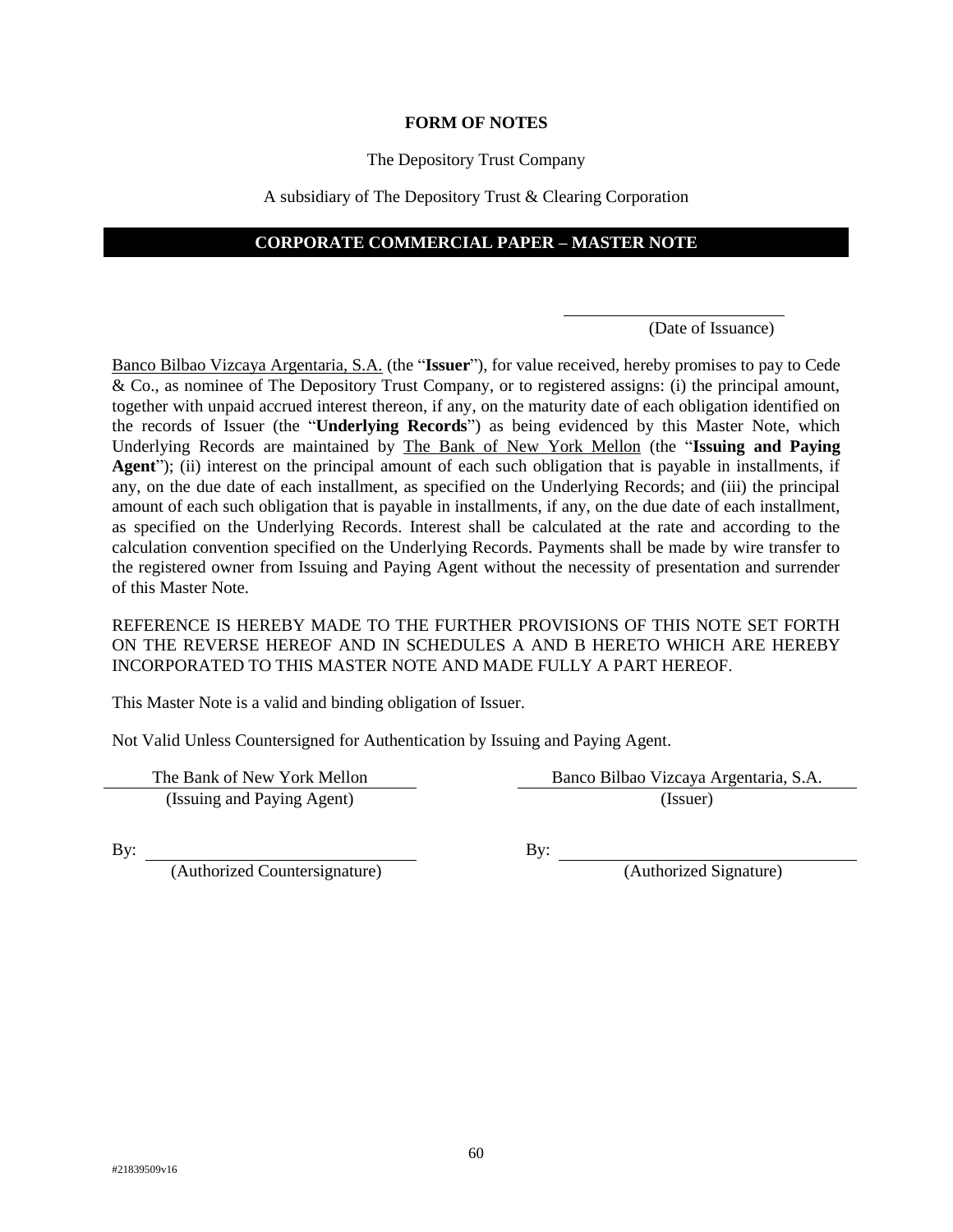#### (Reverse Side of Note)

At the request of the registered owner, Issuer shall promptly issue and deliver one or more separate note certificates in registered form evidencing each obligation evidenced by this Master Note. As of the date any such note certificate or certificates are issued, the obligations which are evidenced thereby shall no longer be evidenced by this Master Note.

FOR VALUE RECEIVED, the undersigned hereby sells, assigns, and transfers unto

(Name, Address, and Taxpayer Identification Number of Assignee)

the Master Note and all rights thereunder, hereby irrevocably constituting and appointing attorney to transfer said Master Note on the books of Issuer with full power of substitution in the premises.

Dated: Signature(s) Guaranteed: (Signature) (Signature)

Notice: The signature on this assignment must correspond with the name as written upon the face of this Master Note, in every particular, without alteration or enlargement or any change whatsoever.

Unless this certificate is presented by an authorized representative of The Depository Trust Company, a New York corporation ("**DTC**"), to Issuer or its agent for registration of transfer, exchange, or payment, and any certificate issued is registered in the name of Cede & Co. or in such other name as is requested by an authorized representative of DTC (and any payment is made to Cede  $\&$  Co. or to such other entity as is requested by an authorized representative of DTC), ANY TRANSFER, PLEDGE, OR OTHER USE HEREOF FOR VALUE OR OTHERWISE BY OR TO ANY PERSON IS WRONGFUL inasmuch as the registered owner hereof, Cede & Co., has an interest herein.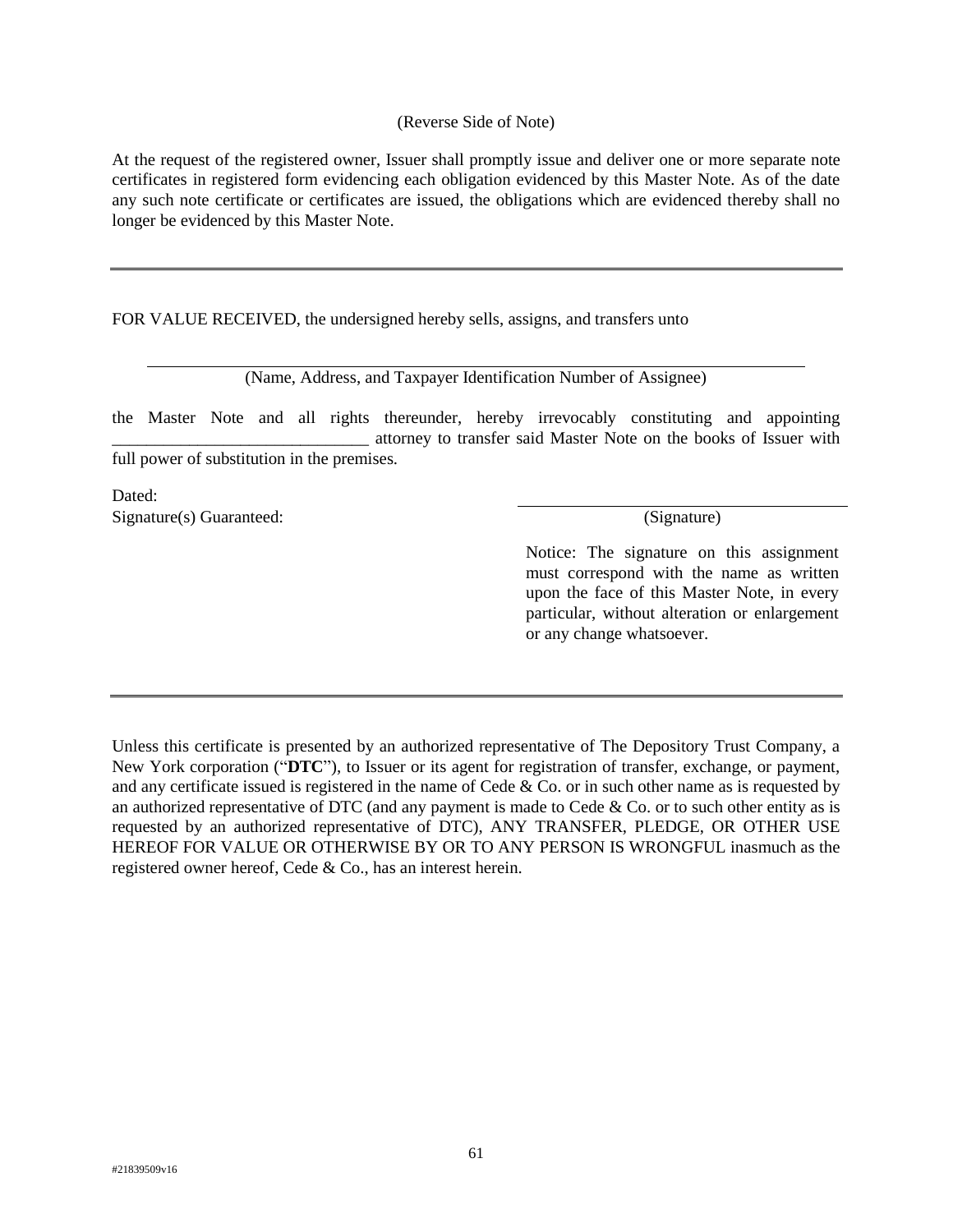THE NOTES HAVE NOT BEEN REGISTERED UNDER THE SECURITIES ACT OF 1933, AS AMENDED (THE "**ACT**"), OR ANY OTHER APPLICABLE SECURITIES LAW, AND OFFERS AND SALES THEREOF MAY BE MADE ONLY IN COMPLIANCE WITH AN APPLICABLE EXEMPTION FROM THE REGISTRATION REQUIREMENTS OF THE ACT AND ANY APPLICABLE STATE SECURITIES LAWS. BY ITS ACCEPTANCE OF A NOTE, THE PURCHASER WILL BE DEEMED TO REPRESENT THAT (I) IT HAS BEEN AFFORDED AN OPPORTUNITY TO INVESTIGATE MATTERS RELATING TO BANCO BILBAO VIZCAYA ARGENTARIA, S.A. ("**BBVA**" OR THE "**ISSUER**") AND THE NOTES, (II) IT IS NOT ACQUIRING SUCH NOTE WITH A VIEW TO ANY DISTRIBUTION THEREOF AND (III) IT IS EITHER (A) AN INSTITUTIONAL INVESTOR THAT IS AN ACCREDITED INVESTOR WITHIN THE MEANING OF RULE 501(a) UNDER THE ACT (AN "**INSTITUTIONAL ACCREDITED INVESTOR**") AND EITHER IS PURCHASING NOTES FOR ITS OWN ACCOUNT, A BANK (AS DEFINED IN SECTION 3(a)(2) OF THE ACT) OR A SAVINGS AND LOAN ASSOCIATION OR OTHER INSTITUTION (AS DEFINED IN SECTION 3(a)(5)(A) OF THE ACT) ACTING IN ITS INDIVIDUAL OR FIDUCIARY CAPACITY OR A FIDUCIARY OR AGENT (OTHER THAN A U.S. BANK OR SAVINGS AND LOAN ASSOCIATION OR OTHER SUCH INSTITUTION) PURCHASING NOTES FOR ONE OR MORE ACCOUNTS EACH OF WHICH ACCOUNTS IS SUCH AN INSTITUTIONAL ACCREDITED INVESTOR; OR (B) A QUALIFIED INSTITUTIONAL BUYER ("**QIB**") WITHIN THE MEANING OF RULE 144A UNDER THE ACT THAT IS ACQUIRING NOTES FOR ITS OWN ACCOUNT OR FOR ONE OR MORE ACCOUNTS, EACH OF WHICH ACCOUNTS IS A QIB; AND THE PURCHASER ACKNOWLEDGES THAT IT IS AWARE THAT THE SELLER MAY RELY UPON THE EXEMPTION FROM THE REGISTRATION PROVISIONS OF SECTION 5 OF THE ACT PROVIDED BY RULE 144A. BY ITS ACCEPTANCE OF A NOTE, THE PURCHASER THEREOF SHALL ALSO BE DEEMED TO AGREE THAT ANY RESALE OR OTHER TRANSFER THEREOF WILL BE MADE ONLY (A) IN A TRANSACTION EXEMPT FROM REGISTRATION UNDER THE ACT, EITHER (1) TO THE ISSUER OR TO A DEALER DESIGNATED BY THE ISSUER AS A DEALER FOR THE NOTES (EACH A "**DEALER**", AND COLLECTIVELY, THE "**DEALERS**"), NONE OF WHICH SHALL HAVE ANY OBLIGATION TO ACQUIRE SUCH NOTE, (2) THROUGH A DEALER TO AN INSTITUTIONAL ACCREDITED INVESTOR OR A QIB, OR (3) TO A QIB IN A TRANSACTION THAT MEETS THE REQUIREMENTS OF RULE 144A AND (B) IN MINIMUM AMOUNTS OF \$250,000.

THE NOTES MAY NOT, DIRECTLY OR INDIRECTLY, BE OFFERED, SOLD, RESOLD, RE-OFFERED OR DELIVERED EXCEPT IN COMPLIANCE WITH ALL APPLICABLE LAWS AND REGULATIONS.

THE NOTES MUST NOT BE OFFERED, DISTRIBUTED OR SOLD IN SPAIN IN THE PRIMARY MARKET. NO PUBLICITY OF ANY KIND SHALL BE SPECIFICALLY TARGETED AT THE SPANISH MARKET IN CONNECTION WITH THE OFFER, DISTRIBUTION OR SALE OF THE NOTES.

BY ITS ACQUISITION OR ACCEPTANCE OF ANY NOTE, EACH HOLDER (including EACH HOLDER OF A BENEFICIAL INTEREST IN A NOTE) WILL BE DEEMED TO ACKNOWLEDGE, AGREE TO BE BOUND BY, AND CONSENT TO THE TERMS OF THE NOTES RELATED TO THE EXERCISE AND THE EFFECTS OF THE EXERCISE OF THE SPANISH BAIL-IN POWER (AS DEFINED HEREIN).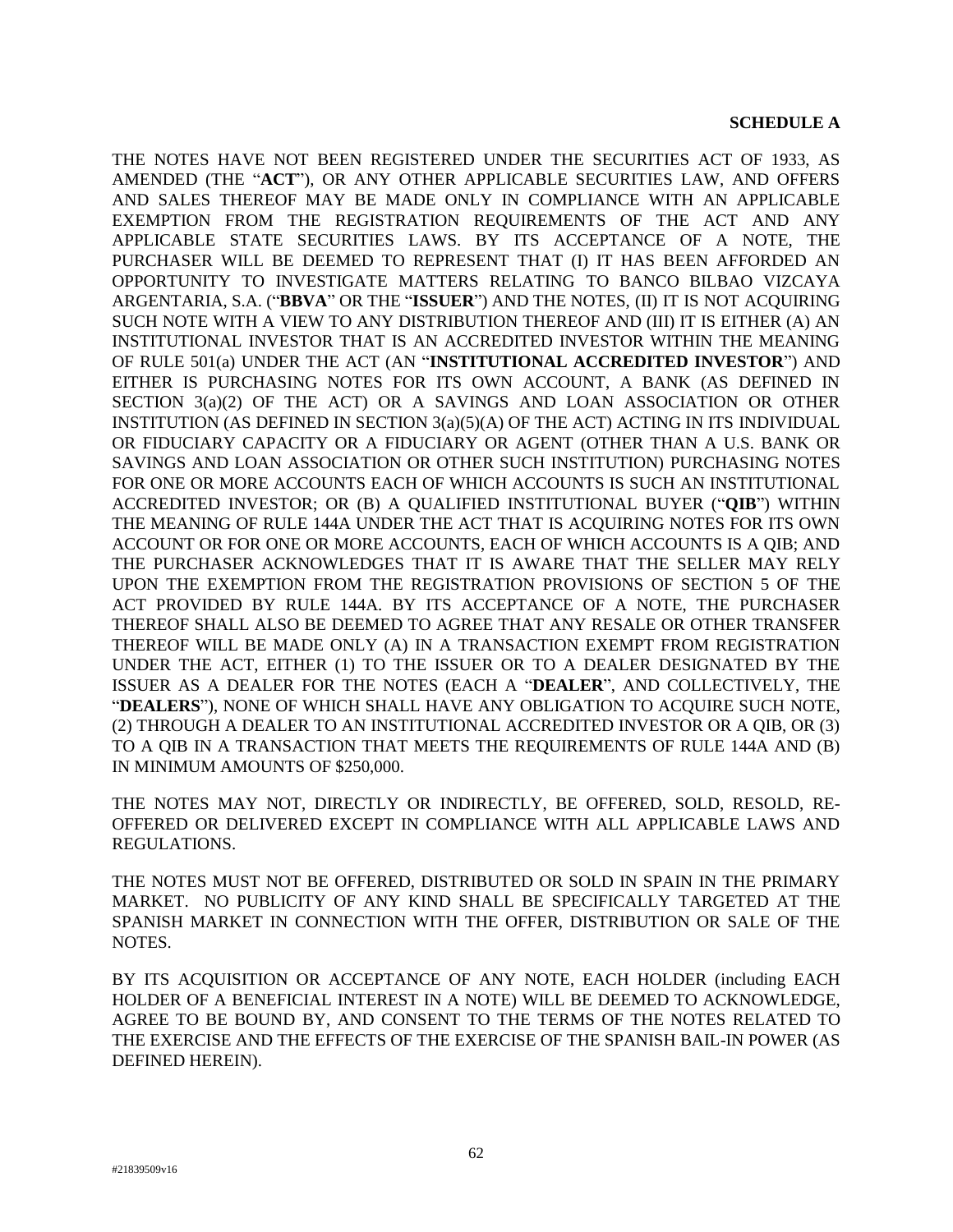**Statement of Terms for Commercial Paper Notes of Banco Bilbao Vizcaya Argentaria, S.A.** 

# **THE PROVISIONS SET FORTH BELOW ARE QUALIFIED TO THE EXTENT APPLICABLE BY THE TRANSACTION SPECIFIC [PRICING] [PRIVATE PLACEMENT MEMORANDUM] SUPPLEMENT (THE "SUPPLEMENT") (IF ANY) SENT TO EACH PURCHASER AT THE TIME OF THE TRANSACTION.**

- 1. General.
	- (a) The obligations of the Issuer to which these terms apply (each a "**Note**") are represented by one or more Master Notes (each, a "**Master Note**") issued in the name of (or of a nominee for) The Depository Trust Company ("**DTC**"), which Master Note includes the terms and provisions for the Issuer's Notes that are set forth in this Statement of Terms, since this Statement of Terms constitutes an integral part of the Underlying Records as defined and referred to in the Master Note.
	- (b) "**Business Day**" means any day other than a Saturday or Sunday that is neither a legal holiday nor a day on which banking institutions are authorized or required by law, executive order or regulation to be closed in New York City and, with respect to LIBOR Notes (as defined below) is also a London Business Day. "**London Business Day**" means any day, other than a Saturday or Sunday, on which dealings in deposits in U.S. Dollars are transacted in the London interbank market.
- 2. Status of the Notes. The Notes will constitute direct, unconditional, unsubordinated and unsecured obligations of the Issuer. Each of the Notes will be issued as separate and independent obligations of the Issuer and will rank *pari passu* without any preference or priority among themselves and with all other outstanding unsubordinated and unsecured obligations of the Issuer, present and future, but (a) subject to the exercise of any power pursuant to Law 11/2015 (as defined herein), RD 1012/2015 (as defined herein) or other applicable laws relating to recovery and resolution of credit institutions and investment firms in Spain and (b) in the event of insolvency, only to the extent permitted by Law 22/2003 of July 9 on Insolvency (*Ley Concursal*) as amended, replaced, or supplemented from time to time (the "**Insolvency Law**") or other applicable laws relating to or affecting the enforcement of creditors' rights in Spain.

*In the event of insolvency (concurso) of the Issuer under the Insolvency Law, claims relating to Notes (which are not subordinated pursuant to Article 92 of the Insolvency Law) for principal thereof will be ordinary claims (créditos ordinarios) as defined in the Insolvency Law. Ordinary claims rank junior to claims against the insolvency estate (créditos contra la masa) and privileged claims (créditos privilegiados) which shall include, without limitation, any deposits for the purposes of Additional Provision 14.1 of Law 11/2015, and which shall be paid in full before ordinary claims. The claims of all creditors against the Issuer considered "ordinary claims" will be satisfied pro rata in insolvency. Ordinary claims rank senior to subordinated claims and the rights of shareholders.*

*Pursuant to Article 59 of the Insolvency Law, the further accrual of interest shall be suspended from the date of declaration of the insolvency of the Issuer. Claims in respect of interest on the Notes accrued but unpaid as of the commencement of any insolvency procedure in respect of the Issuer shall constitute subordinated claims against the Issuer ranking in accordance with the*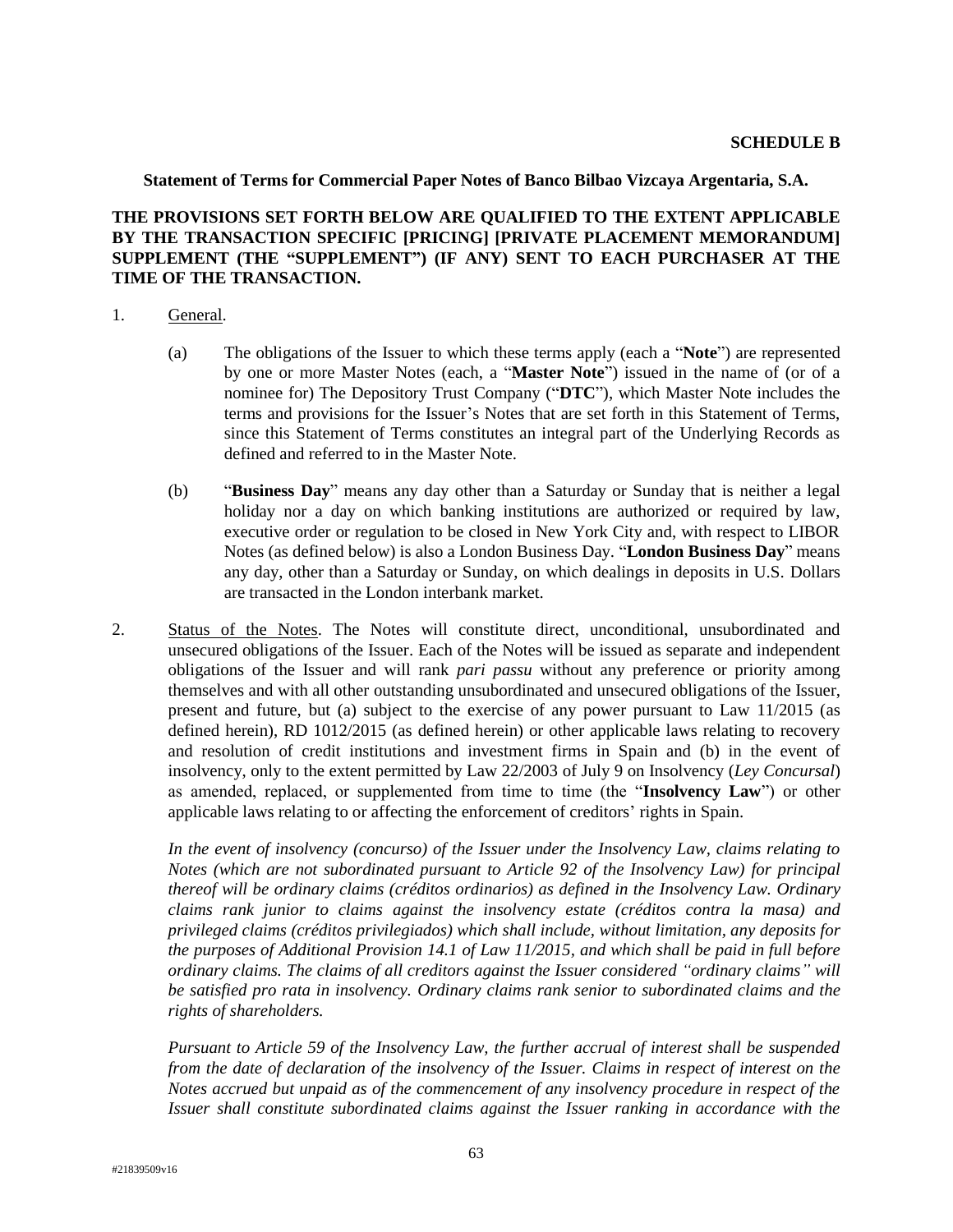*provisions of Article 92 of the Insolvency Law (including, without limitation, after claims on account of principal in respect of contractually subordinated obligations of the Issuer, unless otherwise provided by the Insolvency Law).*

- 3. Additional Amounts. All payments under the Notes will be made free and clear of withholding or deduction for any taxes or duties of whatever nature unless such withholding or deduction is required by law. In the event that any such withholding or deduction is imposed or levied by or on behalf of the Kingdom of Spain or any political subdivision or taxing authority thereof having the power to tax, the Issuer will be required to pay additional amounts ("**Additional Amounts**") such that the amount received by Noteholders will be the amount that would have been received in the absence of such withholding or deduction; except that no such Additional Amounts will be payable with respect to any Note:
	- (a) to, or to a third party on behalf of, a Noteholder who is liable for such taxes or duties by reason of such Noteholder (or the beneficial owner for whose benefit such Noteholder holds such Note) having some connection with Spain other than the mere holding of such Note (or such beneficial interest) or the mere crediting of the Note to such Noteholder's account; or
	- (b) presented for payment (where presentation is required) more than 30 days after the Relevant Date (as defined below) except to the extent that the Noteholder would have been entitled to Additional Amounts on presenting the same for payment on such thirtieth day assuming that day to have been a business day in such place of presentment; or
	- (c) in respect of any tax, assessment or other governmental charge that would not have been imposed but for the failure by the Noteholder or beneficial owner of that Note to comply with certification, information or other reporting requirements concerning the nationality, residence or identity of the Noteholder or beneficial owner of that Note, if compliance is required by statute or by regulation of Spain or of any political subdivision or taxing authority thereof or therein as a precondition to relief or exemption from the tax, assessment or other governmental charge; or
	- (d) to, or to a third party on behalf of, individuals resident for tax purposes in the Kingdom of Spain, if the Spanish Tax Authorities determine that payments made to such individuals are not exempt from withholding tax and require a withholding to be made; or
	- (e) to, or to a third party on behalf of, Spanish resident corporate entities subject to Spanish Corporate Income Tax, if the Spanish Tax Authorities determine that the Notes do not comply with applicable exemption requirements, including those specified in the Reply to the Consultation of the Directorate General for Taxation (*Dirección General de Tributos*) dated July 27, 2004 and require a withholding to be made.

Additional Amounts will also not be paid with respect to any payment to a Noteholder who is a fiduciary, a partnership, a limited liability company or other than the sole beneficial owner of that payment, to the extent that payment would be required by the laws of Spain (or any political subdivision thereof) to be included in the income, for Spanish tax purposes, of a beneficiary or settlor with respect to the fiduciary, a member of that partnership, an interest holder in that limited liability company or a beneficial owner who would not have been entitled to the Additional Amounts had it been the Noteholder.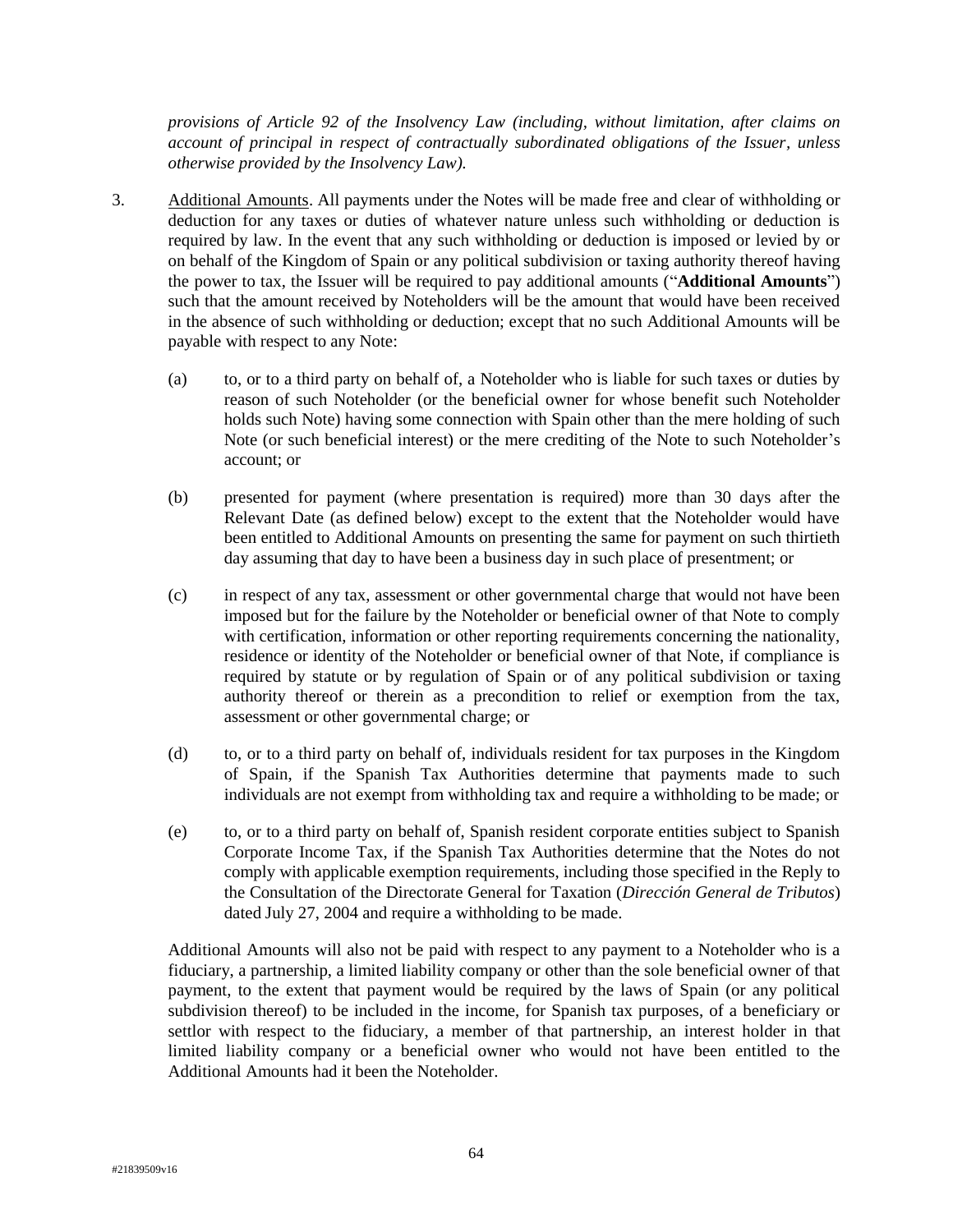No Additional Amounts will be paid by the Issuer or any paying agent on account of any deduction or withholding from a payment on, or in respect of, the Notes where such deduction or withholding is imposed pursuant to Sections 1471-1474 of the U.S. Internal Revenue Code and the U.S. Treasury regulations thereunder ("**FATCA**") or any agreement with the U.S. Internal Revenue Service in connection with FATCA, any intergovernmental agreement between the United States and Spain or any other jurisdiction with respect to FATCA, or any law, regulation or other official guidance enacted in any jurisdiction implementing, or relating to, FATCA or any intergovernmental agreement.

As used above, "**Relevant Date**" means the date on which any payment first becomes due and payable, except that if the full amount of the moneys payable has not been received by the Issuing and Paying Agent on or prior to such due date, it means the first date on which, the full amount of such moneys having been so received and being available for payment to the Noteholders, notice to that effect is duly given to the Noteholders.

- 4. Interest. In the case of interest-bearing Notes:
	- (a) Each Note will bear interest at a fixed rate (a "**Fixed Rate Note**") or at a floating rate (a "**Floating Rate Note**").
	- (b) The Supplement sent to each Noteholder of such Note will describe the following terms: (i) whether such Note is a Fixed Rate Note or a Floating Rate Note and whether such Note is an Original Issue Discount Note (as defined below); (ii) the date on which such Note will be issued (the "**Issue Date**"); (iii) the Stated Maturity Date (as defined below); (iv) if such Note is a Fixed Rate Note, the rate per annum at which such Note will bear interest, if any, and the Interest Payment Dates; (v) if such Note is a Floating Rate Note, the Base Rate, the Index Maturity, the Interest Reset Dates, the Interest Payment Dates and the Spread and/or Spread Multiplier, if any (all as defined below), and any other terms relating to the particular method of calculating the interest rate for such Note; and (vi) any other terms applicable specifically to such Note. "**Original Issue Discount Note**" means a Note which has a stated redemption price at the Stated Maturity Date that exceeds its Issue Price, which the Supplement indicates will be an "Original Issue Discount Note".
	- (c) Each Fixed Rate Note will bear interest from its Issue Date at the rate per annum specified in the Supplement until the principal amount thereof is paid or made available for payment. Interest on each Fixed Rate Note will be payable on the dates specified in the Supplement (each, an "**Interest Payment Date**" for a Fixed Rate Note) and on the Maturity Date (as defined below). Interest on Fixed Rate Notes will be computed on the basis of a 360-day year of twelve 30-day months.

If any Interest Payment Date or the Maturity Date of a Fixed Rate Note falls on a day that is not a Business Day, the required payment of principal, premium, if any, and/or interest will be payable on the next succeeding Business Day, and no additional interest will accrue in respect of the payment made on that next succeeding Business Day.

(d) The interest rate on each Floating Rate Note for each Interest Reset Period (as defined below) will be determined by reference to an interest rate basis (a "**Base Rate**") plus or minus a number of basis points (one basis point equals one-hundredth of a percentage point) (the "**Spread**"), if any, and/or multiplied by a certain percentage (the "**Spread Multiplier**"), if any, until the principal thereof is paid or made available for payment.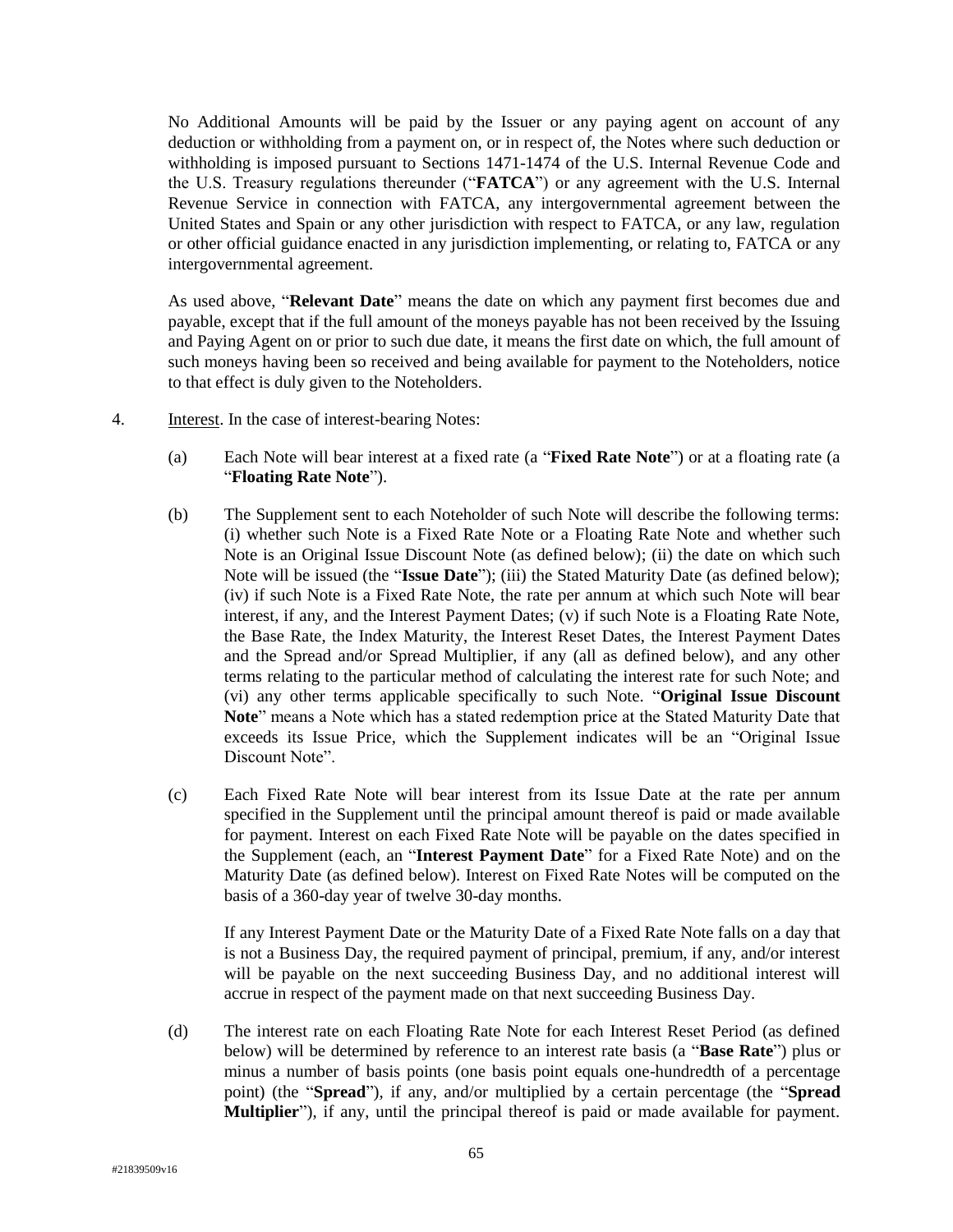The Supplement will designate which of the following Base Rates is applicable to the related Floating Rate Note: (i) the CD Rate (a "**CD Rate Note**"), (ii) the Commercial Paper Rate (a "**Commercial Paper Rate Note**"), (iii) the Federal Funds Rate (a "**Federal Funds Rate Note**"), (iv) LIBOR (a "**LIBOR Note**"), (v) the Prime Rate (a "**Prime Rate Note**"), (vi) the Treasury Rate (a "**Treasury Rate Note**") or (vii) such other Base Rate as may be specified in such Supplement.

The rate of interest on each Floating Rate Note will be reset daily, weekly, monthly, quarterly or semiannually (the "**Interest Reset Period**"). The date or dates on which interest will be reset (each, an "**Interest Reset Date**") will be, unless otherwise specified in the Supplement, in the case of Floating Rate Notes which reset daily, each Business Day; in the case of Floating Rate Notes (other than Treasury Rate Notes) that reset weekly, the Wednesday of each week; in the case of Treasury Rate Notes that reset weekly, the Tuesday of each week; in the case of Floating Rate Notes that reset monthly, the third Wednesday of each month; in the case of Floating Rate Notes that reset quarterly, the third Wednesday of March, June, September and December; and in the case of Floating Rate Notes that reset semiannually, the third Wednesday of the two months specified in the Supplement. If any Interest Reset Date for any Floating Rate Note is not a Business Day, such Interest Reset Date will be postponed to the next day that is a Business Day, except that in the case of a LIBOR Note, if such Business Day is in the next succeeding calendar month, such Interest Reset Date shall be the immediately preceding Business Day. Interest on each Floating Rate Note will be payable monthly, quarterly or semiannually (the "**Interest Payment Period**") and on the Maturity Date. Unless otherwise specified in the Supplement, and except as provided below, the date or dates on which interest will be payable (each, an "**Interest Payment Date**" for a Floating Rate Note) will be, in the case of Floating Rate Notes with a monthly Interest Payment Period, on the third Wednesday of each month; in the case of Floating Rate Notes with a quarterly Interest Payment Period, on the third Wednesday of March, June, September and December; and in the case of Floating Rate Notes with a semiannual Interest Payment Period, on the third Wednesday of the two months specified in the Supplement. In addition, the Maturity Date will also be an Interest Payment Date.

If any Interest Payment Date for any Floating Rate Note (other than an Interest Payment Date occurring on the Maturity Date) would otherwise be a day that is not a Business Day, such Interest Payment Date shall be postponed to the next day that is a Business Day, except that in the case of a LIBOR Note, if such Business Day is in the next succeeding calendar month, such Interest Payment Date shall be the immediately preceding Business Day. If the Maturity Date of a Floating Rate Note falls on a day that is not a Business Day, the payment of principal and interest will be made on the next succeeding Business Day (unless the date falls more than 364 days after the Issue Date, in which case payment shall be made on the immediately preceding Payment Business Day), and no interest on such payment shall accrue for the period from and after such maturity.

Interest payments on each Interest Payment Date for Floating Rate Notes will include accrued interest from and including the Issue Date or from and including the last date in respect of which interest has been paid, as the case may be, to, but excluding, such Interest Payment Date. On the Maturity Date, the interest payable on a Floating Rate Note will include interest accrued to, but excluding, the Maturity Date. Accrued interest will be calculated by multiplying the principal amount of a Floating Rate Note by an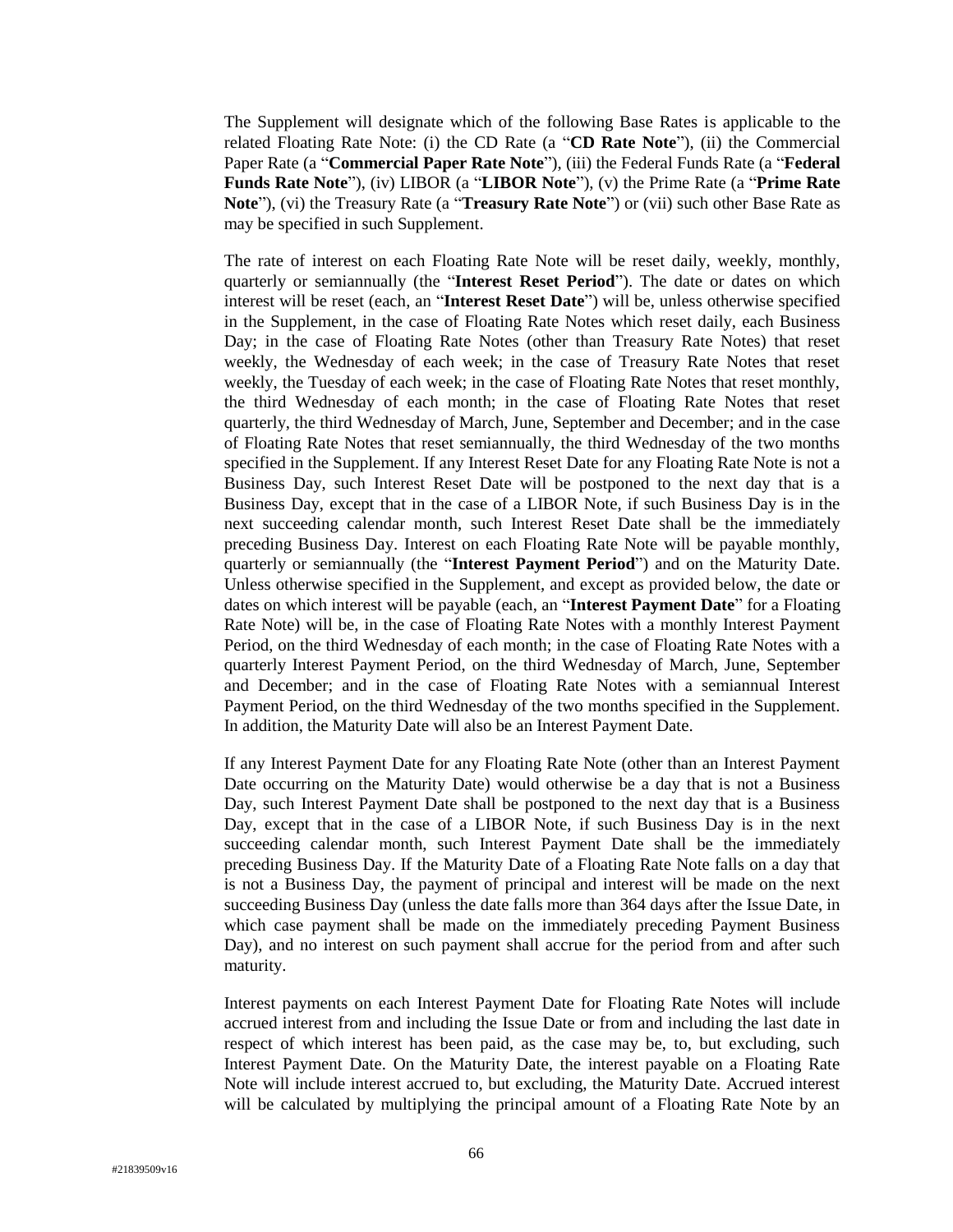accrued interest factor. This accrued interest factor will be computed by adding the interest factors calculated for each day in the period for which accrued interest is being calculated. The interest factor (expressed as a decimal) for each such day will be computed by dividing the interest rate applicable to such day by 360, in the cases where the Base Rate is the CD Rate, Commercial Paper Rate, Federal Funds Rate, LIBOR or Prime Rate, or by the actual number of days in the year, in the case where the Base Rate is the Treasury Rate. The interest rate in effect on each day will be (i) if such day is an Interest Reset Date, the interest rate with respect to the Interest Determination Date (as defined below) pertaining to such Interest Reset Date, or (ii) if such day is not an Interest Reset Date, the interest rate with respect to the Interest Determination Date pertaining to the next preceding Interest Reset Date, subject in either case to any adjustment by a Spread and/or a Spread Multiplier.

The "**Interest Determination Date**" where the Base Rate is the CD Rate or the Commercial Paper Rate will be the second Business Day next preceding an Interest Reset Date. The Interest Determination Date where the Base Rate is the Federal Funds Rate or the Prime Rate will be the Business Day next preceding an Interest Reset Date. The Interest Determination Date where the Base Rate is LIBOR will be the second London Business Day next preceding an Interest Reset Date. The Interest Determination Date where the Base Rate is the Treasury Rate will be the day of the week in which such Interest Reset Date falls when Treasury Bills are normally auctioned. Treasury Bills are normally sold at auction on Monday of each week, unless that day is a legal holiday, in which case the auction is held on the following Tuesday or the preceding Friday. If an auction is so held on the preceding Friday, such Friday will be the Interest Determination Date pertaining to the Interest Reset Date occurring in the next succeeding week.

The "**Index Maturity**" is the period to maturity of the instrument or obligation from which the applicable Base Rate is calculated.

The "**Calculation Date**", where applicable, shall be the earlier of (i) the 10th calendar day following the applicable Interest Determination Date or (ii) the Business Day preceding the applicable Interest Payment Date or Maturity Date.

All times referred to herein reflect New York City time, unless otherwise specified.

The Issuer shall specify in writing to the Issuing and Paying Agent which party will be the calculation agent (the "**Calculation Agent**") with respect to the Floating Rate Notes. The Calculation Agent will provide the interest rate then in effect and, if determined, the interest rate which will become effective on the next Interest Reset Date with respect to such Floating Rate Note to the Issuing and Paying Agent as soon as the interest rate with respect to such Floating Rate Note has been determined and as soon as practicable after any change in such interest rate.

All percentages resulting from any calculation on Floating Rate Notes will be rounded to the nearest one hundred-thousandth of a percentage point, with five-one millionths of a percentage point rounded upwards. For example, 9.876545% (or .09876545) would be rounded to 9.87655% (or .0987655). All dollar amounts used in or resulting from any calculation on Floating Rate Notes will be rounded, in the case of U.S. Dollars, to the nearest cent or, in the case of a foreign currency, to the nearest unit (with one-half cent or unit being rounded upwards).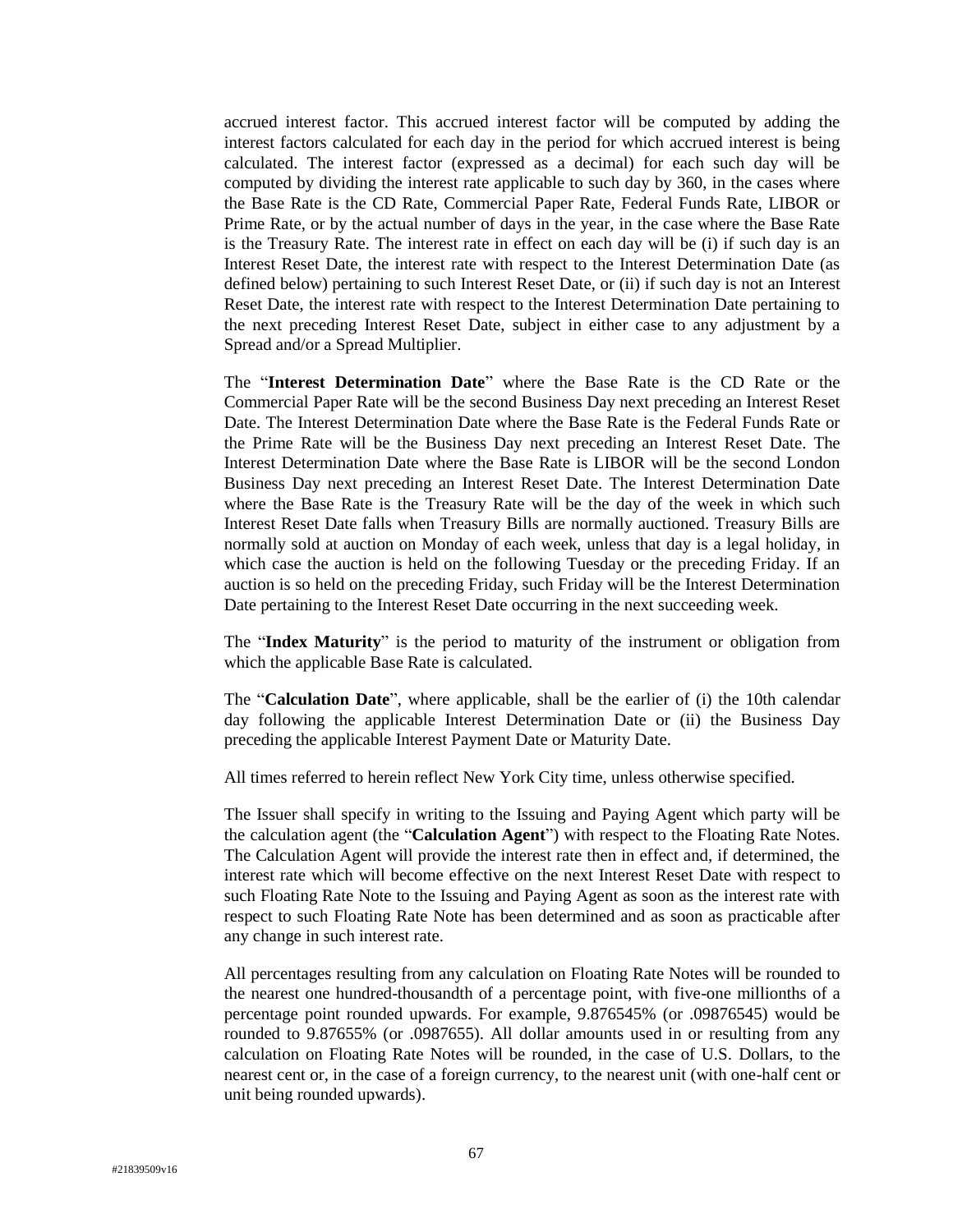#### *CD Rate Notes*

"**CD Rate**" means the rate on any Interest Determination Date for negotiable certificates of deposit having the Index Maturity as published by the Board of Governors of the Federal Reserve System (the "**FRB**") in "Statistical Release H.15(519), Selected Interest Rates" or any successor publication of the FRB ("**H.15(519)**") under the heading "CDs (Secondary Market)".

If the above rate is not published in  $H.15(519)$  by 3:00 p.m. on the Calculation Date, the CD Rate will be the rate on such Interest Determination Date set forth in the daily update of H.15(519), available through the world wide website of the FRB at [http://www.federalreserve.gov/releases/h15/Update,](http://www.federalreserve.gov/releases/h15/Update) or any successor site or publication or other recognized electronic source used for the purpose of displaying the applicable rate ("**H.15 Daily Update**") under the caption "CDs (Secondary Market)".

If such rate is not published in either H.15(519) or H.15 Daily Update by 3:00 p.m. on the Calculation Date, the Calculation Agent will determine the CD Rate to be the arithmetic mean of the secondary market offered rates as of 10:00 a.m. on such Interest Determination Date of three leading nonbank dealers<sup>1</sup> in negotiable U.S. Dollar certificates of deposit in New York City selected by the Calculation Agent for negotiable U.S. Dollar certificates of deposit of major United States money center banks of the highest credit standing in the market for negotiable certificates of deposit with a remaining maturity closest to the Index Maturity in the denomination of \$5,000,000.

If the dealers selected by the Calculation Agent are not quoting as set forth above, the CD Rate will remain the CD Rate then in effect on such Interest Determination Date.

### *Commercial Paper Rate Notes*

"**Commercial Paper Rate**" means the Money Market Yield (calculated as described below) of the rate on any Interest Determination Date for commercial paper having the Index Maturity, as published in H.15(519) under the heading "Commercial Paper– Nonfinancial".

If the above rate is not published in  $H.15(519)$  by  $3:00$  p.m. on the Calculation Date, then the Commercial Paper Rate will be the Money Market Yield of the rate on such Interest Determination Date for commercial paper of the Index Maturity as published in H.15 Daily Update under the heading "Commercial Paper–Nonfinancial".

If by 3:00 p.m. on such Calculation Date such rate is not published in either H.15(519) or H.15 Daily Update, then the Calculation Agent will determine the Commercial Paper Rate to be the Money Market Yield of the arithmetic mean of the offered rates as of 11:00 a.m. on such Interest Determination Date of three leading dealers of U.S. Dollar commercial paper in New York City selected by the Calculation Agent for commercial paper of the Index Maturity placed for an industrial issuer whose bond rating is "AA**,**" or the equivalent, from a nationally recognized statistical rating organization.

 $\frac{1}{1}$ Such nonbank dealers referred to in this Statement of Terms may include affiliates of the Dealer.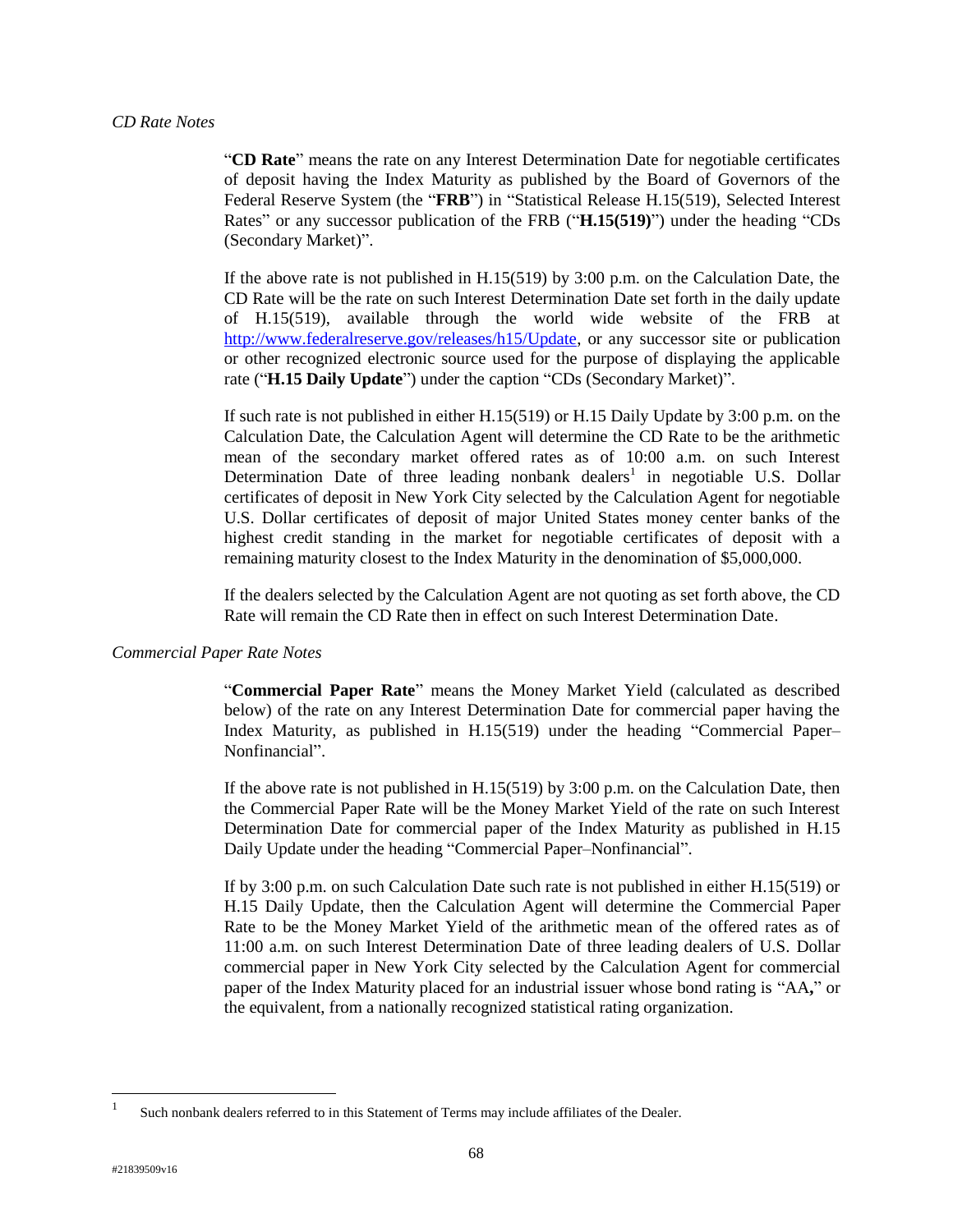If the dealers selected by the Calculation Agent are not quoting as mentioned above, the Commercial Paper Rate with respect to such Interest Determination Date will remain the Commercial Paper Rate then in effect on such Interest Determination Date.

"**Money Market Yield**" will be a yield calculated in accordance with the following formula:

$$
D x 360
$$
   
Money Market Yield = 
$$
\frac{D x 360}{360 - (D x M)} x 100
$$

where "D" refers to the applicable per annum rate for commercial paper quoted on a bank discount basis and expressed as a decimal and "**M**" refers to the actual number of days in the interest period for which interest is being calculated.

#### *Federal Funds Rate Notes*

"**Federal Funds Rate**" means the rate on any Interest Determination Date for Federal Funds as published in Reuters (or any successor service) on page FEDFUNDS1 under the heading "EFFECT" (or any other page as may replace the specified page on that service) ("**Reuters Page FEDFUNDS1**").

If the above rate does not appear on Reuters Page FEDFUNDS1 or is not so published by 3:00 p.m. on the Calculation Date, the Federal Funds Rate will be the rate on such Interest Determination Date as published in H.15 Daily Update under the heading "Federal Funds/(Effective)".

If such rate is not published as described above by 3:00 p.m. on the Calculation Date, the Calculation Agent will determine the Federal Funds Rate to be the arithmetic mean of the rates for the last transaction in overnight U.S. Dollar federal funds arranged by each of three leading brokers of Federal Funds transactions in New York City selected by the Calculation Agent prior to 9:00 a.m. on such Interest Determination Date.

If the brokers selected by the Calculation Agent are not quoting as mentioned above, the Federal Funds Rate will remain the Federal Funds Rate then in effect on such Interest Determination Date.

#### *LIBOR Notes*

The London Interbank offered rate ("**LIBOR**") means, with respect to any Interest Determination Date, the rate for deposits in U.S. Dollars having the Index Maturity that appears on the Designated LIBOR Page as of 11:00 a.m., London time, on such Interest Determination Date.

If no rate appears, LIBOR will be determined on the basis of the rates at approximately 11:00 a.m., London time, on such Interest Determination Date at which deposits in U.S. Dollars are offered to prime banks in the London interbank market by four major banks in such market selected by the Calculation Agent for a term equal to the Index Maturity and in principal amount equal to an amount that in the Calculation Agent's judgment is representative for a single transaction in U.S. Dollars in such market at such time (a "**Representative Amount**"). The Calculation Agent will request the principal London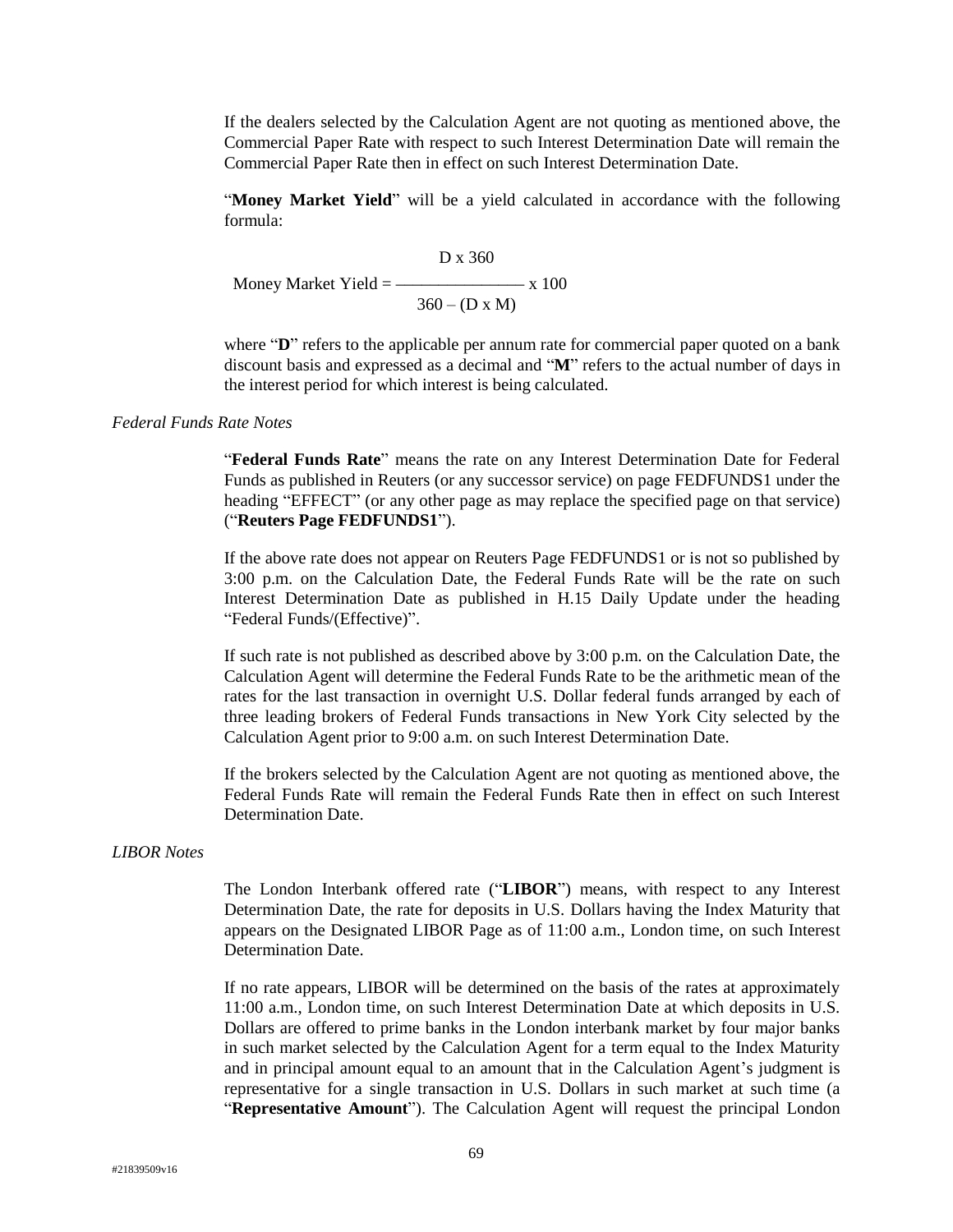office of each of such banks to provide a quotation of its rate. If at least two such quotations are provided, LIBOR will be the arithmetic mean of such quotations. If fewer than two quotations are provided, LIBOR for such interest period will be the arithmetic mean of the rates quoted at approximately 11:00 a.m., in New York City, on such Interest Determination Date by three major banks in New York City, selected by the Calculation Agent, for loans in U.S. Dollars to leading European banks, for a term equal to the Index Maturity and in a Representative Amount; provided, however, that if fewer than three banks so selected by the Calculation Agent are providing such quotations, the thenexisting LIBOR rate will remain in effect for such Interest Payment Period.

"**Designated LIBOR Page**" means Reuters Screen LIBOR01 Page or any replacement page or pages on which London interbank rates of major banks for the Index Currency are displayed.

#### *Prime Rate Notes*

"**Prime Rate**" means the rate on any Interest Determination Date as published in H.15(519) under the heading "Bank Prime Loan".

If the above rate is not published in H.15(519) prior to 3:00 p.m. on the Calculation Date, then the Prime Rate will be the rate on such Interest Determination Date as published in H.15 Daily Update opposite the caption "Bank Prime Loan".

If the rate is not published prior to 3:00 p.m. on the Calculation Date in either H.15(519) or H.15 Daily Update, then the Calculation Agent will determine the Prime Rate to be the arithmetic mean of the rates of interest publicly announced by each bank that appears on the Reuters Screen US PRIME1 Page (as defined below) as such bank's prime rate or base lending rate as of 11:00 a.m. on that Interest Determination Date.

If fewer than four such rates referred to above are so published by 3:00 p.m. on the Calculation Date, the Calculation Agent will determine the Prime Rate to be the arithmetic mean of the prime rates or base lending rates quoted on the basis of the actual number of days in the year divided by 360 as of the close of business on such Interest Determination Date by three major banks in New York City selected by the Calculation Agent.

If the banks selected are not quoting as mentioned above, the Prime Rate will remain the Prime Rate in effect on such Interest Determination Date.

"**Reuters Screen US Prime1 Page**" means the display designated as page "**USPrime1**" of the Reuters Service, or any successor service, or any replacement page or pages on that service, for the purpose of displaying prime rates or base lending rates of major U.S. banks.

#### *Treasury Rate Notes*

#### "**Treasury Rate**" means:

(1) the rate from the auction held on the Interest Determination Date (the "**Auction**") of direct obligations of the United States ("**Treasury Bills**") having the Index Maturity specified in the applicable pricing supplement above under the caption "**INVESTMENT**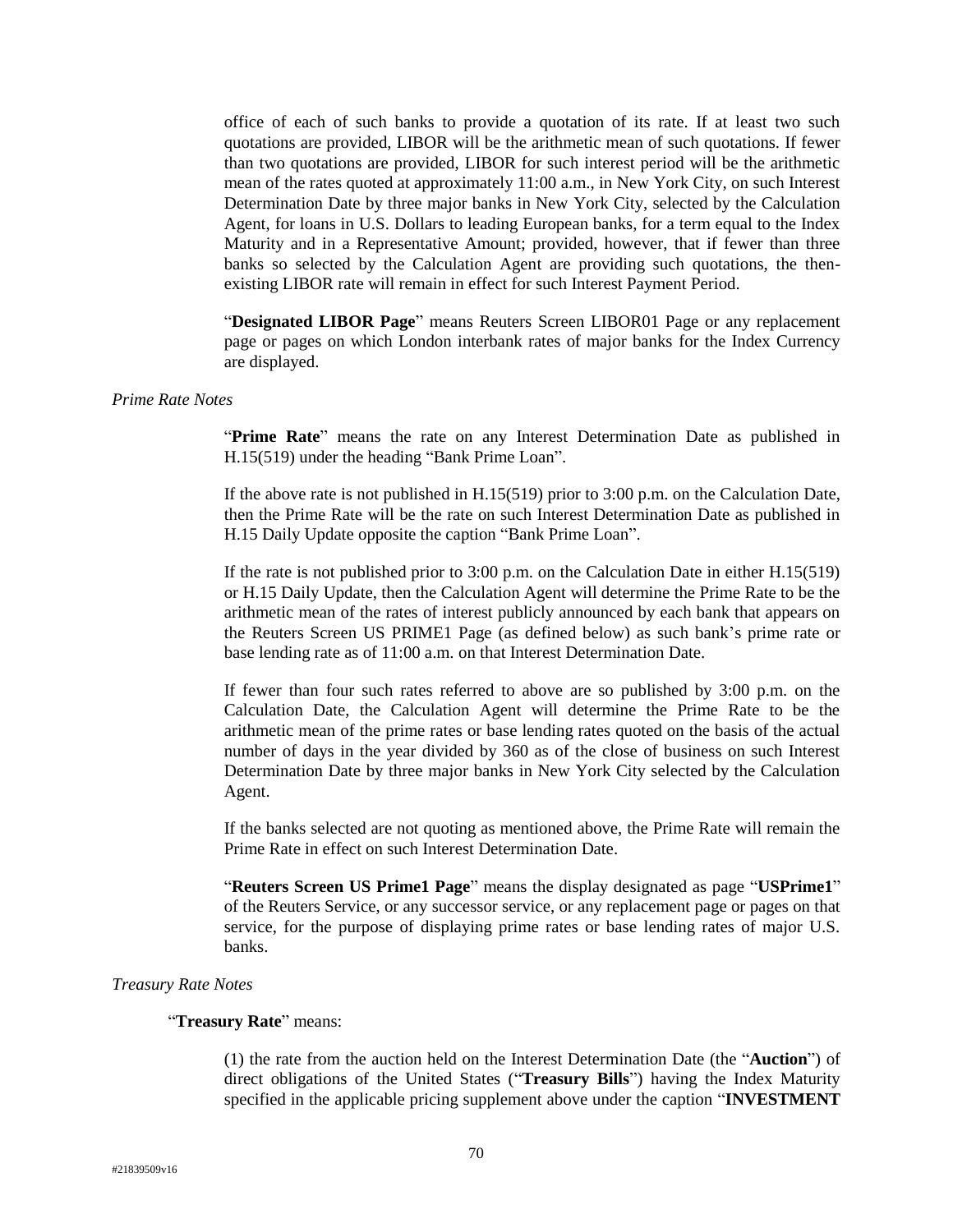**RATE**", as that rate appears on Reuters Screen USAUCTION10 or USAUCTION11 Page under the heading "Investment Rate" (or any other page as may replace the specified page on that service or a successor service); or

(2) if the rate referred to in clause (1) is not so published by 3:00 p.m. on the related Calculation Date, the Bond Equivalent Yield (as defined below) of the rate for the applicable Treasury Bills as published in H.15 Daily Update, under the caption "U.S. Government Securities/Treasury Bills/Auction High"; or

(3) if the rate referred to in clause (2) is not so published by 3:00 p.m. on the related Calculation Date, the Bond Equivalent Yield of the auction rate of the applicable Treasury Bills as announced by the United States Department of the Treasury; or

(4) if the rate referred to in clause (3) is not so announced by the United States Department of the Treasury, or if the Auction is not held, the Bond Equivalent Yield of the rate on the particular Interest Determination Date of the applicable Treasury Bills as published in H.15(519) under the caption "U.S. Government Securities/Treasury Bills/Secondary Market"; or

(5) if the rate referred to in clause (4) is not so published by 3:00 p.m. on the related Calculation Date, the rate on the particular Interest Determination Date of the applicable Treasury Bills as published in H.15 Daily Update, under the caption "U.S. Government Securities/Treasury Bills/Secondary Market"; or

(6) if the rate referred to in clause  $(5)$  is not so published by 3:00 p.m. on the related Calculation Date, the rate on the particular Interest Determination Date calculated by the Calculation Agent as the Bond Equivalent Yield of the arithmetic mean of the secondary market bid rates, as of approximately 3:30 p.m. on that Interest Determination Date, of three primary United States government securities dealers selected by the Calculation Agent, for the issue of Treasury Bills with a remaining maturity closest to the Index Maturity specified in the Supplement; or

(7) if the dealers so selected by the Calculation Agent are not quoting as mentioned in clause (6), the Treasury Rate in effect on the particular Interest Determination Date.

"**Bond Equivalent Yield**" means a yield (expressed as a percentage) calculated in accordance with the following formula:

D x N Bond Equivalent Yield = \_\_\_\_\_\_\_\_\_\_\_\_\_\_\_ x 100  $360 - (D \times M)$ 

where "D" refers to the applicable per annum rate for Treasury Bills quoted on a bank discount basis and expressed as a decimal, "**N**" refers to 365 or 366, as the case may be, and "**M**" refers to the actual number of days in the applicable Interest Reset Period.

5. Events of Default with Respect to Interest-Bearing Notes. The occurrence of any of the following shall constitute an "**Event of Default**" with respect to an interest-bearing Note: (i) default in any payment of principal of or interest on an interest-bearing Note at maturity, unless there shall have occurred a material disruption in securities settlement, payment or clearance services in Spain, the United Kingdom or the United States, in which case such payment shall be made within a period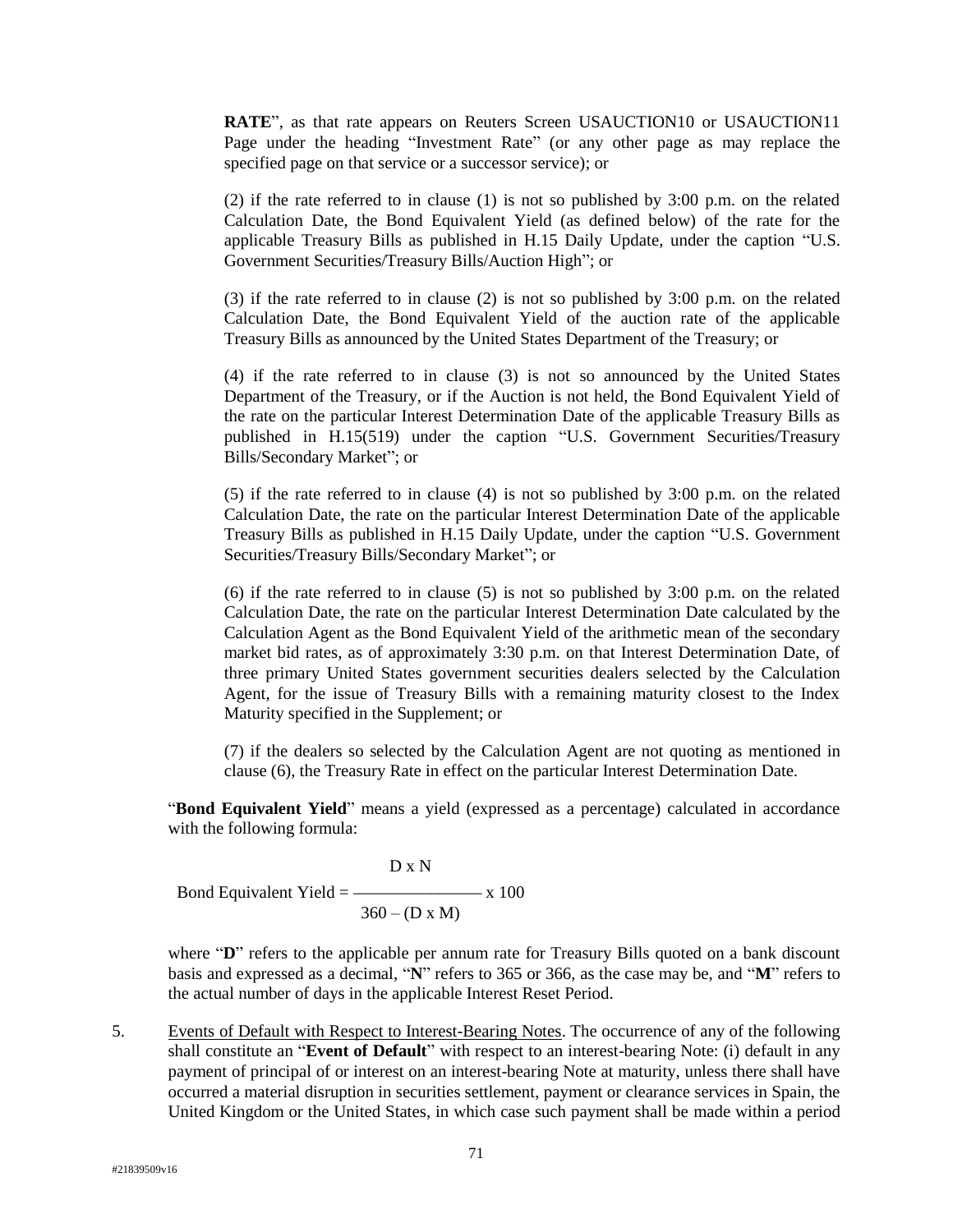of three days after when such payment is due at maturity; (ii) the Issuer makes any compromise arrangement with its creditors generally, including the entering into any form of moratorium with its creditors generally; (iii) a court having jurisdiction shall have entered a decree or order for relief in respect of the Issuer in an involuntary case under any applicable bankruptcy, insolvency or other similar law currently or hereafter in effect, or shall have appointed a receiver, administrator, liquidator, custodian, trustee or sequestrator (or similar officer) with respect to the whole or substantially the whole of the assets of the Issuer and any such decree, order or appointment is not removed, discharged or withdrawn within 60 days thereafter; or (iv) the Issuer shall commence a voluntary case under any applicable bankruptcy, insolvency or other similar law currently or hereafter in effect, or consent to the entry of an order for relief in an involuntary case under any such law, or consent to the appointment of or taking possession by a receiver, administrator, liquidator, assignee, custodian, trustee or sequestrator (or similar official), with respect to the whole or substantially the whole of the assets of the Issuer or make any general assignment for the benefit of creditors.

Upon the occurrence of an Event of Default with respect to an interest-bearing Note, the principal of each obligation evidenced by such interest-bearing Note (together with any interest accrued and unpaid thereon) shall become, without any notice or demand, immediately due and payable.<sup>2</sup>

Notwithstanding the above, any Resolution (as defined below) or Early Intervention (as defined below) with respect to the Issuer will not, in and of itself and without regard to any other fact or circumstance, constitute an Event of Default under items (iii) and (iv) set forth above with respect to any interest-bearing Note. In addition, neither (i) a reduction or cancellation, in part or in full, of the Amounts Due (as defined herein) on a Note, or the conversion thereof into another security or obligation of the Issuer or another person, in each case as a result of the exercise of the Spanish Bail-in Power by the Relevant Spanish Resolution Authority with respect to the Issuer, nor (ii) the exercise of the Spanish Bail-in Power by the Relevant Spanish Resolution Authority with respect to a Note, will constitute an Event of Default. In addition, no repayment or payment of Amounts Due on a Note will become due and payable or be paid after the exercise of the Spanish Bail-in Power by the Relevant Spanish Resolution Authority if and to the extent such amounts have been reduced, converted, cancelled, amended or altered as a result of such exercise.

"**Early Intervention**" means, with respect to any Regulated Entity, that any Relevant Spanish Resolution Authority or the European Central Bank shall have announced or determined that such Regulated Entity has or shall become the subject of an "early intervention" (*actuación temprana*) as such term is defined in Law 11/2015.

"**Resolution**" means, with respect to any Regulated Entity, that any Relevant Spanish Resolution Authority shall have announced or determined that such Regulated Entity has or shall become the subject of a "resolution" (*resolución*) as such term is defined in Law 11/2015.

6. Final Maturity. The stated maturity date (the "**Stated Maturity Date**") for any Note will be the date so specified in the Supplement, which shall be no later than 364 days from the date of issuance with no unilateral rights to roll over or extend. On its Stated Maturity Date, or any date prior to the Stated Maturity Date on which the particular Note becomes due and payable by the declaration of acceleration, each such date being referred to as a "**Maturity Date**", the principal

 $\frac{1}{2}$ Unlike single payment notes, where a default arises only at the stated maturity, interest-bearing notes with multiple payment dates should contain a default provision permitting acceleration of the maturity if the Issuer defaults on an interest payment.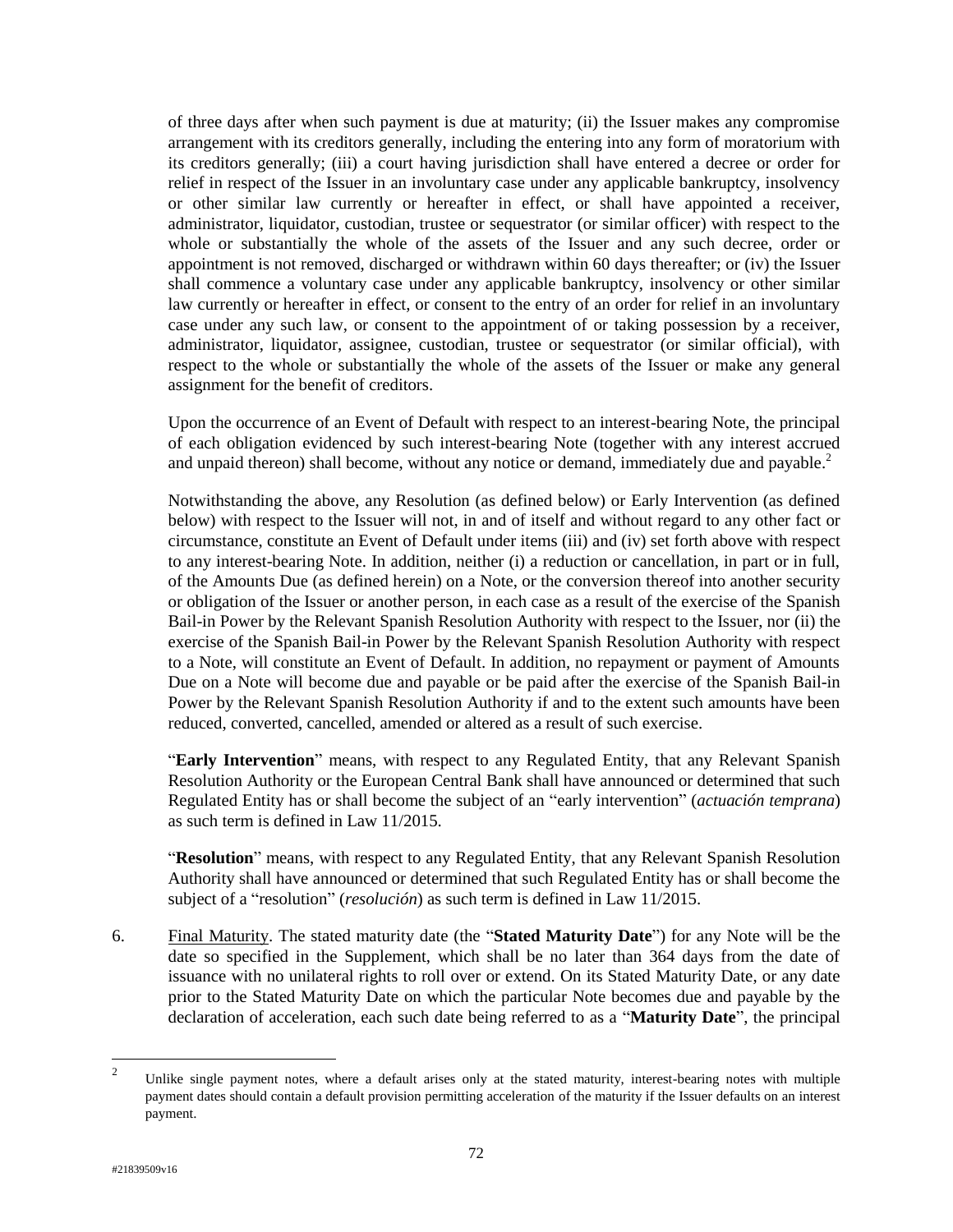amount of each Note, together with accrued and unpaid interest thereon, if any, will be immediately due and payable.

7. Agreement with Respect to the Exercise of Spanish Bail-in Power. Notwithstanding any other term of the Notes, the Amended and Restated Issuing and Paying Agency Agreement (as defined herein) or any other agreements, arrangements, or understandings between the Issuer and any holder of a Note, by its acquisition or acceptance of a Note, each holder of a Note (which, for these purposes, includes each holder of a beneficial interest in a Note) acknowledges, accepts, consents and agrees to be bound by (i) the exercise and the effects of the exercise of the Spanish Bail-in Power by the Relevant Spanish Resolution Authority, which may be imposed with or without any prior notice with respect to the Notes, and which exercise (without limitation) may include and result in any of the following, or some combination thereof: (1) the reduction or cancellation of all, or a portion, of the Amounts Due on any Note; (2) the conversion of all, or a portion, of the Amounts Due on any Note into shares, other securities or other obligations of the Issuer or another person (and the issue to or conferral on such holder of any such shares, securities or obligations), including by means of an amendment, modification or variation of the terms of any Note; (3) the cancellation of any Note; and (4) the amendment or alteration of the maturity of, or amendment of the amount of interest payable on, any Note, or the date on which the interest becomes payable, including by suspending payment for a temporary period; and (ii) the variation of the terms of any Note, if necessary, to give effect to the exercise of the Spanish Bail-in Power by the Relevant Spanish Resolution Authority.

By its acquisition or acceptance of a Note, each holder acknowledges and agrees that neither a reduction or cancellation, in part or in full, of the Amounts Due on any Note or the conversion thereof into another security or obligation of the Issuer or another person, in each case as a result of the exercise of the Spanish Bail-in Power by the Relevant Spanish Resolution Authority with respect to the Issuer, nor the exercise of the Spanish Bail-in Power by the Relevant Spanish Resolution Authority with respect to any Note, will give rise to a default or Event of Default with respect to any Note or under the Amended and Restated Issuing and Paying Agency Agreement. By its acquisition or acceptance of any Note, each holder further acknowledges and agrees that no repayment or payment of Amounts Due on any Note will become due and payable or be paid after the exercise of the Spanish Bail-in Power by the Relevant Spanish Resolution Authority, if and to the extent that such amounts have been reduced, converted, cancelled, amended or altered as a result of such exercise.

By its acquisition or acceptance of a Note, each holder will waive any and all claims, in law and/or in equity, against the Issuing and Paying Agent for, agree not to initiate a suit against the Issuing and Paying Agent in respect of, and agree that the Issuing and Paying Agent will not be liable for, any action that the Issuing and Paying Agent takes, or abstains from taking, in either case in accordance with the exercise of the Spanish Bail-in Power by the Relevant Spanish Resolution Authority with respect to any Note. Additionally, by its acquisition or acceptance of any Note, each holder will acknowledge and agree that, upon the exercise of the Spanish Bail-in Power by the Relevant Spanish Resolution Authority with respect to any Note, the Amended and Restated Issuing and Paying Agency Agreement will not impose any duties upon the Issuing and Paying Agent whatsoever with respect to the exercise of the Spanish Bail-in Power by the Relevant Spanish Resolution Authority.

By its acquisition or acceptance of a Note, each holder shall be deemed to have authorized, directed and requested DTC and any direct participant in DTC or other intermediary through which it holds such securities to take any and all necessary action, if required, to implement the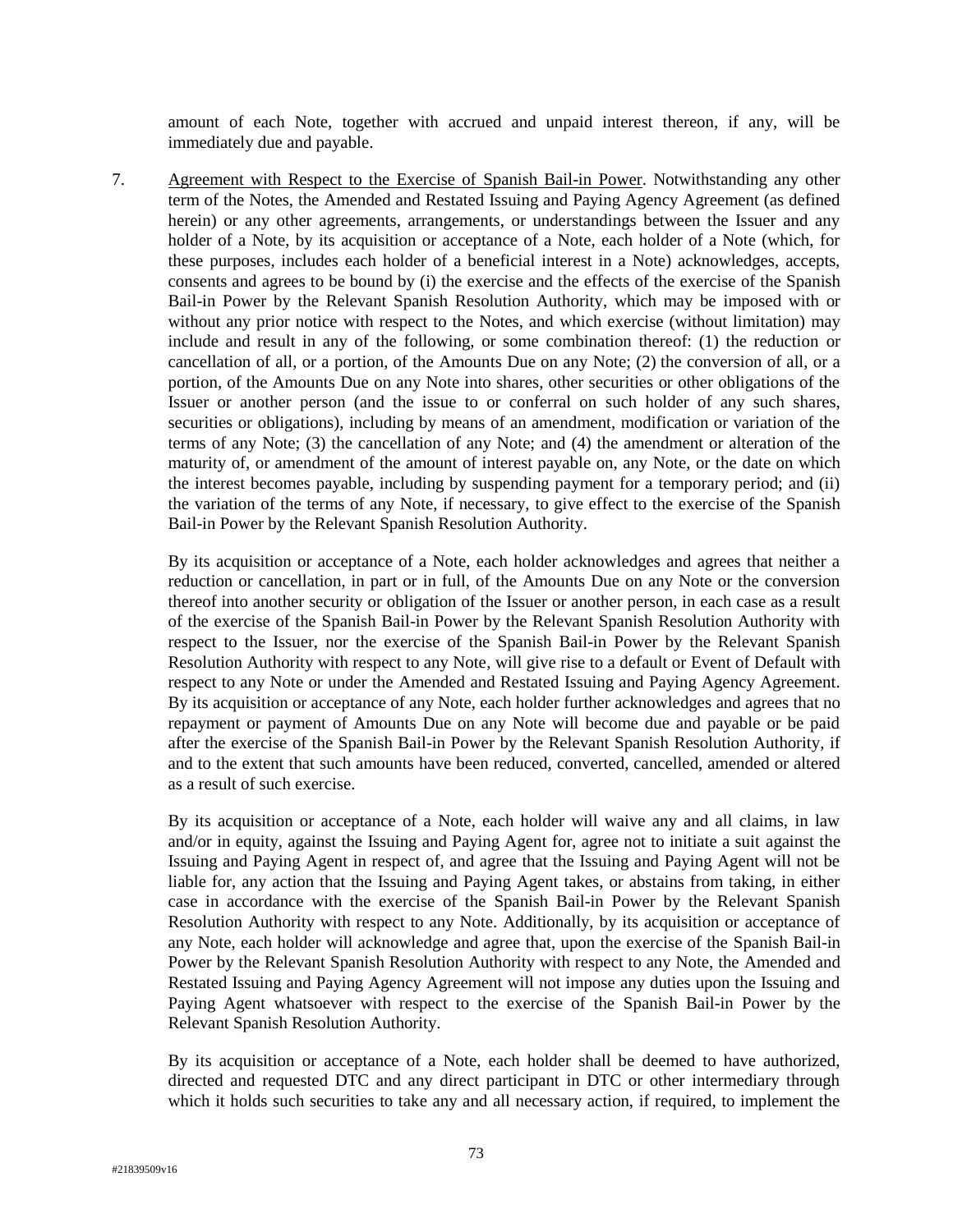exercise of the Spanish Bail-in Power with respect to such Note as it may be imposed, without any further action or direction on the part of such holder.

Each holder that acquires a Note in the secondary market or otherwise shall be deemed to acknowledge and agree to be bound by and consent to the above and to the provisions specified in the Amended and Restated Issuing and Paying Agency Agreement to the same extent as the holders that acquire Notes upon their initial issuance.

Upon the exercise of the Spanish Bail-in Power by the Relevant Spanish Resolution Authority with respect to any Note, the Issuer or the Relevant Spanish Resolution Authority (as the case may be) will provide a written notice to DTC, as soon as practicable, regarding such exercise of the Spanish Bail-in Power for purposes of notifying the holders of such securities. The Issuer will also deliver a copy of such notice to the Issuing and Paying Agent for information purposes.

"**Amounts Due**" with respect to any Note means the principal amount of or outstanding amount (if applicable), together with any accrued but unpaid interest and any other amounts due on such Note (including Additional Amounts). References to such amounts will include amounts that have become due and payable, but which have not been paid, prior to the exercise of the Spanish Bail-in Power by the Relevant Spanish Resolution Authority.

"**Law 11/2015**" means Spanish Law 11/2015 of June 18, on the recovery and resolution of credit institutions and investment firms (*Ley 11/2015, de 18 de junio, de recuperación y resolución de entidades de crédito y empresas de servicios de inversión*), as amended, replaced or supplemented from time to time.

"**RD 1012/2015**" means Royal Decree 1012/2015 of November 6, by virtue of which Law 11/2015 is developed and Royal Decree 2606/1996, of December 20, on credit entities deposit guarantee fund is amended, as amended, replaced or supplemented from time to time.

"**Regulated Entity**" means any entity to which Law 11/2015 applies, as provided under Article 1.2 of Law 11/2015. *The Issuer is a Regulated Entity as of the date hereof.*

"**Relevant Spanish Resolution Authority**" means the Spanish Fund for the Orderly Restructuring of Banks (*Fondo de Restructuración Ordenada Bancaria*), the European Single Resolution Mechanism, the Bank of Spain, the Spanish Securities Market Commission (CNMV) or any other entity with the authority to exercise the resolution tools (such as the Spanish Bail-in Power) and powers contained in Law 11/2015 from time to time.

"**Spanish Bail-in Power**" means any write-down, conversion, transfer, modification or suspension power existing from time to time under, and exercised in compliance with, any laws, regulations, rules or requirements in effect in the Kingdom of Spain, relating to the transposition of Directive 2014/59/EU of the European Parliament and the Council of the European Union of May 15, 2014 establishing a framework for the recovery and resolution of credit institutions and investment firms, as amended from time to time, including, but not limited to, (i) Law 11/2015; (ii) RD 1012/2015; (iii) Regulation (EU) No. 806/2014 of the European Parliament and of the Council of July 15, 2014 establishing uniform rules and a uniform procedure for the resolution of credit institutions and certain investment firms in the framework of the Single Resolution Mechanism and the Single Resolution Fund and amending Regulation (EU) No. 1093/2010, as amended, replaced or supplemented from time to time; and (iv) any other instruments, rules or standards made or implemented in connection with either (i), (ii) or (iii), pursuant to which any obligation of a Regulated Entity (or an affiliate of such Regulated Entity) can be reduced (which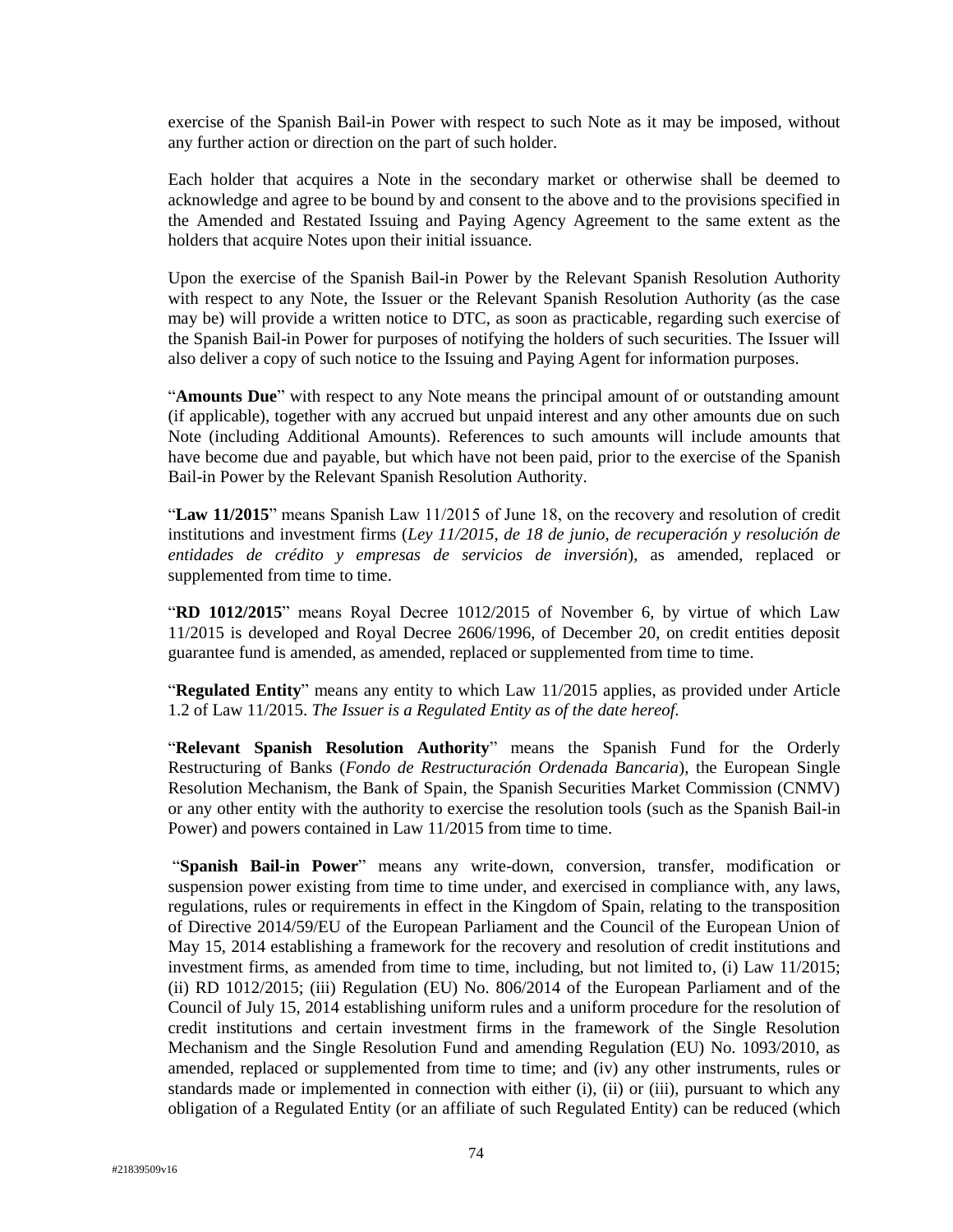may result in the reduction of the relevant claim to zero), cancelled, modified, transferred or converted into shares, other securities or other obligations of such Regulated Entity or any other person (or suspended for a temporary period).

- 8. Obligation Absolute. Except for Section 20 (*Agreement with Respect to the Taking of Regulatory Bail-in Actions*) of the Amended and Restated Issuing and Paying Agency Agreement dated as of January 30, 2017 between the Issuer and the Issuing and Paying Agent under which the Notes are issued (the "**Amended and Restated Issuing and Paying Agency Agreement**"), no provision of such agreement shall alter or impair the obligation of the Issuer, which, except as provided in Section 20 of such agreement and Section 7 hereof, is absolute and unconditional, to pay the principal of and accrued and unpaid interest, if any, on each Note at the times, place and rate, and in the coin or currency, herein prescribed.
- 9. Governing Law. The Notes (other than paragraph 2 under "Status of the Notes") will be governed by, and shall be construed in accordance with, New York law. The status of the Notes will be governed by, and shall be construed in accordance with, Spanish law. The Notes will be issued in accordance with the formalities prescribed by Spanish law.
- 10. Supplement. Any term contained in the Supplement shall supersede any conflicting term contained herein.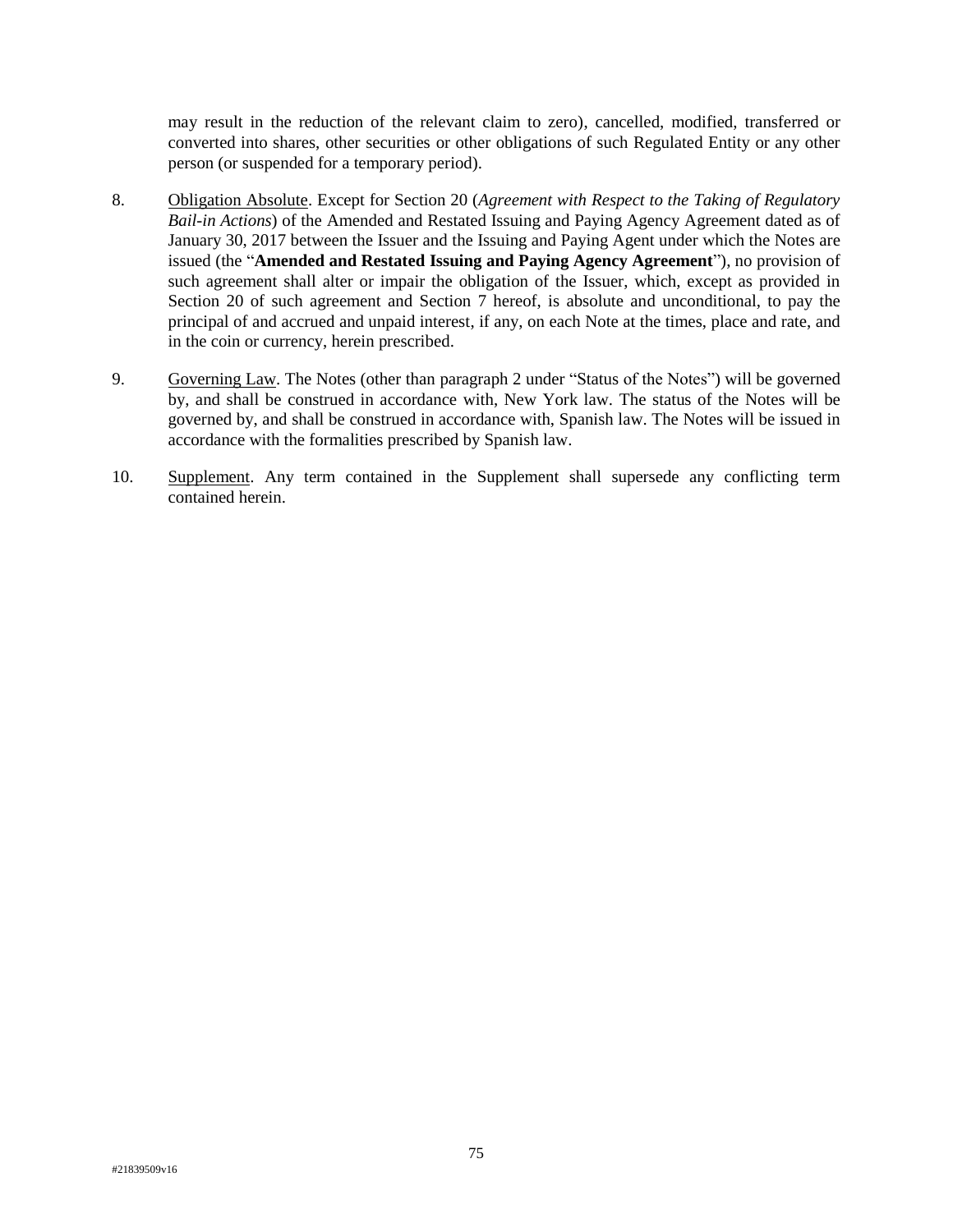#### **FORM OF LISTING TERM SHEET FOR NOTES**

*The document below is the form of the Listing Term Sheet for purposes of summarizing the terms and conditions, including the Final Terms, in respect of each issue of Notes issued under the Program and which will be completed by BBVA with respect to each such issue and submitted to the Irish Stock Exchange plc for the purpose of listing.*

## **NOT FOR PUBLICATION OR DISTRIBUTION, DIRECTLY OR INDIRECTLY, IN OR INTO THE UNITED STATES, CANADA, JAPAN OR AUSTRALIA.**

#### **BANCO BILBAO VIZCAYA ARGENTARIA, S.A. (the "Issuer" or "BBVA")**

#### **U.S.\$10,000,000,000 U.S. Commercial Paper Program (the "Program")**

#### **Issue of [Aggregate Principal Amount of Notes] [Title of Notes]**

## **PART A – CONTRACTUAL TERMS**

This document constitutes the Listing Term Sheet in relation to the Notes referred to above (the "**Notes**"), including summarizing the Final Terms required to list and have admitted to trading the issue of the Notes described herein, pursuant to the U.S.\$10,000,000,000 U.S. Commercial Paper Program of Banco Bilbao Vizcaya Argentaria, S.A. The Final Terms in relation to the issue of the Notes are set out in the records of BBVA (the "**Underlying Records**"), as maintained by The Bank of New York Mellon as issuing and paying agent (the "**Issuing and Paying Agent**"). Terms defined in the Listing Prospectus dated January 30, 2017 (as amended, updated or supplemented from time to time, the "**Listing Prospectus**"), unless indicated to the contrary, have the same meanings where used in this Term Sheet. Reference is made to the Listing Prospectus for a description of BBVA, the Program and certain other matters.

For full information on BBVA and the offer of the Notes described herein, this Listing Term Sheet must be read in conjunction with the Final Terms set out in the Underlying Records and the Listing Prospectus, including as supplemented. The Listing Prospectus, and any supplemental Listing Prospectus, are available for viewing during normal business hours at the executive offices of BBVA at Calle Azul, 4, 28050 Madrid, Spain, and at the offices of the Issuing and Paying Agent at 101 Barclay Street, New York, New York 10286, USA. Copies of the Final Terms are available from the specified office of the Issuing and Paying Agent set out above and through the electronic Note information systems operated by the Issuing and Paying Agent.

The particulars to be specified in relation to the issue of the Notes are as follows:

[*Include whichever of the following apply or specify as "Not Applicable" (N/A). Note that the numbering should remain as set out below, even if "Not Applicable" is indicated for individual paragraphs or subparagraphs. Italics denote guidance for completing the Final Terms.*]

- 1. Issuer: Banco Bilbao Vizcaya Argentaria, S.A.
- 2. Type of Note: Commercial Paper
- 3. Dealer(s): [ ]
- 4. Aggregate Principal Amount: U.S.\$[ ]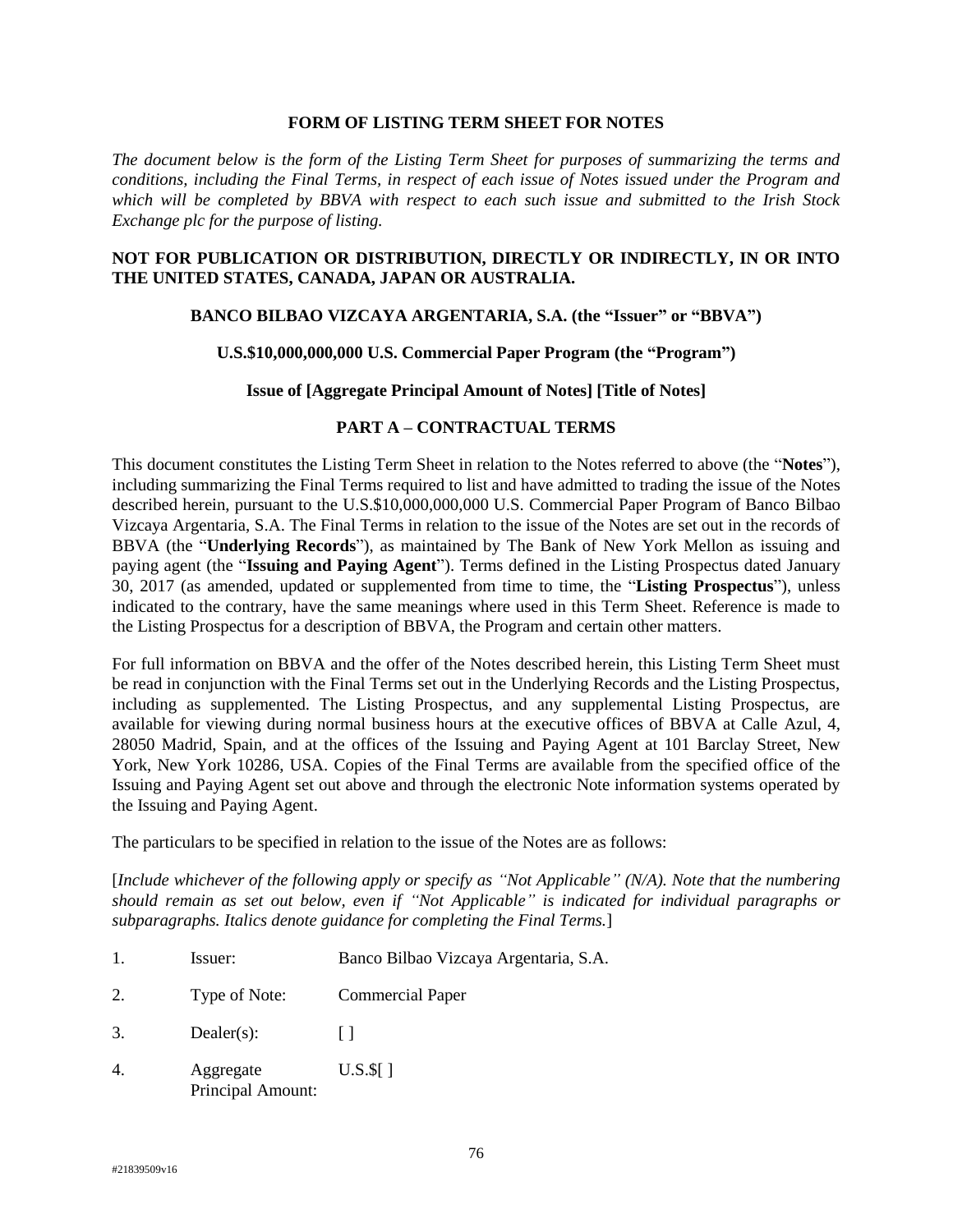| 5.  | <b>Issue Date:</b>                                                                          |                                                                                                                                  |
|-----|---------------------------------------------------------------------------------------------|----------------------------------------------------------------------------------------------------------------------------------|
| 6.  | <b>Maturity Date:</b>                                                                       | $\lceil \cdot \rceil$ [May not be less than one day nor more than 364 days with no rights<br>to unilaterally roll over or extend |
| 7.  | Issue Price (for<br>interest-bearing<br>Notes) or discount<br>rate (for discount<br>Notes): | $U.S.\$ [ ]                                                                                                                      |
| 8.  | Denominations:                                                                              | Minimum of \$250,000 and available in multiples of \$1,000 thereafter.                                                           |
| 9.  | <b>Event of Default</b><br>Redemption<br>Amount:                                            | Not applicable to discount notes. For interest-bearing notes, at par plus<br>accrued and unpaid interest.                        |
| 10. | Delivery:                                                                                   | Against payment.                                                                                                                 |

# **PROVISIONS RELATING TO INTEREST (IF ANY) PAYABLE**

| 11. | <b>Fixed Rate Note</b><br><b>Provisions</b>                                                | [Applicable/Not Applicable]<br>[If not applicable, delete the remaining subparagraphs of this<br>paragraph]         |
|-----|--------------------------------------------------------------------------------------------|---------------------------------------------------------------------------------------------------------------------|
|     | $(i)$ Rate $[(s)]$ of<br>Interest:                                                         | [ ] [percent, per annum]                                                                                            |
|     | (ii) Interest<br>Payment Date(s):                                                          | $\lceil \cdot \rceil$ [Not applicable if all interest is paid on the Maturity Date]                                 |
|     | (iii) Computation<br>Period (if other<br>than 360-day year<br>of twelve 30-day<br>months): | [Not Applicable/give details]                                                                                       |
| 12. | <b>Floating Rate</b><br><b>Note Provisions</b>                                             | [Applicable/Not Applicable]<br>[If not applicable, delete the remaining subparagraphs of this<br><i>paragraph</i> ] |
|     | (i) Interest Rate<br>Basis and Index<br>Maturity:                                          | [] months [LIBOR/CD/COMMERCIAL<br>PAPER/FEDERAL FUNDS/PRIME/TREASURY]                                               |
|     | (ii) Interest Reset<br>Date(s):                                                            | $\left[ \ \right]$                                                                                                  |
|     | (iii) Interest<br>Determination                                                            | Γl                                                                                                                  |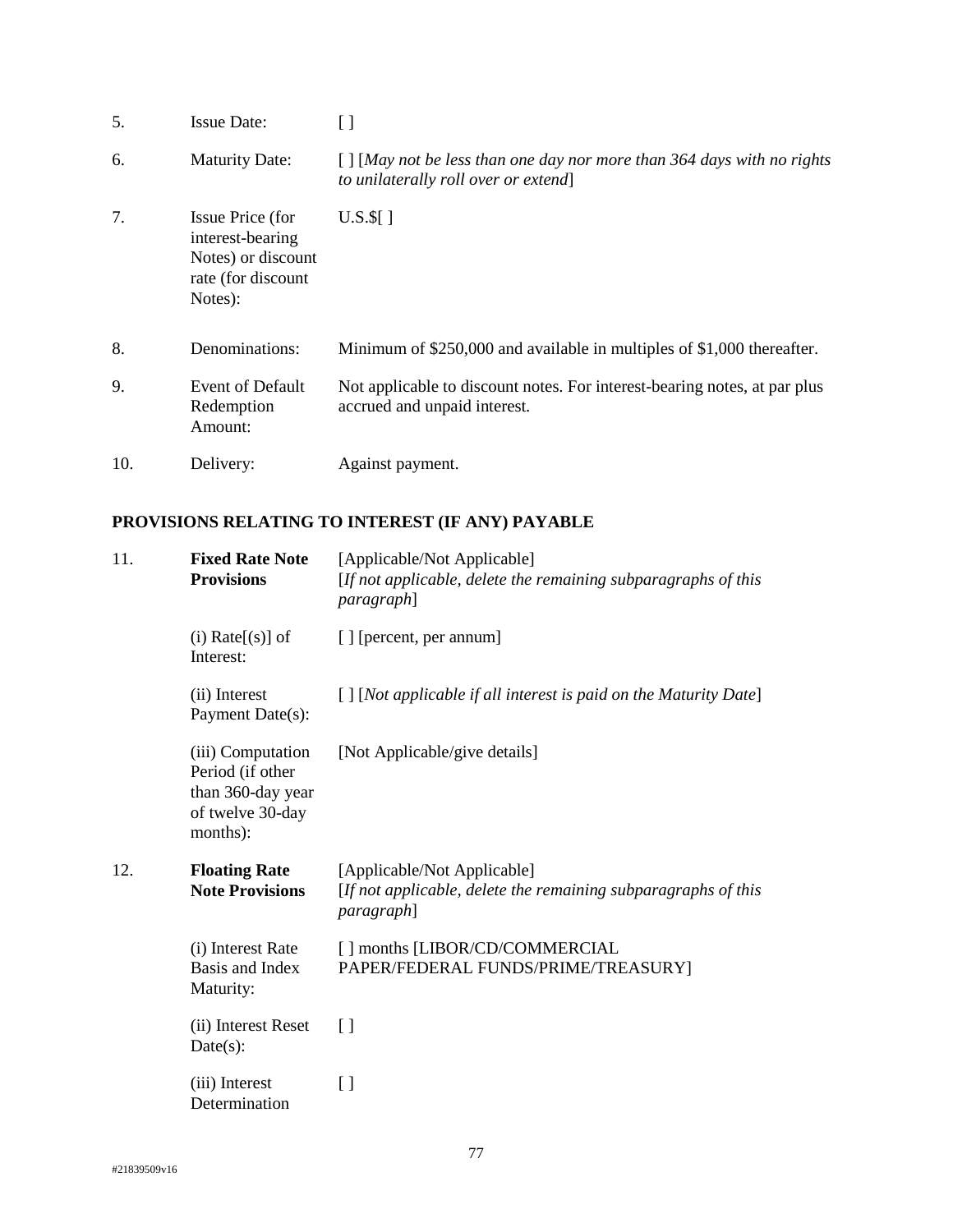# Date(s):

| (iv) Spread (plus<br>or minus) (if any):                                                                                                                                                | $[+/]-]$ ] basis points per annum |
|-----------------------------------------------------------------------------------------------------------------------------------------------------------------------------------------|-----------------------------------|
| (v) Spread<br>multiplier (if any):                                                                                                                                                      | []                                |
| (vi) Interest<br>Payment Period:                                                                                                                                                        | []                                |
| (vii) Interest<br>Payment Month(s)<br>(if any):                                                                                                                                         | [ ]                               |
| (viii) Interest<br>Payment Date(s)<br>(if any):                                                                                                                                         | []                                |
| (ix) Interest Reset<br>Period:                                                                                                                                                          | []                                |
| (x) Calculation<br>Agent (party<br>responsible for<br>calculating the<br>Rate(s) of Interest<br>and/or Interest<br>Amount(s) (if not<br>the Issuing and<br>Paying Agent):               | []                                |
| (xi) Calculation<br>Date:                                                                                                                                                               | []                                |
| (xii) Regular<br><b>Record Date:</b>                                                                                                                                                    | []                                |
| (xiii) Business<br>Day Convention:                                                                                                                                                      | [ ]                               |
| (xiv) Any other<br>terms relating to<br>the method of<br>calculating interest<br>on floating rate<br>Notes, if different<br>from those set out<br>in the terms and<br>conditions of the | [Not Applicable/give details]     |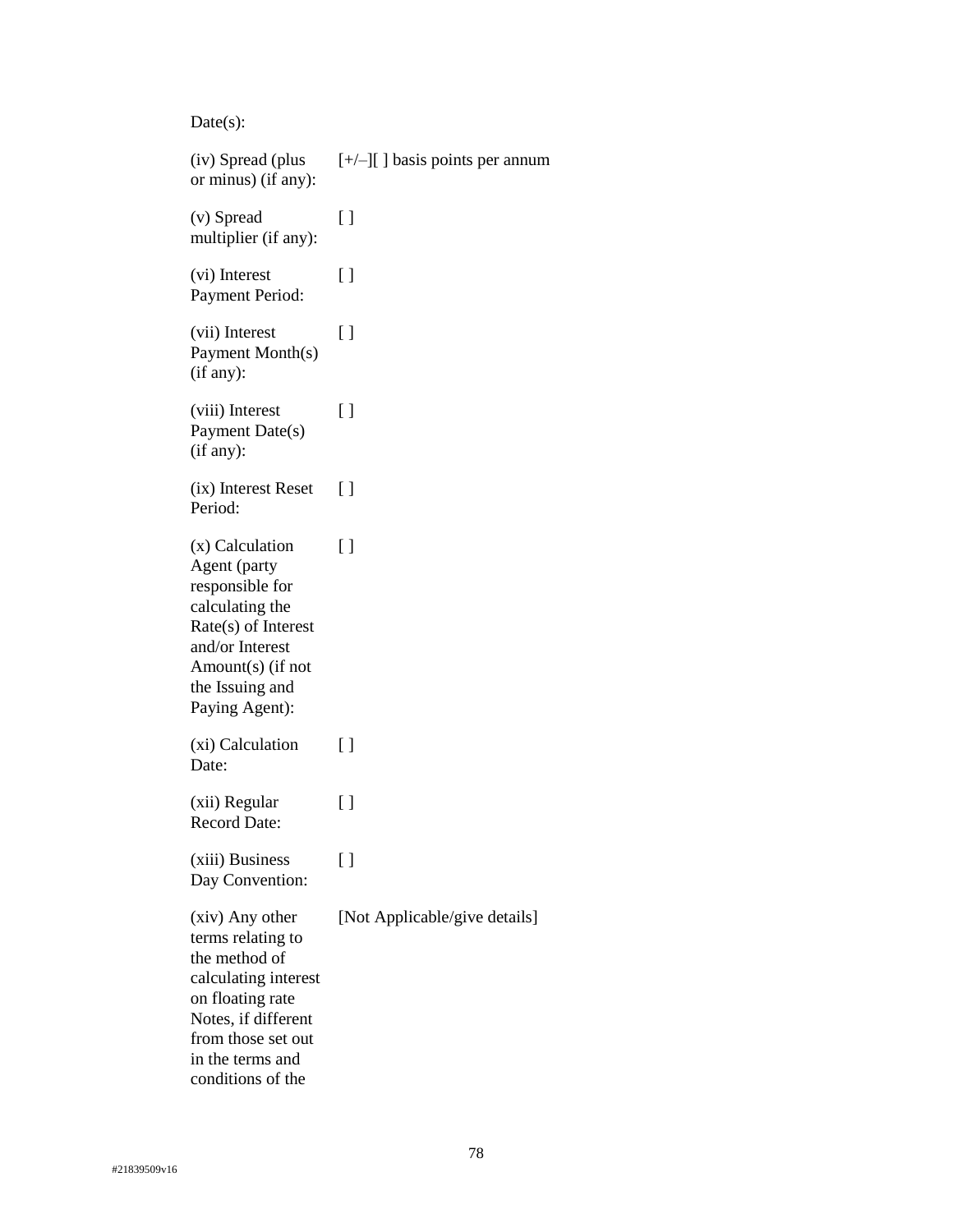Notes:

#### **GENERAL PROVISIONS APPLICABLE TO THE NOTES**

| 13. | Listing and<br>Admission to<br>Trading: | Dublin (the Irish Stock Exchange plc). Application has been/is expected<br>to be made by BBVA (or on its behalf) for the Notes to be admitted to<br>trading on the regulated market of the Irish Stock Exchange with effect<br>from the Issue Date. |
|-----|-----------------------------------------|-----------------------------------------------------------------------------------------------------------------------------------------------------------------------------------------------------------------------------------------------------|
| 14. | Ratings:                                | BBVA has not applied for ratings to be assigned to the Notes. However,<br>ratings allocated to the Program are as follows:                                                                                                                          |
|     |                                         | [Standard & Poor's Credit Market Services Europe Limited: []]                                                                                                                                                                                       |
|     |                                         | [Fitch Ratings España, S.A.U.: []]                                                                                                                                                                                                                  |
|     |                                         | [Moody's Investors Service España, S.A.: []]                                                                                                                                                                                                        |
|     |                                         | [Need to include a brief explanation of the meaning of the ratings if this<br>has previously been published by the rating provider.]                                                                                                                |
| 15. | <b>Clearing System:</b>                 | The Depository Trust Company                                                                                                                                                                                                                        |
| 16. | Issuing and<br>Paying Agent:            | The Bank of New York Mellon                                                                                                                                                                                                                         |
| 17. | <b>CUSIP No.:</b>                       | $\left[ \ \right]$                                                                                                                                                                                                                                  |
| 18. | Common<br>Code/ISIN Code:               | [] [consists of a two-letter country code, the CUSIP No. and a single<br>check digit]                                                                                                                                                               |

# **LISTING AND ADMISSION TO TRADING APPLICATION**

This document constitutes the Listing Term Sheet in relation to the Notes, including summarizing the Final Terms required to list and have admitted to trading the issue of the Notes described herein, pursuant to the U.S.\$10,000,000,000 U.S. Commercial Paper Program of Banco Bilbao Vizcaya Argentaria, S.A.

## **RESPONSIBILITY**

BBVA accepts responsibility for the information contained in this Listing Term Sheet.

**This document is not an offer of securities for sale in the United States. The securities to which this document relates have not been, and will not be, registered under the U.S. Securities Act of 1933, as amended (the "Act"), or the securities laws of any state or other jurisdiction of the United States, and may not be offered or sold in the United States absent registration or an exemption from registration under the Act. There will be no public offering of the securities in the United States.**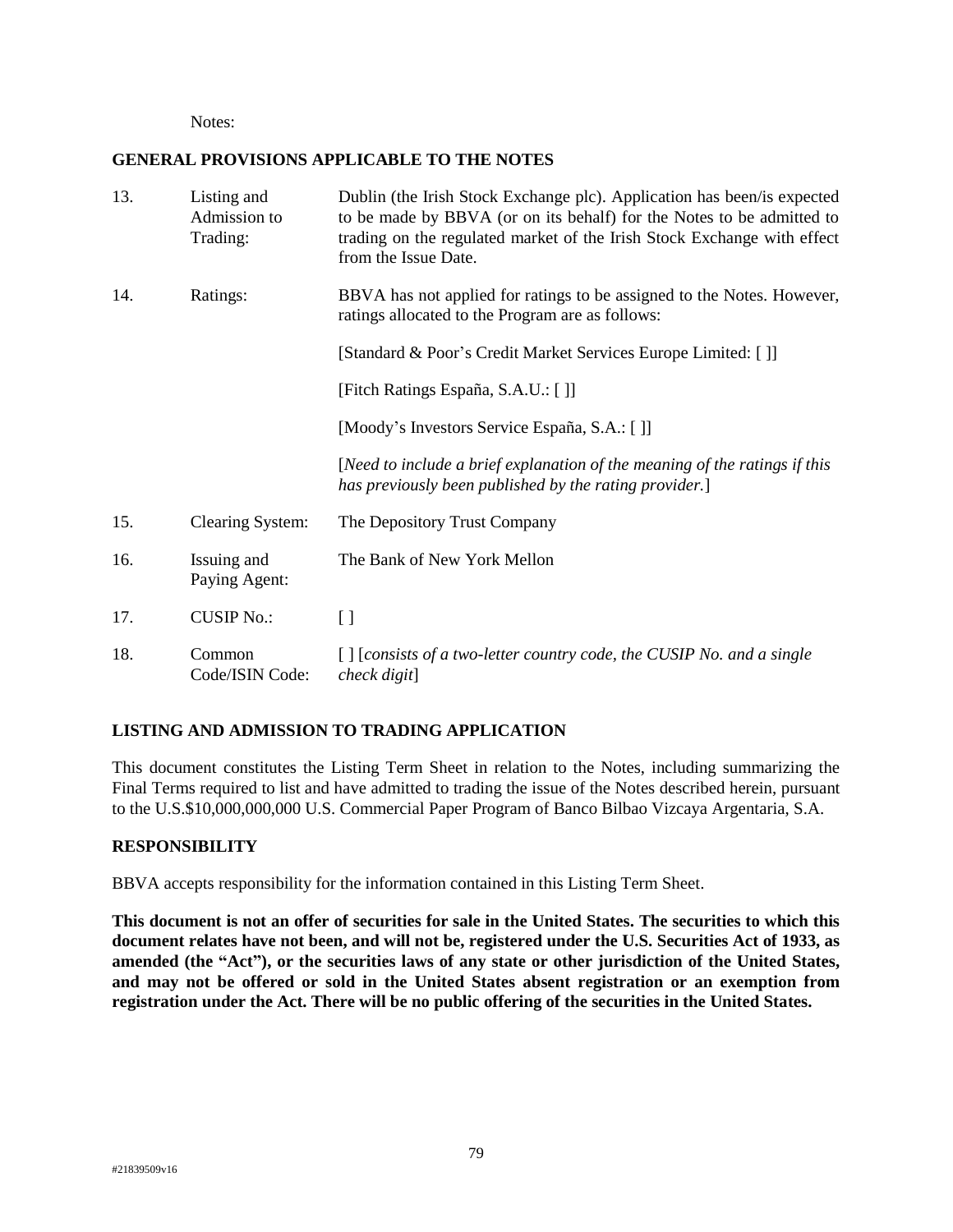Signed on behalf of **BANCO BILBAO VIZCAYA ARGENTARIA, S.A.** 

By: *(duly authorized)*

Dated: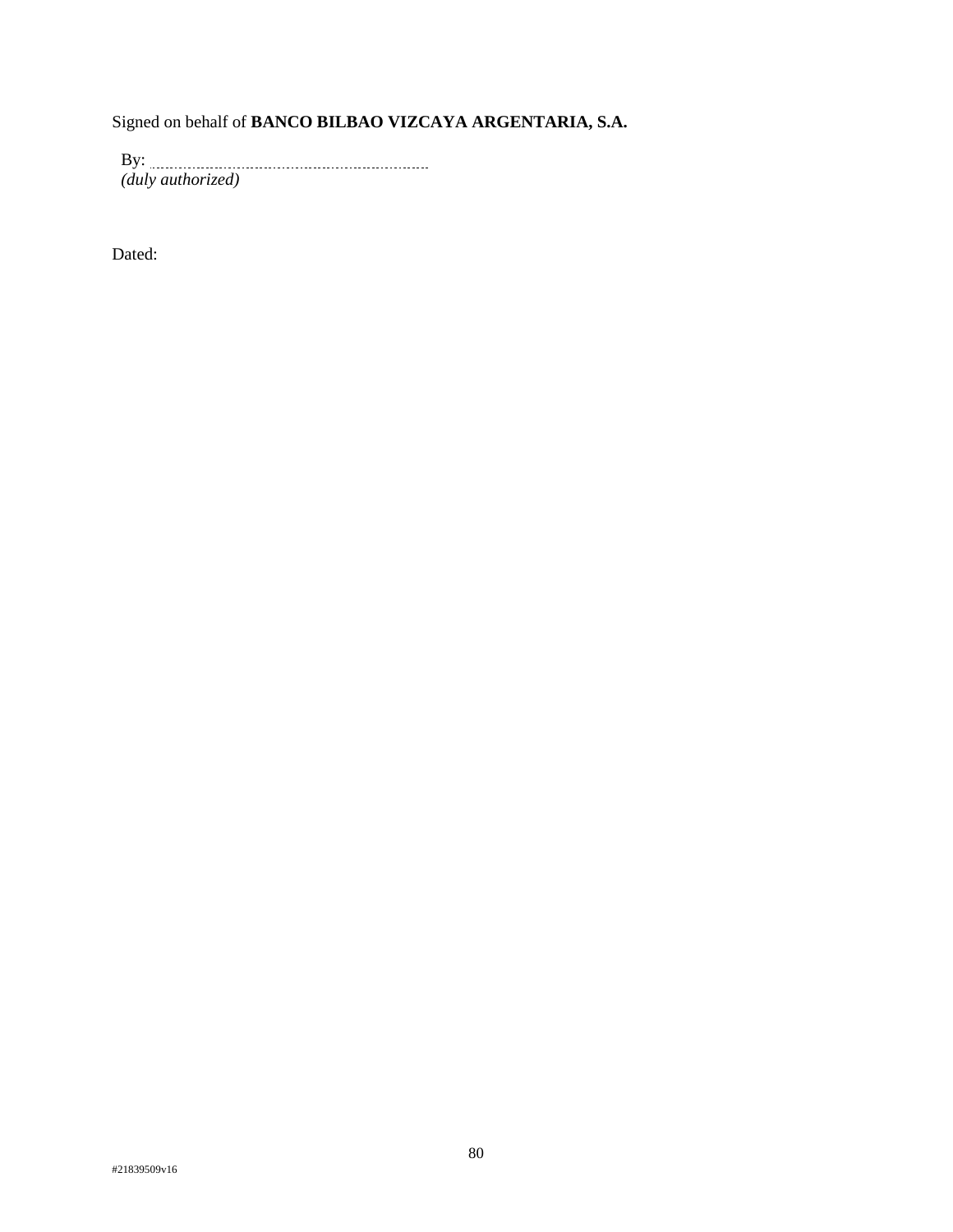## **PART B – OTHER INFORMATION**

## **1. INTEREST OF NATURAL AND LEGAL PERSONS INVOLVED IN THE ISSUE**

*Need to include a description of any interest, including conflicting ones, that is material to the*  issue/offer, detailing the persons involved and the nature of the interest. May be satisfied by the *inclusion of the following statement:*

Other than any fees payable to the Dealers, so far as BBVA is aware, no person involved in the offer of the Notes has an interest material to the offer.

## **2. ESTIMATED TOTAL EXPENSES RELATED TO THE ADMISSION TO TRADING**

Estimated total expenses: []

## **3.** [*Fixed Rate Notes and Discount Notes only* - **YIELD<sup>3</sup>**

Indication of yield: [ ]]

 $\overline{a}$ 

 $3$  To be marked "not applicable" in the case of Discount Notes for which a discount rate is applicable.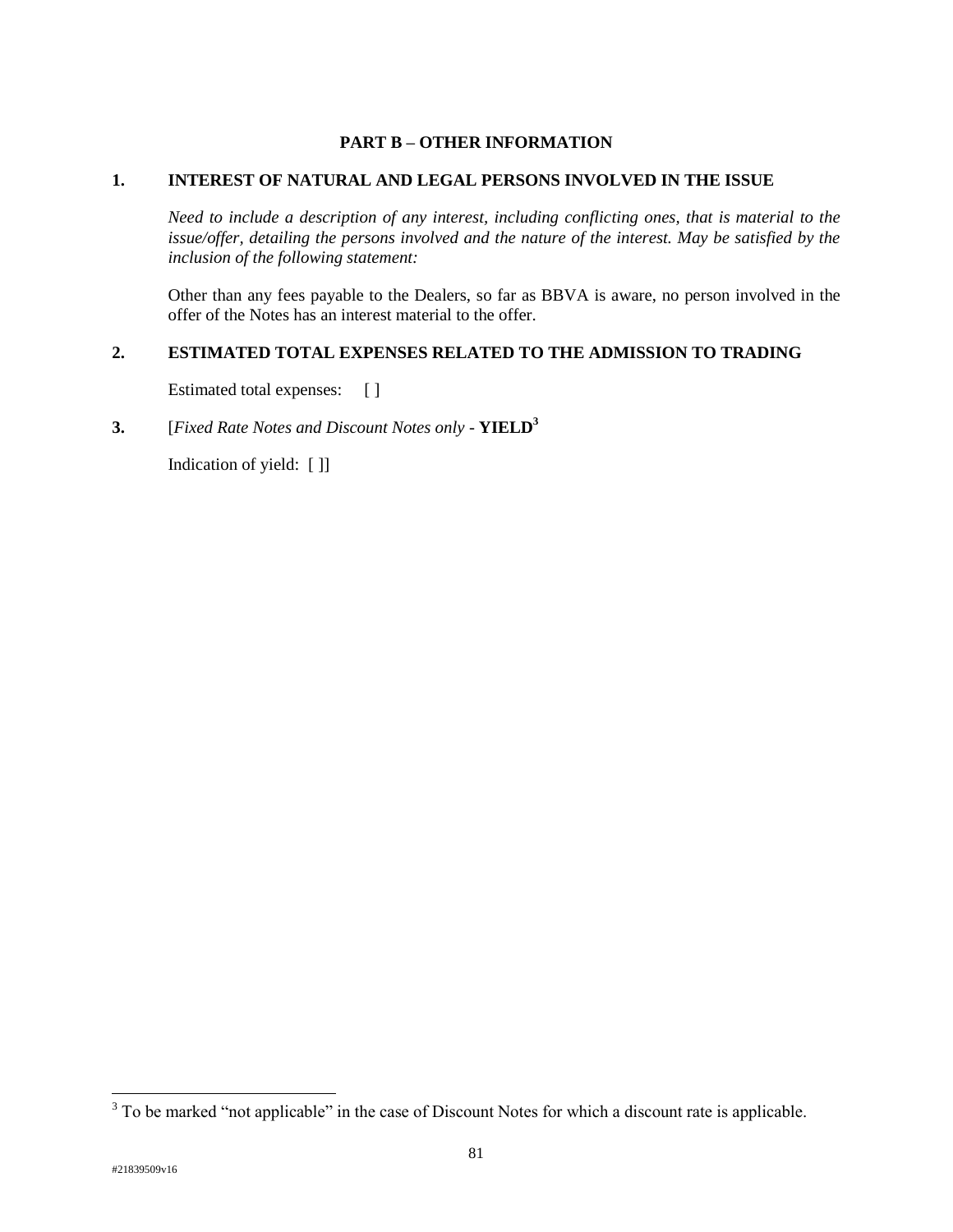## **TAXATION**

#### **Spanish Tax Considerations**

*The following is a general description of certain Spanish tax considerations relating to the Notes. The information provided below does not purport to be a complete analysis of the tax law and practice currently applicable in Spain and does not purport to address the tax consequences applicable to all categories of investors, some of which may be subject to special rules. Prospective purchasers of the Notes are advised to consult their own tax advisers as to the tax consequences, including those under the tax laws of the country of which they are resident, of purchasing, owning and disposing of Notes. The summary set out below is based upon Spanish law as in effect on the date of this Listing Prospectus and is subject to any change in such law that may take effect after such date. References in this section to Noteholders include the beneficial owners of the Notes. The statements regarding Spanish law and practice set forth below assume that the Notes will be issued, and transfers thereof will be made, in accordance with the Spanish law.*

*Prospective investors should consult their own tax advisers who can provide them with personalized advice based on their particular circumstances. Investors should also evaluate legislative changes such as those represented by the regulations which could be adopted in the future.*

#### **Acquisition of the Notes**

The issue of, subscription for, transfer and acquisition of the Notes is exempt from Transfer and Stamp Tax (*Impuesto sobre Transmisiones Patrimoniales y Actos Jurídicos Documentados*) and Value Added Tax (*Impuesto sobre el Valor Añadido*) under Spanish law.

## **Taxation on the income and transfer of the Notes**

The tax treatment of the acquisition, holding and subsequent transfer of the Notes is summarized below and is based on the tax regime applicable to the Notes pursuant to Royal Legislative Decree 5/2004 of March 5, 2004, approving the consolidated text of the Non-Resident Income Tax Law (*Impuesto sobre la Renta de los no Residentes)*, as amended by Law 26/2014 of November 27 ("**NRIT Law**"), Law 27/2014, of November 27, concerning Corporate Income Tax (*Impuesto sobre Sociedades*) ("**CIT Law**"), Law 35/2006 of November 28, 2006 concerning Personal Income Tax (*Impuesto sobre la Renta de las Personas Físicas*) as amended by Law 26/2014 of November 27 ("**PIT Law**"), Law 19/1991 of June 6, 1991 approving the Wealth Tax Law (*Impuesto sobre el Patrimonio*) and Law 29/1987 of December 18, 1987, approving the Inheritance and Gift Tax Law (*Impuesto sobre Sucesiones y Donaciones*).

The summary below also considers the rules for the implementation of such regulations (Royal Decree 1776/2004 of July 30, 2004, approving the Non-Resident Income Tax Regulations as amended by Royal Decree 633/2015 of July 10, Royal Decree 439/2007 of March 30, 2007, approving the Individual Income Tax Regulations as amended by Royal Decree 633/2015 of July 10, and Royal Decree 634/2015 of July 10, approving the Corporate Income Tax Regulations).

Additionally, the summary below considers Spanish legislation relating to the issuance of preferred securities and debt securities issued by Spanish financial and non-financial entities, either directly or through a subsidiary (Law 10/2014) and Royal Decree 1065/2007, of July 27, approving the General Regulations relating to tax inspection and management procedures and developing a common set of procedures for tax application ("**RD 1065/2007**").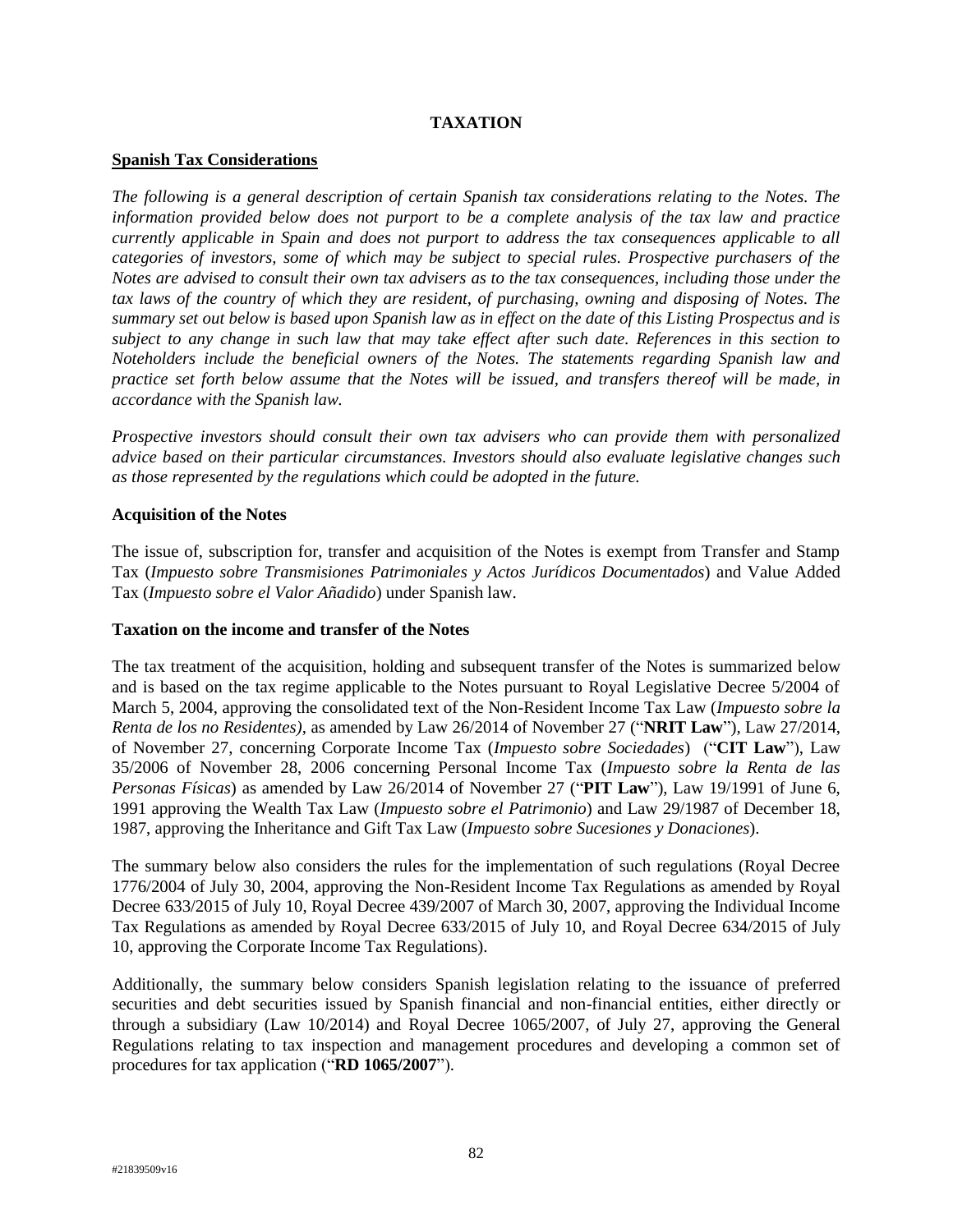#### *Income obtained by non-resident Noteholders in respect of the Notes*

Income obtained by Noteholders who are not tax resident in Spain, both in respect of interest and in connection with the transfer or repayment at maturity of the Notes, whether or not through a permanent establishment, is considered Spanish source income and is therefore potentially subject to taxation in Spain under NRIT Law, subject to the provisions contained in any applicable tax treaty for the avoidance of double taxation ("**DTT**").

Income obtained by Noteholders who are not tax resident in Spain acting for these purposes without a permanent establishment within Spain is exempt from Non-Resident Income Tax, provided that the conditions described in "—Compliance with certain requirements in connection with income payments" are met. For these purposes, "income" means interest and the difference, if any, between the aggregate amount payable on the maturity of the Notes and the issue price of the Notes.

## *Income obtained through a permanent establishment in Spain in respect of the Notes and Corporate Income Tax taxpayers*

The holding of Notes by investors who are not resident for tax purposes in Spain will not in itself create a permanent establishment in Spain.

Income obtained by non-Spanish resident Noteholders acting through a permanent establishment in Spain in respect of the Notes will be taxed under the rules provided by Chapter III of the NRIT Law. These Noteholders will be subject to taxation substantially in the same manner as Spanish Corporate Income Tax taxpayers in accordance with the general rules set out in the CIT Law and will therefore be taxed at the applicable general tax rate (currently 25%). However, the general tax rate is not applicable to all Corporate Income Tax taxpayers and, for example, it will not apply to banking institutions (which are currently subject to a 30% tax rate).

Income derived from the transfer or repayment at maturity of the Notes shall not be subject to withholding tax as provided by Section 61(s) of the Corporate Income Tax Regulations, to the extent that the Notes satisfy the requirements laid down by the reply to the Directorate General for Taxation's (*Dirección General de Tributos*) consultation, on July 27, 2004, indicating that in the case of issuances made by entities with tax residency in Spain (as in the case of BBVA), application of the exemption requires that the Notes be placed outside Spain in another OECD country and traded on organized markets in OECD countries. Notes issued hereunder are expected to satisfy these requirements.

For withholding on income derived from payment of interest of the Notes, see "—Compliance with certain requirements in connection with income payments".

## *Income obtained by individuals with tax residency in Spain*

Income obtained by Noteholders who are individual Spanish resident taxpayers, both as interest and income obtained in connection with the transfer or repayment at maturity of the Notes, shall be considered income on investments obtained from the assignment of an individual's capital to third parties, as defined in Section 25.2 of the PIT Law, and therefore will be taxed as savings income at the applicable rate, varying from 19% to 23%.

The aforementioned income will be subject to the corresponding personal income tax withholding at the applicable tax rate (currently 19%).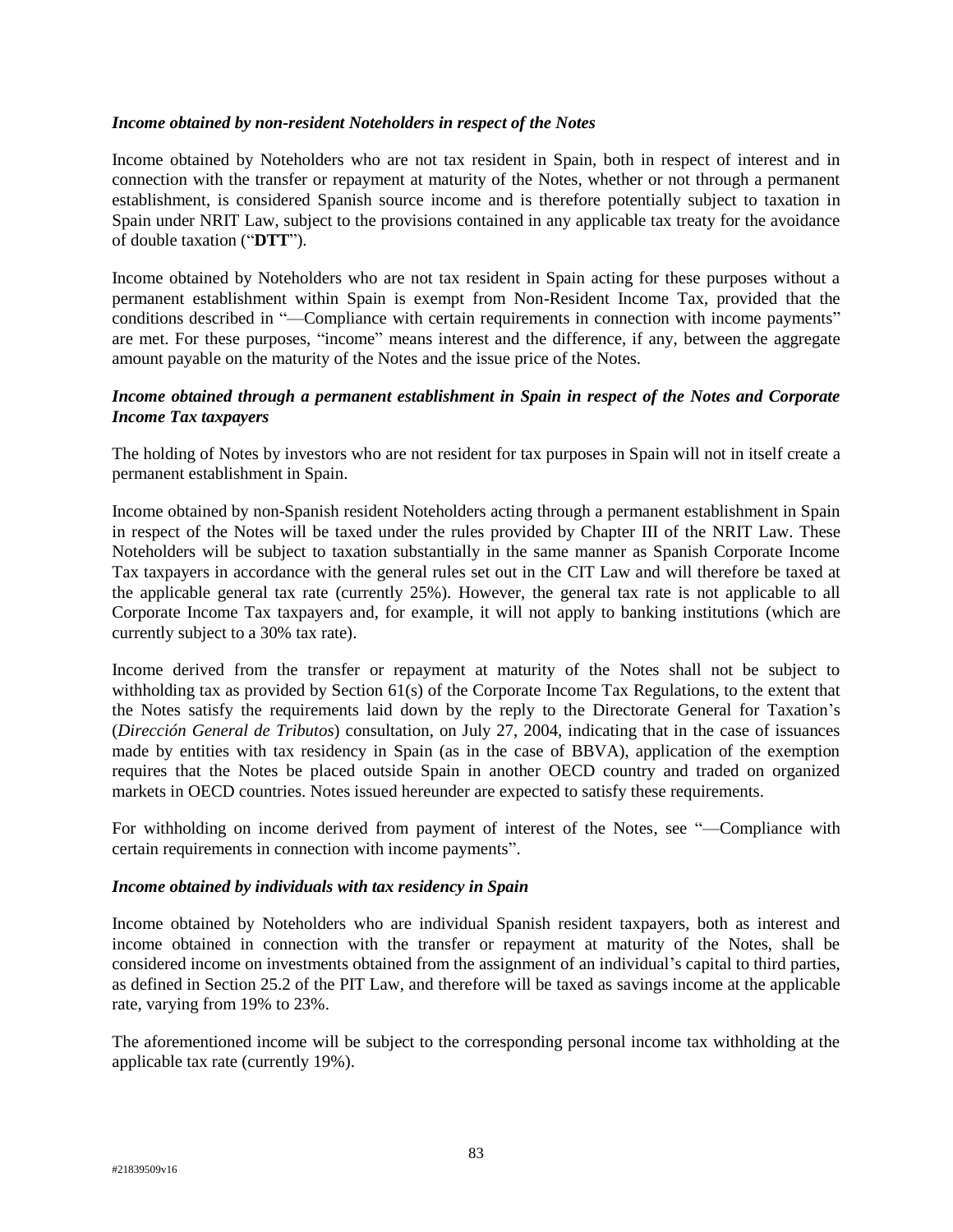Under Article 44 of the RD 1065/2007, income obtained in respect of the Notes will not be subject to withholding tax in Spain, provided certain requirements are met, including that the Issuing and Paying Agent provides BBVA, in a timely manner, with certain information. See "—Compliance with certain requirements in connection with income payments".

Nevertheless, withholding tax at the applicable rate may have to be deducted by other entities (such as depositaries or financial entities), provided that such entities are resident for tax purposes in Spain or have a permanent establishment in Spanish territory.

# **Wealth Tax**

According to Royal Decree Law 13/2011 of September 16, as amended by Royal Decree Law 3/2016 of December 2, individuals with tax residency in Spain are subject to Wealth Tax in the tax year 2017, to the extent that their net worth exceeds  $\epsilon$ 700,000, at the applicable rates ranging between 0.2% and 2.5%, without prejudice to any relevant exemption which may apply and the relevant laws and regulations in force in each autonomous region of Spain. Therefore, they should take into account the value of the Notes which they hold as of December 31, 2017.

Individuals resident in a country with which Spain has entered into a double tax treaty in relation to Wealth Tax would generally not be subject to such tax. Otherwise, non-Spanish resident individuals whose properties and rights are located in Spain, or whose rights can be exercised within the Spanish territory, and whose net worth exceeds €700,000 would be subject to Wealth Tax at the applicable rates, ranging between 0.2% and 2.5%.

As a consequence of the European Court of Justice Judgment (Case C-127/12), the Wealth Tax Law has been amended by Law 26/2014. As a result, non-Spanish tax resident individuals who are residents in the EU or in the European Economic Area can elect to apply the legislation of the region in which the highest value of the assets and rights of the individuals are located.

Legal entities are not subject to Wealth Tax.

## **Inheritance and Gift Tax**

The transfer of the Notes to individuals by inheritance, legacy or donation shall be subject to the general rules of Inheritance and Gift Tax (*Impuesto sobre Sucesiones y Donaciones*) in accordance with the applicable Spanish and State rules even if title passes outside Spain and neither the heir nor the beneficiary, as the case may be, is resident in Spain for tax purposes, without prejudice to the provisions of any DTT signed by Spain.

The effective tax rate, after applying all relevant factors, ranges between 0% and 81.6%.

However, the Judgment from the European Court of Justice dated September 3, 2014 has declared that Spanish Inheritance and Gift Tax Law is against the principle of free movement of capital within the EU as the Spanish residents are granted tax benefits that, in practice, allow them to pay much lower taxes than nonresidents. According to Law 26/2014, it will be possible to apply tax benefits approved in some Spanish regions to EU residents following specific rules.

In the event that the beneficiary is an entity other than a natural person, the income obtained shall be subject to Corporate Income Tax or Non-Resident Income Tax, as the case may be, and without prejudice, in the latter event, to the provisions of any DTT that may apply.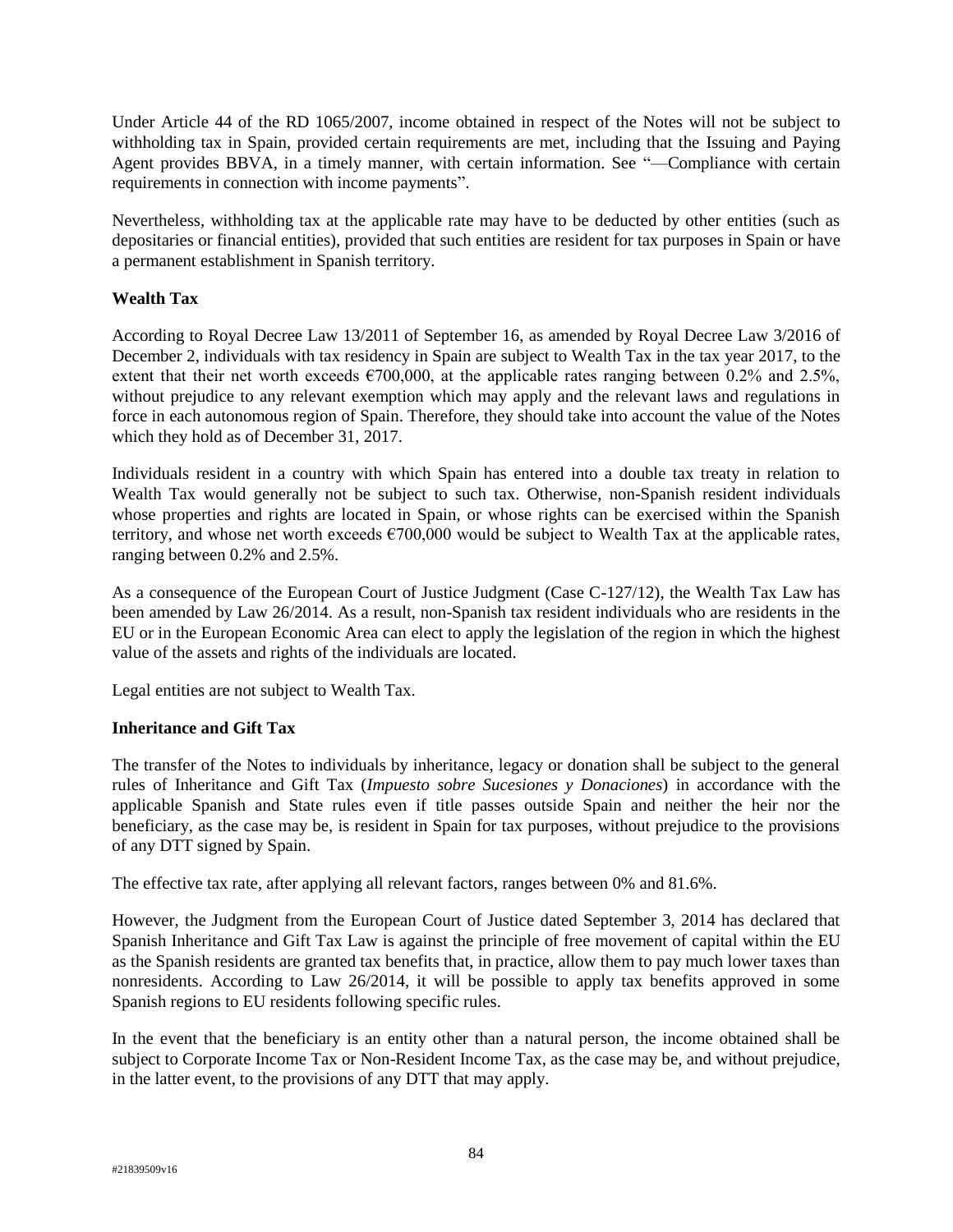#### **Compliance with Certain Requirements in Connection with Income Payments**

Article 44 of RD 1065/2007 sets out the reporting obligations applicable to preference shares and debt instruments issued under Law 10/2014. The procedures apply to interest deriving from preference shares and debt instruments to which Law 10/2014 refers, including debt instruments issued at a discount for a period equal to or less than 12 months such as the Notes.

According to the literal wording of Article 44.5 of RD 1065/2007, income derived from securities originally registered with entities that manage clearing systems located outside Spain that are recognized by Spanish law or by the law of another OECD country (such as The Depository Trust Company ("**DTC**")), will be paid free of Spanish withholding tax provided that the relevant paying agent submits a statement to the issuer with the following information:

- (a) Identification of the securities;
- (b) Payment date;
- (c) Total amount of income to be paid on the relevant payment date; and
- (d) Total amount of income corresponding to securities held through each clearing system located outside Spain (such as DTC).

These obligations refer to the total amount paid to investors through each foreign clearing house. For these purposes, "income" means interest and the difference, if any, between the aggregate amount payable on the maturities of the securities and the issue price of the securities.

In light of the above, BBVA and the Issuing and Paying Agent have entered into the Amended and Restated Issuing and Paying Agency Agreement in respect of the Notes, which, among other things, provides for the timely provision by the Issuing and Paying Agent to BBVA of the Payment Statement in connection with each payment of income under the Notes, on the business day immediately preceding such payment. The Payment Statement must set forth information as of the close of business of that day. In addition, the Issuing and Paying Agent has agreed in respect of the Notes to, so long as any principal amount of the relevant securities remains outstanding and insofar as it is practicable, maintain, implement or arrange for the implementation of procedures to facilitate the timely provision of a duly executed and completed Payment Statement in connection with each payment of income thereunder or the collection of any other documentation concerning such Notes or the beneficial owners thereof that may be required under Spanish law for payments on such Notes not to be subject to Spanish withholding tax.

In addition to the timely provision of a duly executed and completed Payment Statement, the Notes must be admitted to listing on an organized secondary market in order for payments on Notes to not be subject to Spanish withholding tax.

If the Issuing and Paying Agent fails to deliver a duly executed and completed Payment Statement on a timely basis in respect of a payment of income under the Notes, then the related payment will be subject to Spanish withholding tax, currently at the rate of 19%. In such an event, subject to certain exceptions, as set forth under "Key Features of the Program", BBVA will pay the relevant Noteholder such Additional Amounts on the payment date as may be necessary in order that the net amount received by such Noteholder after such withholding equals the sum of the respective amounts which would otherwise have been receivable in respect of the Notes in the absence of such withholding.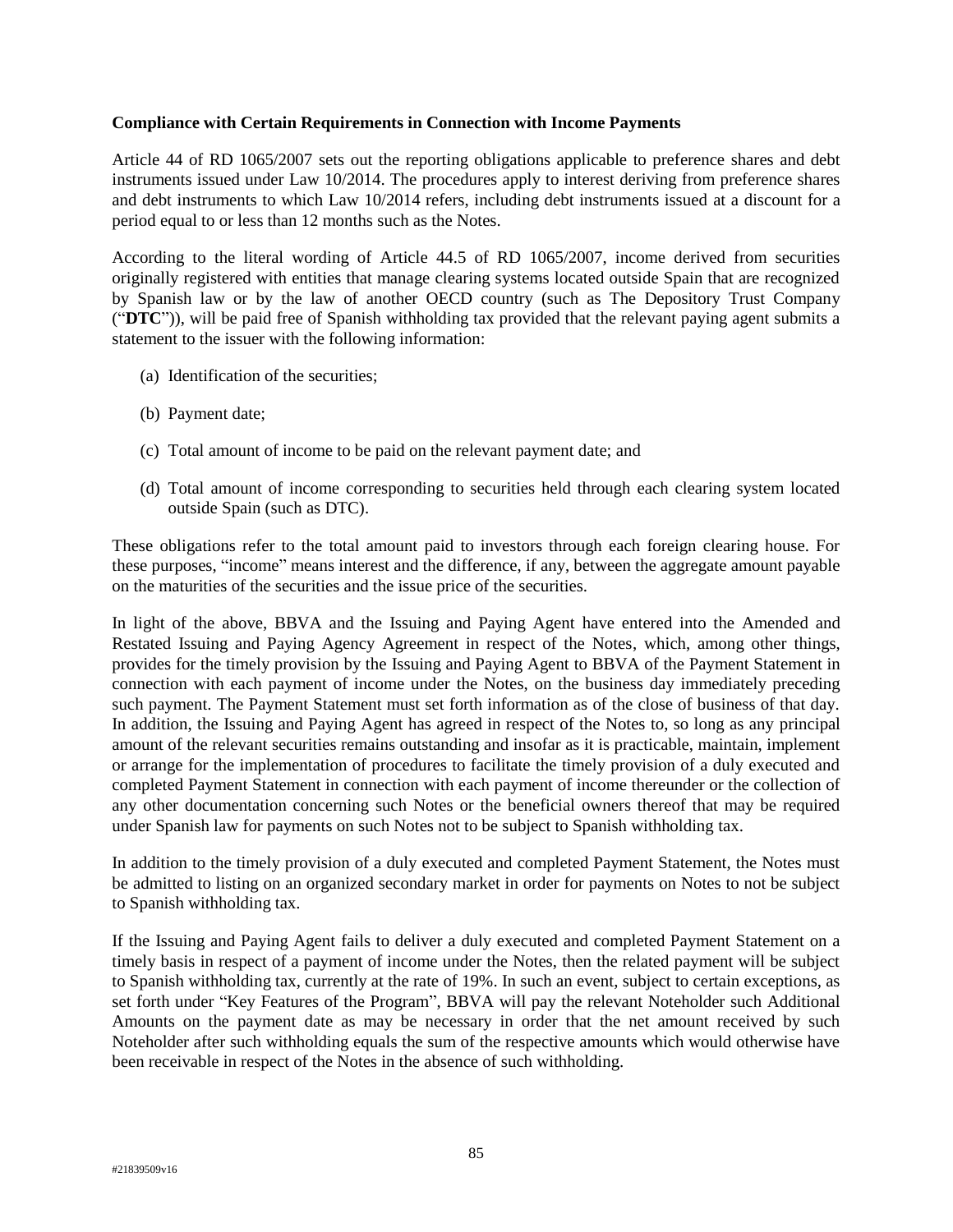Under the U.S.-Spain income tax treaty in force, interest income generally will be taxed at a reduced tax rate (currently at 10%) and U.S. persons may be entitled to claim a refund from the Spanish tax authorities for any taxes withheld in excess of the applicable treaty rate.

**Investors should note that neither BBVA nor any Dealer accepts any responsibility relating to the effectiveness of the procedures established under the Amended and Restated Issuing and Paying Agency Agreement for the collection of information concerning the Notes. See "Notice Regarding Spanish Tax".**

## **Certain U.S. Federal Income Tax Considerations**

The following is a discussion of certain U.S. federal income tax consequences of the ownership and disposition of Notes to the U.S. Holders described below that hold the Notes as capital assets and purchased the Notes in their initial offering at the "issue price," which is the first price to the public (not including bond houses, brokers or similar persons or organizations acting in the capacity of underwriters, placement agents or wholesalers) at which a substantial amount of the Notes is sold for money.

This discussion does not purport to be a comprehensive description of all the tax consequences that may be relevant to U.S. Holders in light of their particular circumstances, including alternative minimum tax and Medicare contribution tax consequences, or to U.S. Holders subject to special rules, such as:

- certain financial institutions;
- dealers and traders in securities that use a mark-to-market method of tax accounting;
- persons holding Notes as part of a straddle or integrated transaction;
- persons whose "functional currency" for U.S. federal income tax purposes is not the U.S. Dollar;
- entities classified as partnerships for U.S. federal income tax purposes;
- tax-exempt organizations; or
- persons holding Notes in connection with a trade or business conducted outside the United States.

This discussion is based on the U.S. Internal Revenue Code of 1986, as amended (the "**Code**"), administrative pronouncements, judicial decisions and final, temporary and proposed Treasury Regulations, all as of the date hereof, changes to any of which subsequent to the date of this Listing Prospectus may affect the tax consequences described herein. Prospective investors are urged to consult their tax advisers with regard to the application of the U.S. federal income tax laws to their particular situations, as well as any tax consequences arising under the laws of any state, local or non-U.S. taxing jurisdiction.

If an entity that is classified as a partnership for U.S. federal income tax purposes owns Notes, the U.S. federal income tax treatment of a partner will generally depend on the status of the partner and the activities of the partnership. Partnerships owning Notes and partners in such partnerships should consult their tax advisers as to the particular U.S. federal income tax consequences of owning and disposing of Notes.

As used herein, a "**U.S. Holder**" is a person that for U.S. federal income tax purposes is a beneficial owner of a Note and is (i) a citizen or individual resident of the United States; (ii) a corporation, or other entity taxable as a corporation, created or organized in or under the laws of the United States, any state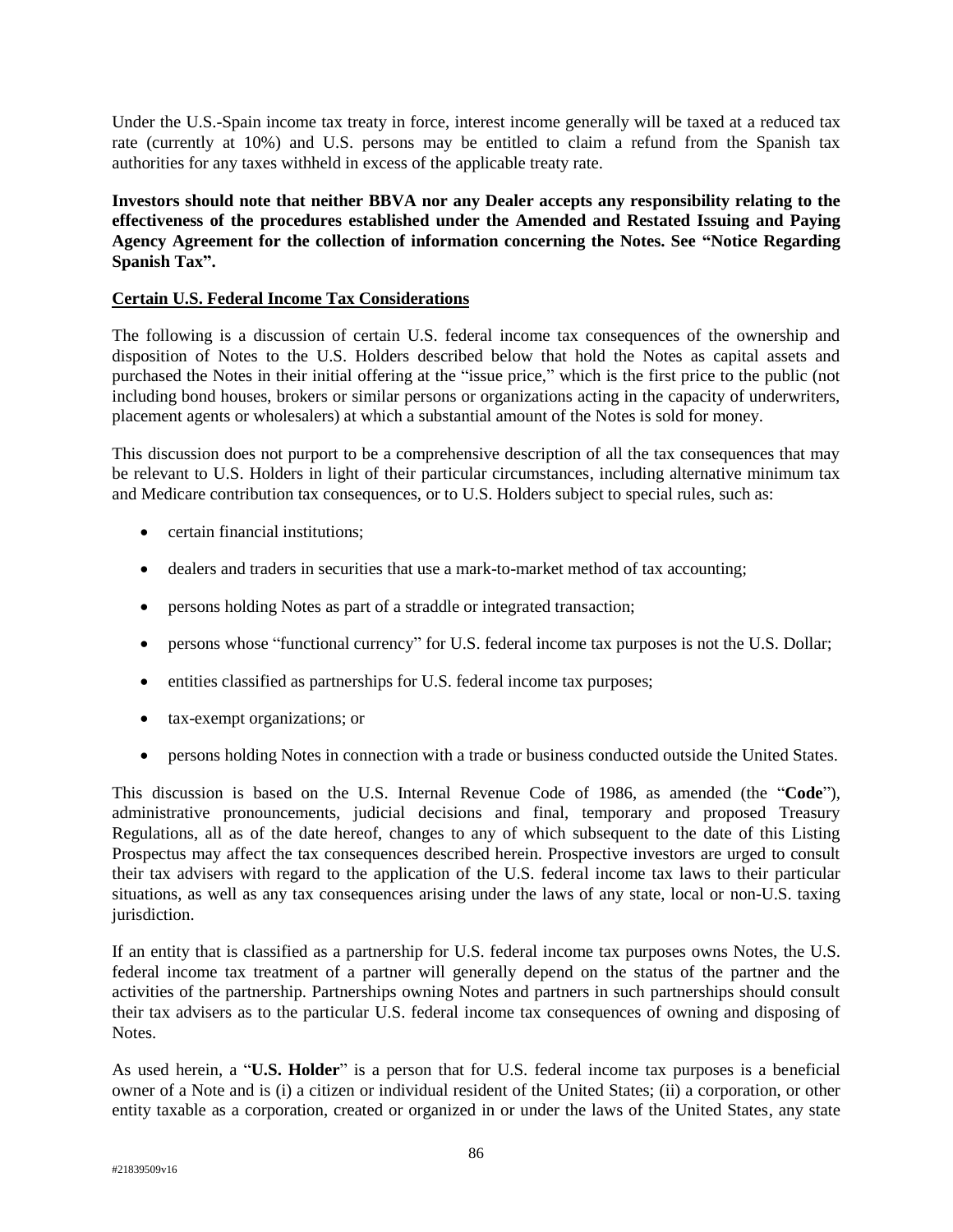thereof or the District of Columbia; or (iii) an estate or trust the income of which is subject to U.S. federal income taxation regardless of its source.

## **The Notes**

Debt instruments such as the Notes that mature (after taking into account the last possible date that the Notes could be outstanding by their terms) one year or less from their date of issuance ("short-term notes") will be treated, for U.S. federal income tax purposes, as being issued with original issue discount equal to the difference between their "stated redemption price at maturity" and their issue price. The "stated redemption price at maturity" of a Note will equal the sum of all payments required under the Note.

U.S. Holders that report income on the accrual method of accounting for U.S. federal income tax purposes and certain other U.S. Holders, including cash method U.S. Holders who so elect, are required to include the discount in income (as interest income) as it accrues on a straight-line basis, unless a separate election is made to accrue the discount according to a constant yield method based on daily compounding. In general, a cash-method U.S. Holder is not required to accrue the discount for U.S. federal income tax purposes unless it elects to do so. In the case of a U.S. Holder who is not required and who does not elect to include the discount in income currently, any interest payment received in respect of the Note generally will be ordinary income included at the time of receipt, and any gain realized on the sale, exchange or retirement of the Note will be ordinary interest income to the extent of the discount accrued on a straightline basis (or, if elected, according to a constant yield method based on daily compounding) through the date of sale, exchange or retirement (excluding any interest previously included in the U.S. Holder's taxable income). In addition, those U.S. Holders will be required to defer deductions for any interest paid on indebtedness incurred to purchase or carry Notes to the extent of any discount on the Notes that has not yet been included in income, until the discount is so included.

Interest income earned by a U.S. Holder with respect to a Note will constitute foreign-source income for U.S. federal income tax purposes, which may be relevant in calculating the U.S. Holder's foreign tax credit limitation.

Upon the sale, exchange or retirement of a Note, a U.S. Holder will recognize taxable gain or loss equal to the difference between the amount realized on the sale, exchange or retirement and the U.S. Holder's adjusted tax basis in the Note. As described above, gain realized on the sale, exchange or retirement of a Note will be ordinary interest income to the extent of any accrued but unrecognized discount through the date of sale, exchange or retirement. Otherwise, gain or loss on the sale, exchange or retirement of a Note will be short-term capital gain or loss and will be treated as U.S.-source for purposes of computing a U.S. Holder's foreign tax credit limitation.

## **Backup Withholding and Information Reporting**

Payments on the Notes and the proceeds from a sale or other disposition of the Notes that are made within the United States or through certain U.S.-related financial intermediaries may be subject to information reporting and backup withholding, unless the U.S. Holder is an exempt recipient (and if required, establishes its status as such) or, in the case of backup withholding, the U.S. Holder provides a correct taxpayer identification number and complies with certain certification procedures or otherwise establishes an exemption from backup withholding. The amount of any backup withholding from a payment to a U.S. Holder will be allowed as a credit against the U.S. Holder's U.S. federal income tax liability and may entitle the U.S. Holder to a refund, provided that the required information is timely furnished to the Internal Revenue Service.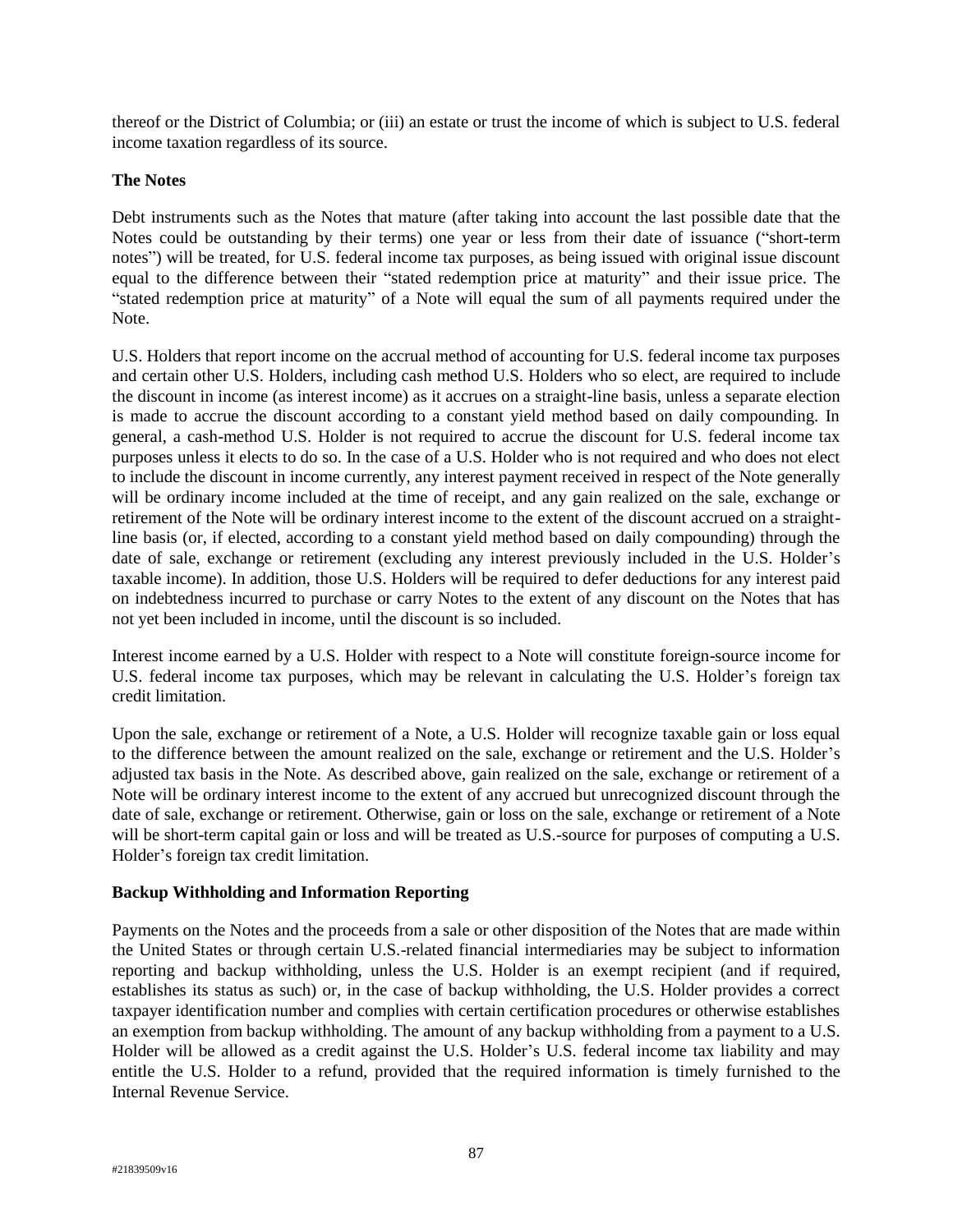#### **GENERAL INFORMATION**

#### **Clearing of the Notes**

The Notes have been accepted for clearance through DTC. The appropriate Common Code and ISIN for each issue of Notes will be specified in the Final Terms relating thereto.

#### **Admission to Listing and Trading**

It is expected that Notes issued under the Program may be admitted to listing on the Official List of the Irish Stock Exchange and to trading on the regulated market of the Irish Stock Exchange after January 30, 2017. The admission of the Notes to trading on the regulated market of the Irish Stock Exchange will be expressed as a percentage of their principal amount. Any Notes intended to be admitted to listing on the Official List of the Irish Stock Exchange and admitted to trading on the regulated market of the Irish Stock Exchange will be so admitted to listing and trading upon submission to the Irish Stock Exchange of the relevant Final Terms and any other information required by the Irish Stock Exchange, subject in each case to the issue of the relevant Notes.

However, Notes may be issued pursuant to the Program which will be admitted to listing, trading and or quotation by such other listing authority, stock exchange and/or quotation system as BBVA and the relevant Dealer(s) may agree. No Notes may be issued pursuant to the Program on an unlisted basis.

#### **Authorizations and Approvals**

The update of the Program and the issue of the Notes have been duly authorized by a resolution of the shareholders' meeting of BBVA dated March 13, 2015 and by a resolution of the Board of Directors of BBVA dated November 25, 2015.

BBVA has obtained or will obtain from time to time all necessary consents, approvals and authorizations in connection with the issue and performance of the Notes.

## **Statutory Auditors**

The auditors of BBVA are Deloitte, S.L. (registered as auditors on the *Registro Oficial Auditores de Cuentas*), who have audited BBVA's consolidated and individual stand-alone financial statements for each of the financial years ended December 31, 2014 and December 31, 2015, which have been prepared in accordance with the International Financial Reporting Standards adopted by the EU and required to be applied under the Bank of Spain's Circular 4/2004. On July 28, 2016, the Board of Directors of BBVA resolved to submit to the next ordinary general shareholders' meeting of BBVA the appointment of KPMG Auditores, S.L. as external auditor of BBVA and of its consolidated Group for the financial years 2017, 2018 and 2019.

## **Significant Change**

Except as disclosed herein, there has been no significant change in the financial or trading position of the Group since September 30, 2016.

## **Legal and Arbitration Proceedings**

Except as disclosed under Legal Proceedings above, neither BBVA nor the Group is or has been involved in any governmental, legal or arbitration proceedings (including any such proceedings which are pending or threatened of which BBVA is aware) in the 12 months preceding the date of this document which may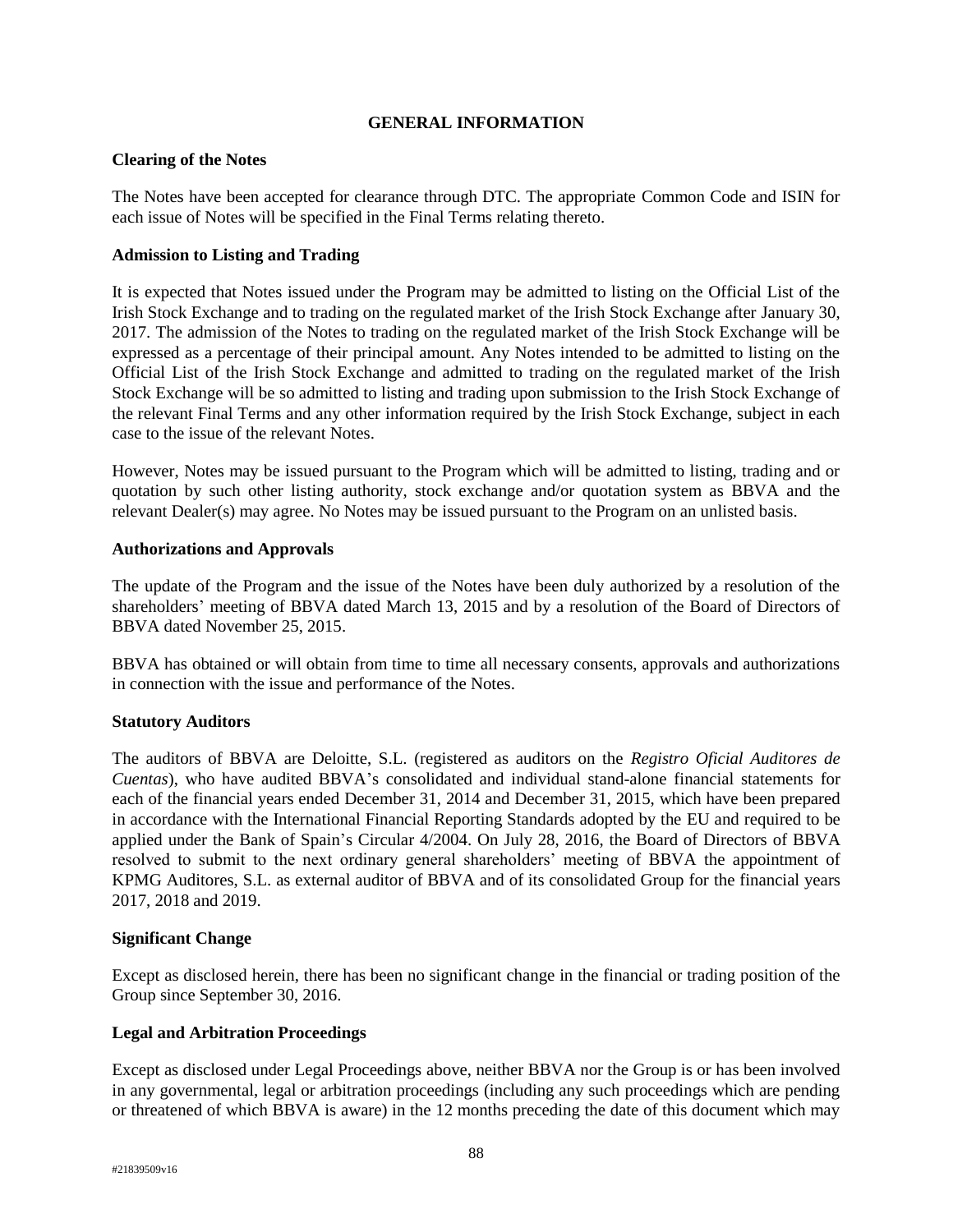have, or have in such period had, a significant effect on the financial position or profitability of BBVA or the Group.

#### **Documents on Display**

Electronic or physical copies and, where appropriate, English translations of the following documents may be inspected during normal business hours at the office of the Issuing and Paying Agent at One Canada Square, London E14 5AL or Merck House Seldown, Poole Dorset BH15 1PX, United Kingdom, or at the offices of BBVA at Calle Azul, 4, 28050 Madrid, Spain. for the life of this Listing Prospectus:

- 1. the *estatutos* (Bylaws) of BBVA;
- 2. the audited and unaudited financial statements incorporated by reference herein;
- 3. this Listing Prospectus, together with any supplements thereto;
- 4. the Amended and Restated Issuing and Paying Agency Agreement;
- 5. the applicable dealer agreements; and
- 6. the DTC Letter of Representations of BBVA.